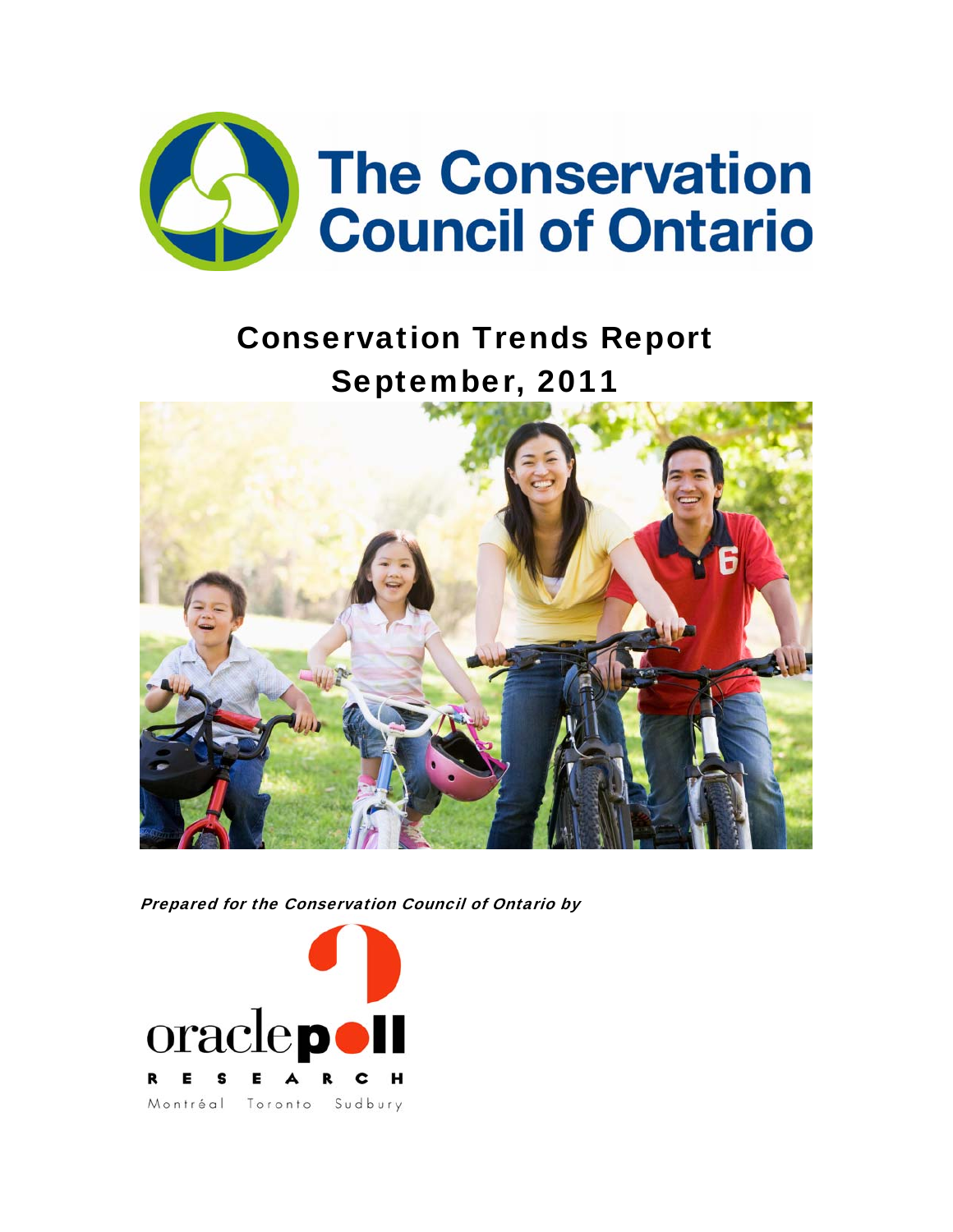# Introduction

This report is the first of a series that will track public attitudes and commitment toward conservation. It draws upon opinion polling conducted for the Conservation Council of Ontario by Oracle Poll Research in 2006 and 2011.

The Conservation Council of Ontario is a sixty year-old association of conservation leaders in Ontario. Our membership includes organizations, individuals, and (more recently) municipalities and companies that share in our vision of Ontario as a conserver society.

The Conservation Council has undertaken this project as part of our strategy to support a voluntary transition to a conserver society in Ontario. The complete strategy can be found on our website, www.weconserve.ca/strategy. This report is in support of the section, "Evaluating Our Progress".

Through "We Conserve," the Conservation Council and its members seek to be a catalyst for the voluntary transition to a conserver society. In particular, we have identified four strategic actions:

- 1. promote conservation
- 2. promote distributed leadership on conservation
- 3. promote effective networking (provincially and locally)
- 4. promote innovation.

This research is designed to help us plan conservation programs: social marketing, support programs, and government policy. In particular, we are looking for:

- 1. Do public understand the importance of conservation?
- 2. Have people made a personal commitment to conserve?
- 3. What do people want from their governments?

This being an election year, we also asked two questions as indicators of public attitudes toward the role of government and taxation.

### **Defining Conservation**

To conserve is to use less. The real challenge is to live better by using less. This is why we define conservation as "the art of living lightly."

Those who get it, really get it. From farmer's markets and community gardens, to biking to work or school, there is a strong social movement across Ontario towards living a healthier and lighter lifestyle. Conservation offers us the chance not just to survive the next crisis, but to redefine what we mean by "the good life."

We are all conservers, although how we choose to conserve is as individual as each and every one of us. Our motives to conserve can be short-term self interest or long-term values. We can conserve to save money, or we can conserve to save the planet.

As a society, conservation improves our ability to weather economic or environmental crises and it can also improve public health and our sense of community. Any way you look at it, conservation is good.

Our research shows not only does the public get it, but they are increasingly making a conserver lifestyle a priority. This is the most positive trend of all.

In the face of economic turmoil and the pressure to cut taxes and downsize government, there is an alternative future emerging. Our challenge is help it along, to make conservation easy, affordable, and desirable.

**Chris Winter Executive Director The Conservation Council of Ontario**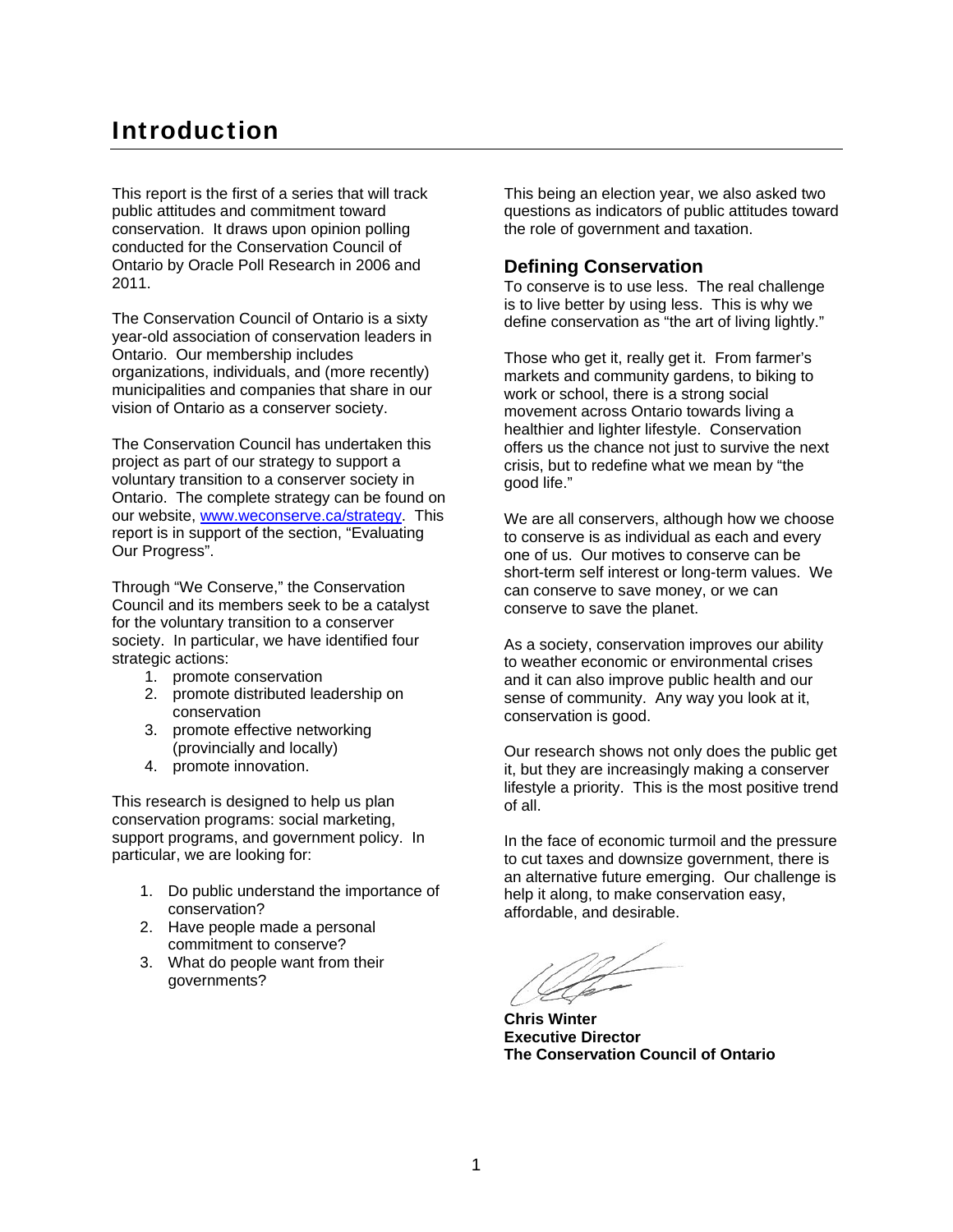# 2011 Key Findings

# **In a nutshell…**

- o **There is a strong culture of conservation in Ontario.**
- o **People choose to conserve in their own lives.**
- o **People understand how conservation addresses provincial priorities of the economy, the cost of living, the environment, healthy communities, and public health.**



o **People expect government leadership and support.** 

These conclusions have a dramatic impact on how environmental issues need to be addressed by our governments.

The research shows there is a strong movement towards a conserver economy and a personal desire to live better by living lightly. This movement is running directly counter to conventional theories of economic stability through exponential growth.

In essence, the green movement has created a second economy that centres around the provision of local, green products and services. Tougher to measure than big business investments, a resilient local economy provides an excellent buffer to international pressures, increased job satisfaction, and stronger communities.

For many different reasons, people have made conservation a personal priority, whether to reduce the cost of living, live a healthier lifestyle, or contribute to solving global issues of climate change and resource depletion.

Because conservation is both a strong cultural value and a personal lifestyle choice, a conservation ethic needs to be infused throughout all social and economic development policy. The environment is no longer something out there to be protected; it is part of who we are.

For environmentalists, businesses and governments alike, the message is clear:

- o living well shouldn't cost the planet,
- o saving the planet shouldn't be a sacrifice.



**Sooner or later, by choice or by crisis, we will live in a conserver society. We prefer sooner, and by choice**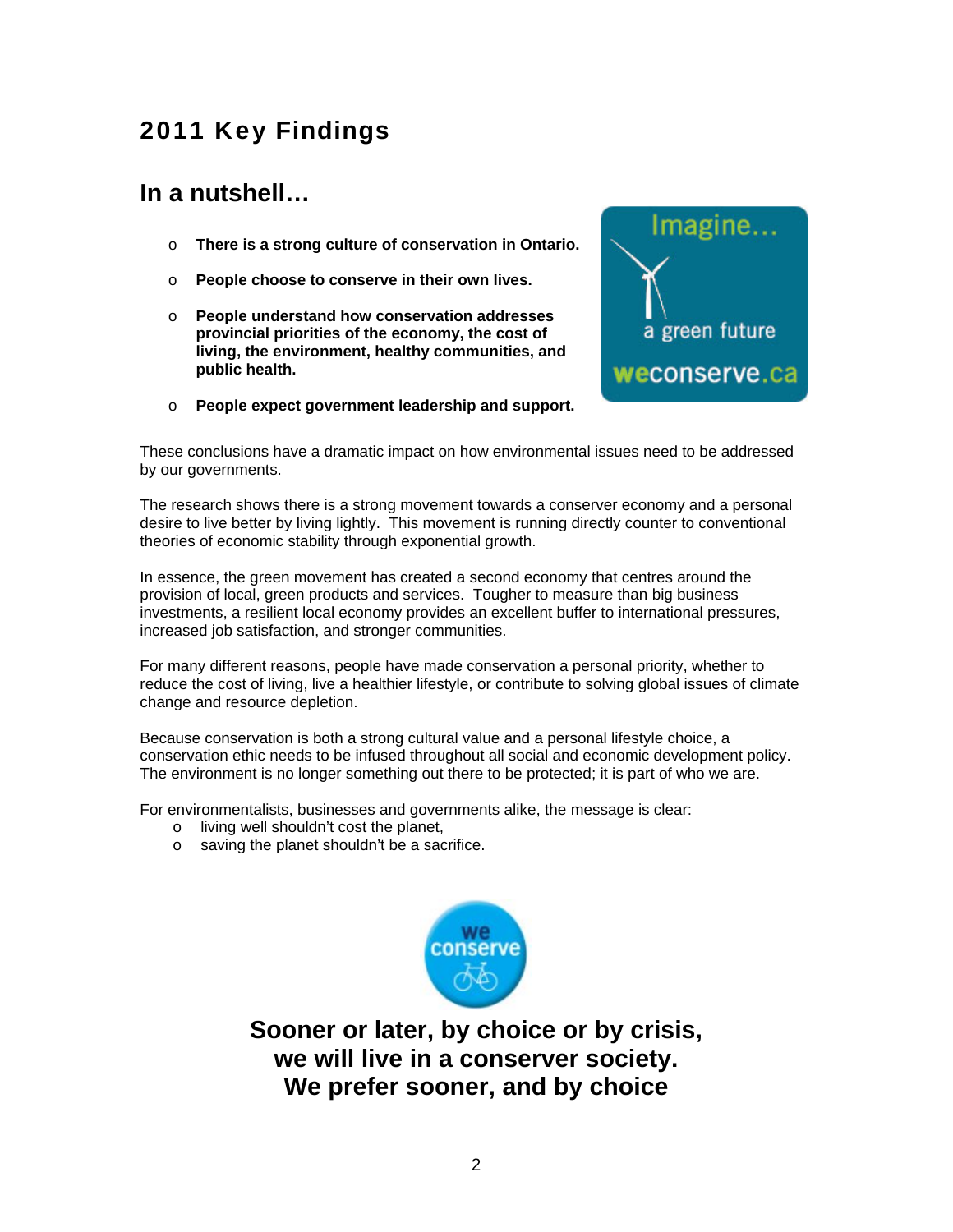# **Deep Trends**

**Voters are concerned about our future,** including the cost of living (72%), public health and health care (71%), the economy (57%), the environment (50%), public education (50%) and crime and public safety (41%).

**Most people see conservation (defined as "living better by using less") as important in addressing those concerns,** including ensuring a healthy environment (86%), ensuring a healthy economy (78%), promoting public health and reducing health care costs (69%), lowering the cost of living (67%), and promoting safe communities and reducing crime (56%).

**Almost everyone in Ontario practices conservation**, with 65% saying they conserve daily, and 26% saying they conserve most of the time.

- o 79% feel Ontarians need to do a better job of conserving electricity
- o 47% would ride bikes if there were safe bike routes
- o 68% want to live in a complete, walkable community

**There is clear public support for strong government leadership** in legislation and programs to support a healthier and sustainable future for Ontario, with only 12% believing government should be smaller. This support is strong across supporters of all political parties.

**Almost six in ten or 59% are of the opinion that taxes should be maintained** and a further 19% that they should be increased, while only 14% believe that they should be reduced.

# **Hot Issues**

**Gravel Pits:** The question on top-of-mind response to the term "conservation" always yields interesting results, because it gives us an indication of any emerging issues. Minerals and gravel pits suddenly appeared on the list of responses this year, perhaps a reflection of the current tension over a proposed 937 hectare quarry in Melancthon Township.

**Renewable Energy:** We did not ask specific questions on renewable power, given that the Ontario Sustainable Energy Association had recently contracted with Oraclepoll Research in July of this year to conduct a poll on wind and solar power. The results showed that over 7 of 10 Ontarians support green energy initiatives (http://www.ontariosea.org/Page.asp?PageID=122&ContentID=3170&SiteNodeID=272&BL\_ExpandID=).

**Government Leadership:** Our polling discovered that Ontarians want good government, not less government. Break these numbers down by voter intent and region and we find some interesting results:

- 1. Only 20% of Progressive Conservative supporters want smaller government. 30% favour tax cuts, however 55% percent of PC supporters would like to see taxes maintained at current levels to keep existing services.
- 2. In the City of Toronto, where the Mayor is proposing radical and deep cuts to city services, the regional results were astounding. We found absolutely no support (0%) for either a reduction in services or tax cuts.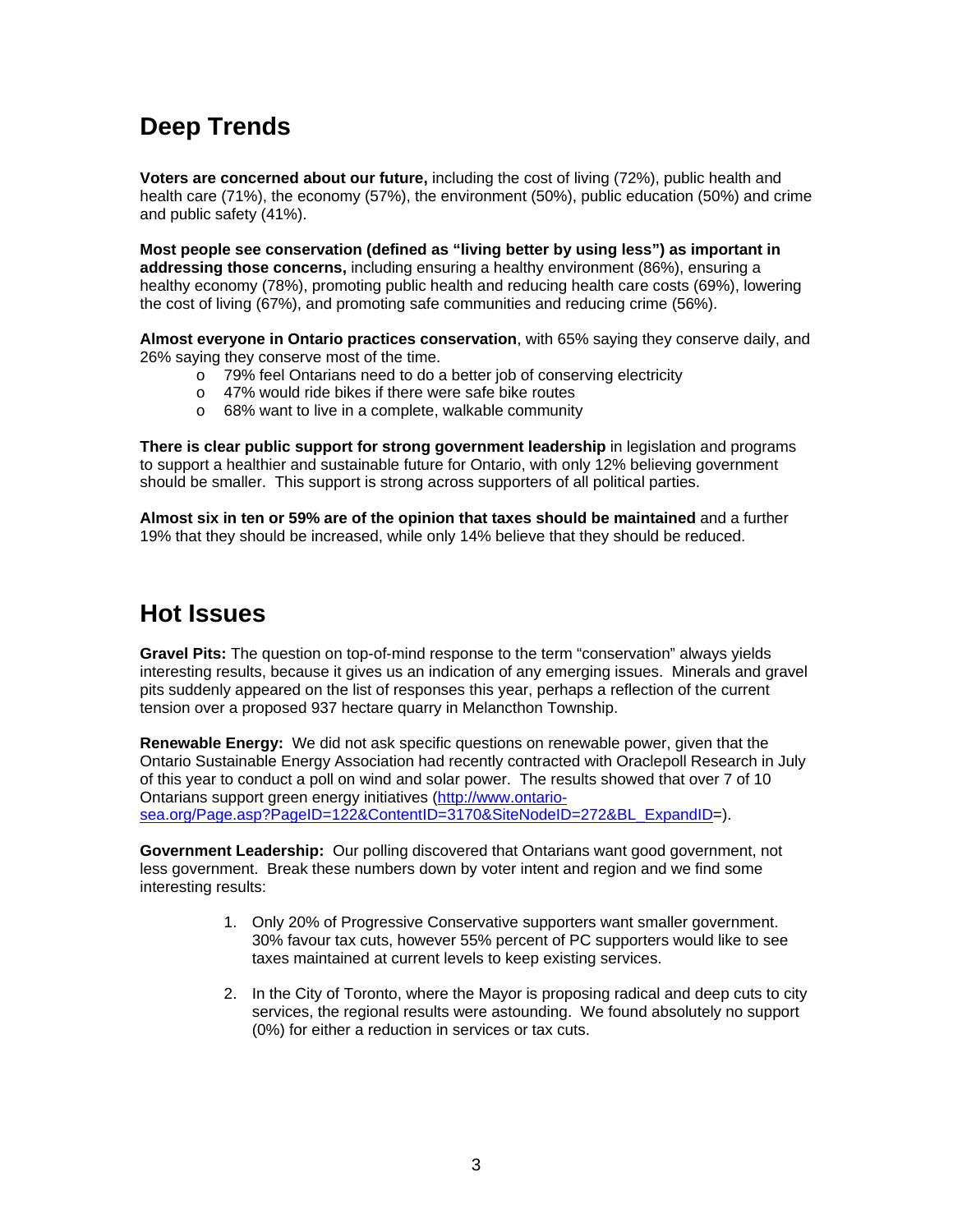# Survey Report

Prepared for the:



By:



# August 2011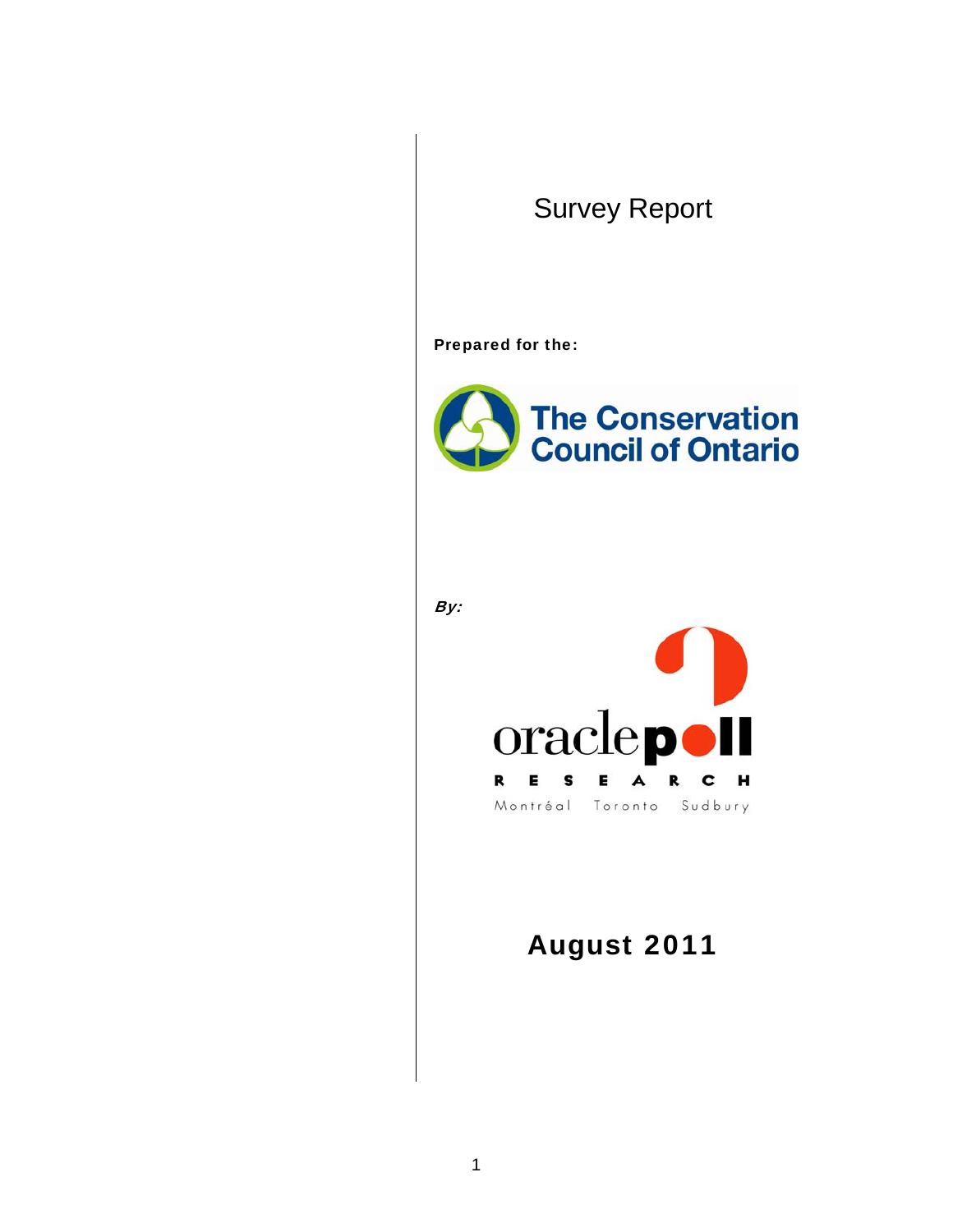| METHODOLOGY AND |  |
|-----------------|--|
|                 |  |
|                 |  |
|                 |  |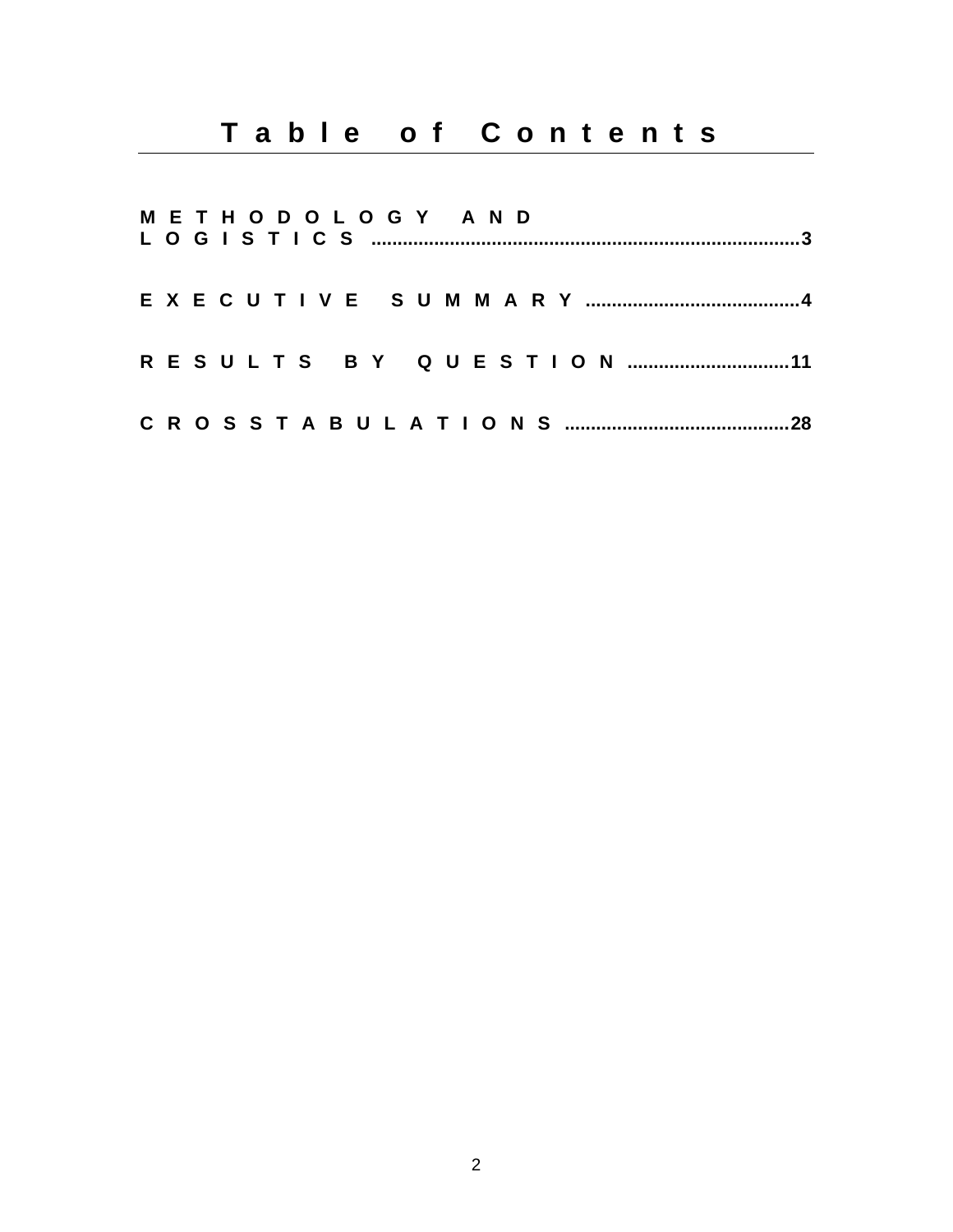# Methodology and Logistics

## **Overview**

- The following represents the results of a public opinion survey of 1,000 voting age Ontario residents conducted in the Oraclepoll Research Limited Ontario omnibus survey for August 2011.
- The results presented in this report are the findings from those questions subscribed to by the Conservation Council of Ontario (CCO).

## **Study Sample**

• A total of 1,000 respondents, 18 years of age and older from across Ontario were interviewed. The margin of error for this survey is  $\pm$  3.1%, 19/20 times.

## **Survey Method**

- The survey was conducted using computer-assisted techniques of telephone interviewing (CATI) and random number selection. Interviews were conducted in the respondents preferred language of choice.
- A total of 30% of all interviews were monitored and the management of Oraclepoll Research Limited supervised 100%.

### **Logistics**

- Interviews were conducted between the days of August 12<sup>th</sup> and August 19<sup>th</sup> 2011.
- Initial calls were made from 5:30 p.m. to 9:00 p.m. with call-backs of no-answers and busy numbers made on a (staggered) daily rotating basis up to 5 times (from 10:00 a.m. to 9:00 p.m.) until contact was made. In addition, telephone interview appointments were attempted with those respondents unable to complete the survey at the time of contact.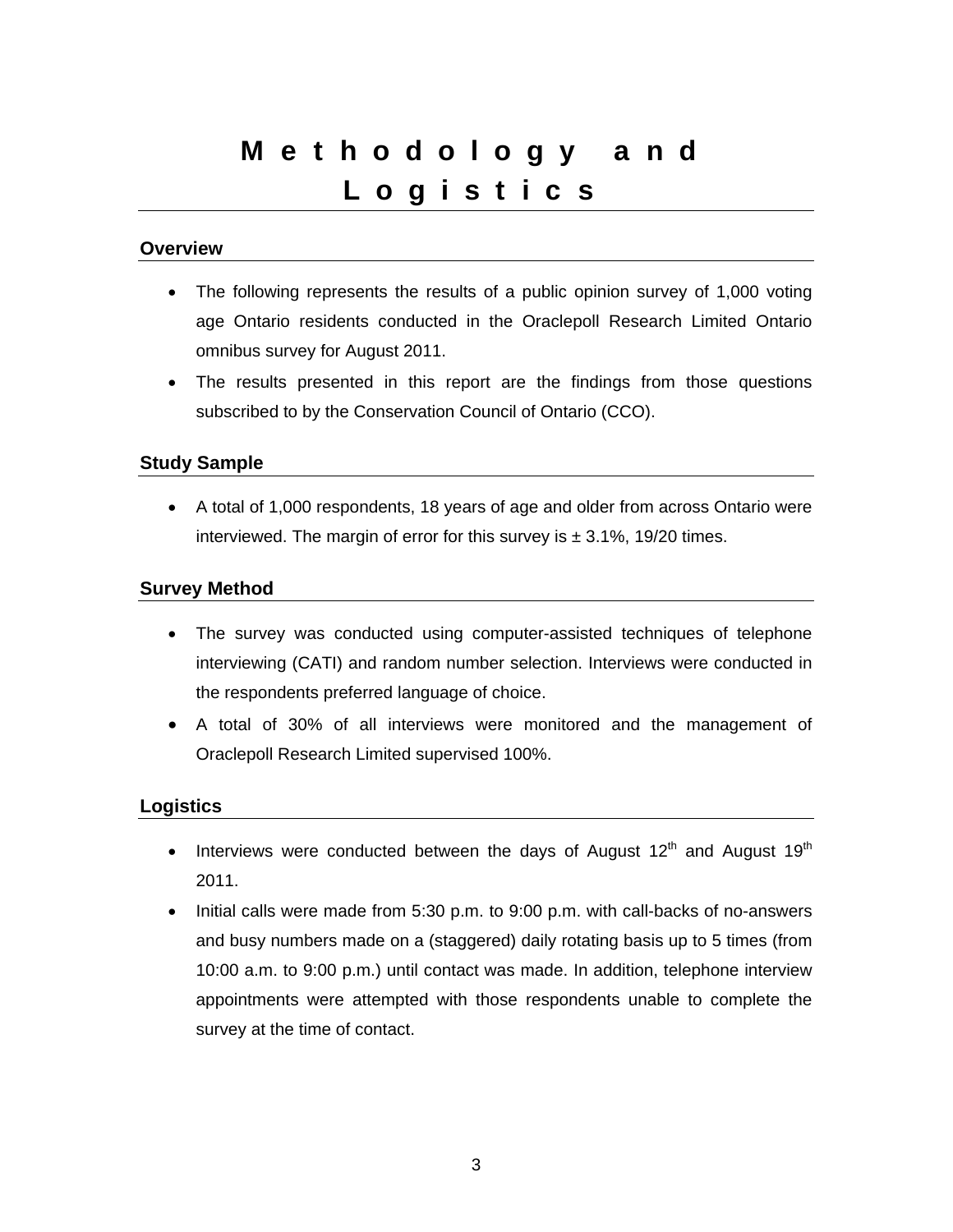# *OMNIBUS RESULTS*

The following are the results of questions included by Oraclepoll Research Limited and provided to the CCO as part of being a subscriber to the omnibus survey.

- □ Respondents were first asked what they felt was the **most important issue facing the province of Ontario** at this time. A total of 22% named the economy, closely followed by 20% that said health care and 19% job creation. The budget was cited by 7%, the environment by 6% and rising utility prices by 3%. A total of 10% did not know or had no opinion.
- When then asked about their **vote intent**, 42% of decided voters back the PC's, 38% the Liberals, while the NDP trail with 13% support and the Green's with 7%. A total of 14% were undecided.
- Voters are split on the issue of **change in Ontario politics**. Slightly fewer than half or 49% of respondents said that it is time for a change of governments in Ontario, while 30% claimed that the Liberals should be re-elected and 22% did not know.
- When asked **why they would favor change**, 21% named taxation, 13% health care, 11% job creation, 7% honesty, 5% rising prices, 5% the environment, 5% education, and 5% the budget deficit. 21% had no response or were unsure.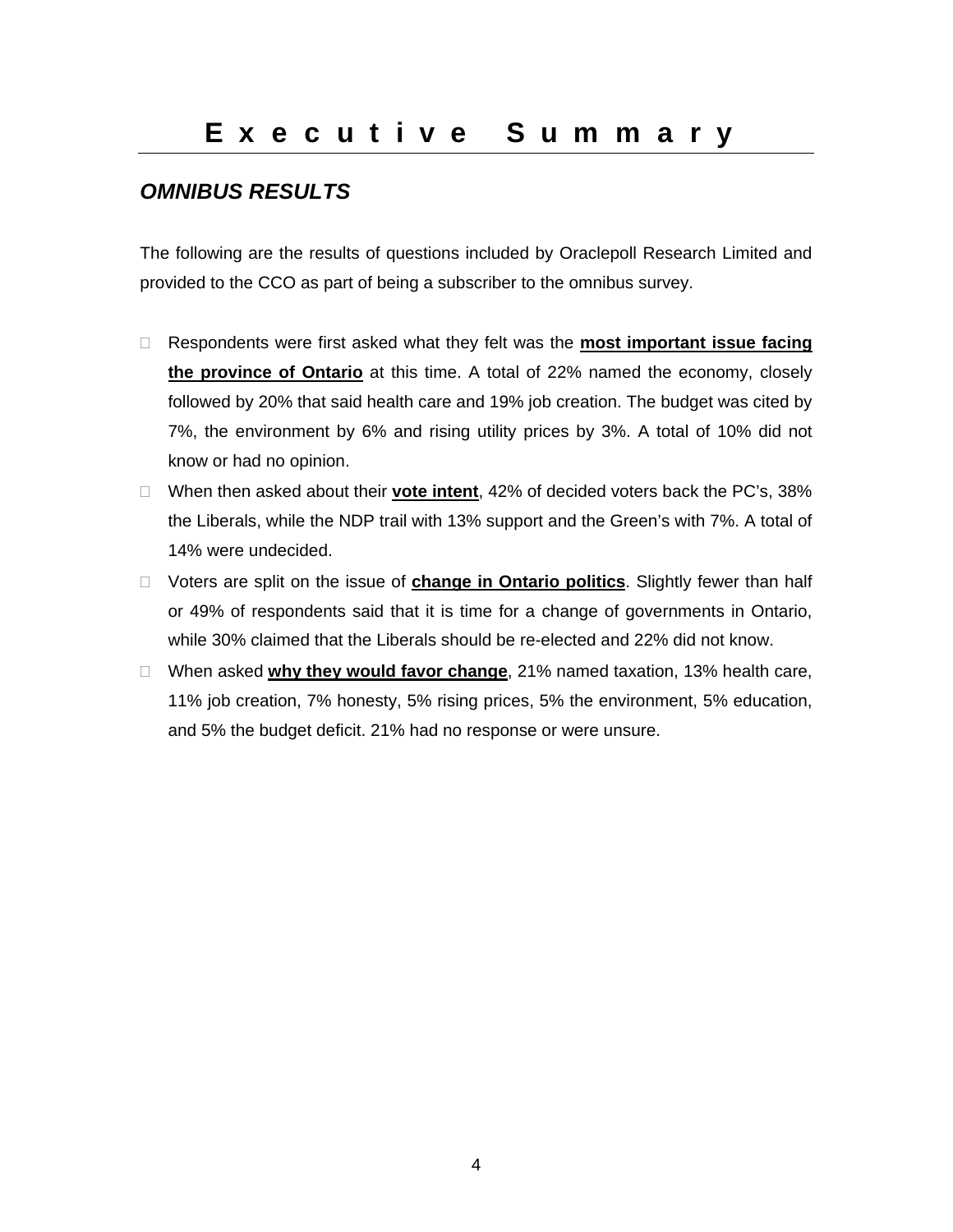# *CONCERN*

Respondents were read a series of statements that they were asked to agree or disagree with.

| "Please rate your level of concern with each of the following<br>using a scale from one not at all concerned to five very concerned?" | <b>Total</b><br><b>Concerned</b><br>(Concerned &<br><b>Very</b><br><b>Concerned)</b> |
|---------------------------------------------------------------------------------------------------------------------------------------|--------------------------------------------------------------------------------------|
| The cost of living including, food, energy and housing                                                                                | 72%                                                                                  |
| The quality of public health and health care in Ontario                                                                               | 71%                                                                                  |
| The state of Ontario's economy                                                                                                        | 57%                                                                                  |
| The state of Ontario's environment                                                                                                    | 50 <sup>%</sup>                                                                      |
| The quality of public education in Ontario                                                                                            | 50%                                                                                  |
| Crime and public safety                                                                                                               | 42%                                                                                  |

Concern among voters was highest for the cost of living and the quality of public health and heath care in the province.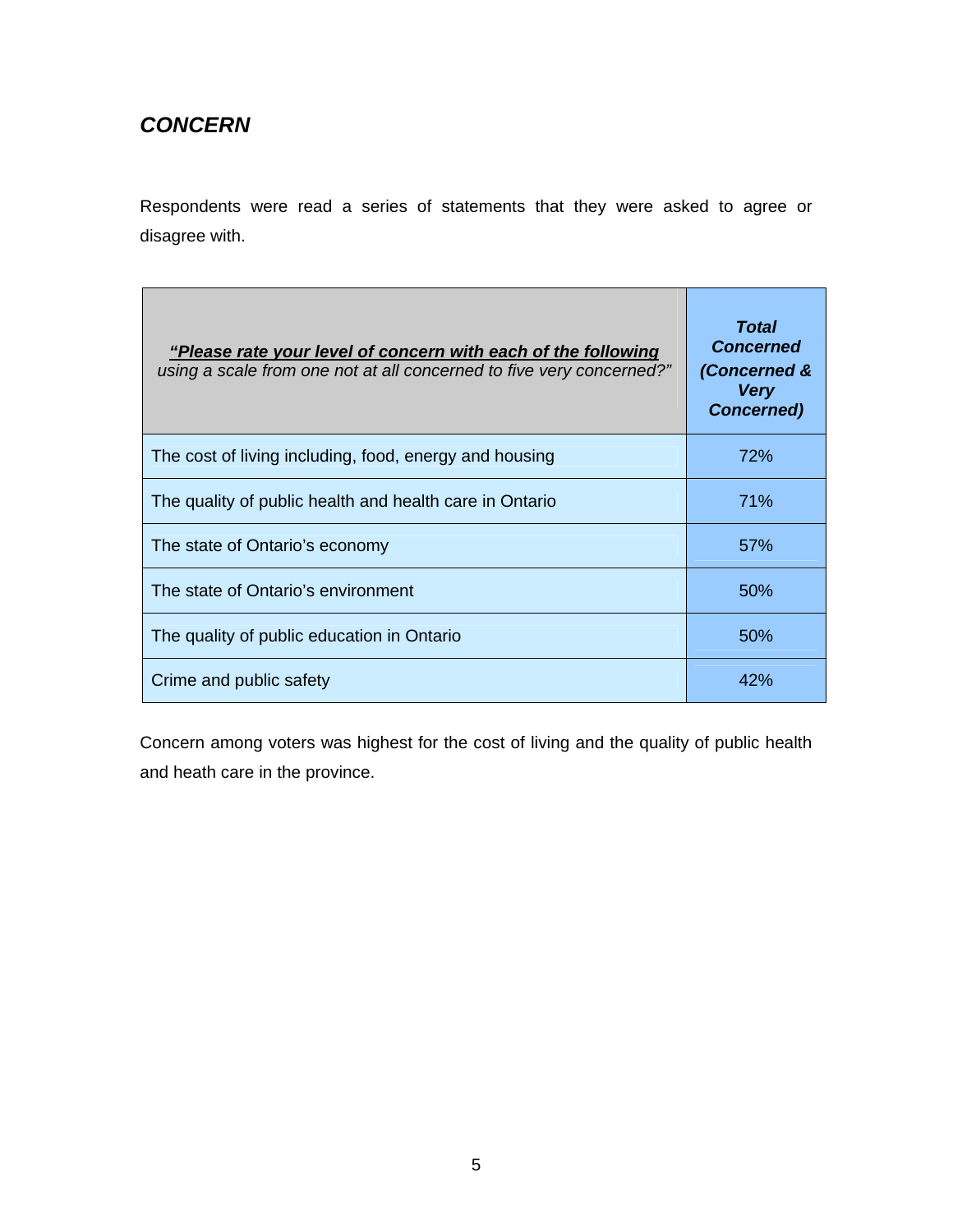# *CONSERVATION*

Respondents were first asked in an open ended question what **first came to mind when they thought of the term conservation**. The majority of responses identified conservation issues (energy, biodiversity, pollution, farmland), and only a small percentage gave a top-of-mind response reflecting a conserver lifestyle and individual action.

Mining and aggregares is a significant top-of-mind concern for 2011, with 15% mentioning minerals and gravel as conservation issues.

| When thinking about conservation what first<br>comes to mind?<br><b>TOP FIVE RESPONSES</b> | 2006       | 2011       |
|--------------------------------------------------------------------------------------------|------------|------------|
| 1. Conserve energy and electricity                                                         | <b>22%</b> | 18%        |
| 2. Conserving other resources (minerals and<br>gravel)                                     |            | 15%        |
| 3. Protecting nature and biodiversity                                                      | <b>21%</b> | <b>29%</b> |
| 4. Preventing pollution and waste                                                          | 24%        | 10%        |
| 5. Saving farmland and promoting compact<br>development                                    | 5%         | 7%         |
| 6. Living lightly / personal benefit                                                       | 4%         | 8%         |
| 7. Don't know                                                                              | 13%        | 11%        |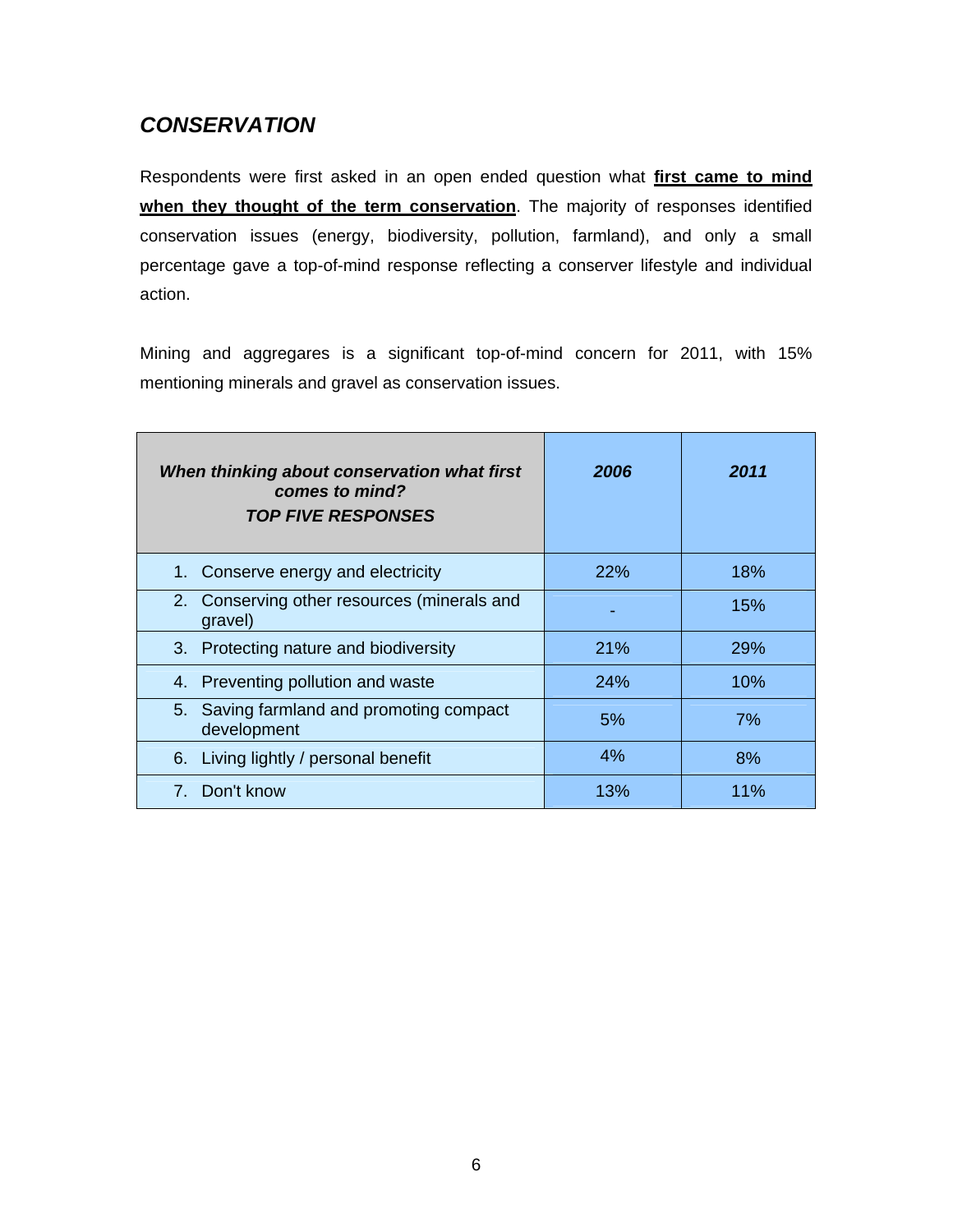The following preamble was read to those interviewed and they were then asked to rate the **importance of conservation in helping to achieve a series of goals**.

*"I will now read you a definition of conservation. Conservation is how we can balance our needs and desires as individuals and as a society with a respect for nature and the need to protect our future supplies of natural resources. Conservation is how we can live well while using less."* 

| "In your opinion, <b>how important a role can conservation play in</b><br>helping to achieve the following goals for Ontario? Please use a<br>scale from one not at all important top five very important." | Total<br><b>Important</b><br>(Important &<br><b>Very</b><br><i>Important)</i> |
|-------------------------------------------------------------------------------------------------------------------------------------------------------------------------------------------------------------|-------------------------------------------------------------------------------|
| Ensuring a healthy environment                                                                                                                                                                              | 86%                                                                           |
| Ensuring a healthy economy                                                                                                                                                                                  | 78%                                                                           |
| Promoting public health and reducing health care costs in Ontario                                                                                                                                           | 69%                                                                           |
| Lowering the cost of living including food, energy & housing                                                                                                                                                | 67%                                                                           |
| Promoting safe communities and reducing crime                                                                                                                                                               | 56%                                                                           |

Conservation is seen as being most important with respect to ensuring a healthy environment and a health economy. A strong majority also see it as important in promoting public health and lowering the cost of living, but lowest in promoting safe communities.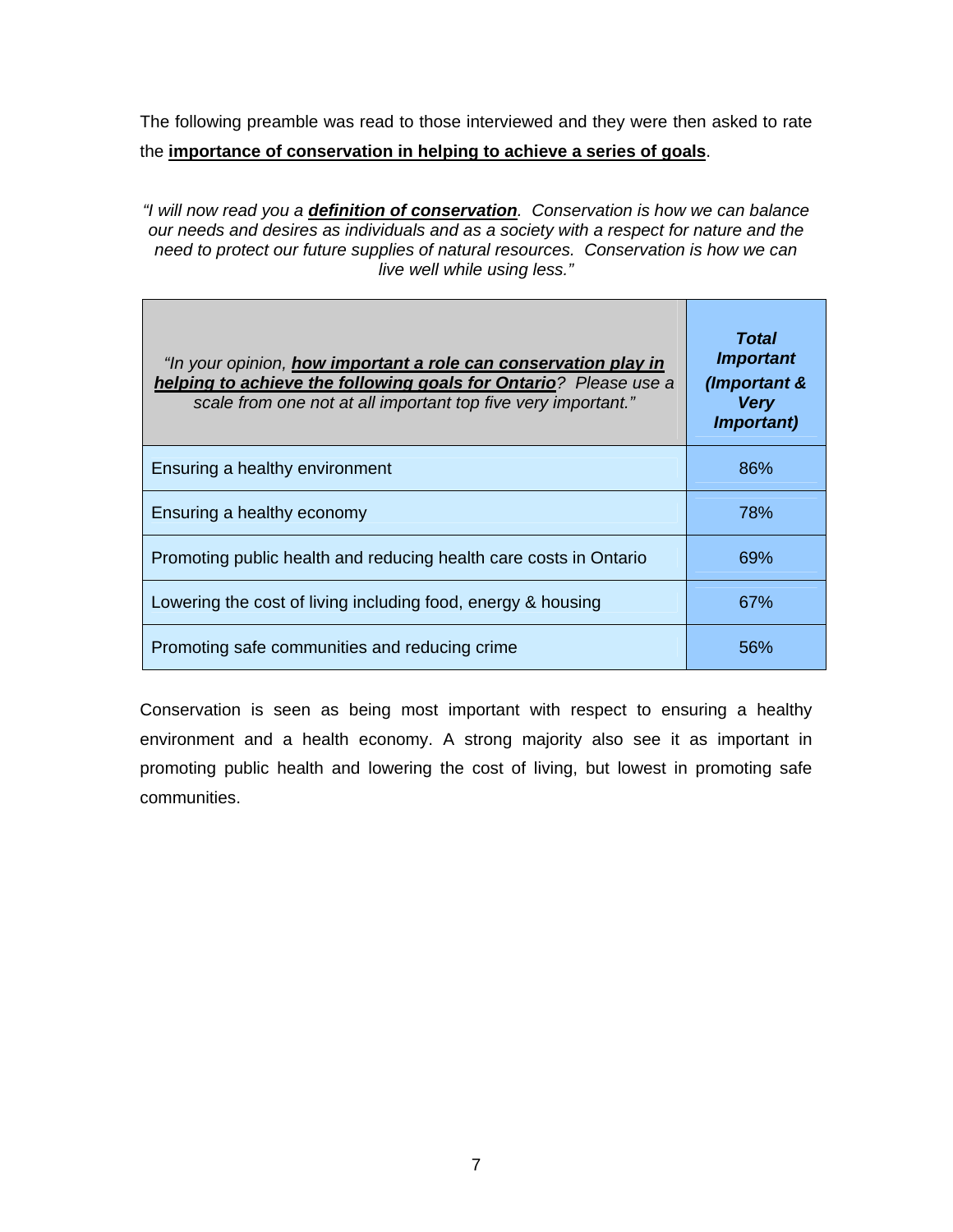# *TRACKING*

The **following questions were first asked in a 2006 Ontario wide survey conducted by Oraclepoll Research Limited for the CCO** and were once again asked in the current survey.

When asked **how often that they make a conscious effort to conserve**, 65% said that they do it on a daily basis (69% in 2006), 26% conserve most of the time (22% in 2006) and 10% conserve from time to time (8% in 2006). In 2006 1% claimed that they never conserve compared to none in the current survey.

Respondents were then asked to **rate their level of agreement with each of the following statements related to conservation.**

| "Please rate your level of agreement with the<br>following statements using a scale from one strongly<br>disagree to five strongly agree?" | 2006<br>Total<br><b>Agree</b> | 2011<br>Total<br><b>Agree</b> |
|--------------------------------------------------------------------------------------------------------------------------------------------|-------------------------------|-------------------------------|
| Conservation is important to me                                                                                                            | 93%                           | 87%                           |
| Overall, I feel that Ontarians need to do a better job of<br>conserving energy                                                             | 84%                           | 79%                           |
| I am better at conserving than others                                                                                                      | 54%                           | 54%                           |

There is very strong buy in with respect to energy conservation being important, although the numbers are slightly lower compared to 2006. A significant 79% also agreed that Ontarians need to do a better job at conserving (6% lower than 2006) and a similar 54% over both survey periods agreed that they are better at conserving than others.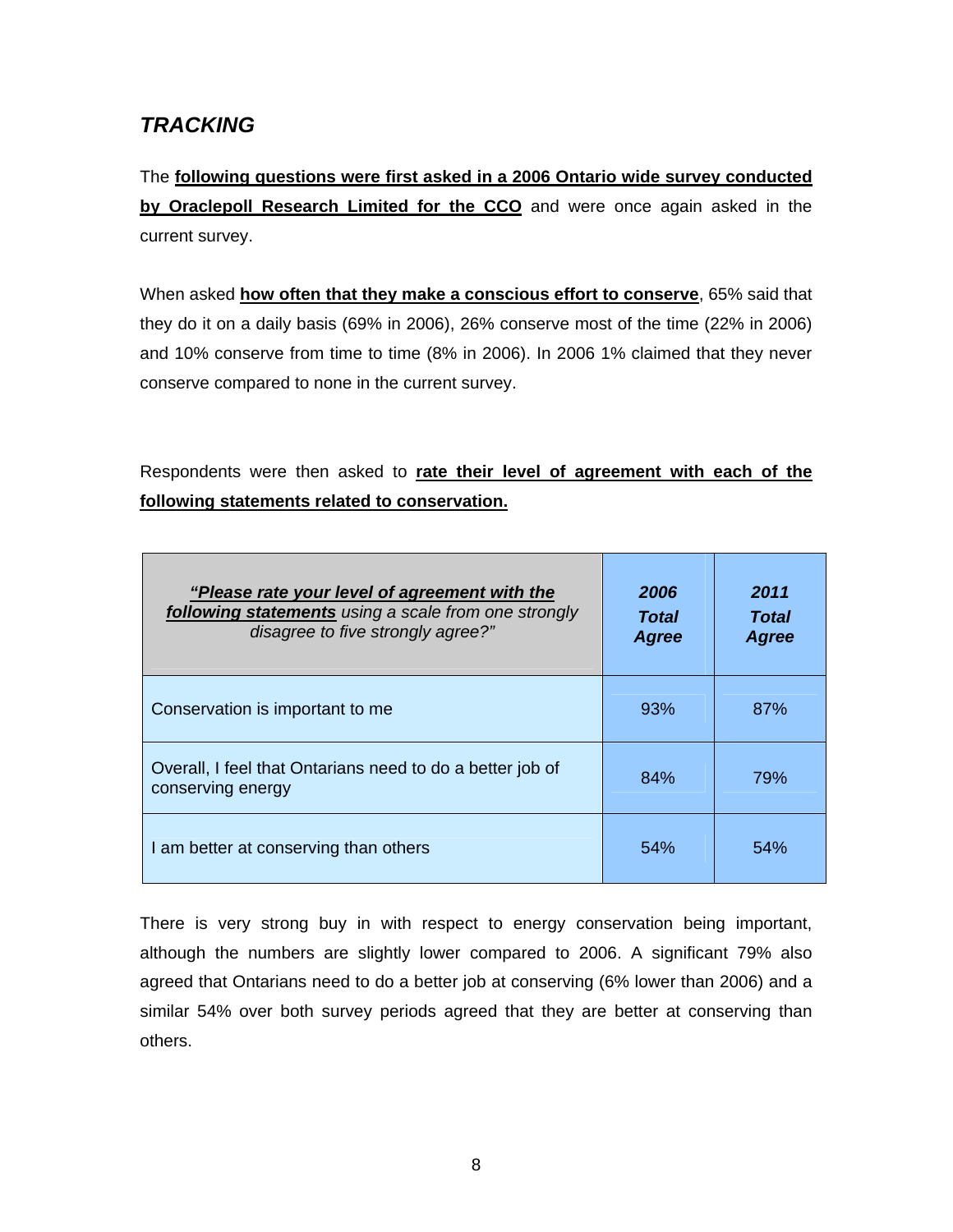# *ELECTRICITY*

A series of questions were asked about home electricity usage.

## *"Overall, would you say that your home energy usage is above average, below average or about the same as other Ontarians?"*



Only 24% claimed that their home energy usage is above average, while most feel it is either the same (38%) or below average (34%). Overall, the number of people who see themselves as being above-average consumers has increased over the past five years.

Most Ontario homes also have **compact fluorescent or LED bulbs** as only 10% claimed that they had none.

| 2006             | 2011             |
|------------------|------------------|
| 24% have none    | 10% have none    |
| 8% have 1 or 2   | 2% have 1 or 2   |
| 20% have $2 - 5$ | 14% have $2 - 5$ |
| $27\% 5 - 10$    | $19\% 5 - 10$    |
| 21% 10 or more   | 54% 10 or more   |
| 2% did not know  | 2% did not know  |

In general, people appear to be adopting energy-efficient lighting.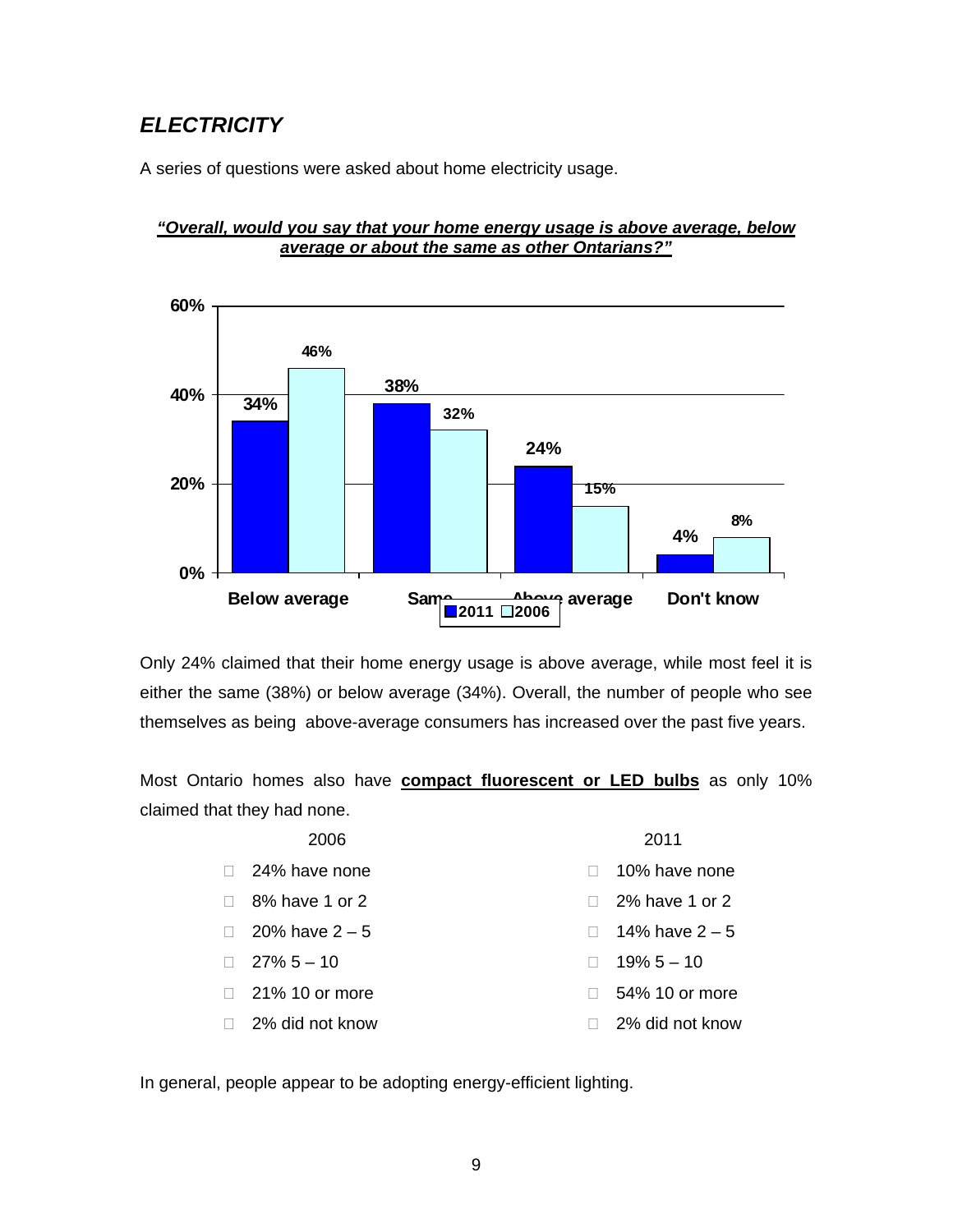When asked about **how often they use a clothesline to air dry laundry**, 49% said never, 26% occasionally and 26% almost all or all of the time. The total number of people who use a clothesline (52%) is a slight increase over the 48% of respondents in 2006 who said they air dry clothes.

All respondents were also asked about **what source they find most trustworthy when it comes to electricity conservation**.

- □ 42% said the media
- $\Box$  14% claimed their local utility
- □ 8% government agencies
- □ 6% the internet or websites
- □ 6% experts
- □ 5% municipal councillors
- □ 18% did not know and 2% said that there was no source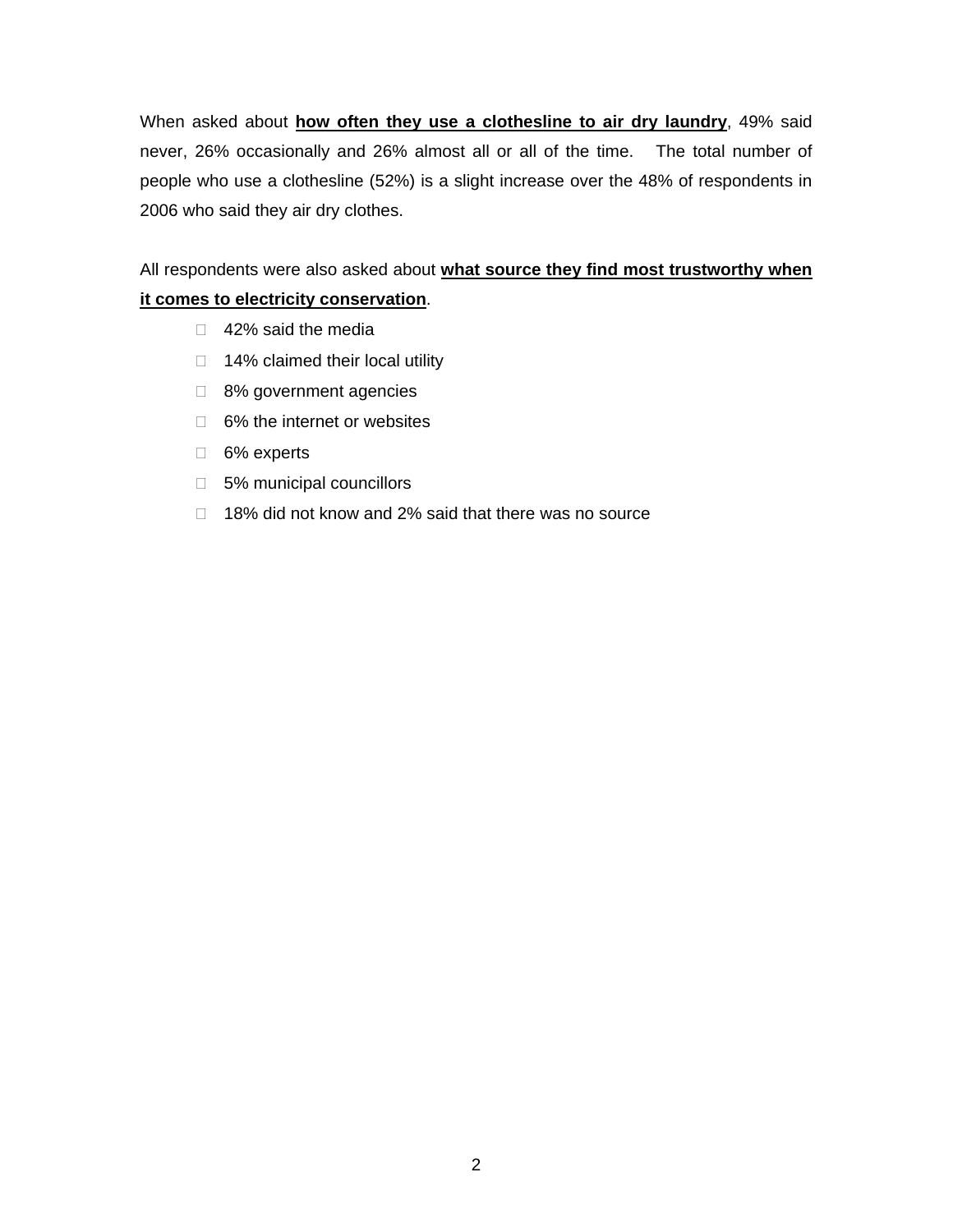# *TRANSPORTATION*

A series of questions were asked about personal transportation.



### *"In a typical day, how much time do you spend commuting in a personal vehicle?"*

Most or 57% commute in a personal vehicle for up to one hour, 13% 1-2 hours, 6% 2-3 hours and 2% 3-4 hours in a typical day. 10% do not commute, 8% take public transit and 4% did not know. In 2006, the numbers were similar, with 56% saying they spent up to one hour commuting in a personal vehicle.

When asked how **much they commute in an average day compared to five years ago**, more than half or 54% said less, 37% about the same and only 10% more. In 2006, in response to the same question, only 33% said less, 40% said about the same, and 24% said more.

The results indicate a subtle shift away from commuting long distances by personal vehicle.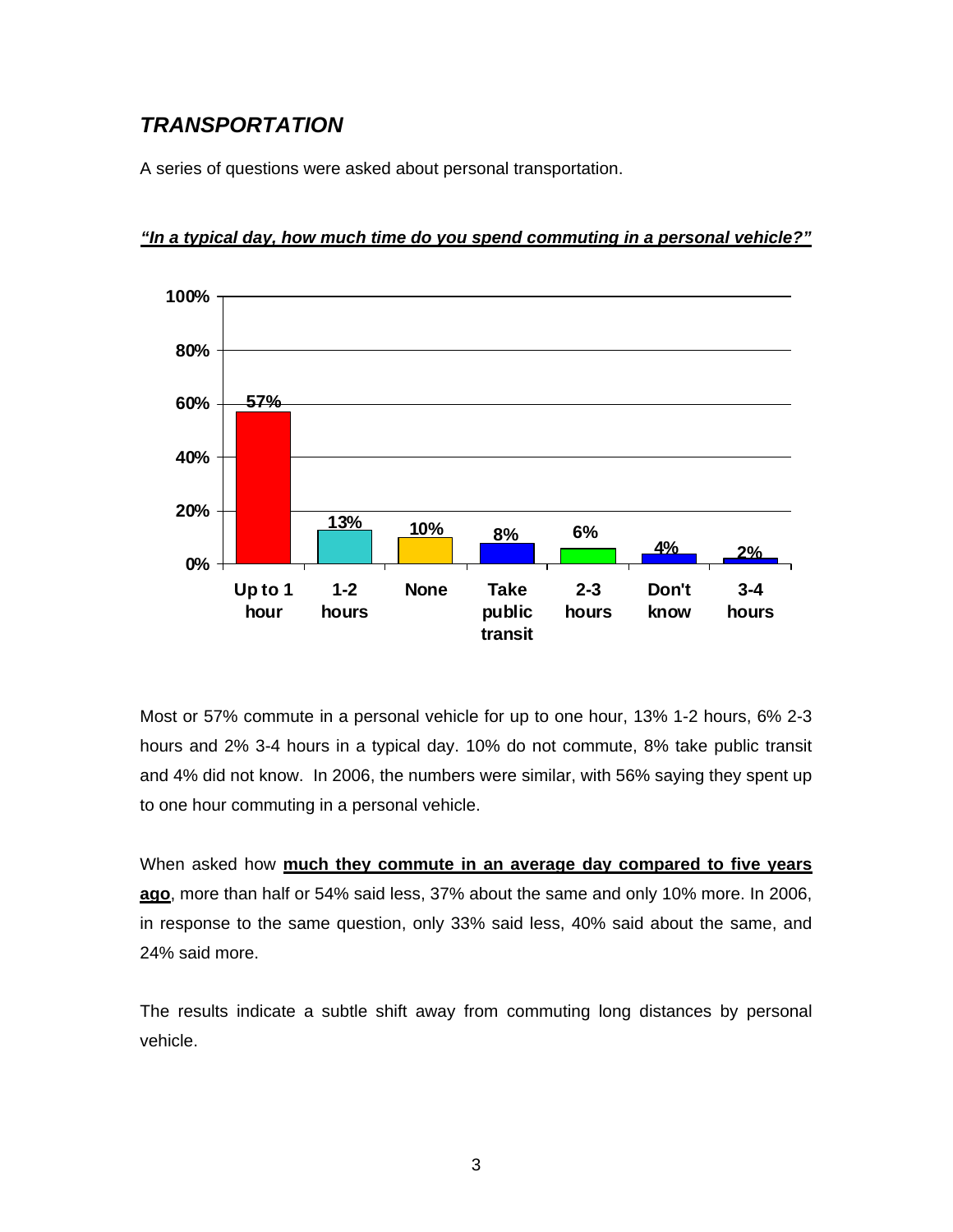Respondents were asked **how important each of the following are as reasons to encourage Ontarians to drive less or adopt alternatives to driving**.

 $\alpha'$ 

| "How important are each of the following reasons that would<br>encourage Ontarians like you to drive less or adopt<br>alternatives that will help conserve gas. Please use a scale<br>from one not important to five very important." | Total<br><b>Important</b><br>(Important &<br><b>Very</b><br><i>Important)</i> |
|---------------------------------------------------------------------------------------------------------------------------------------------------------------------------------------------------------------------------------------|-------------------------------------------------------------------------------|
| Helping to reduce smog and asthma                                                                                                                                                                                                     | 78%                                                                           |
| Having government incentives for driving alternatives                                                                                                                                                                                 | 73%                                                                           |
| Saving gas money                                                                                                                                                                                                                      | <b>72%</b>                                                                    |
| Contributing to a greener & more efficient economy                                                                                                                                                                                    | 70%                                                                           |
| Having convenient alternatives                                                                                                                                                                                                        | 68%                                                                           |
| Helping to reduce the effects of climate change                                                                                                                                                                                       | 67%                                                                           |

A high level of importance was placed on all areas, with the strongest level being related to helping to reduce smog and asthma.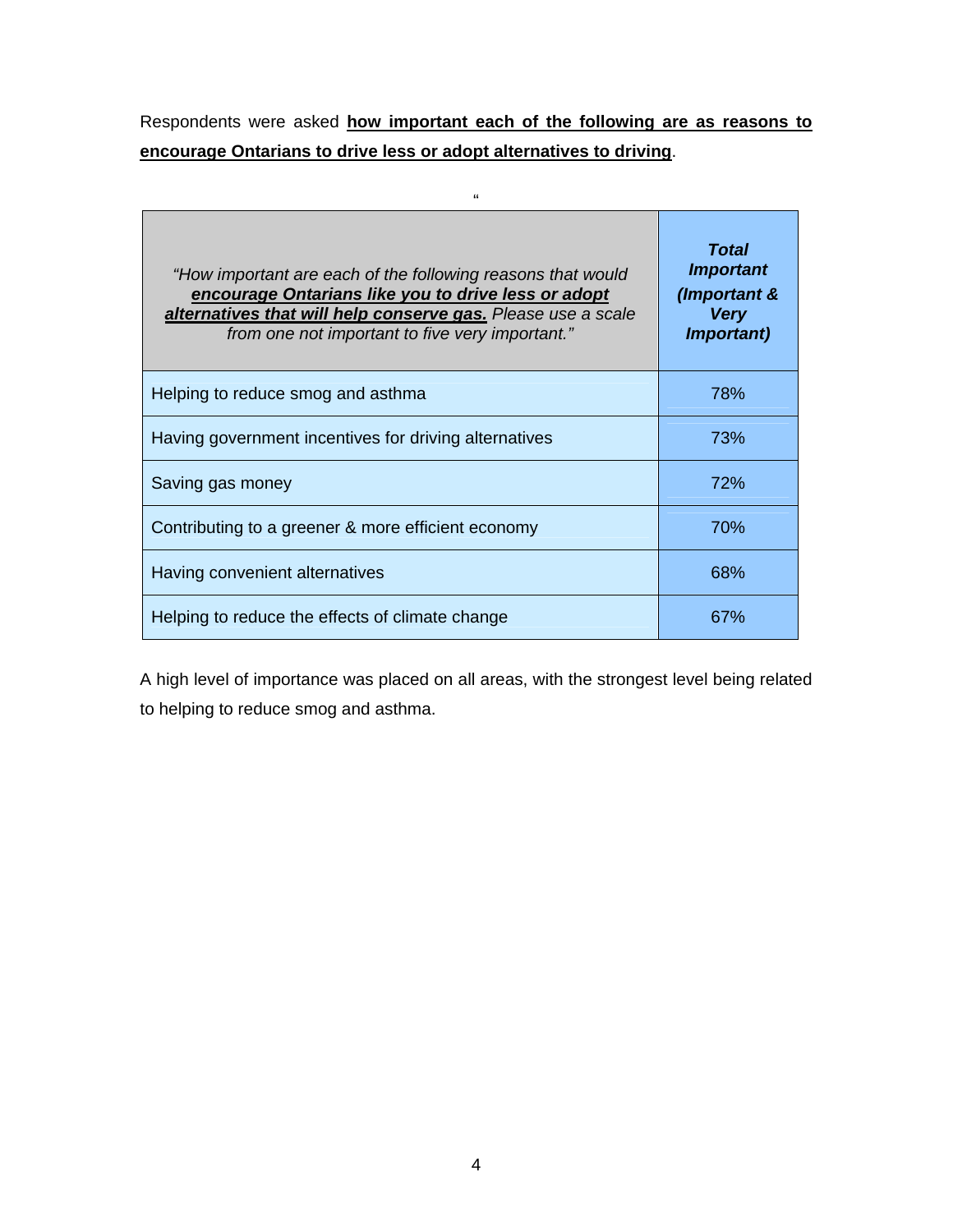# *FOOD*

Food was a new area of enguiry for us, with a single question asked where respondents were asked to rank in **priority each of the following motivators that would encourage the purchase of locally grown food**.

| Please rank in order of priority each of the following <i>motivators that</i><br>would encourage Ontarians like you to buy locally grown food.<br>(Food produced within 100 kilometers of your home) | <b>Rank</b> |
|------------------------------------------------------------------------------------------------------------------------------------------------------------------------------------------------------|-------------|
| 1. Lowering energy use & greenhouse gas emissions from<br>imported foods                                                                                                                             | 4.8         |
| 2. Food that tastes better                                                                                                                                                                           | 4.5         |
| 3. Support for healthy farming practices                                                                                                                                                             | 4.3         |
| 4. Protecting Ontario's best farmland from development                                                                                                                                               | 3.8         |
| 5. Lower prices for local food                                                                                                                                                                       | 3.4         |
| 6. Food that is healthier                                                                                                                                                                            | 3.4         |
| 7. Support for local farmers                                                                                                                                                                         | 3.2         |

With 1 being the lowest priority, and 7 being the highest priority, the results showed strong support for each of the stated reasons, with none of the answers being ranked below a 3.

Environmental reasons had a somewhat stronger persuasion, holding three of the top four positions. Ranked highest was lowering energy use / greenhouse gas emissions, followed by better tasting food and support for healthy farming practices.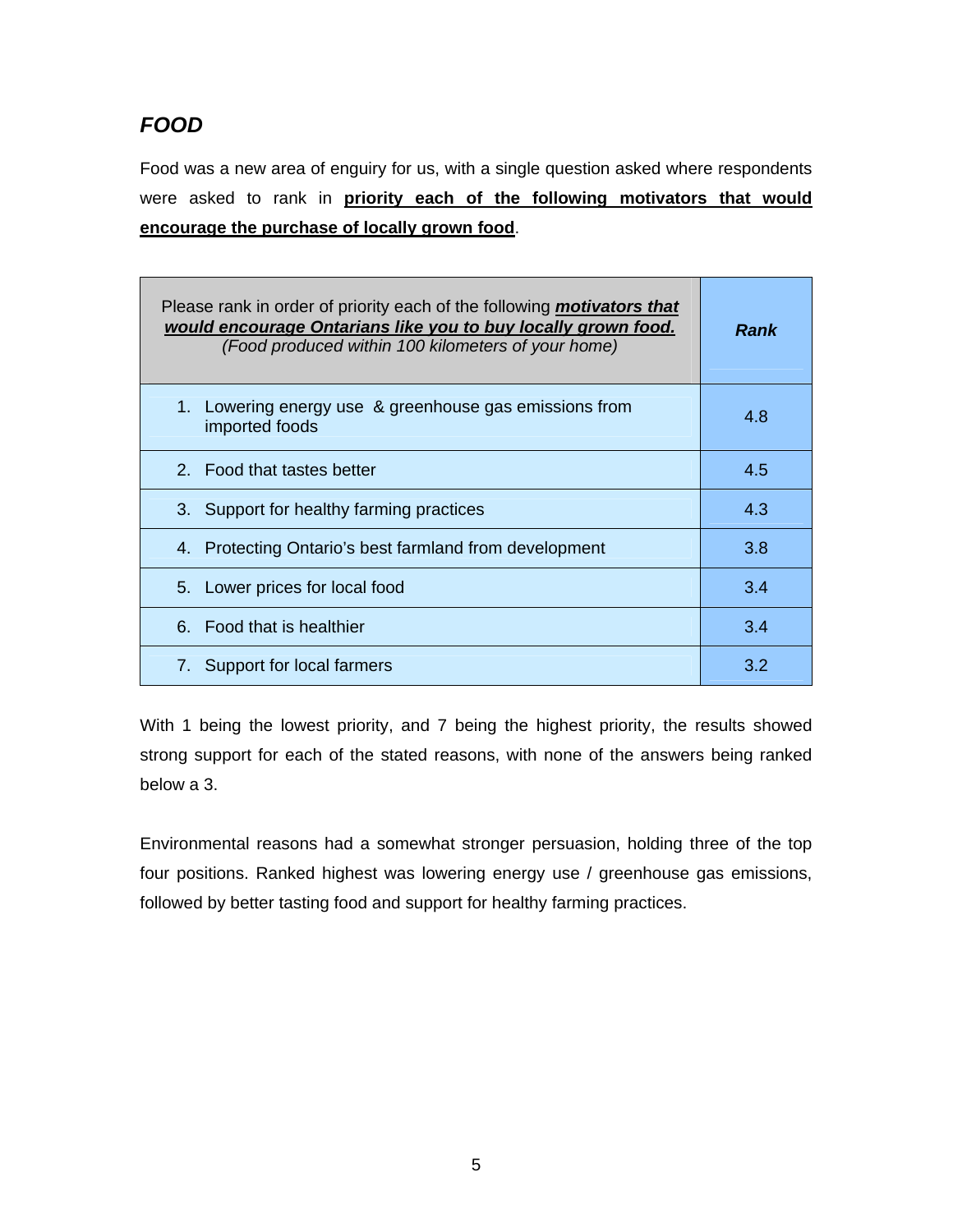# *COMMUNITY*

Respondents were asked to rate each of the following as aspects about living in a community.

## *"How important are each of the following aspects about living in a community to you. Please use a scale from one not at all important to five very important."*

| "How important are each of the following <b>aspects</b><br>about living in a community to you. Please<br>use a scale from one not important to five very<br><i>important.</i> " | <b>Total Important</b><br>(Important &<br><b>Very Important)</b><br>2006 | <b>Total Important</b><br>(Important &<br><b>Very Important)</b><br>2011 |
|---------------------------------------------------------------------------------------------------------------------------------------------------------------------------------|--------------------------------------------------------------------------|--------------------------------------------------------------------------|
| Having public green spaces such as parks for<br>recreation in my neighbourhood                                                                                                  | 89%                                                                      | 86%                                                                      |
| Being able to walk to local stores                                                                                                                                              | 64%                                                                      | 76%                                                                      |
| Living close enough to work or school that I can<br>get there by walking, transit or cycling                                                                                    | 59%                                                                      | <b>70%</b>                                                               |
| Having friends and neighbours within easy<br>walking distance                                                                                                                   | 58%                                                                      | 65%                                                                      |

The high level of importance was placed on having green spaces, followed by being able to walk to local establishments.

There is a measurable increase in the desire to live in a walkable community.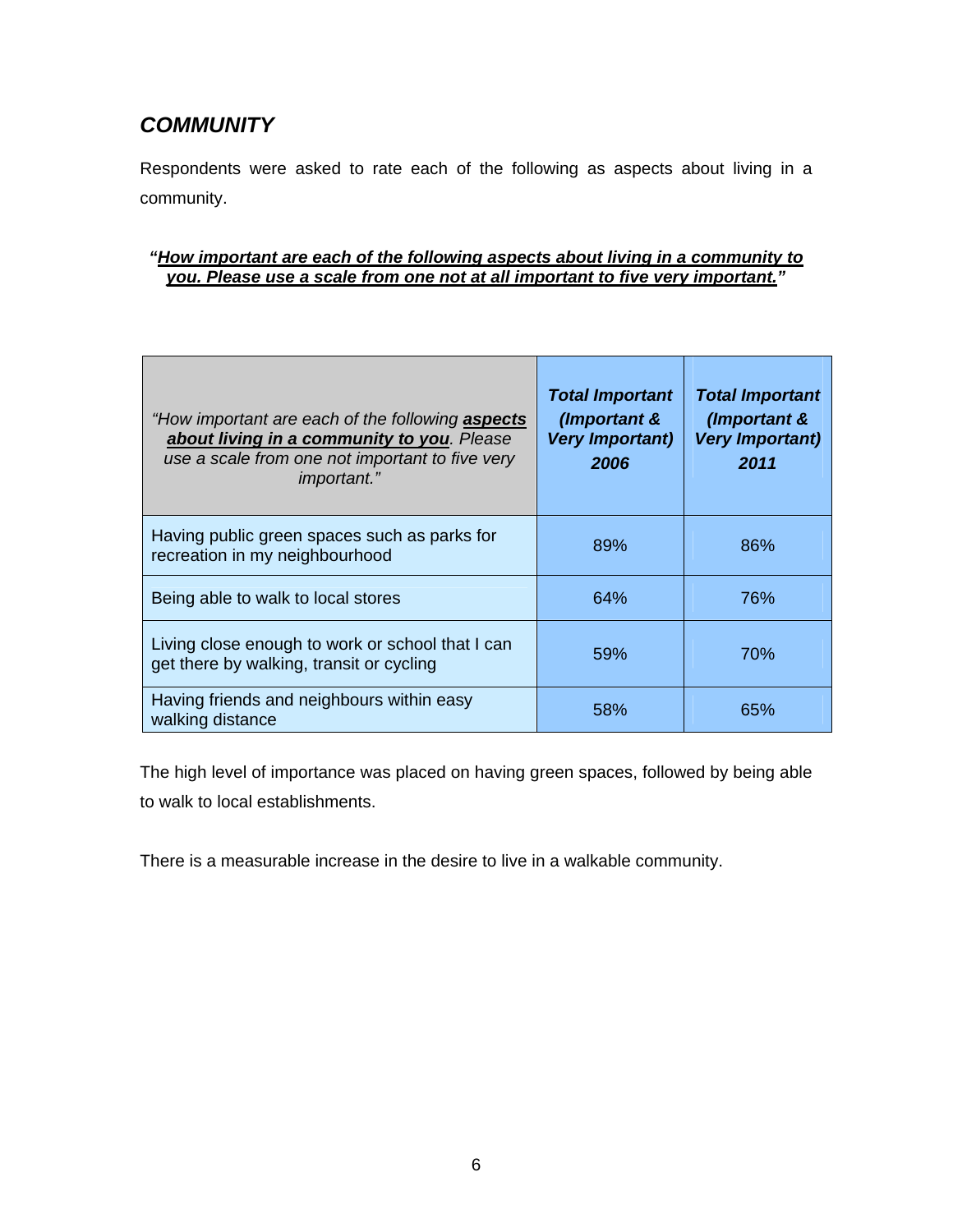All respondents were read the following preamble and were asked two follow up questions.

#### *"A complete community is defined as a neighbourhood-based community that has most everything you need within easy walking distance. It usually has a central area with shops, local businesses, playgrounds and community services, small parks and other green spaces, and lots of cycling and walking paths, all surrounded by a mix of smaller homes located fairly close together*."



While almost six in ten (59%) claimed that the definition provided resembles their current community, a higher 69% said it resembles the community that they would like to live in.

In 2006, the gap between satisfaction with where you live now and the desire for a more complete community was even greater:

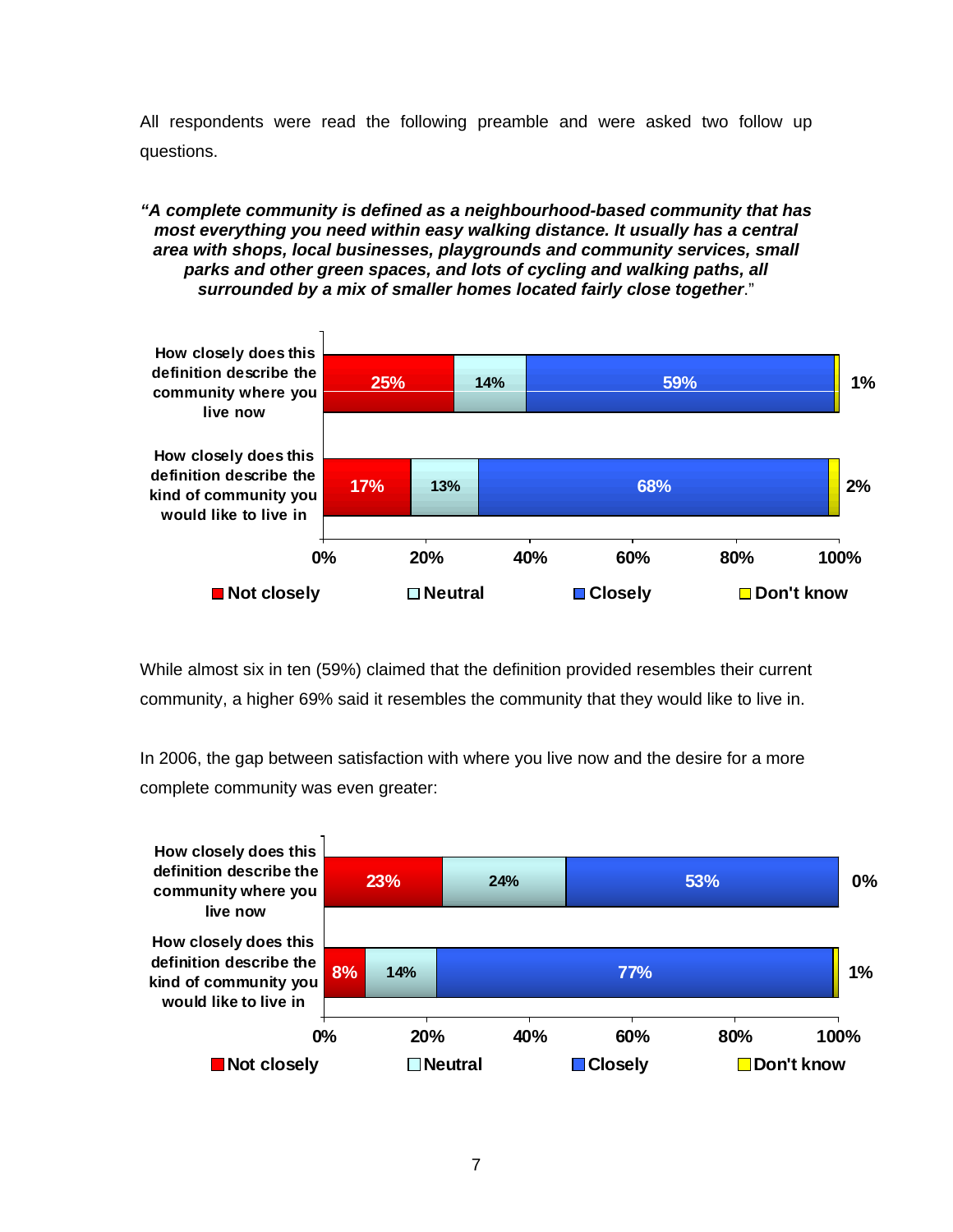Respondents were then asked to **rate their level of agreement with each of the following statements.**

| "Please rate your level of agreement with the<br>following statements using a scale from one<br>strongly disagree to five strongly agree?"                         | <b>Total Agree</b><br>(Agree &<br><b>Strongly Agree)</b><br>2006 | <b>Total Agree</b><br>(Agree &<br><b>Strongly Agree)</b><br>2011 |
|--------------------------------------------------------------------------------------------------------------------------------------------------------------------|------------------------------------------------------------------|------------------------------------------------------------------|
| I would drive less if there were other convenient,<br>safe transportation options, like public transit or<br>cycling                                               | 55%                                                              | 55%                                                              |
| I would ride my bike to work, school or shopping<br>if there were safe bicycle routes and bicycle<br>paths in my community                                         | 47%                                                              | 47%                                                              |
| I prefer to live in a bigger house with a large<br>yard, even if that means that more farmland and<br>natural areas has to be used up to support this<br>lifestyle | 11%                                                              | $11\%$                                                           |

Roughly half of respondents would drive less and ride a bike if there were options available and only 11% would live in a bigger house at the expense of farmland or natural areas.

*These numbers remain virtually unchanged since 2006 and indicate a consistent and significant personal desire for convenient and safe transportation options including safe cycling.*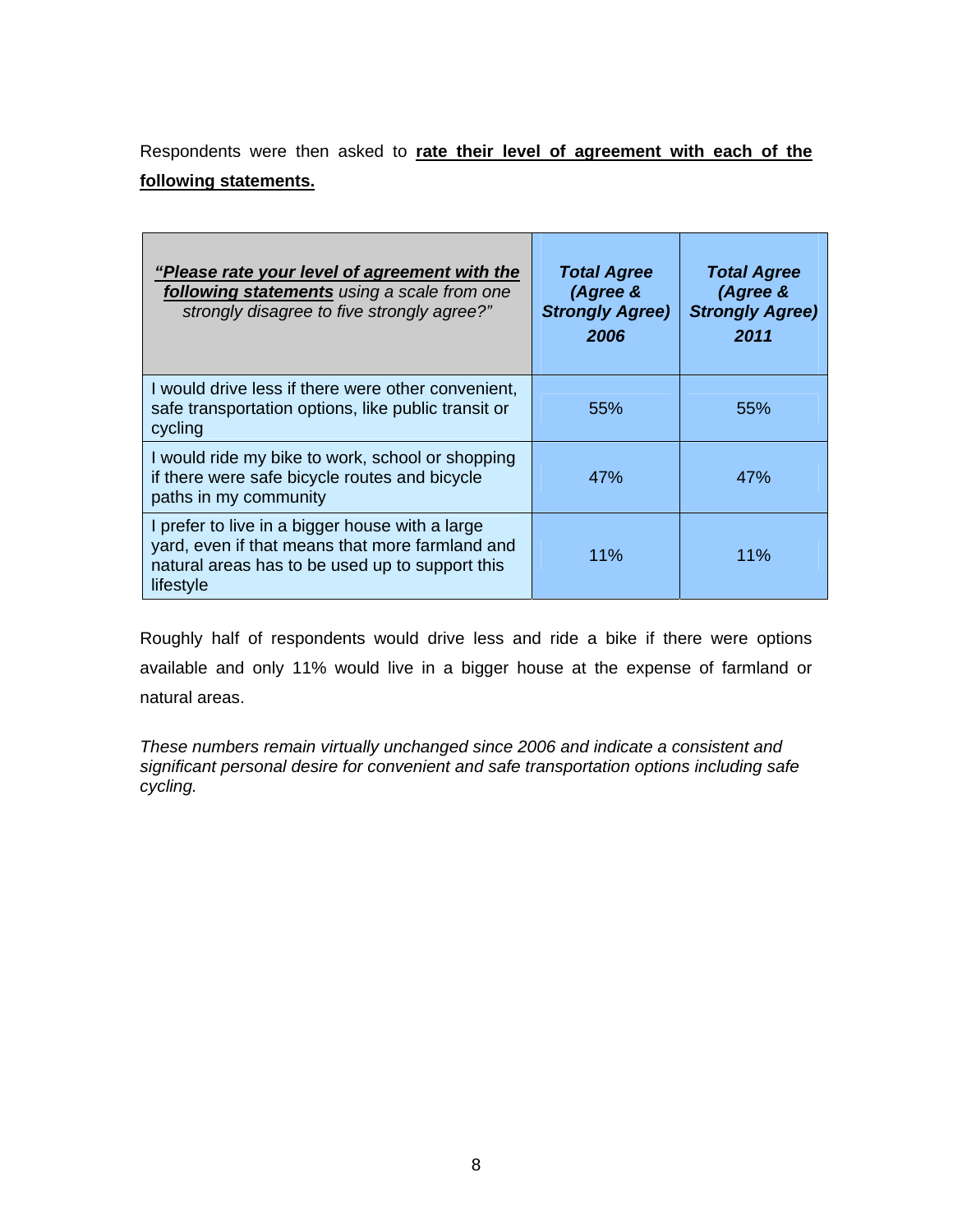# *GOVERNMENT*

Respondents were asked which statements best reflected their view on the **role of government with respect to Ontario's future and on taxation in the province**.

#### *"Which of the following statements most closely reflects your view of the role that the government of Ontario should have with respect to creating a strong future for Ontario?"*



The majority of Ontarians favour some role for government in creating a strong future for Ontario. A total of 35% want a strong hands-on role and 30% one where government sets clear rules.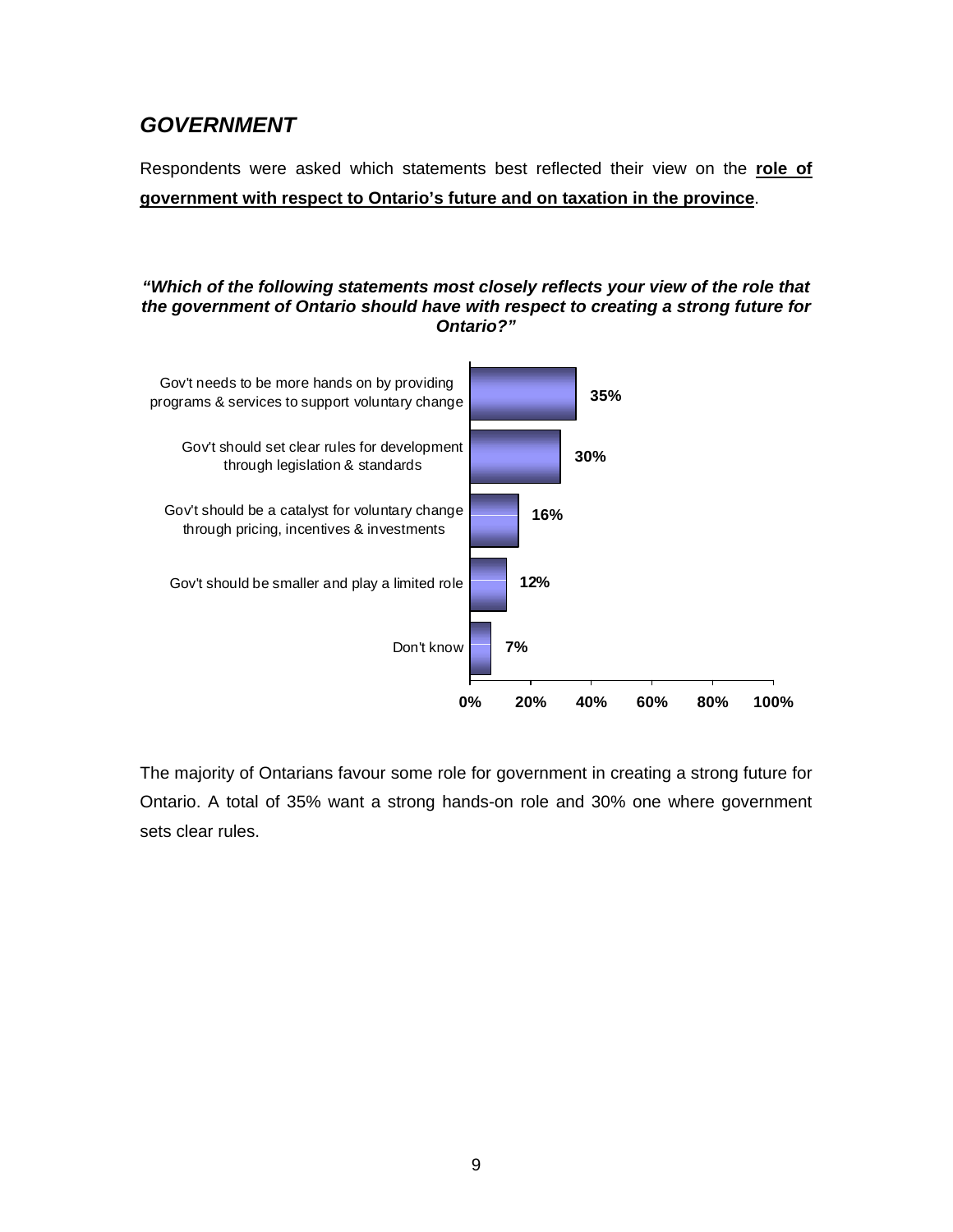### *"Which of the following statements most closely reflects your view on taxation in Ontario?"*



Almost six in ten or 59% are of the opinion that taxes should be maintained and a further 19% that they should be increased, while only 14% believe that they should be reduced.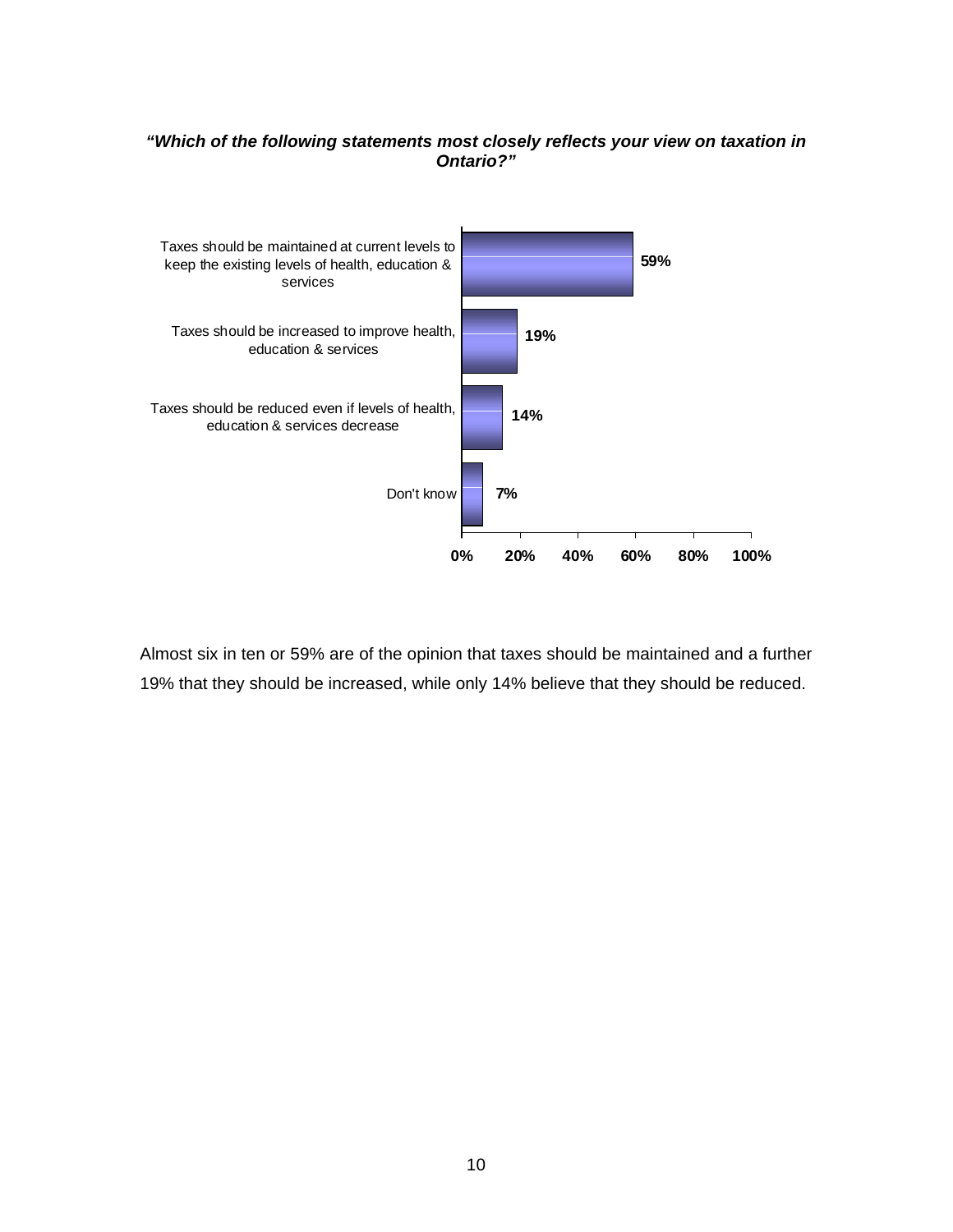# **GENERAL QUESTIONS**

**What is the most important issue facing the province of Ontario at this time?**

|                                                        | <b>Percent</b> |
|--------------------------------------------------------|----------------|
| <b>Economy</b>                                         | 22             |
| <b>Health care</b>                                     | 20             |
| Jobs / employment                                      | 19             |
| Don't know                                             | 10             |
| <b>Budget / defecits / debt</b>                        |                |
| <b>Environment</b>                                     | 6              |
| Rising prices (utilities, gas etc)                     | 3              |
| Social programs / social issues (poverty, welfare etc) | 3              |
| <b>Education</b>                                       | 2              |
| Taxes / taxation                                       | 2              |
| <b>Energy / Alternative energy</b>                     | 2              |
| Leadership / change                                    | 2              |
| Immigration                                            |                |
| <b>Seniors issues</b>                                  |                |
| Total                                                  | 100            |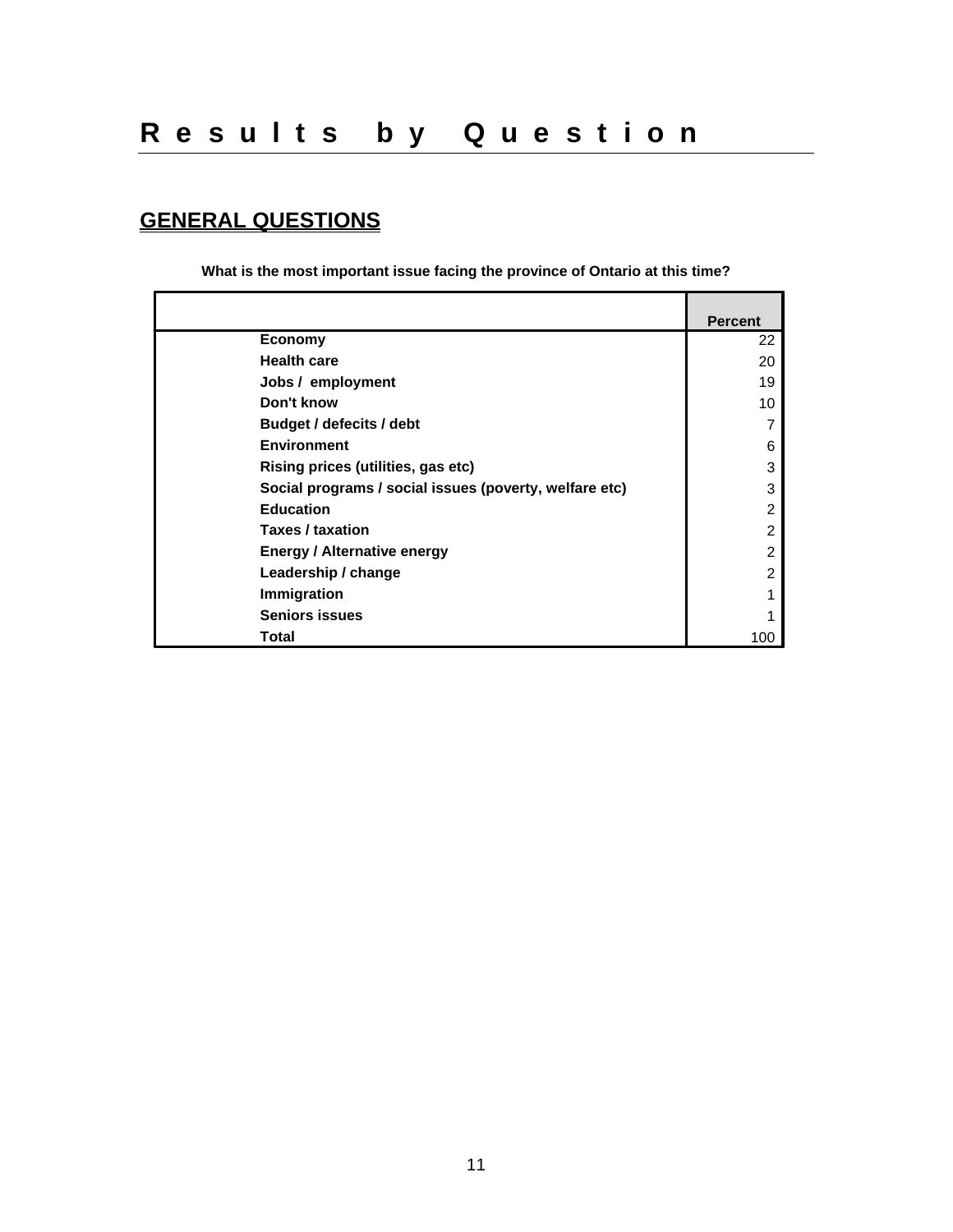## **VOTE INTENT**

**Vote intent**

|                  | <b>Percent</b> |
|------------------|----------------|
| $\overline{PC}$  | 36             |
| Liberal          | 33             |
| <b>Undecided</b> | 14             |
| <b>NDP</b>       | 11             |
| Green            | 6              |
| <b>Total</b>     | 100            |

# **VOTE INTENT EXCLUDING UNDECIDED'S**

**Vote intent**

|              | <b>Percent</b> |
|--------------|----------------|
| <b>PC</b>    | 42             |
| Liberal      | 38             |
| <b>NDP</b>   | 13             |
| Green        |                |
| <b>Total</b> | 100            |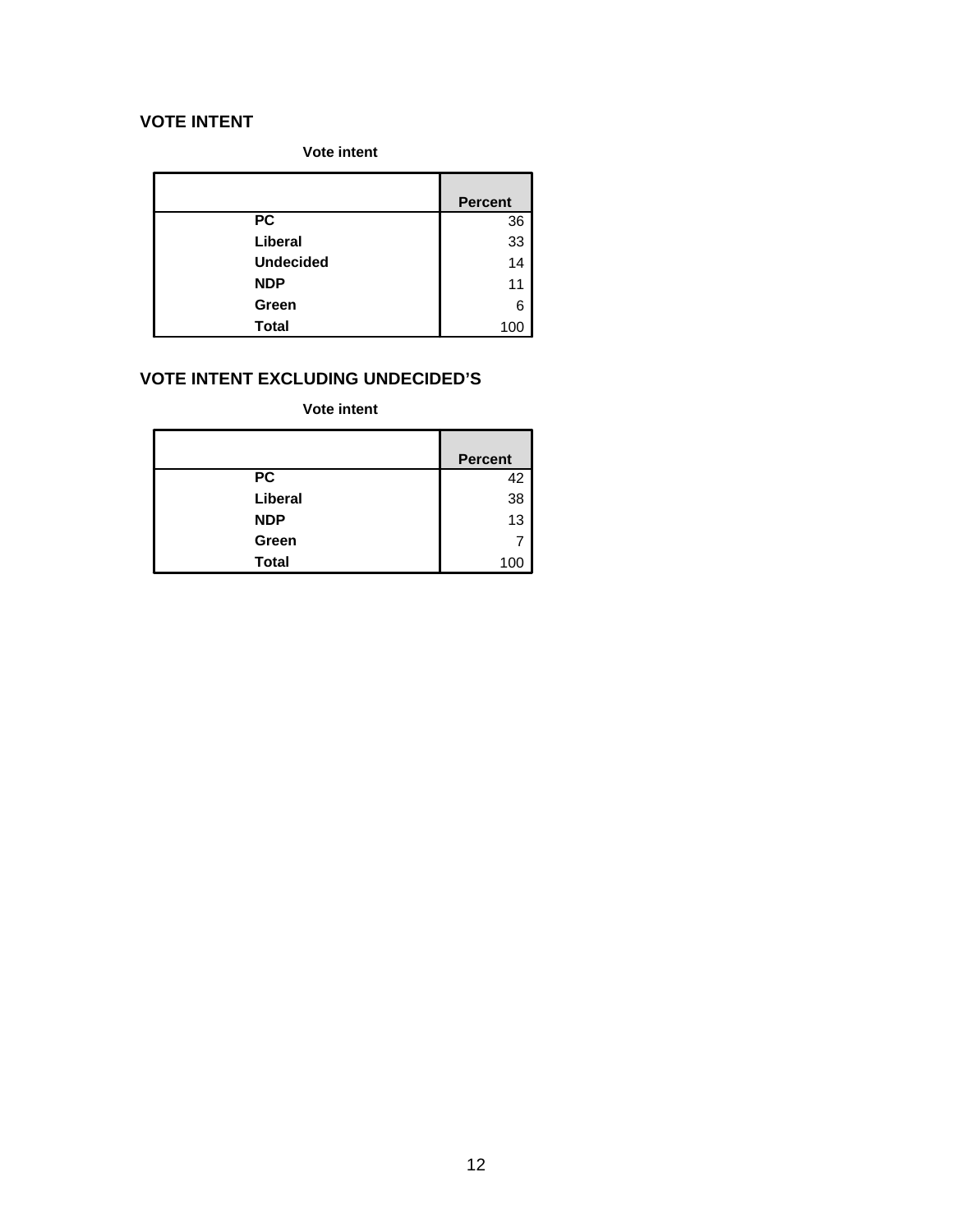**Do you feel that it is time for a change of provincial government in Ontario or should the provincial Liberals be re-elected to fulfill their vision of Ontario?**

|                          | <b>Percent</b> |
|--------------------------|----------------|
| Time for a change        |                |
| <b>Re-elect Liberals</b> | 30             |
| Don't know               | 22             |
| Total                    |                |

## **IF TIME FOR A CHANGE ASK:**

**What do you most want to see changed in Ontario?**

|                                   | <b>Percent</b> |
|-----------------------------------|----------------|
| <b>Taxation / taxes</b>           | 21             |
| Don't know                        | 21             |
| <b>Health care</b>                | 13             |
| Job creation / employment         | 11             |
| Honesty / good government         | 7              |
| Gas prices / rising utility costs | 5              |
| <b>Environment</b>                | 5              |
| <b>Education</b>                  | 5              |
| Budget / defecits / debt          | 5              |
| Leadership / change               | 3              |
| <b>Economy</b>                    | 2              |
| Social programs                   | 2              |
| Total                             |                |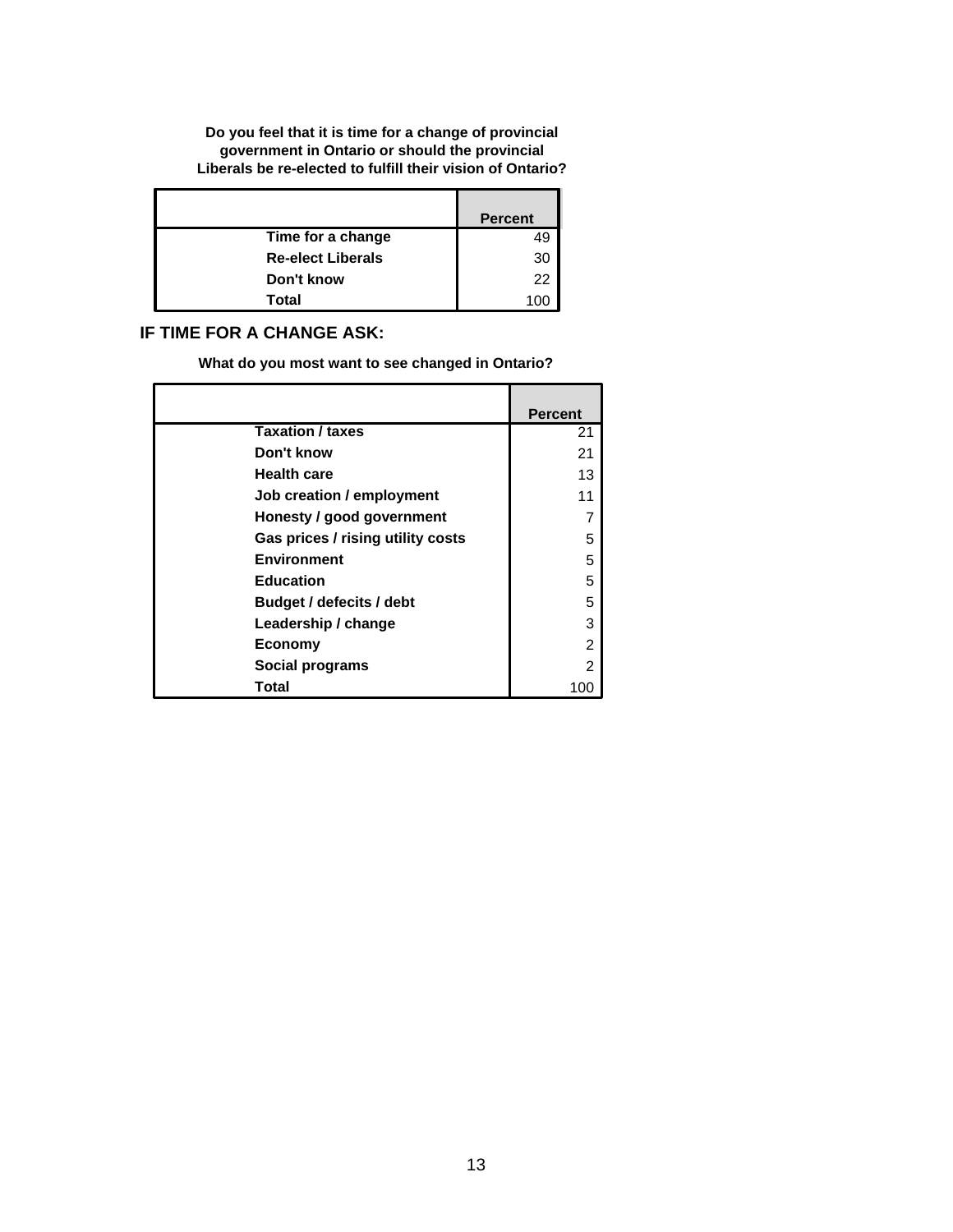# **CCO QUESTIONS**

Please rate your level of concern with each of the following using a scale from one not at all concerned to five very concerned.

|                                     | <b>Percent</b> |
|-------------------------------------|----------------|
| Not at all concerned                | 2              |
| Not concerned                       | 14             |
| Neither concerned nor not concerned | 26             |
| <b>Concerned</b>                    | 30             |
| Very concerned                      | 27             |
| Don't know                          | 1              |
| Total                               | OΟ             |

### **Q1. The state of the Ontario's economy**

#### **Q2. The state of Ontario's environment**

|                                     | <b>Percent</b> |
|-------------------------------------|----------------|
| Not at all concerned                |                |
| Not concerned                       |                |
| Neither concerned nor not concerned | 34             |
| <b>Concerned</b>                    | 23             |
| Very concerned                      | 27             |
| Total                               |                |

**Q3. The cost of living including, food, energy, and housing**

|                                     | <b>Percent</b> |
|-------------------------------------|----------------|
| Not at all concerned                |                |
| <b>Not concerned</b>                |                |
| Neither concerned nor not concerned | 17             |
| <b>Concerned</b>                    | 29             |
| Very concerned                      | 43             |
| Total                               |                |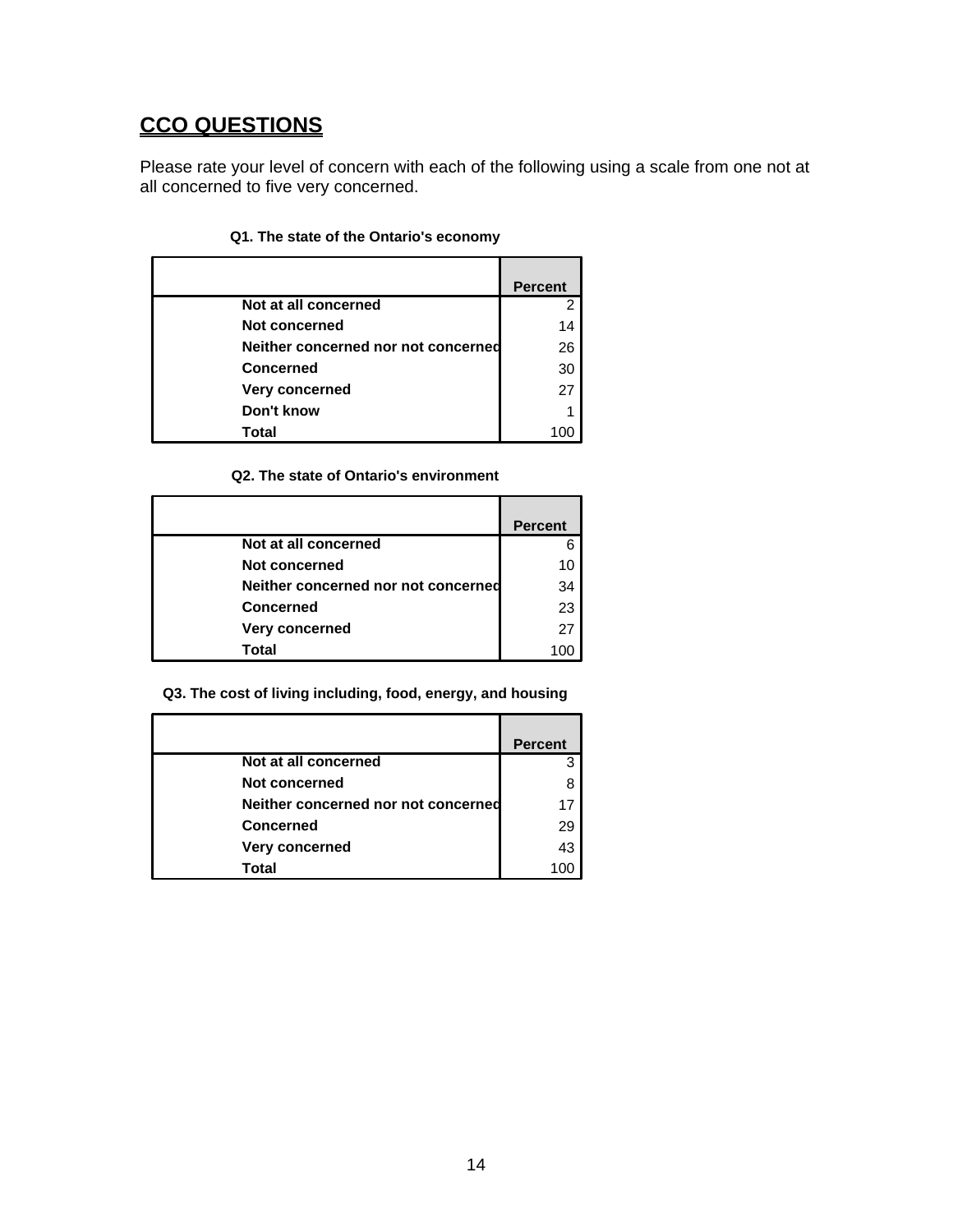## **Q4. The quality of public education in Ontario**

|                                     | <b>Percent</b> |
|-------------------------------------|----------------|
| Not at all concerned                | 9              |
| Not concerned                       | 8              |
| Neither concerned nor not concerned | 26             |
| <b>Concerned</b>                    | 30             |
| Very concerned                      | 20             |
| Don't know                          |                |
| Total                               |                |

## **Q5. The quality of public health and health care in Ontario**

|                                     | <b>Percent</b> |
|-------------------------------------|----------------|
| Not at all concerned                |                |
| Not concerned                       |                |
| Neither concerned nor not concerned | 16             |
| <b>Concerned</b>                    | 28             |
| Very concerned                      | 43             |
| Don't know                          |                |
| Total                               |                |

## **Q6. Crime and public safety**

|                                     | <b>Percent</b> |
|-------------------------------------|----------------|
| Not at all concerned                |                |
| Not concerned                       | 22             |
| Neither concerned nor not concerned | 30             |
| Concerned                           | 21             |
| Very concerned                      | 21             |
| Don't know                          |                |
| Total                               |                |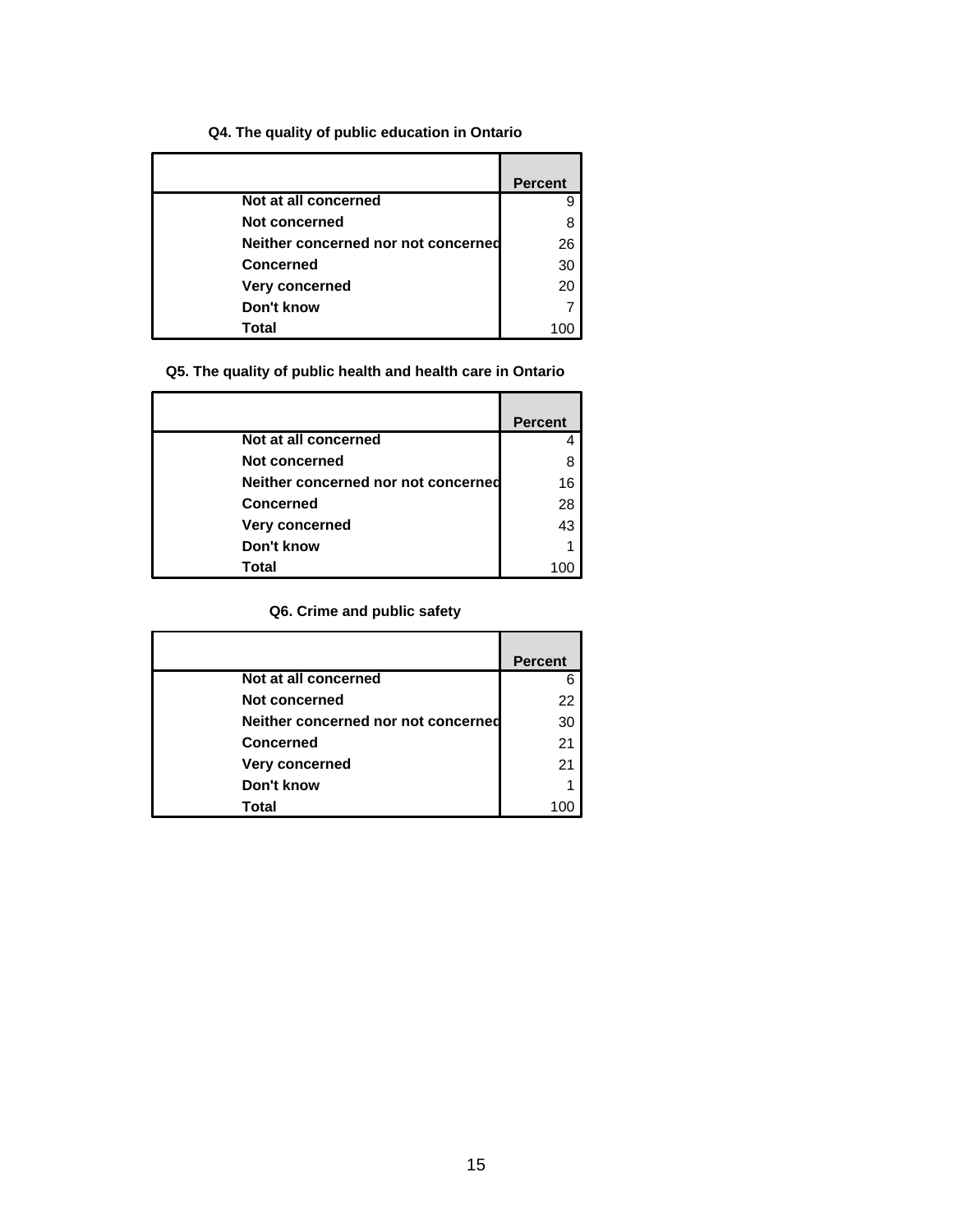|                                                                   | <b>Percent</b> |
|-------------------------------------------------------------------|----------------|
| <b>Nature: Protecting Nature and biodiversity</b>                 | 29             |
| Energy: Saving energy and green power                             | 18             |
| Other resources: saving natural resources (minerals, gravel, etc) | 15             |
| Don't know                                                        | 11             |
| Pollution: preventing pollution and waste                         | 8              |
| Farmland: saving farmland and promoting compact development       |                |
| Lifestyle: living lightly (living better by using less / a c)     | 4              |
| Economics / saving money                                          | 4              |
| Environment (in general)                                          | 2              |
| Water safety / preservatrion                                      | 2              |
| Total                                                             | 100            |

**Q7. When thinking of the term conservation, what thought first comes to mind?**

I will now read you a definition of conservation. Conservation is how we can balance our needs and desires as individuals and as a society with a respect for nature and the need to protect our future supplies of natural resources. Conservation is how we can live well while using less.

In your opinion, how important a role can conservation play in helping to achieve the following goals for Ontario? Please use a scale from one not at all important top five very important.

|                                     | <b>Percent</b> |
|-------------------------------------|----------------|
| Not at all important                | 3              |
| Not important                       | 2              |
| Neither important nor not important | 14             |
| Important                           | 30             |
| Very important                      | 48             |
| Don't know                          | 2              |
| Total                               | 100            |

#### **Q8. Ensuring a healthy economy**

#### **Q9. Ensuring a healthy environment**

|                                     | <b>Percent</b> |
|-------------------------------------|----------------|
| Not important                       |                |
| Neither important nor not important | 10             |
| Important                           | 23             |
| Very important                      | 63             |
| Don't know                          |                |
| Total                               |                |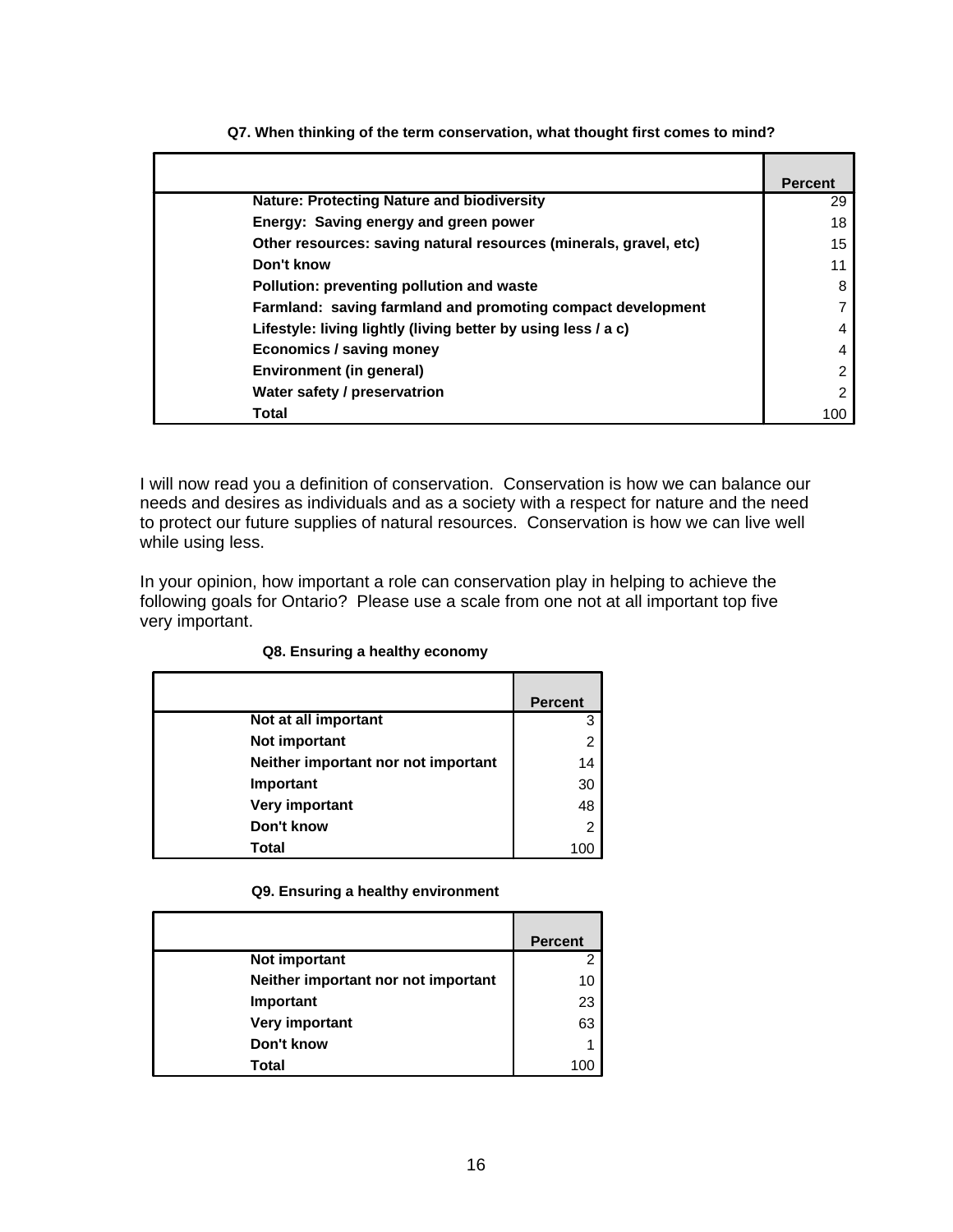#### **Q10. Lowering the cost of living including, food, energy, and housing**

|                                     | <b>Percent</b> |
|-------------------------------------|----------------|
| Not at all important                | 5              |
| Not important                       | 6              |
| Neither important nor not important | 19             |
| Important                           | 29             |
| Very important                      | 38             |
| Don't know                          | $\overline{2}$ |
| Total                               |                |

### **Q11. Promoting public health and reducing health care costs in Ontario**

|                                     | <b>Percent</b> |
|-------------------------------------|----------------|
| Not at all important                | 2              |
| Not important                       |                |
| Neither important nor not important | 24             |
| Important                           | 23             |
| Very important                      | 46             |
| Don't know                          | 2              |
| Total                               |                |

## **Q12. Promoting safe communities and reducing crime.**

|                                     | <b>Percent</b> |
|-------------------------------------|----------------|
| Not at all important                | 10             |
| Not important                       | 16             |
| Neither important nor not important | 15             |
| Important                           | 26             |
| Very important                      | 30             |
| Don't know                          | $\overline{2}$ |
| Total                               |                |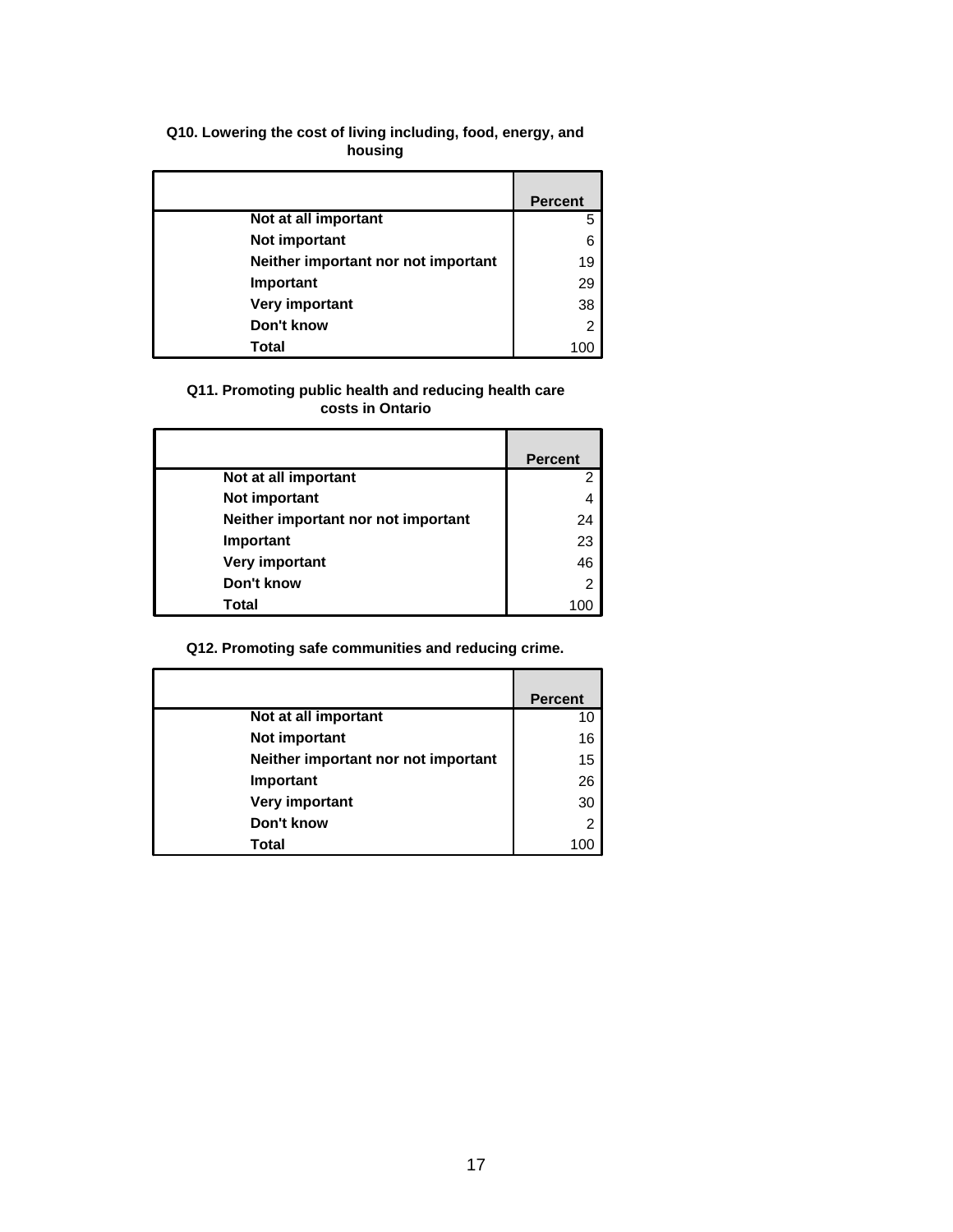### **TRACKING**

#### **Q13. How often would you say that you make an effort to conserve? Would you say that you:**

|                                              | Percent |
|----------------------------------------------|---------|
| Make a conscious effort on a daily basis     | 65      |
| Make an effort to conserve most of the time  | 26      |
| Make an effort to conserve from time to time |         |
| Total                                        |         |

Please rate your level of agreement with the following statements using a scale from one strongly disagree to five strongly agree.

#### **Q14. Conservation is important to me**

|                            | <b>Percent</b> |
|----------------------------|----------------|
| <b>Strongly disagree</b>   |                |
| <b>Disagree</b>            |                |
| Neither agree nor disagree |                |
| Agree                      | 23             |
| <b>Strongly agree</b>      | 64             |
| Total                      |                |

#### **Q15. Overall, I feel that Ontarians need to do a better job of conserving energy**

|                            | <b>Percent</b> |
|----------------------------|----------------|
| <b>Disagree</b>            |                |
| Neither agree nor disagree | 15             |
| Agree                      | 26             |
| <b>Strongly agree</b>      | 53             |
| Don't know                 | 2              |
| Total                      |                |

**Q16. I am better at conserving than others**

|                            | <b>Percent</b> |
|----------------------------|----------------|
| <b>Strongly disagree</b>   | 3              |
| <b>Disagree</b>            | 6              |
| Neither agree nor disagree | 32             |
| Agree                      | 38             |
| <b>Strongly agree</b>      | 16             |
| Don't know                 | 6              |
| Total                      |                |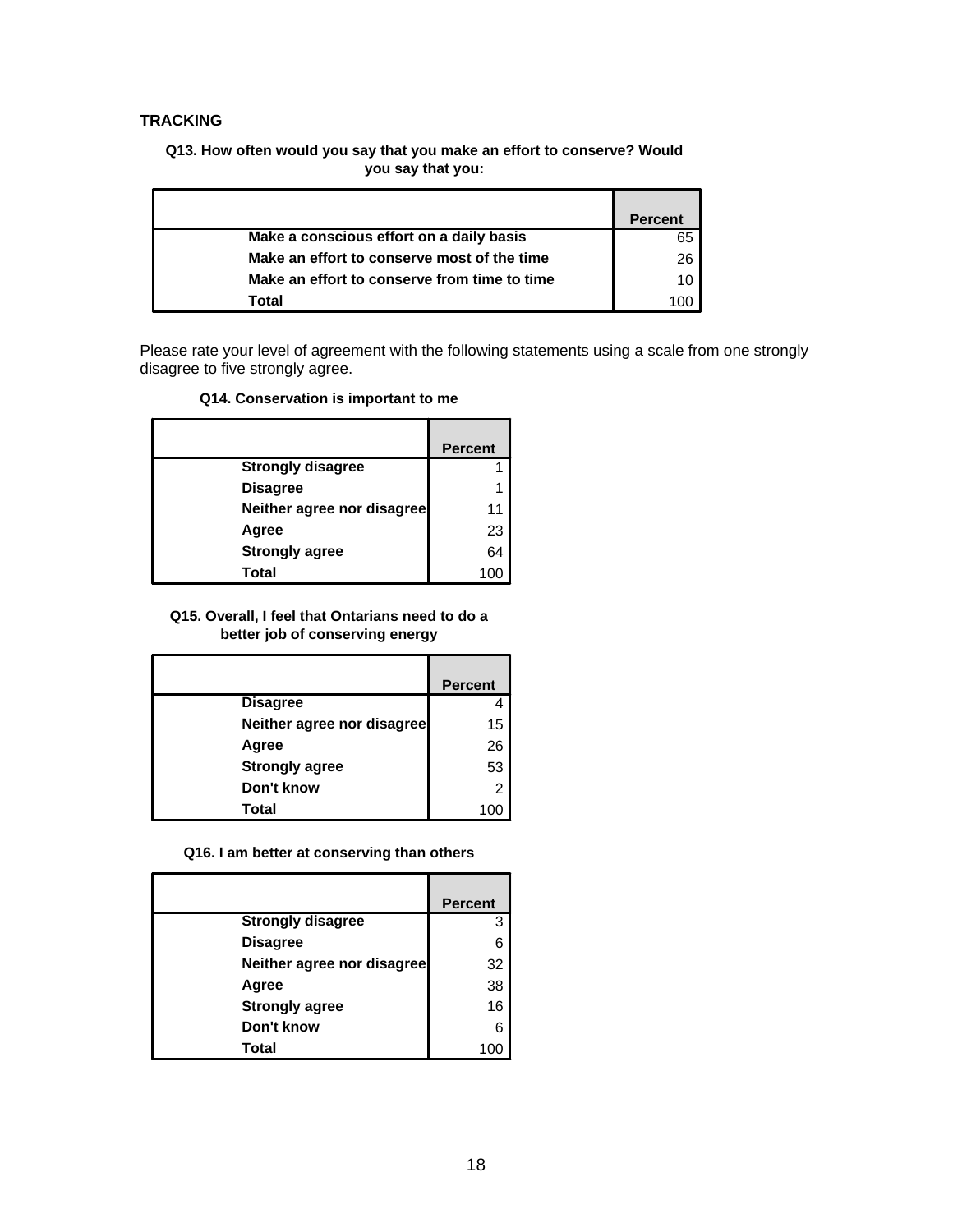## SECTION THREE: SPECIFIC ISSUES

### **ELECTRICITY**

#### **Q17. Overall, would you say that your home energy usage is above average, below average or about the same as other Ontarians?**

|                       | <b>Percent</b> |
|-----------------------|----------------|
| Above average         | 24             |
| <b>Below average</b>  | 34             |
| <b>About the same</b> | 38             |
| Don't know            |                |
| Total                 | 100            |

**Q18. How many compact fluorescent or LED light bulbs do you have in your home?**

|              | <b>Percent</b> |
|--------------|----------------|
| <b>None</b>  | 10             |
| 1 or 2       | 2              |
| $2$ to 5     | 14             |
| 5 to 10      | 19             |
| 10 or more   | 54             |
| Don't know   | 2              |
| <b>Total</b> | 100            |

#### **Q19. Over the course of an entire year, do you use a clothesline to air dry laundry:**

|                                       | <b>Percent</b> |
|---------------------------------------|----------------|
| All the time / almost all of the time | 26             |
| Occasionally / some of the time       | 26             |
| Almost never /never                   |                |
| Total                                 |                |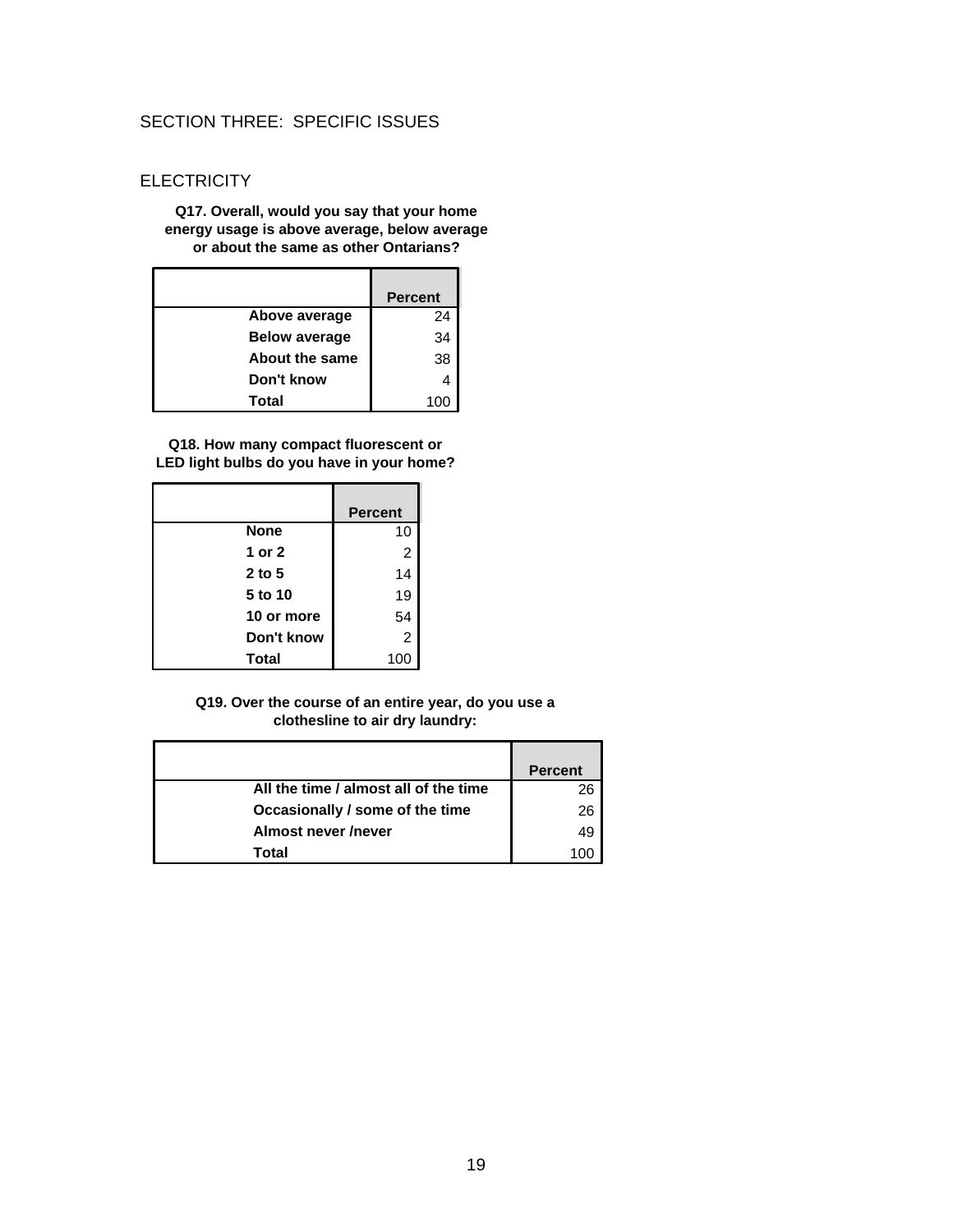**Q20. What source do you find most trustworthy when it comes to information about electricity conservation issues?**

|                               | <b>Percent</b> |
|-------------------------------|----------------|
| Media                         | 42             |
| Don't know                    | 18             |
| Local utility                 | 14             |
| <b>Government agencies</b>    | 8              |
| Internet / website            | 6              |
| <b>Experts / scientists</b>   | 6              |
| <b>Municipal councilors</b>   | 5              |
| <b>None</b>                   | 2              |
| <b>Provincial politicians</b> |                |
| Total                         | 100            |

#### TRANSPORTATION

**Q21. In a typical day, how much time do you spend commuting in a personal vehicle?**

|                              | <b>Percent</b> |
|------------------------------|----------------|
| Up to one hour               | 57             |
| 1-2 hours                    | 13             |
| <b>None</b>                  | 10             |
| None - I take public transit | 8              |
| 2-3 hours                    | 6              |
| Don't know                   | 4              |
| 3-4 hours                    | $\overline{2}$ |
| Total                        |                |

**Q22. Compared to five years ago, do you spend more time commuting in an average day, less time or about the same amount of time?**

|                | <b>Percent</b> |
|----------------|----------------|
| <b>More</b>    | 10             |
| Less           | 54             |
| About the same | 37             |
| Total          |                |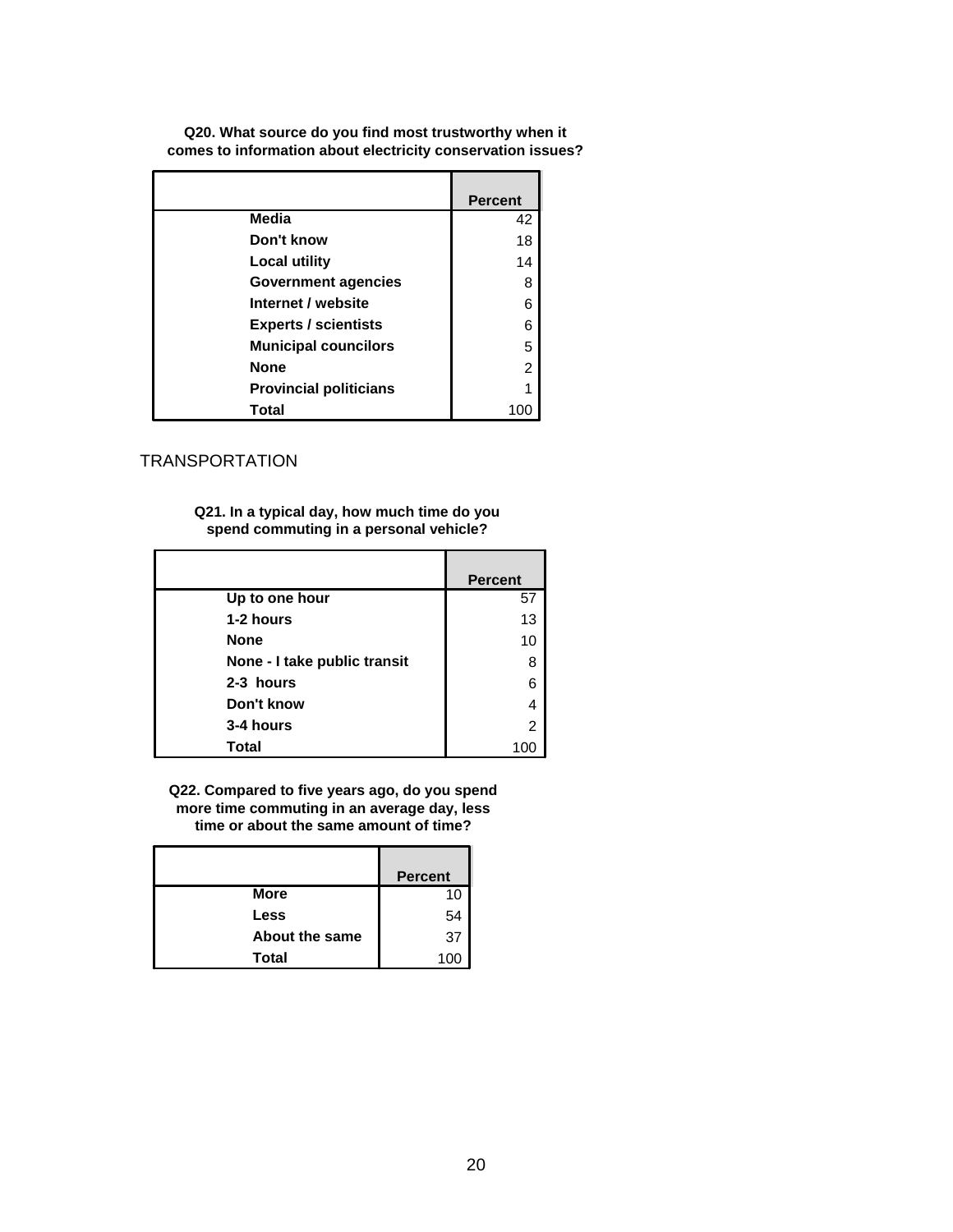How important are each of the following reasons that would encourage Ontarians like you to drive less or adopt alternatives that will help conserve gas. Please use a scale from one not important to five very important.

|                                     | <b>Percent</b> |
|-------------------------------------|----------------|
| Not at all important                | 3              |
| Not important                       | 5              |
| Neither important nor not important | 17             |
| Important                           | 13             |
| Very important                      | 59             |
| Don't know                          | 3              |
| Total                               | 100            |

#### **Q23. Saving money on gas**

#### **Q24. Having government incentives for driving alternatives (such as fuel efficient vehicles or transit)**

|                                     | <b>Percent</b> |
|-------------------------------------|----------------|
| Not at all important                | 3              |
| Not important                       | 5              |
| Neither important nor not important | 15             |
| Important                           | 22             |
| Very important                      | 51             |
| Don't know                          | 4              |
| Total                               | 10             |

#### **Q25. Having convenient alternatives (such as transit, or bike lanes)**

|                                     | <b>Percent</b> |
|-------------------------------------|----------------|
| Not at all important                |                |
| Not important                       |                |
| Neither important nor not important | 16             |
| Important                           | 23             |
| Very important                      | 45             |
| Don't know                          | 5              |
| Total                               |                |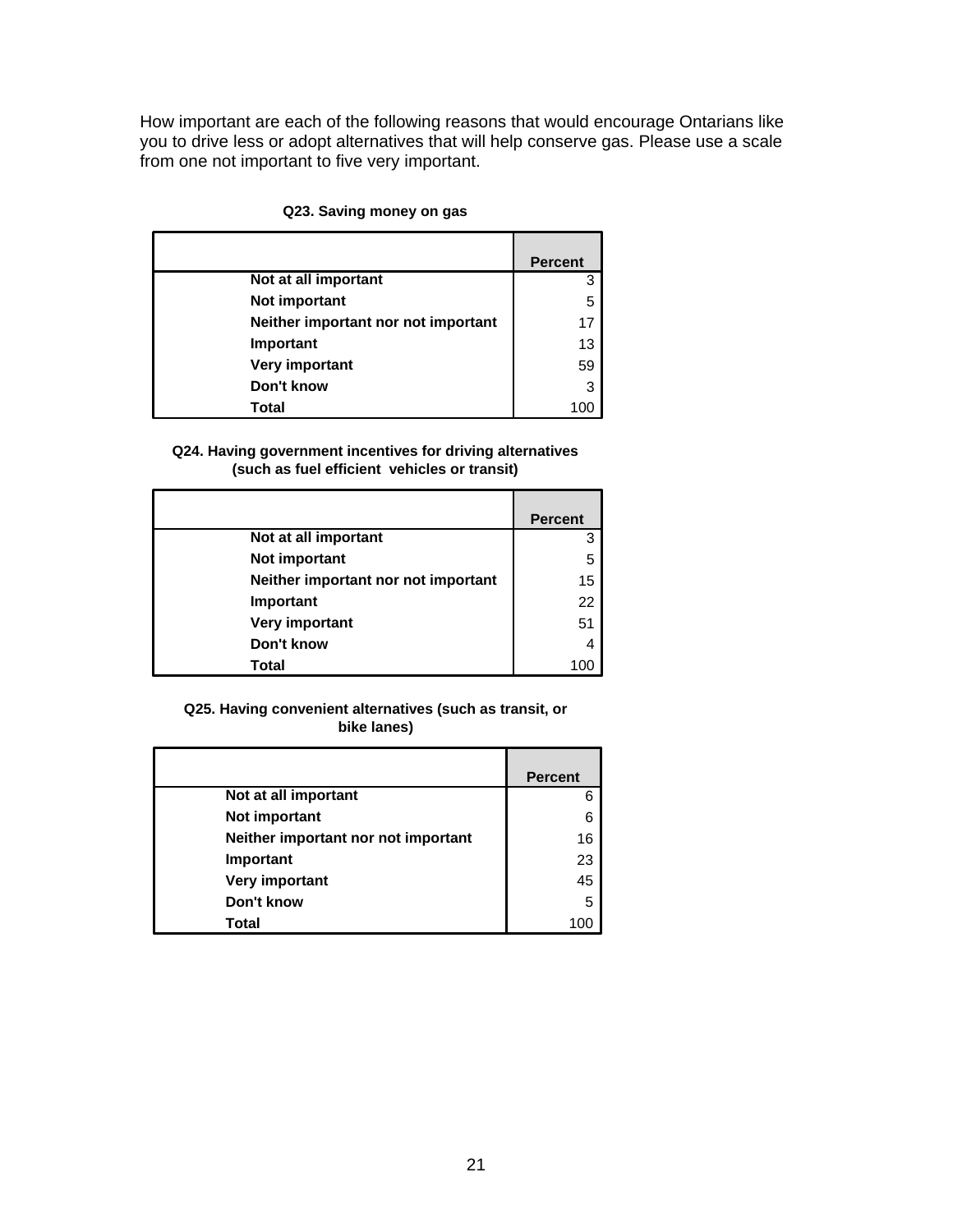#### **Q26. Contributing to a greener and more efficient economy**

|                                     | <b>Percent</b> |
|-------------------------------------|----------------|
| Not at all important                | 3              |
| Not important                       | 3              |
| Neither important nor not important | 18             |
| Important                           | 26             |
| Very important                      | 44             |
| Don't know                          | 5              |
| Total                               | 100            |

## **Q27. Helping to reduce the effects of climate change**

|                                     | <b>Percent</b> |
|-------------------------------------|----------------|
| Not at all important                | 3              |
| Not important                       | 4              |
| Neither important nor not important | 20             |
| Important                           | 25             |
| Very important                      | 42             |
| Don't know                          | 6              |
| Total                               | 10۱            |

## **Q28. Helping to reduce smog and asthma**

|                                     | <b>Percent</b> |
|-------------------------------------|----------------|
|                                     |                |
| Not at all important                | 2              |
| Not important                       | 2              |
| Neither important nor not important | 14             |
| Important                           | 24             |
| Very important                      | 54             |
| Don't know                          | 3              |
| Total                               |                |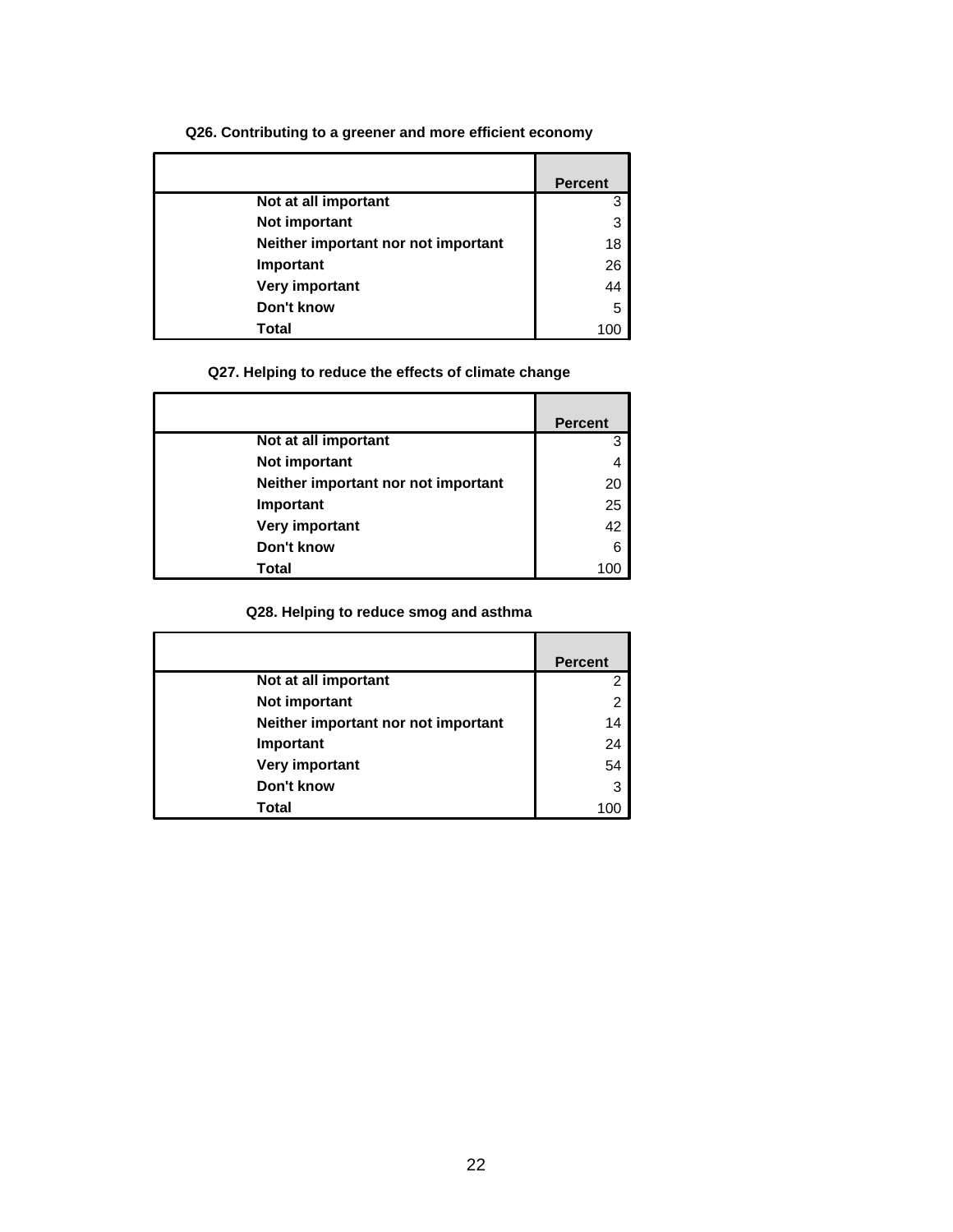### FOOD

Q29. Please rank in order of priority each of the following motivators that would encourage Ontarians like you to buy locally grown food. (Food produced within 100 kilometers of your home)

|                                                                            | Mean |
|----------------------------------------------------------------------------|------|
| Q29g. Lowering energy use and greenhouse gas emissions from imported food. | 4.8  |
|                                                                            |      |
| Q29a. Food that tastes better                                              | 4.5  |
| Q29e. Support for healthy farming practices (such as organic farming or    |      |
| free-range eggs).                                                          | 4.3  |
| Q29f. Protecting Ontario's best farmland from development                  | 3.8  |
| Q29c. Lower prices for local food                                          | 3.4  |
| Q29b. Food that is healthier                                               | 3.4  |
| Q29d. Support for local farmers                                            | 3.2  |

#### **Mean / Average score (1=lowest priority - 7=highest priority)**

## **COMMUNITY**

How important are each of the following aspects about living in a community to you. Please use a scale from one not at all important to five very important.

|                                     | <b>Percent</b> |
|-------------------------------------|----------------|
| Not at all important                | 6              |
| Not important                       | 6              |
| Neither important nor not important |                |
| Important                           | 19             |
| Very important                      | 57             |
| Total                               | 100            |

#### **Q31. Having friends and neighbours within easy walking distance**

|                                     | <b>Percent</b> |
|-------------------------------------|----------------|
| Not at all important                | 8.0            |
| Not important                       | 12.0           |
| Neither important nor not important | 15.2           |
| Important                           | 22.4           |
| Very important                      | 42.4           |
| Total                               | 100.C          |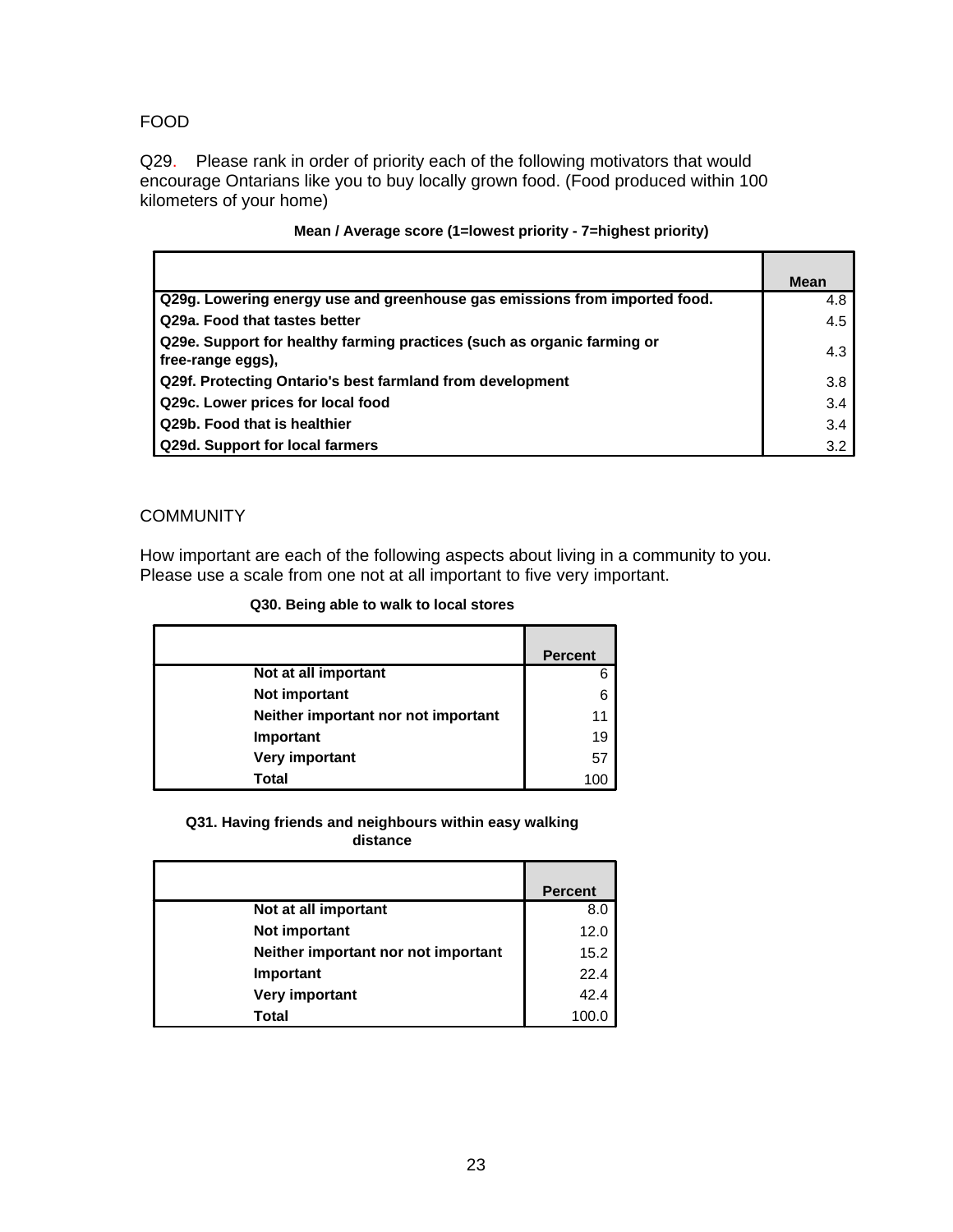#### **Q32. Living close enough to work or school that I can get there by walking, transit or cycling**

|                                     | <b>Percent</b> |
|-------------------------------------|----------------|
| Not at all important                | 9.6            |
| Not important                       | 6.4            |
| Neither important nor not important | 12.0           |
| Important                           | 19.2           |
| Very important                      | 50.4           |
| Don't know                          | 2.4            |
| Total                               | 100.0          |

#### **Q33. Having public green spaces such as parks for recreation in my neighbourhood**

|                                     | <b>Percent</b> |
|-------------------------------------|----------------|
| Not at all important                | 3.2            |
| Not important                       | 1.6            |
| Neither important nor not important | 8.8            |
| Important                           | 22.4           |
| Very important                      | 63.2           |
| Don't know                          | .8             |
| Total                               |                |

A complete community is defined as a neighbourhood-based community that has most everything you need within easy walking distance. It usually has a central area with shops, local businesses, playgrounds and community services, small parks and other green spaces, and lots of cycling and walking paths, all surrounded by a mix of smaller homes located fairly close together.

#### **Q34. How closely does this definition describe the community where you live now?**

|                                 | <b>Percent</b> |
|---------------------------------|----------------|
| Not at all closely              | 14             |
| Not closely                     | 11             |
| Neither closely nor not closely | 14             |
| <b>Closely</b>                  | 25             |
| <b>Very closely</b>             | 34             |
| Don't know                      | 1              |
| Total                           |                |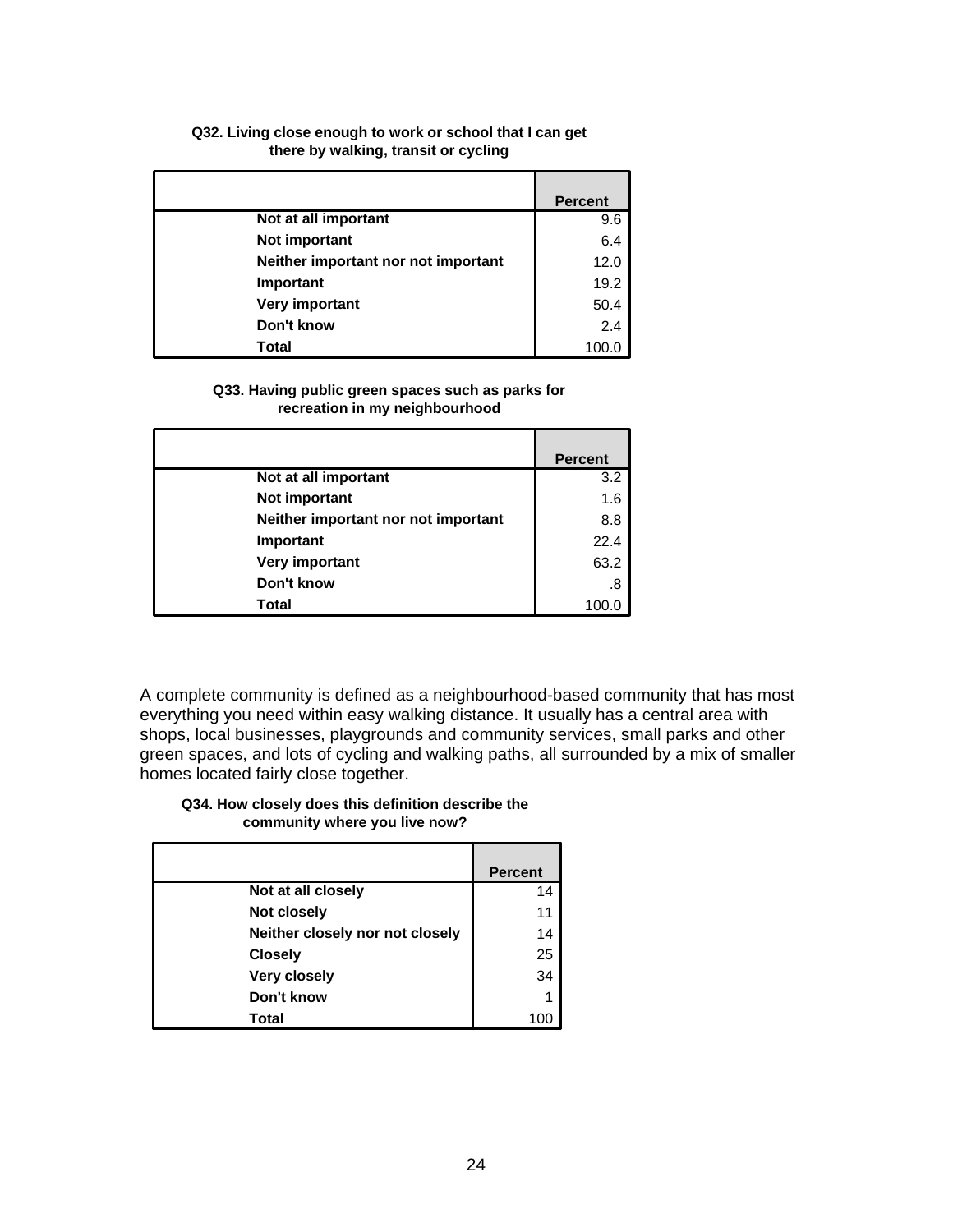**Q35. How closely does this definition describe the kind of community you would LIKE to live in? Please respond using a scale from one not at all to five very closely.**

|                                 | <b>Percent</b> |
|---------------------------------|----------------|
| Not at all closely              | 10             |
| Not closely                     |                |
| Neither closely nor not closely | 13             |
| <b>Closely</b>                  | 20             |
| <b>Very closely</b>             | 48             |
| Don't know                      | 2              |
| Total                           |                |

Please rate your level of agreement with each of the following statements using a scale from one strongly disagree to five strongly agree.

| Q36. I prefer to live in a bigger house with a large yard, |
|------------------------------------------------------------|
| even if that means that more farmland and natural          |
| areas has to be used up to support this lifestyle          |

|                            | <b>Percent</b> |
|----------------------------|----------------|
| <b>Strongly disagree</b>   | 50             |
| <b>Disagree</b>            | 24             |
| Neither agree nor disagree | 12             |
| Agree                      | 6              |
| <b>Strongly agree</b>      | 5              |
| Don't know                 | 3              |
| Total                      |                |

**Q37. I would drive less if there were other convenient, safe transportation options, like public transit or cycling.**

|                            | <b>Percent</b> |
|----------------------------|----------------|
| <b>Strongly disagree</b>   |                |
| <b>Disagree</b>            | 13             |
| Neither agree nor disagree | 15             |
| Agree                      | 25             |
| <b>Strongly agree</b>      | 30             |
| Don't know                 | 10             |
| Total                      |                |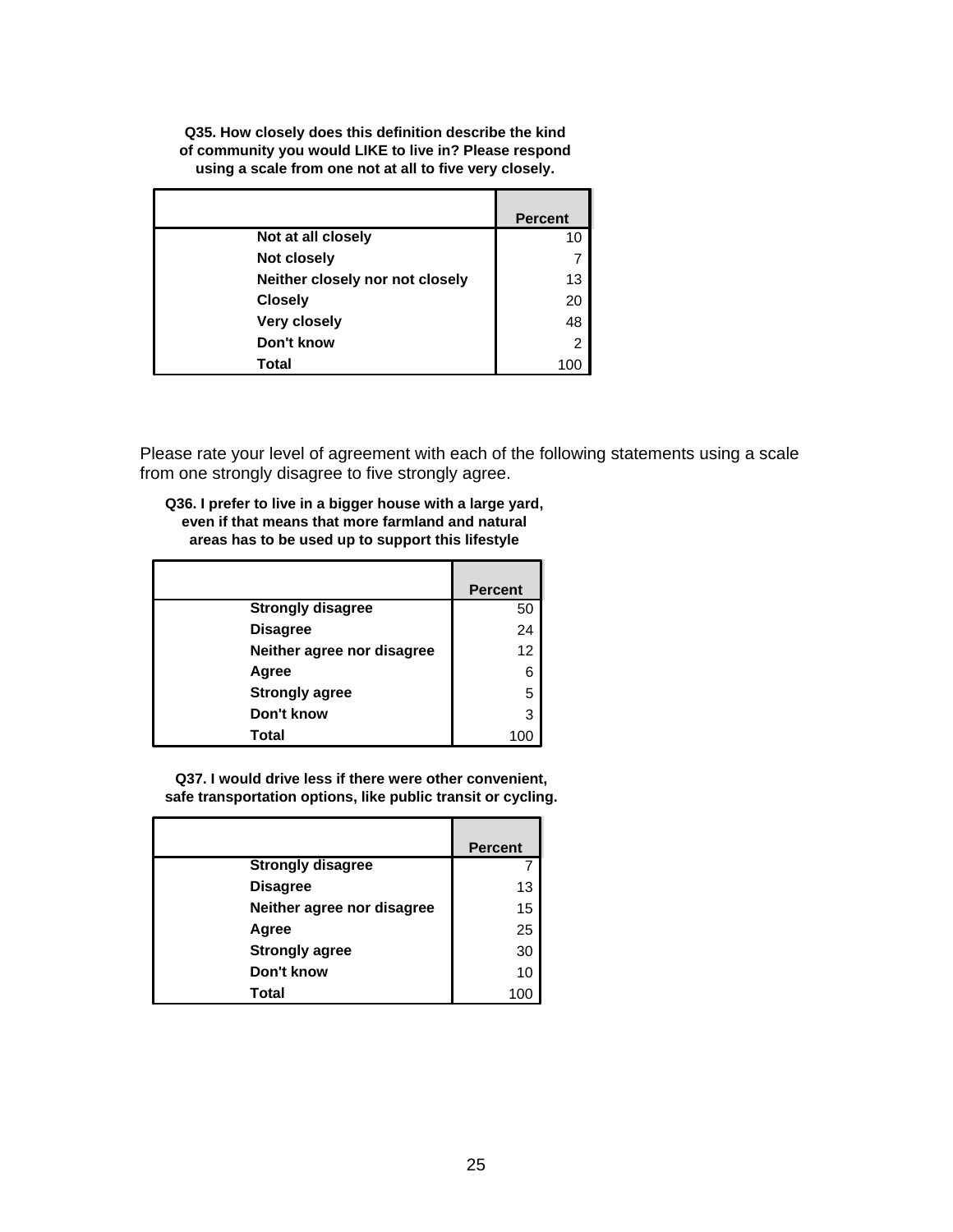#### **Q38. I would ride my bike to work or school or shopping if there were safe bicycle routes and bicycle paths in my community**

|                            | <b>Percent</b> |
|----------------------------|----------------|
| <b>Strongly disagree</b>   | 14             |
| <b>Disagree</b>            | 9              |
| Neither agree nor disagree | 18             |
| Agree                      | 21             |
| <b>Strongly agree</b>      | 26             |
| Don't know                 | 12             |
| Total                      |                |

# SECTION 4: GOOD GOVERNMENT

**Q39. Which of the following statements most closely reflects your view of the role that the government of Ontario should have with respect to creating a strong future for Ontario**

|                                                                                                                 | <b>Percent</b> |
|-----------------------------------------------------------------------------------------------------------------|----------------|
| Government should be smaller and play a limited role                                                            |                |
| Government should be a catalyst for voluntary change through pricing,<br>incentives & investments               | 16             |
| Government needs to be more hands on by providing programs and<br>services in order to support voluntary change | 35             |
| Government should set clear rules for development through legislation<br>& standards                            | 30             |
| Don't know                                                                                                      |                |
| Total                                                                                                           | 100            |

#### **Q40. Which of the following statements most closely reflects your view on taxation in Ontario?**

|                                                                                                             | <b>Percent</b> |
|-------------------------------------------------------------------------------------------------------------|----------------|
| Taxes should be increased to improve health, education & services                                           | 19             |
| Taxes should be maintained at current levels to keep the existing<br>levels of health, education & services | 59             |
| Taxes should be reduced even if levels of health, education &<br>services decrease                          | 14             |
| Don't know                                                                                                  |                |
| Total                                                                                                       | 10C            |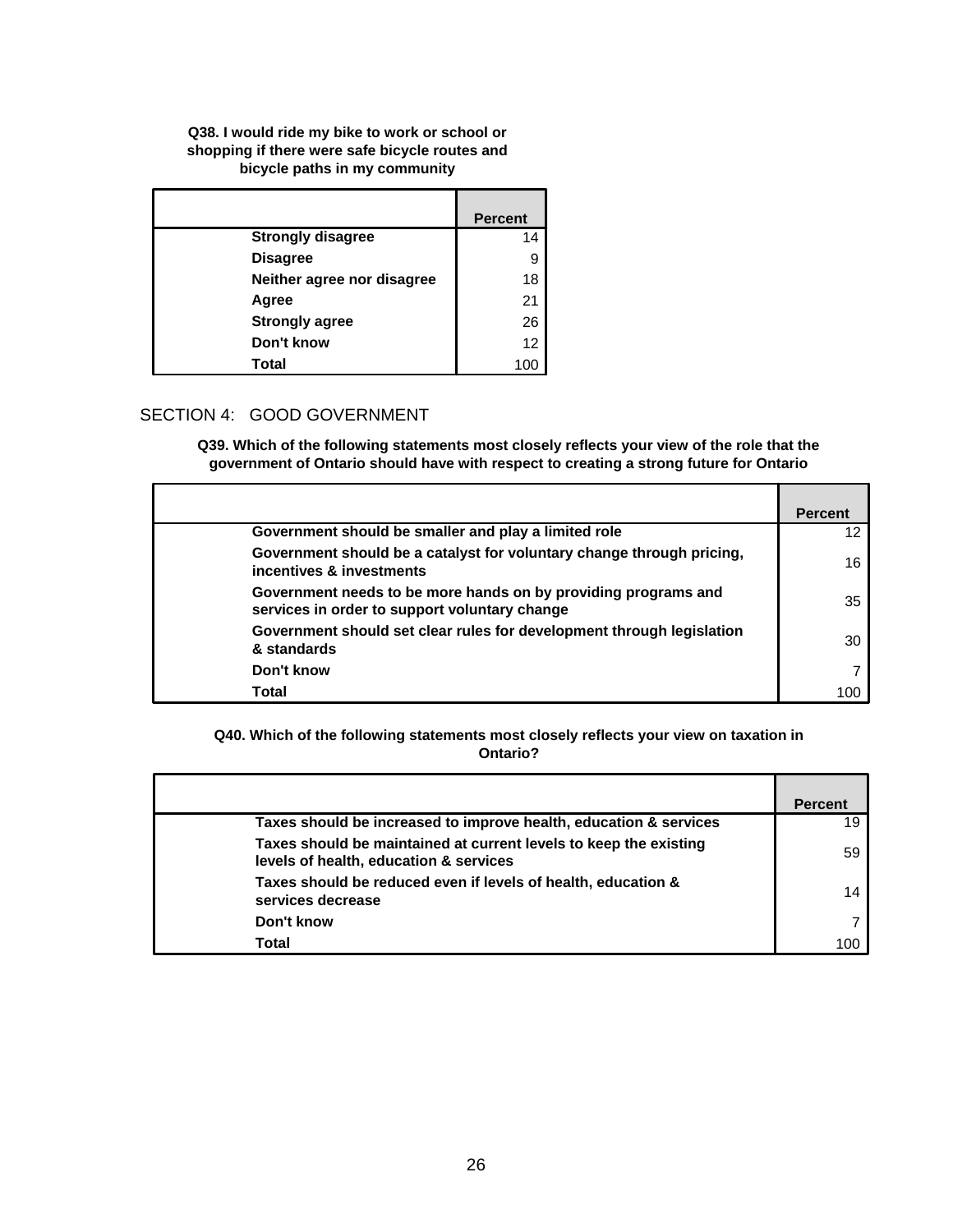# SECTION 5: DEMOGRAPHICS

**The remaining few questions are of a personal demographic nature and please be assured all individual responses will be kept in strict confidence.** 

|                                               | Percent |
|-----------------------------------------------|---------|
| Detached, single-family home                  |         |
| A semi-detached or townhouse                  | 15      |
| A high-rise condominium or apartment building | 14      |
| Total                                         | OC.     |

| D1. What type of dwelling do you live in? |  |  |  |  |  |  |  |  |  |
|-------------------------------------------|--|--|--|--|--|--|--|--|--|
|-------------------------------------------|--|--|--|--|--|--|--|--|--|

**D2. Which of the following age categories may I place you in?**

|              | <b>Percent</b> |
|--------------|----------------|
| 18-34        | 19             |
| 35-54        | 43             |
| 55 and over  | 38             |
| <b>Total</b> | 100            |

### **D3. Finally, what is your combined family income?**

|                       | <b>Percent</b> |
|-----------------------|----------------|
| <b>Under \$35,000</b> | 22             |
| <b>Under \$75,000</b> | 30             |
| \$75,000 and over     | 49             |
| Total                 |                |

**D4.Gender**

|               | <b>Percent</b> |
|---------------|----------------|
| <b>Male</b>   | 47             |
| <b>Female</b> | 53             |
| <b>Total</b>  | 100            |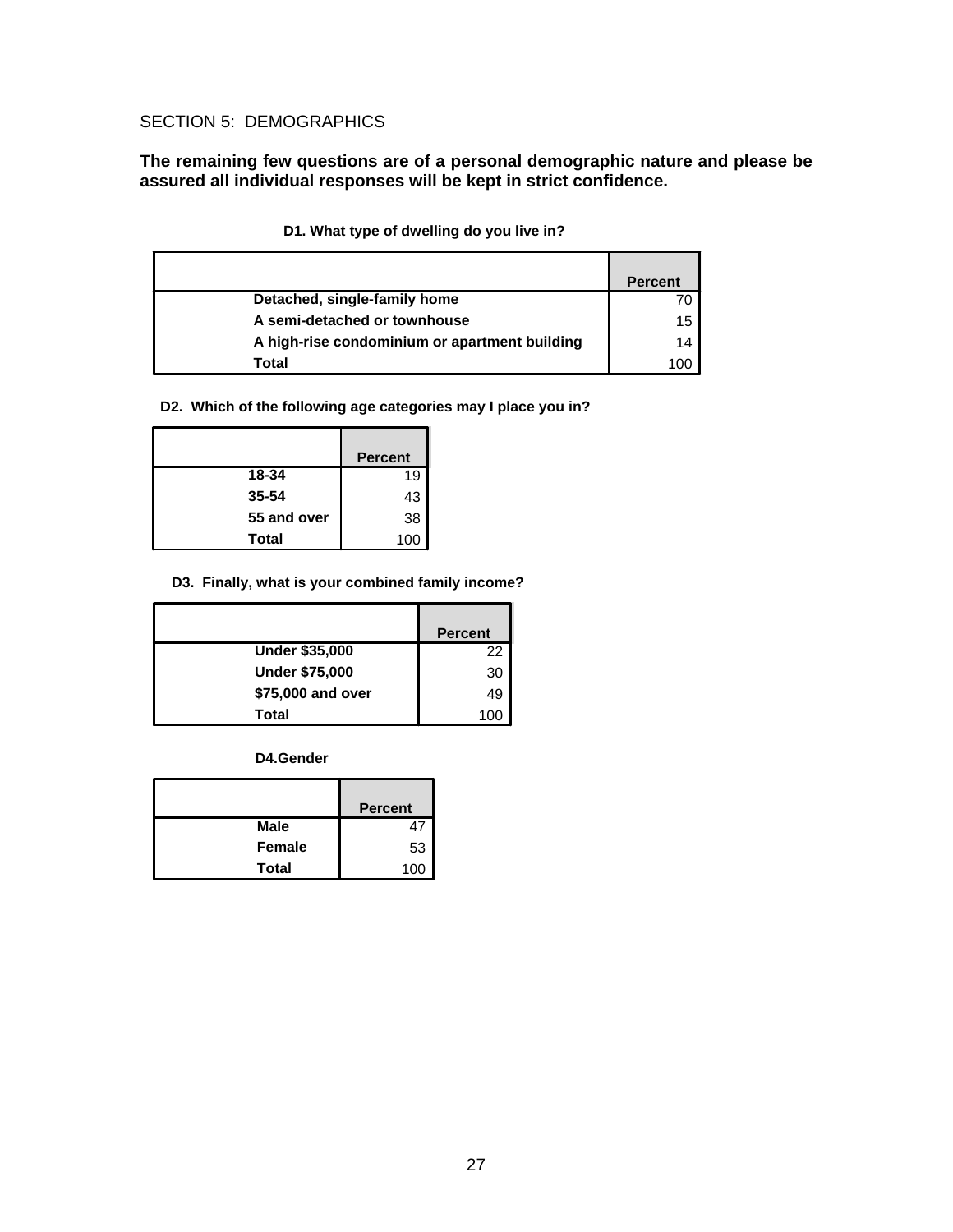# Crosstabulations

|             |                    |            |            | Q1. The state of the Ontario's economy |                  |             |       |
|-------------|--------------------|------------|------------|----------------------------------------|------------------|-------------|-------|
|             |                    |            |            | <b>Neither</b><br>concerned            |                  |             |       |
|             |                    | Not at all | <b>Not</b> | nor not                                |                  | <b>Very</b> | Don't |
|             |                    | concerned  | concerned  | concerned                              | <b>Concerned</b> | concerned   | know  |
| <b>AREA</b> | <b>Central</b>     | 8%         |            | 33%                                    | 17%              | 42%         |       |
|             | <b>Eastern</b>     | 5%         | 14%        | 24%                                    | 14%              | 38%         | 5%    |
|             | <b>Metro</b>       |            | 5%         | 30%                                    | 40%              | 25%         |       |
|             | <b>GTA</b>         |            | 6%         | 29%                                    | 29%              | 35%         |       |
|             | Niagara / Hamilton |            | 22%        | 9%                                     | 30%              | 39%         |       |
|             | <b>Southwest</b>   |            | 24%        | 24%                                    | 48%              | 5%          |       |
|             | <b>North</b>       |            | 27%        | 45%                                    | 27%              |             |       |

|        |            | Q1. The state of the Ontario's economy |            |                             |                  |             |       |  |  |
|--------|------------|----------------------------------------|------------|-----------------------------|------------------|-------------|-------|--|--|
|        |            |                                        |            | <b>Neither</b><br>concerned |                  |             |       |  |  |
|        |            | Not at all                             | <b>Not</b> | nor not                     |                  | <b>Verv</b> | Don't |  |  |
|        |            | concerned                              | concerned  | concerned                   | <b>Concerned</b> | concerned   | know  |  |  |
| Vote   | Liberal    | 3%                                     | 13%        | 23%                         | 35%              | 25%         | 3%    |  |  |
| intent | PC.        |                                        | 16%        | 23%                         | 34%              | 27%         |       |  |  |
|        | <b>NDP</b> | 7%                                     | 7%         | 21%                         | 14%              | 50%         |       |  |  |
|        | Green      |                                        | 29%        | 43%                         | 14%              | 14%         |       |  |  |

|                |                                              | Q1. The state of the Ontario's economy |            |                             |           |             |       |  |  |
|----------------|----------------------------------------------|----------------------------------------|------------|-----------------------------|-----------|-------------|-------|--|--|
|                |                                              |                                        |            | <b>Neither</b><br>concerned |           |             |       |  |  |
|                |                                              | Not at all                             | <b>Not</b> | nor not                     |           | <b>Verv</b> | Don't |  |  |
|                |                                              | concerned                              | concerned  | concerned                   | Concerned | concerned   | know  |  |  |
| D1. What type  | Detached, single-family home                 | 1%                                     | 11%        | 24%                         | 34%       | 28%         | $1\%$ |  |  |
| of dwelling do | A semi-detached or townhouse                 |                                        | 32%        | 32%                         | 21%       | 16%         |       |  |  |
| you live in?   | A high-rise condominium or apartment buildin | 6%                                     | 11%        | 28%                         | 22%       | 33%         |       |  |  |

|                                  |            |            |                             | Q1. The state of the Ontario's economy |             |       |
|----------------------------------|------------|------------|-----------------------------|----------------------------------------|-------------|-------|
|                                  |            |            | <b>Neither</b><br>concerned |                                        |             |       |
|                                  | Not at all | <b>Not</b> | nor not                     |                                        | <b>Verv</b> | Don't |
|                                  | concerned  | concerned  | concerned                   | <b>Concerned</b>                       | concerned   | know  |
| D2. Which of the following 18-34 |            | 33%        | 25%                         | 21%                                    | 21%         |       |
| age categories may I place 35-54 | 2%         | 17%        | 20%                         | 31%                                    | 28%         | 2%    |
| you in?<br>55 and over           | 2%         | 2%         | 32%                         | 34%                                    | 30%         |       |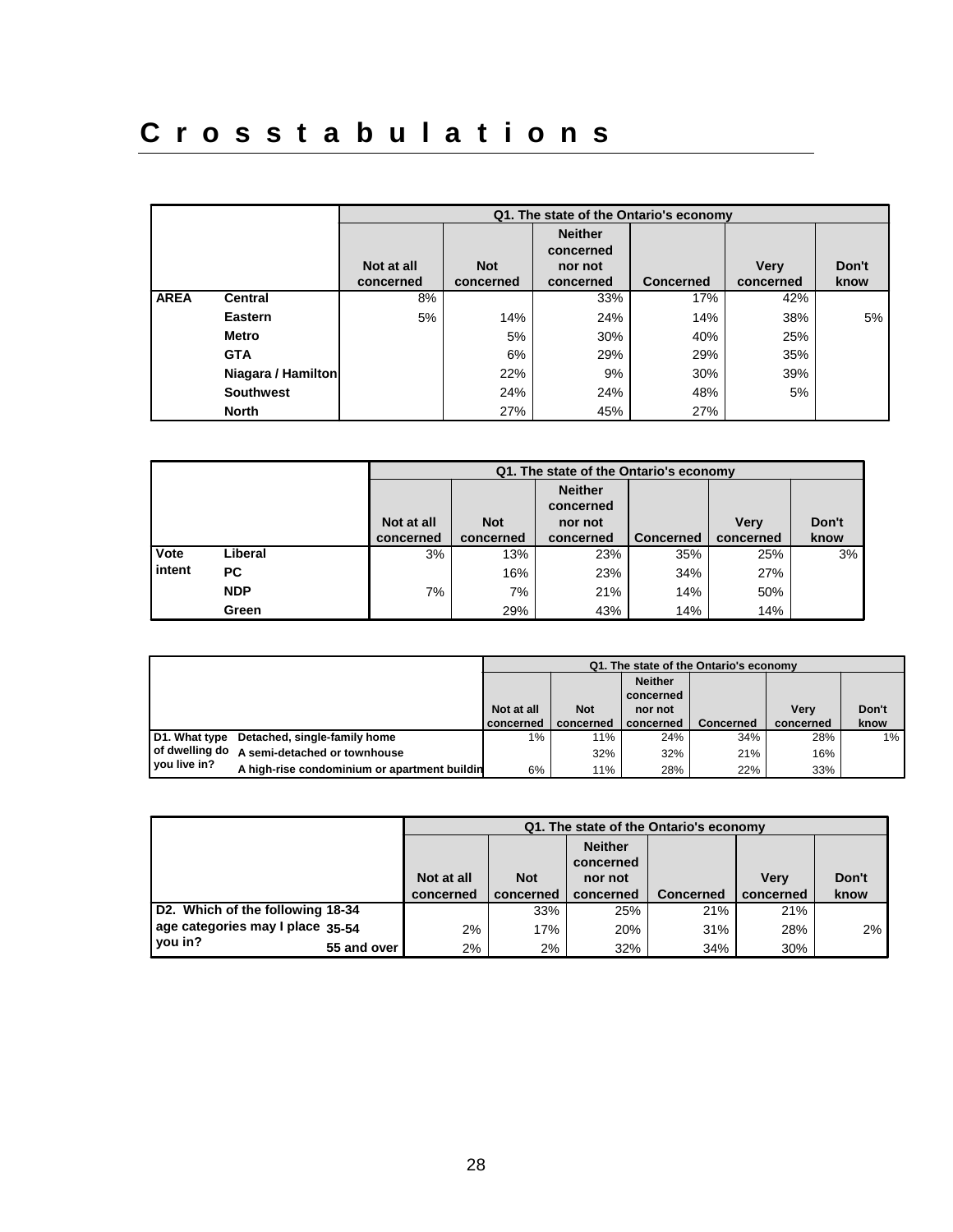|                                  |                       |            |            |                             | Q1. The state of the Ontario's economy |             |       |
|----------------------------------|-----------------------|------------|------------|-----------------------------|----------------------------------------|-------------|-------|
|                                  |                       |            |            | <b>Neither</b><br>concerned |                                        |             |       |
|                                  |                       | Not at all | <b>Not</b> | nor not                     |                                        | <b>Verv</b> | Don't |
|                                  |                       | concerned  | concerned  | concerned                   | <b>Concerned</b>                       | concerned   | know  |
| D3. Finally, what Under \$35,000 |                       | 4%         | 9%         | 26%                         | 26%                                    | 35%         |       |
| is your combined                 | <b>Under \$75,000</b> |            | 16%        | 26%                         | 35%                                    | 19%         | 3%    |
| family income?                   | \$75,000 and over     | 2%         | 16%        | 24%                         | 29%                                    | 29%         |       |

|           |        |            | Q1. The state of the Ontario's economy |                |                  |             |       |  |  |  |
|-----------|--------|------------|----------------------------------------|----------------|------------------|-------------|-------|--|--|--|
|           |        |            |                                        | <b>Neither</b> |                  |             |       |  |  |  |
|           |        |            |                                        | concerned      |                  |             |       |  |  |  |
|           |        | Not at all | <b>Not</b>                             | nor not        |                  | <b>Verv</b> | Don't |  |  |  |
|           |        | concerned  | concerned                              | concerned      | <b>Concerned</b> | concerned   | know  |  |  |  |
| D4.Gender | Male   | 2%         | 17%                                    | 25%            | 27%              | 29%         |       |  |  |  |
|           | Female | 2%         | 12%                                    | 26%            | 33%              | 26%         | 2%    |  |  |  |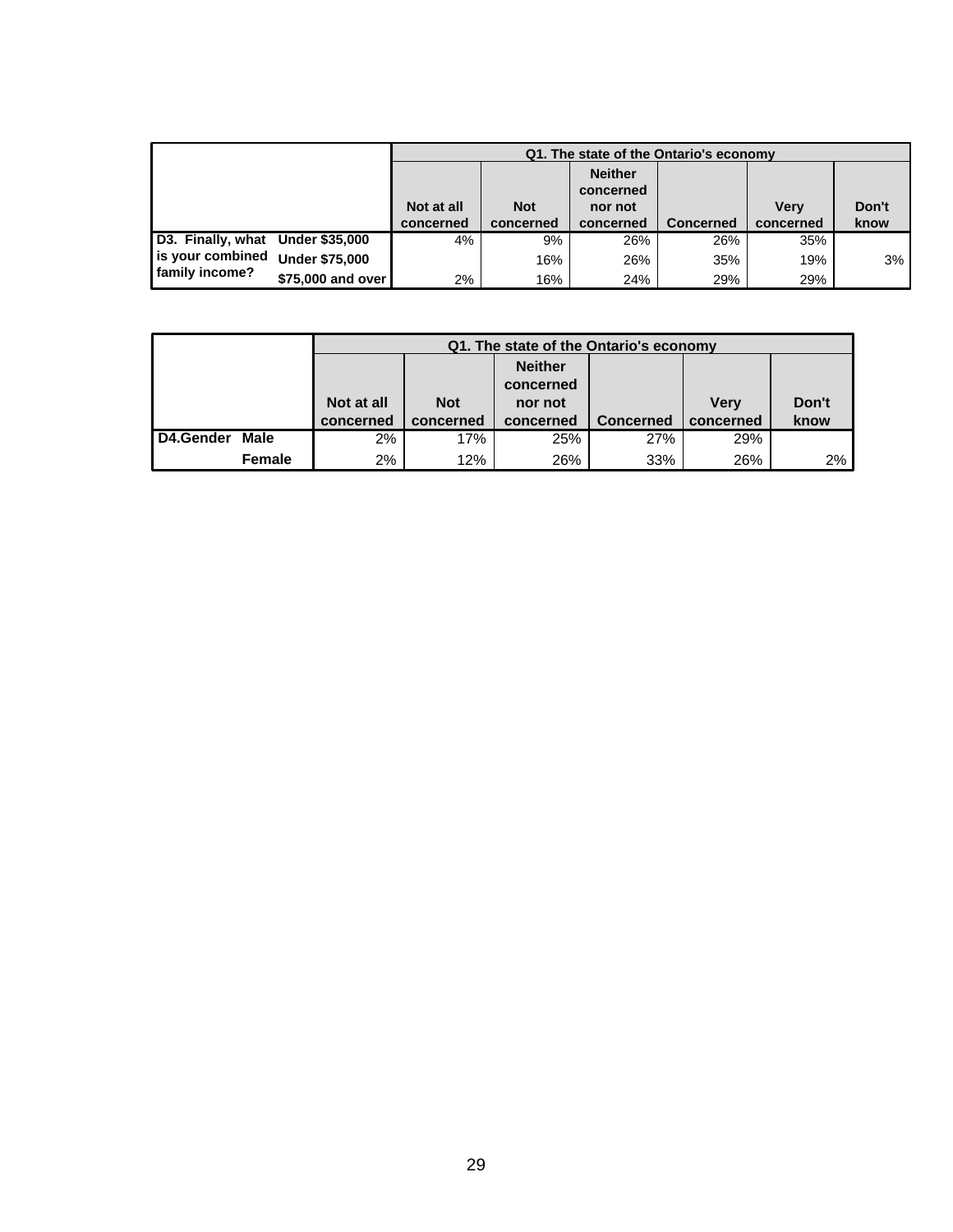|             |                    |            |            | Q2. The state of Ontario's environment |                  |             |
|-------------|--------------------|------------|------------|----------------------------------------|------------------|-------------|
|             |                    |            |            | <b>Neither</b><br>concerned            |                  |             |
|             |                    | Not at all | <b>Not</b> | nor not                                |                  | <b>Very</b> |
|             |                    | concerned  | concerned  | concerned                              | <b>Concerned</b> | concerned   |
| <b>AREA</b> | <b>Central</b>     | 8%         |            | 33%                                    | 17%              | 42%         |
|             | <b>Eastern</b>     | 10%        | 10%        | 33%                                    | 24%              | 24%         |
|             | <b>Metro</b>       | 5%         | 15%        | 40%                                    | 25%              | 15%         |
|             | <b>GTA</b>         | 6%         | 6%         | 24%                                    | 29%              | 35%         |
|             | Niagara / Hamilton | 4%         | 4%         | 43%                                    | 17%              | 30%         |
|             | <b>Southwest</b>   | 5%         | 19%        | 38%                                    | 14%              | 24%         |
|             | <b>North</b>       |            | 9%         | 18%                                    | 45%              | 27%         |

## **Vote intent \* Q2. The state of Ontario's environment Crosstabulation**

|        |            |            |            | Q2. The state of Ontario's environment |                  |             |
|--------|------------|------------|------------|----------------------------------------|------------------|-------------|
|        |            | Not at all | <b>Not</b> | <b>Neither</b><br>concerned<br>nor not |                  | <b>Very</b> |
|        |            |            |            |                                        |                  |             |
|        |            | concerned  | concerned  | concerned                              | <b>Concerned</b> | concerned   |
| Vote   | Liberal    |            | 10%        | 38%                                    | 30%              | 23%         |
| intent | <b>PC</b>  | 14%        | 9%         | 32%                                    | 18%              | 27%         |
|        | <b>NDP</b> |            | 14%        | 14%                                    | 21%              | 50%         |
|        | Green      |            | 14%        | 43%                                    | 43%              |             |

|                |                                              | Q2. The state of Ontario's environment |            |                             |                  |             |  |  |
|----------------|----------------------------------------------|----------------------------------------|------------|-----------------------------|------------------|-------------|--|--|
|                |                                              |                                        |            | <b>Neither</b><br>concerned |                  |             |  |  |
|                |                                              | Not at all                             | <b>Not</b> | nor not                     |                  | <b>Verv</b> |  |  |
|                |                                              | concerned                              | concerned  | concerned                   | <b>Concerned</b> | concerned   |  |  |
| D1. What type  | Detached, single-family home                 | 7%                                     | 7%         | 34%                         | 22%              | 31%         |  |  |
| l vou live in? | of dwelling do A semi-detached or townhouse  |                                        | 26%        | 32%                         | 37%              | 5%          |  |  |
|                | A high-rise condominium or apartment buildir | 6%                                     | 6%         | 39%                         | 17%              | 33%         |  |  |

|                                  |             |            | Q2. The state of Ontario's environment |                             |                  |           |
|----------------------------------|-------------|------------|----------------------------------------|-----------------------------|------------------|-----------|
|                                  |             |            |                                        | <b>Neither</b><br>concerned |                  |           |
|                                  |             | Not at all | <b>Not</b>                             | nor not                     |                  | Verv      |
|                                  |             | concerned  | concerned                              | concerned                   | <b>Concerned</b> | concerned |
| D2. Which of the following 18-34 |             | 13%        | 17%                                    | 33%                         | 21%              | 17%       |
| age categories may I place 35-54 |             | 6%         | 9%                                     | 30%                         | 24%              | 31%       |
| you in?                          | 55 and over | 2%         | 6%                                     | 40%                         | 23%              | 28%       |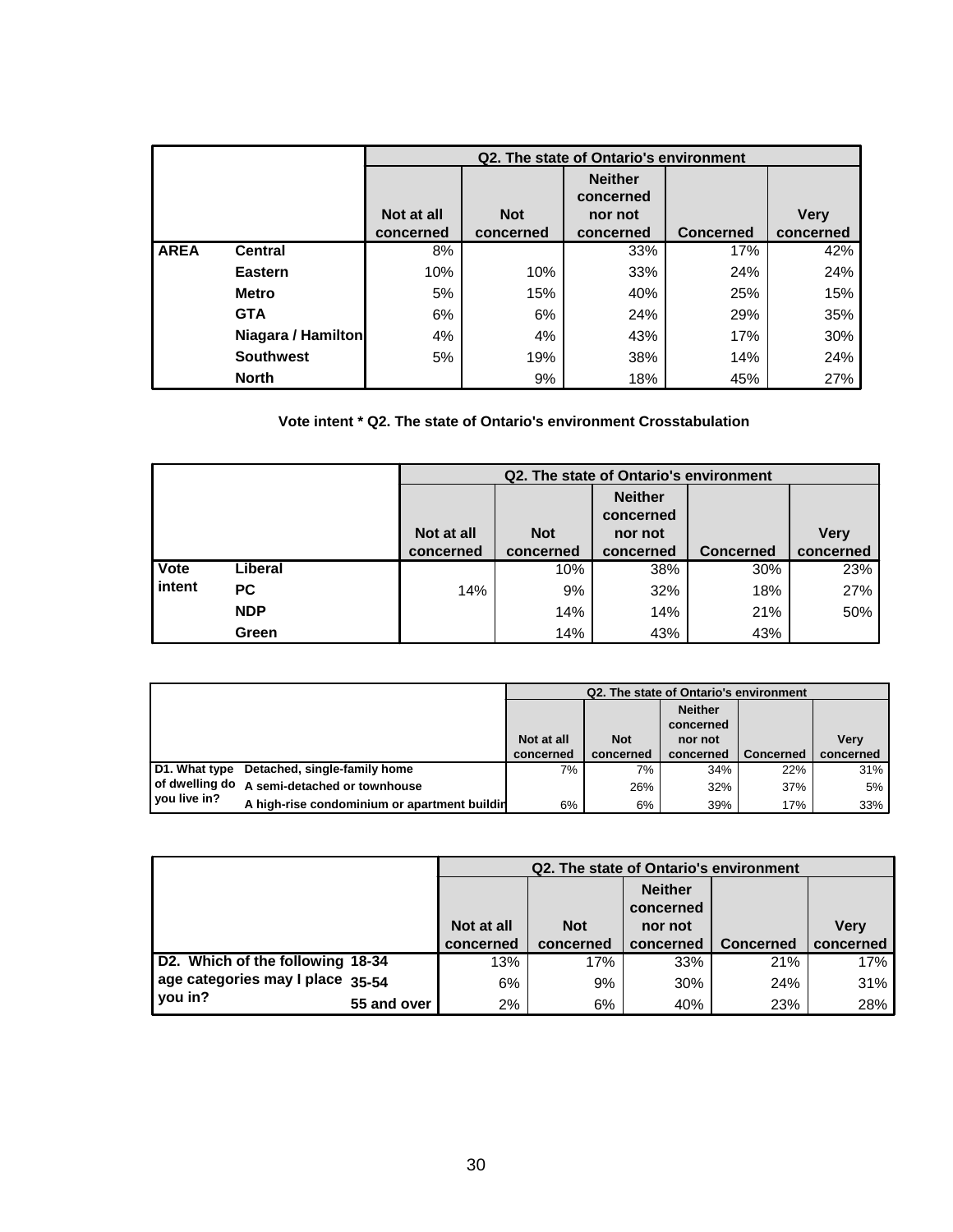|                                  |                       |            |            | Q2. The state of Ontario's environment |                  |             |
|----------------------------------|-----------------------|------------|------------|----------------------------------------|------------------|-------------|
|                                  |                       |            |            | <b>Neither</b><br>concerned            |                  |             |
|                                  |                       | Not at all | <b>Not</b> | nor not                                |                  | <b>Very</b> |
|                                  |                       | concerned  | concerned  | concerned                              | <b>Concerned</b> | concerned   |
| D3. Finally, what Under \$35,000 |                       |            | 4%         | 22%                                    | 22%              | 52%         |
| is your combined                 | <b>Under \$75,000</b> | 6%         | 16%        | 35%                                    | 23%              | 19%         |
| family income?                   | \$75,000 and over     | 8%         | 10%        | 37%                                    | 24%              | 22%         |

|                  |        |            |            | Q2. The state of Ontario's environment |                  |             |
|------------------|--------|------------|------------|----------------------------------------|------------------|-------------|
|                  |        |            |            | <b>Neither</b>                         |                  |             |
|                  |        |            |            | concerned                              |                  |             |
|                  |        | Not at all | <b>Not</b> | nor not                                |                  | <b>Verv</b> |
|                  |        | concerned  | concerned  | concerned                              | <b>Concerned</b> | concerned   |
| <b>D4.Gender</b> | Male   | 7%         | 12%        | 39%                                    | 22%              | 20%         |
|                  | Female | 5%         | 8%         | 30%                                    | 24%              | 33%         |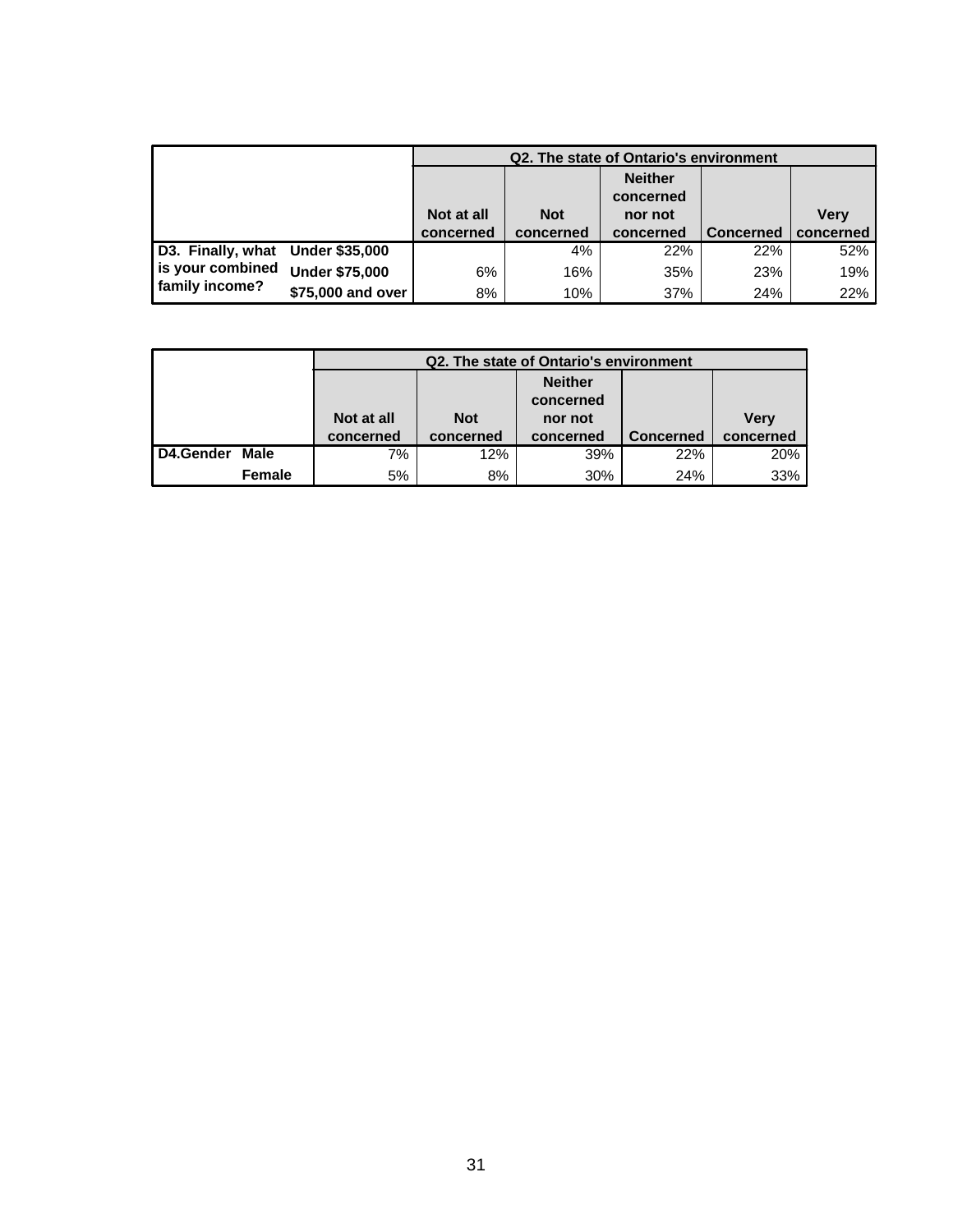|             |                    |            |            |                             | Q3. The cost of living including, food, energy, and housing |             |
|-------------|--------------------|------------|------------|-----------------------------|-------------------------------------------------------------|-------------|
|             |                    |            |            | <b>Neither</b><br>concerned |                                                             |             |
|             |                    | Not at all | <b>Not</b> | nor not                     |                                                             | <b>Very</b> |
|             |                    | concerned  | concerned  | concerned                   | <b>Concerned</b>                                            | concerned   |
| <b>AREA</b> | <b>Central</b>     |            |            | 8.3%                        | 41.7%                                                       | 50.0%       |
|             | <b>Eastern</b>     |            | 5%         | 14%                         | 24%                                                         | 57%         |
|             | <b>Metro</b>       | 5%         | 5%         | 40%                         | 20%                                                         | 30%         |
|             | <b>GTA</b>         | 6%         |            | 6%                          | 47%                                                         | 41%         |
|             | Niagara / Hamilton | 9%         |            | 9%                          | 26%                                                         | 57%         |
|             | <b>Southwest</b>   |            | 24%        | 19%                         | 29%                                                         | 29%         |
|             | <b>North</b>       |            | 27%        | 18%                         | 18%                                                         | 36%         |

|        |            |                        |                        |                                                     | Q3. The cost of living including, food, energy, and housing |                         |
|--------|------------|------------------------|------------------------|-----------------------------------------------------|-------------------------------------------------------------|-------------------------|
|        |            | Not at all<br>concerne | <b>Not</b><br>concerne | <b>Neither</b><br>concerne<br>d nor not<br>concerne | <b>Concerne</b>                                             | <b>Very</b><br>concerne |
|        |            | d                      | d                      | d                                                   | d                                                           | d                       |
| Vote   | Liberal    | 3%                     | 10%                    | 15%                                                 | 43%                                                         | 30%                     |
| intent | <b>PC</b>  | 7%                     | 2%                     | 14%                                                 | 25%                                                         | 52%                     |
|        | <b>NDP</b> |                        | 14%                    | 14%                                                 | 14%                                                         | 57%                     |
|        | Green      |                        |                        | 14%                                                 | 71%                                                         | 14%                     |

|                                |                                              |                             | Q3. The cost of living including, food, energy, and housing |                                                          |                      |                         |
|--------------------------------|----------------------------------------------|-----------------------------|-------------------------------------------------------------|----------------------------------------------------------|----------------------|-------------------------|
|                                |                                              | Not at all<br>concerne<br>d | <b>Not</b><br>concerne                                      | <b>Neither</b><br>concerne<br>d nor not<br>concerne<br>a | <b>Concerne</b><br>d | <b>Very</b><br>concerne |
| D1. What type                  | Detached, single-family home                 | 3%                          | 8%                                                          | 17%                                                      | 24%                  | 48%                     |
| of dwelling do<br>vou live in? | A semi-detached or townhouse                 | 5%                          | 5%                                                          | 16%                                                      | 53%                  | 21%                     |
|                                | A high-rise condominium or apartment buildin |                             | 11%                                                         | 17%                                                      | 28%                  | 44%                     |

|                                  |             |            |            |                             | Q3. The cost of living including, food, energy, and housing |           |
|----------------------------------|-------------|------------|------------|-----------------------------|-------------------------------------------------------------|-----------|
|                                  |             |            |            | <b>Neither</b><br>concerned |                                                             |           |
|                                  |             | Not at all | <b>Not</b> | nor not                     |                                                             | Verv      |
|                                  |             | concerned  | concerned  | concerned                   | <b>Concerned</b>                                            | concerned |
| D2. Which of the following 18-34 |             | 8%         | 13%        | 21%                         | 25%                                                         | 33%       |
| age categories may I place 35-54 |             | 2%         | 6%         | 13%                         | 31%                                                         | 48%       |
| you in?                          | 55 and over | 2%         | 9%         | 19%                         | 28%                                                         | 43%       |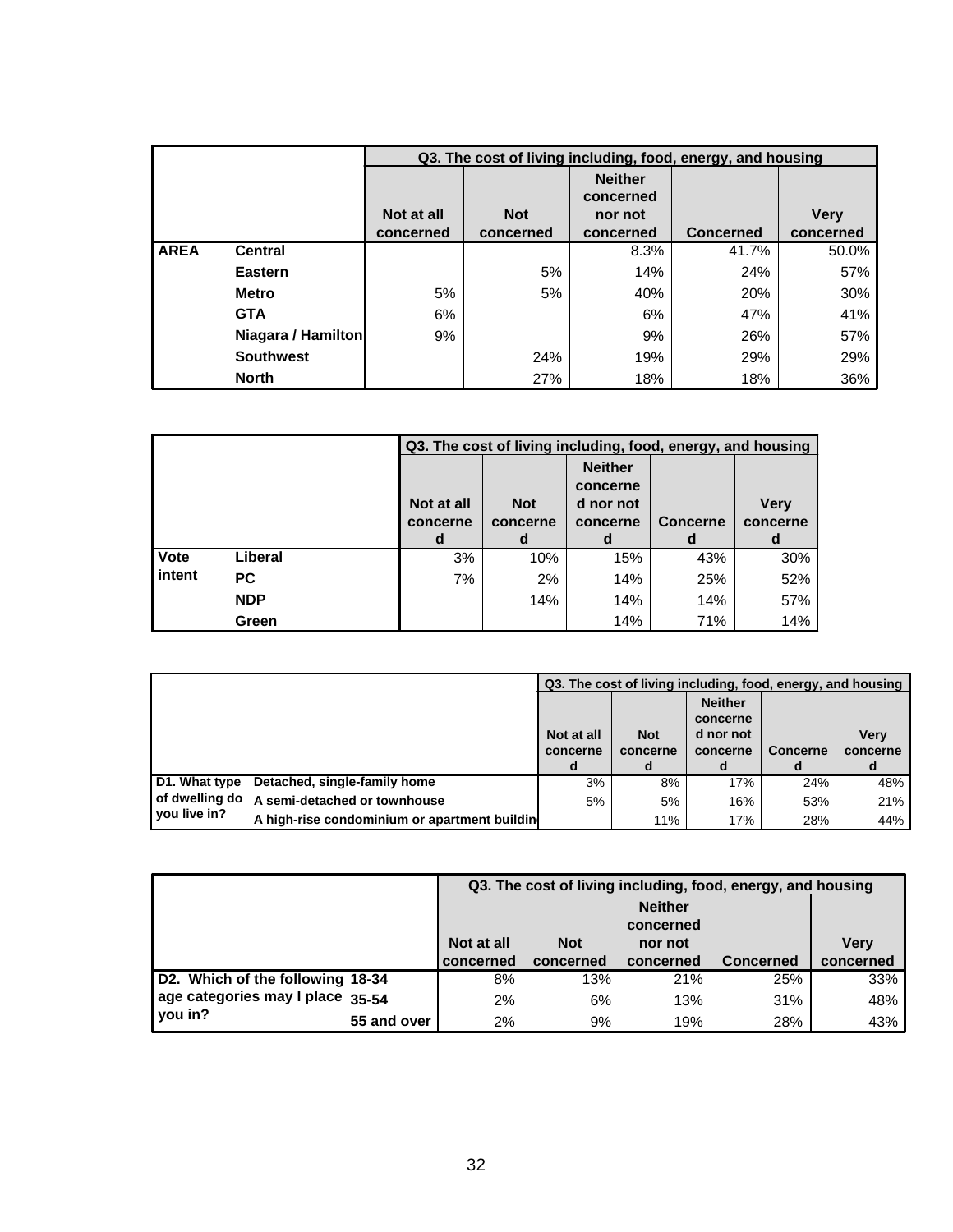|                                  |                       |            |            |                             | Q3. The cost of living including, food, energy, and housing |             |
|----------------------------------|-----------------------|------------|------------|-----------------------------|-------------------------------------------------------------|-------------|
|                                  |                       |            |            | <b>Neither</b><br>concerned |                                                             |             |
|                                  |                       | Not at all | <b>Not</b> | nor not                     |                                                             | <b>Very</b> |
|                                  |                       | concerned  | concerned  | concerned                   | <b>Concerned</b>                                            | concerned   |
| D3. Finally, what Under \$35,000 |                       | 4%         | 4%         | 9%                          | 13%                                                         | 70%         |
| is your combined                 | <b>Under \$75,000</b> |            | 10%        | 26%                         | 45%                                                         | 19%         |
| family income?                   | \$75,000 and over     | 6%         | 8%         | 16%                         | 29%                                                         | 41%         |

|           |               |            |            | Q3. The cost of living including, food, energy, and housing |                  |             |
|-----------|---------------|------------|------------|-------------------------------------------------------------|------------------|-------------|
|           |               |            |            | <b>Neither</b>                                              |                  |             |
|           |               |            |            | concerned                                                   |                  |             |
|           |               | Not at all | <b>Not</b> | nor not                                                     |                  | <b>Verv</b> |
|           |               | concerned  | concerned  | concerned                                                   | <b>Concerned</b> | concerned   |
| D4.Gender | Male          | 5%         | 10%        | 19%                                                         | 31%              | 36%         |
|           | <b>Female</b> | 2%         | 6%         | 15%                                                         | 27%              | 50%         |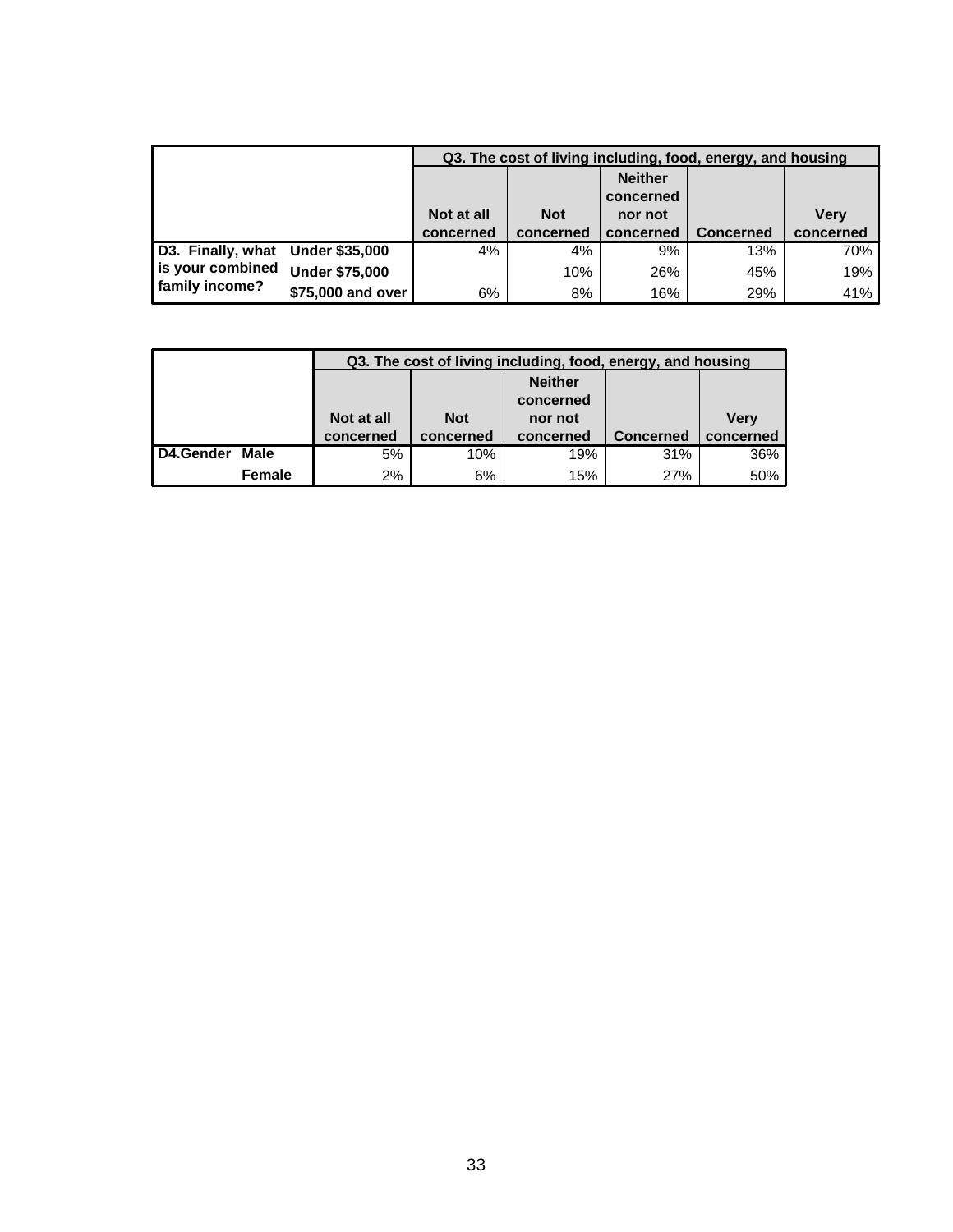|             |                    |            |            | Q4. The quality of public education in Ontario |                  |             |       |
|-------------|--------------------|------------|------------|------------------------------------------------|------------------|-------------|-------|
|             |                    |            |            | <b>Neither</b><br>concerned                    |                  |             |       |
|             |                    | Not at all | <b>Not</b> | nor not                                        |                  | <b>Very</b> | Don't |
|             |                    | concerned  | concerned  | concerned                                      | <b>Concerned</b> | concerned   | know  |
| <b>AREA</b> | <b>Central</b>     |            |            | 25%                                            | 33%              | 33%         | 8%    |
|             | <b>Eastern</b>     | 10%        | 10%        | 24%                                            | 19%              | 24%         | 14%   |
|             | <b>Metro</b>       | 5%         | 10%        | 20%                                            | 45%              | 20%         |       |
|             | <b>GTA</b>         |            | 6%         | 18%                                            | 41%              | 29%         | 6%    |
|             | Niagara / Hamilton | 22%        | 4%         | 35%                                            | 13%              | 13%         | 13%   |
|             | <b>Southwest</b>   | 14%        | 19%        | 29%                                            | 29%              | 5%          | 5%    |
|             | <b>North</b>       |            |            | 36%                                            | 36%              | 27%         |       |

|        |            |            |            |                             | Q4. The quality of public education in Ontario |             |       |
|--------|------------|------------|------------|-----------------------------|------------------------------------------------|-------------|-------|
|        |            |            |            | <b>Neither</b><br>concerned |                                                |             |       |
|        |            | Not at all | <b>Not</b> | nor not                     |                                                | <b>Verv</b> | Don't |
|        |            | concerned  | concerned  | concerned                   | <b>Concerned</b>                               | concerned   | know  |
| Vote   | Liberal    | 10%        | 8%         | 23%                         | 33%                                            | 20%         | 8%    |
| intent | <b>PC</b>  | 14%        | 9%         | 25%                         | 34%                                            | 14%         | 5%    |
|        | <b>NDP</b> | 7%         | 7%         | 29%                         | 14%                                            | 43%         |       |
|        | Green      |            |            | 43%                         | 14%                                            | 43%         |       |

|                |                                              |            |            | Q4. The quality of public education in Ontario |                  |             |       |
|----------------|----------------------------------------------|------------|------------|------------------------------------------------|------------------|-------------|-------|
|                |                                              |            |            | <b>Neither</b><br>concerned                    |                  |             |       |
|                |                                              | Not at all | <b>Not</b> | nor not                                        |                  | <b>Verv</b> | Don't |
|                |                                              | concerned  | concerned  | concerned                                      | <b>Concerned</b> | concerned   | know  |
| D1. What type  | Detached, single-family home                 | 10%        | 8%         | 26%                                            | 26%              | 20%         | 9%    |
| of dwelling do | A semi-detached or townhouse                 | 5%         | 11%        | 32%                                            | 42%              | 5%          | 5%    |
| you live in?   | A high-rise condominium or apartment buildin | 6%         | 6%         | 22%                                            | 33%              | 33%         |       |

|                                  |             |            |            |                             | Q4. The quality of public education in Ontario |             |       |
|----------------------------------|-------------|------------|------------|-----------------------------|------------------------------------------------|-------------|-------|
|                                  |             |            |            | <b>Neither</b><br>concerned |                                                |             |       |
|                                  |             | Not at all | <b>Not</b> | nor not                     |                                                | <b>Verv</b> | Don't |
|                                  |             | concerned  | concerned  | concerned                   | <b>Concerned</b>                               | concerned   | know  |
| D2. Which of the following 18-34 |             | 13%        | 8%         | 38%                         | 29%                                            | 13%         |       |
| age categories may I place 35-54 |             | 9%         | 4%         | 28%                         | 30%                                            | 26%         | 4%    |
| you in?                          | 55 and over | 6%         | 13%        | 19%                         | 30%                                            | 17%         | 15%   |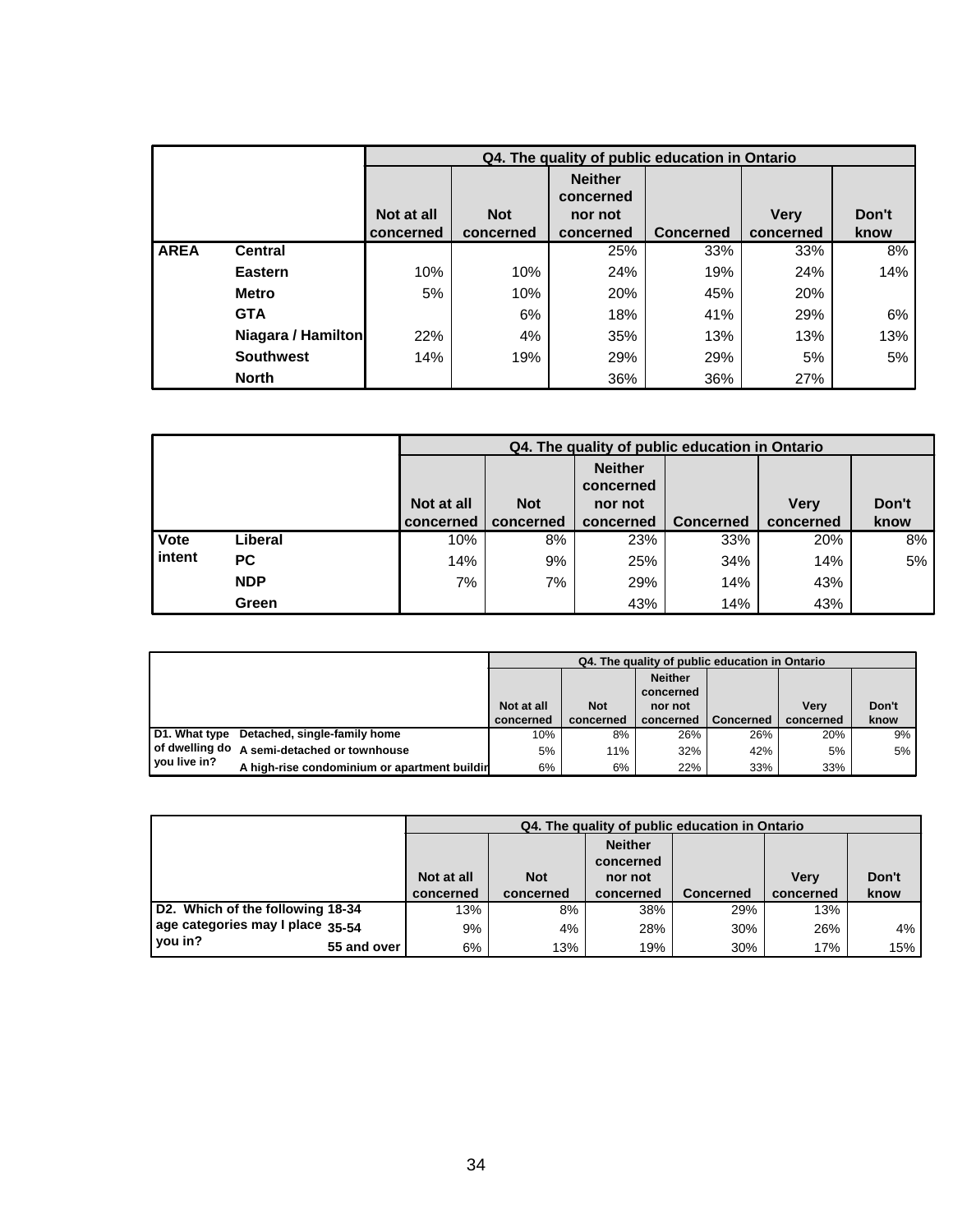|                                  |                       |                             |                             | Q4. The quality of public education in Ontario           |                      |                              |               |
|----------------------------------|-----------------------|-----------------------------|-----------------------------|----------------------------------------------------------|----------------------|------------------------------|---------------|
|                                  |                       | Not at all<br>concerne<br>d | <b>Not</b><br>concerne<br>d | <b>Neither</b><br>concerne<br>d nor not<br>concerne<br>d | <b>Concerne</b><br>d | <b>Verv</b><br>concerne<br>d | Don't<br>know |
| D3. Finally, what Under \$35,000 |                       | 4%                          | 4%                          | 13%                                                      | 17%                  | 43%                          | 17%           |
| is your combined                 | <b>Under \$75,000</b> | 6%                          | 13%                         | 32%                                                      | 32%                  | 16%                          |               |
| family income?                   | \$75,000 and over     | 12%                         | 6%                          | 29%                                                      | 33%                  | 18%                          | 2%            |

|           |               |            |            |                | Q4. The quality of public education in Ontario |             |       |
|-----------|---------------|------------|------------|----------------|------------------------------------------------|-------------|-------|
|           |               |            |            | <b>Neither</b> |                                                |             |       |
|           |               |            |            | concerned      |                                                |             |       |
|           |               | Not at all | <b>Not</b> | nor not        |                                                | <b>Verv</b> | Don't |
|           |               | concerned  | concerned  | concerned      | <b>Concerned</b>                               | concerned   | know  |
| D4.Gender | Male          | 7%         | 10%        | 31%            | 32%                                            | 12%         | 8%    |
|           | <b>Female</b> | 11%        | 6%         | 23%            | 27%                                            | <b>27%</b>  | 6%    |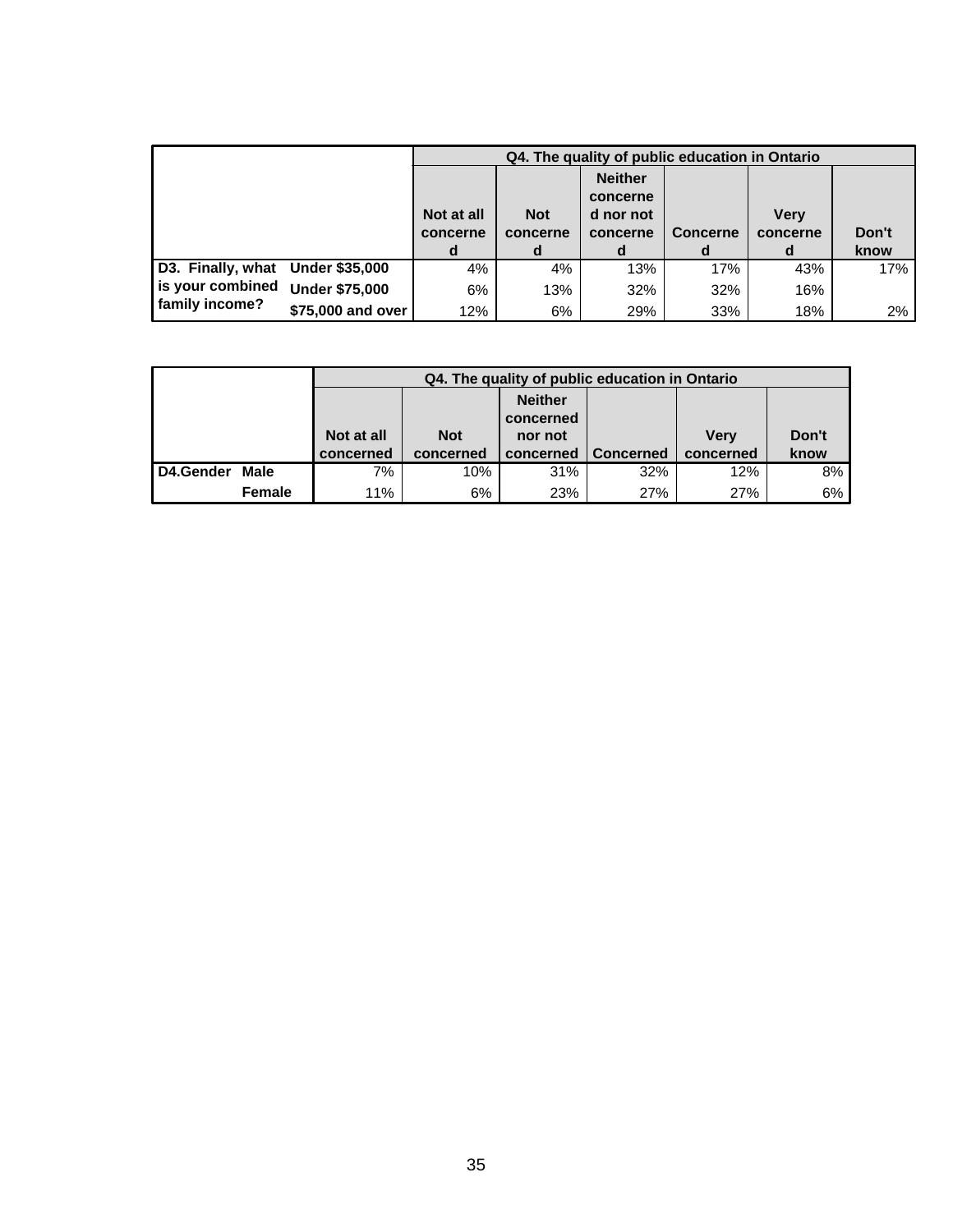|             |                    |            |            |                             | Q5. The quality of public health and health care in Ontario |             |       |
|-------------|--------------------|------------|------------|-----------------------------|-------------------------------------------------------------|-------------|-------|
|             |                    |            |            | <b>Neither</b><br>concerned |                                                             |             |       |
|             |                    | Not at all | <b>Not</b> | nor not                     |                                                             | <b>Very</b> | Don't |
|             |                    | concerned  | concerned  | concerned                   | <b>Concerned</b>                                            | concerned   | know  |
| <b>AREA</b> | <b>Central</b>     |            |            | 33%                         | 25%                                                         | 42%         |       |
|             | <b>Eastern</b>     | 5%         |            | 14%                         | 38%                                                         | 43%         |       |
|             | <b>Metro</b>       | 5%         | 15%        |                             | 40%                                                         | 40%         |       |
|             | <b>GTA</b>         |            | 12%        | 18%                         | 29%                                                         | 41%         |       |
|             | Niagara / Hamilton | 9%         | 9%         | 9%                          | 4%                                                          | 70%         |       |
|             | <b>Southwest</b>   | 5%         | 10%        | 29%                         | 29%                                                         | 24%         | 5%    |
|             | <b>North</b>       |            | 9%         | 18%                         | 36%                                                         | 36%         |       |

|             |            |            |                                            | Q5. The quality of public health and health care in Ontario |     |             |  |  |
|-------------|------------|------------|--------------------------------------------|-------------------------------------------------------------|-----|-------------|--|--|
|             |            | Not at all | <b>Not</b>                                 | <b>Neither</b><br>concerned<br>nor not                      |     | <b>Very</b> |  |  |
|             |            | concerned  | <b>Concerned</b><br>concerned<br>concerned |                                                             |     |             |  |  |
| <b>Vote</b> | Liberal    | 3%         | 8%                                         | 20%                                                         | 30% | 40%         |  |  |
| intent      | <b>PC</b>  | 9%         | 9%                                         | 14%                                                         | 25% | 43%         |  |  |
|             | <b>NDP</b> |            | 7%                                         | 21%                                                         | 21% | 50%         |  |  |
|             | Green      |            |                                            | 14%                                                         | 43% | 43%         |  |  |

|                |                                              | Q5. The quality of public health and health care in Ontario |            |                             |                  |             |       |  |  |  |
|----------------|----------------------------------------------|-------------------------------------------------------------|------------|-----------------------------|------------------|-------------|-------|--|--|--|
|                |                                              |                                                             |            | <b>Neither</b><br>concerned |                  |             |       |  |  |  |
|                |                                              | Not at all                                                  | <b>Not</b> | nor not                     |                  | <b>Verv</b> | Don't |  |  |  |
|                |                                              | concerned                                                   | concerned  | concerned                   | <b>Concerned</b> | concerned   | know  |  |  |  |
| D1. What type  | Detached, single-family home                 | 5%                                                          | 6%         | 17%                         | 26%              | 45%         | $1\%$ |  |  |  |
| of dwelling do | A semi-detached or townhouse                 | 5%                                                          | 16%        | 26%                         | 21%              | 32%         |       |  |  |  |
| I you live in? | A high-rise condominium or apartment buildin |                                                             | 11%        |                             | 44%              | 44%         |       |  |  |  |

|                                  |             |            |            |                             | Q5. The quality of public health and health care in Ontario |             |       |
|----------------------------------|-------------|------------|------------|-----------------------------|-------------------------------------------------------------|-------------|-------|
|                                  |             |            |            | <b>Neither</b><br>concerned |                                                             |             |       |
|                                  |             | Not at all | <b>Not</b> | nor not                     |                                                             | <b>Verv</b> | Don't |
|                                  |             | concerned  | concerned  | concerned                   | <b>Concerned</b>                                            | concerned   | know  |
| D2. Which of the following 18-34 |             | 13%        | 8%         | 21%                         | 42%                                                         | 17%         |       |
| age categories may I place 35-54 |             | 2%         | 4%         | 17%                         | 19%                                                         | 59%         |       |
| you in?                          | 55 and over | $2\%$      | 13%        | 13%                         | 32%                                                         | 38%         | 2%    |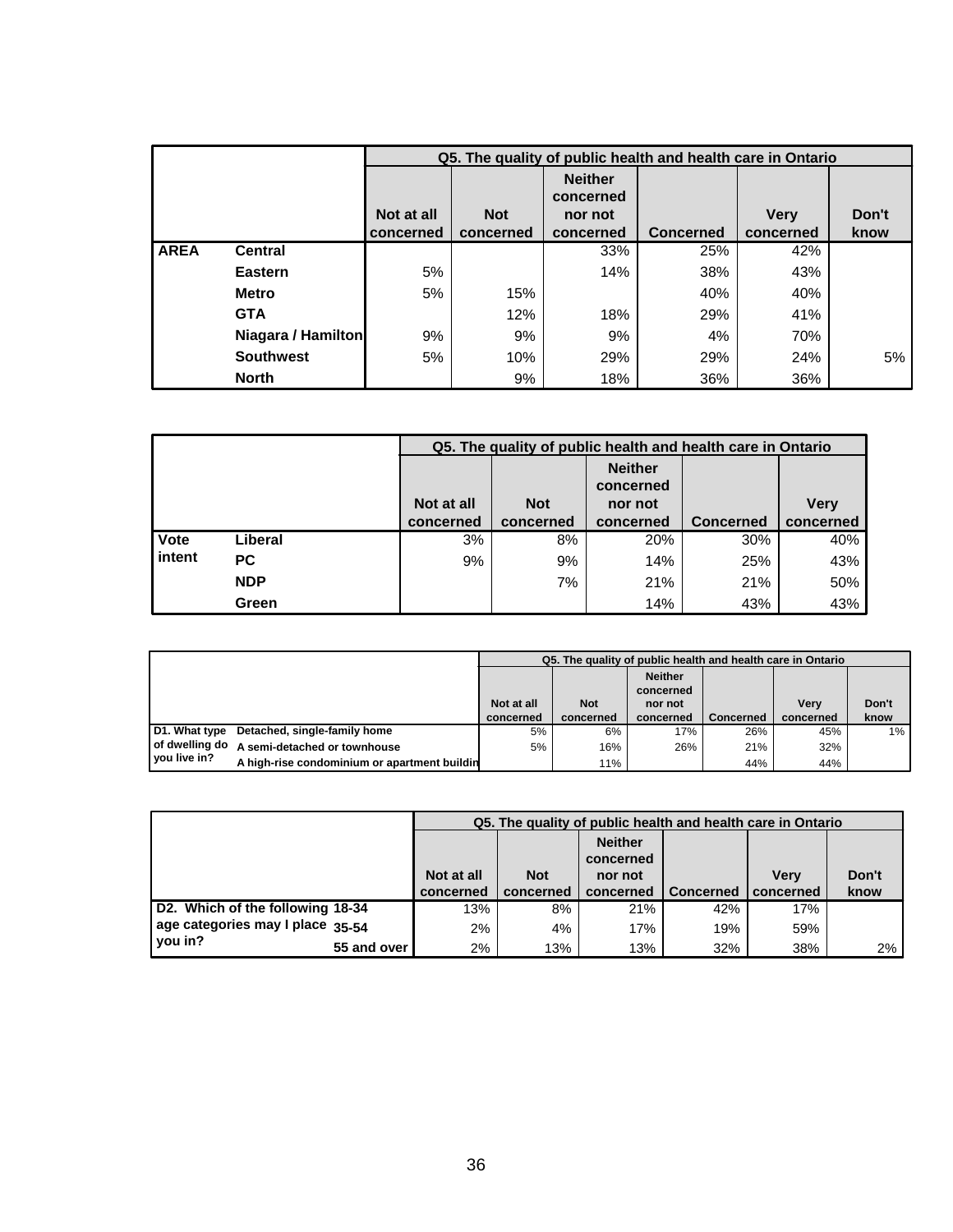|                                  |                       |                             |                             |                                                          |                      | Q5. The quality of public health and health care in Ontario |               |
|----------------------------------|-----------------------|-----------------------------|-----------------------------|----------------------------------------------------------|----------------------|-------------------------------------------------------------|---------------|
|                                  |                       | Not at all<br>concerne<br>d | <b>Not</b><br>concerne<br>d | <b>Neither</b><br>concerne<br>d nor not<br>concerne<br>d | <b>Concerne</b><br>d | <b>Verv</b><br>concerne<br>d                                | Don't<br>know |
| D3. Finally, what Under \$35,000 |                       | 4%                          | 9%                          |                                                          | 39%                  | 43%                                                         | 4%            |
| is your combined                 | <b>Under \$75,000</b> |                             | 13%                         | 23%                                                      | 29%                  | 35%                                                         |               |
| family income?                   | \$75,000 and over     | 6%                          |                             | 18%                                                      | 25%                  | 51%                                                         |               |

|           |        |            |            |                |                  | Q5. The quality of public health and health care in Ontario |       |  |  |  |  |  |
|-----------|--------|------------|------------|----------------|------------------|-------------------------------------------------------------|-------|--|--|--|--|--|
|           |        |            |            | <b>Neither</b> |                  |                                                             |       |  |  |  |  |  |
|           |        |            | concerned  |                |                  |                                                             |       |  |  |  |  |  |
|           |        | Not at all | <b>Not</b> | nor not        |                  | <b>Verv</b>                                                 | Don't |  |  |  |  |  |
|           |        | concerned  | concerned  | concerned      | <b>Concerned</b> | concerned                                                   | know  |  |  |  |  |  |
| D4.Gender | Male   | 7%         | 12%        | 19%            | 24%              | 37%                                                         | 2%    |  |  |  |  |  |
|           | Female | 2%         | 5%         | 14%            | 32%              | 48%                                                         |       |  |  |  |  |  |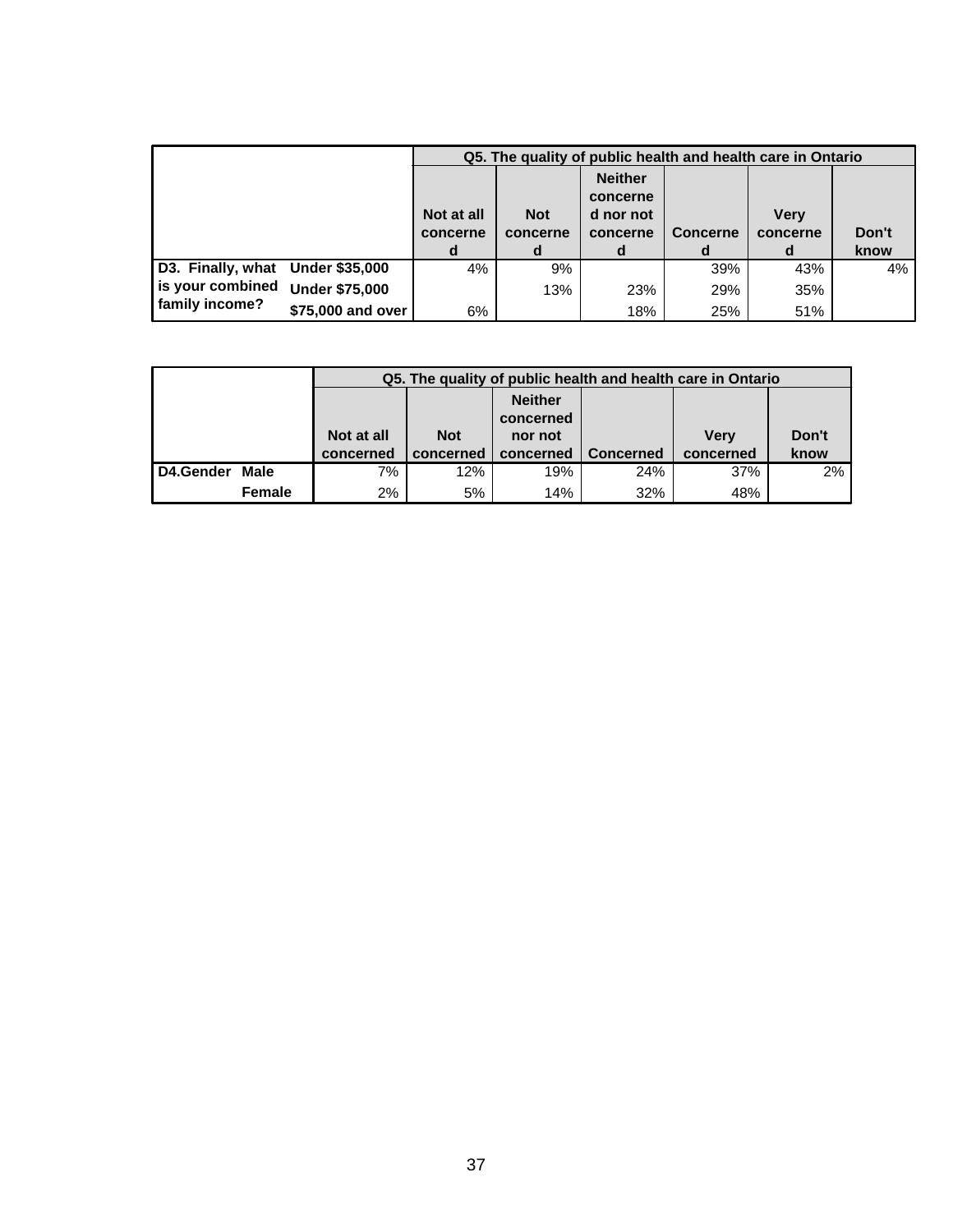|             |                    |            |            |                             | Q6. Crime and public safety |             |       |
|-------------|--------------------|------------|------------|-----------------------------|-----------------------------|-------------|-------|
|             |                    |            |            | <b>Neither</b><br>concerned |                             |             |       |
|             |                    | Not at all | <b>Not</b> | nor not                     |                             | <b>Very</b> | Don't |
|             |                    | concerned  | concerned  | concerned                   | <b>Concerned</b>            | concerned   | know  |
| <b>AREA</b> | <b>Central</b>     | 8%         | 17%        | 42%                         | 17%                         | 17%         |       |
|             | <b>Eastern</b>     | 10%        | 24%        | 33%                         | 10%                         | 24%         |       |
|             | <b>Metro</b>       | 5%         | 25%        | 35%                         | 15%                         | 20%         |       |
|             | <b>GTA</b>         | 6%         | 29%        | 6%                          | 24%                         | 35%         |       |
|             | Niagara / Hamilton | 4%         | 9%         | 30%                         | 30%                         | 22%         | 4%    |
|             | <b>Southwest</b>   | 5%         | 29%        | 29%                         | 29%                         | 10%         |       |
|             | <b>North</b>       |            | 27%        | 36%                         | 18%                         | 18%         |       |

|        |            |            |            | Q6. Crime and public safety            |                  |             |
|--------|------------|------------|------------|----------------------------------------|------------------|-------------|
|        |            | Not at all | <b>Not</b> | <b>Neither</b><br>concerned<br>nor not |                  | <b>Very</b> |
|        |            | concerned  | concerned  | concerned                              | <b>Concerned</b> | concerned   |
| Vote   | Liberal    | 5%         | 35%        | 30%                                    | 15%              | 15%         |
| intent | <b>PC</b>  | 2%         | 18%        | 27%                                    | 30%              | 23%         |
|        | <b>NDP</b> | 14%        | 14%        | 29%                                    | 7%               | 36%         |
|        | Green      |            | 14%        | 71%                                    | 14%              |             |

|                |                                              | Q6. Crime and public safety |            |                |             |             |       |  |  |  |
|----------------|----------------------------------------------|-----------------------------|------------|----------------|-------------|-------------|-------|--|--|--|
|                |                                              |                             |            | <b>Neither</b> |             |             |       |  |  |  |
|                |                                              |                             |            | concerned      |             |             |       |  |  |  |
|                |                                              | Not at all                  | <b>Not</b> | nor not        |             | <b>Verv</b> | Don't |  |  |  |
|                |                                              | concerned                   | concerned  | concerned      | l Concerned | concerned   | know  |  |  |  |
| D1. What type  | Detached, single-family home                 | 5%                          | 16%        | 28%            | 25%         | 25%         | $1\%$ |  |  |  |
| of dwelling do | A semi-detached or townhouse                 | 5%                          | 47%        | 37%            | 11%         |             |       |  |  |  |
| vou live in?   | A high-rise condominium or apartment buildin | 11%                         | 28%        | 28%            | 11%         | 22%         |       |  |  |  |

|                                  |             |            |            |                | Q6. Crime and public safety |             |       |
|----------------------------------|-------------|------------|------------|----------------|-----------------------------|-------------|-------|
|                                  |             |            |            | <b>Neither</b> |                             |             |       |
|                                  |             |            |            | concerne       |                             |             |       |
|                                  |             | Not at all | <b>Not</b> | d nor not      |                             | <b>Verv</b> |       |
|                                  |             | concerne   | concerne   | concerne       | <b>Concerne</b>             | concerne    | Don't |
|                                  |             |            | d          |                | d                           | d           | know  |
| D2. Which of the following 18-34 |             | 13%        | 33%        | 38%            | 17%                         |             |       |
| age categories may I place 35-54 |             | 6%         | 19%        | 24%            | 22%                         | 30%         |       |
| you in?                          | 55 and over | 2%         | 21%        | 32%            | 21%                         | 21%         | 2%    |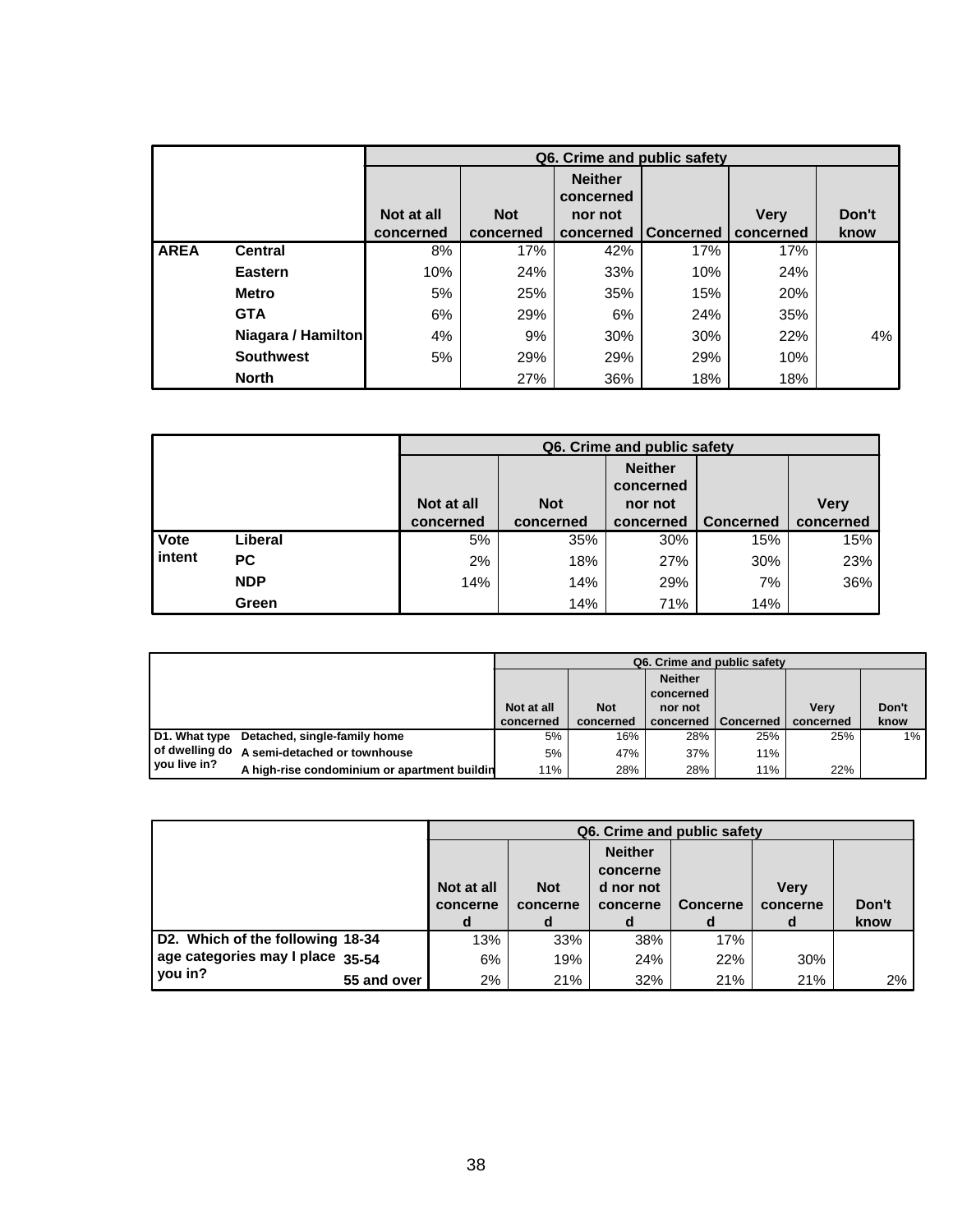|                                  |                       | Q6. Crime and public safety |            |                             |                  |             |       |  |  |  |
|----------------------------------|-----------------------|-----------------------------|------------|-----------------------------|------------------|-------------|-------|--|--|--|
|                                  |                       |                             |            | <b>Neither</b><br>concerned |                  |             |       |  |  |  |
|                                  |                       | Not at all                  | <b>Not</b> | nor not                     |                  | <b>Verv</b> | Don't |  |  |  |
|                                  |                       | concerned                   | concerned  | concerned                   | <b>Concerned</b> | concerned   | know  |  |  |  |
| D3. Finally, what Under \$35,000 |                       | 9%                          | 9%         | 30%                         | 9%               | 39%         | 4%    |  |  |  |
| l is your combined               | <b>Under \$75,000</b> | 6%                          | 35%        | 42%                         | 16%              |             |       |  |  |  |
| family income?                   | \$75,000 and over     | 6%                          | 20%        | 24%                         | 31%              | 20%         |       |  |  |  |

|           |        |            |            | Q6. Crime and public safety |                  |             |       |  |  |  |
|-----------|--------|------------|------------|-----------------------------|------------------|-------------|-------|--|--|--|
|           |        |            |            | <b>Neither</b>              |                  |             |       |  |  |  |
|           |        |            | concerned  |                             |                  |             |       |  |  |  |
|           |        | Not at all | <b>Not</b> | nor not                     |                  | <b>Verv</b> | Don't |  |  |  |
|           |        | concerned  | concerned  | concerned                   | <b>Concerned</b> | concerned   | know  |  |  |  |
| D4.Gender | Male   | 10%        | 24%        | 14%                         |                  |             |       |  |  |  |
|           | Female | 2%         | 21%        | 30%                         | 18%              | 27%         | 2%    |  |  |  |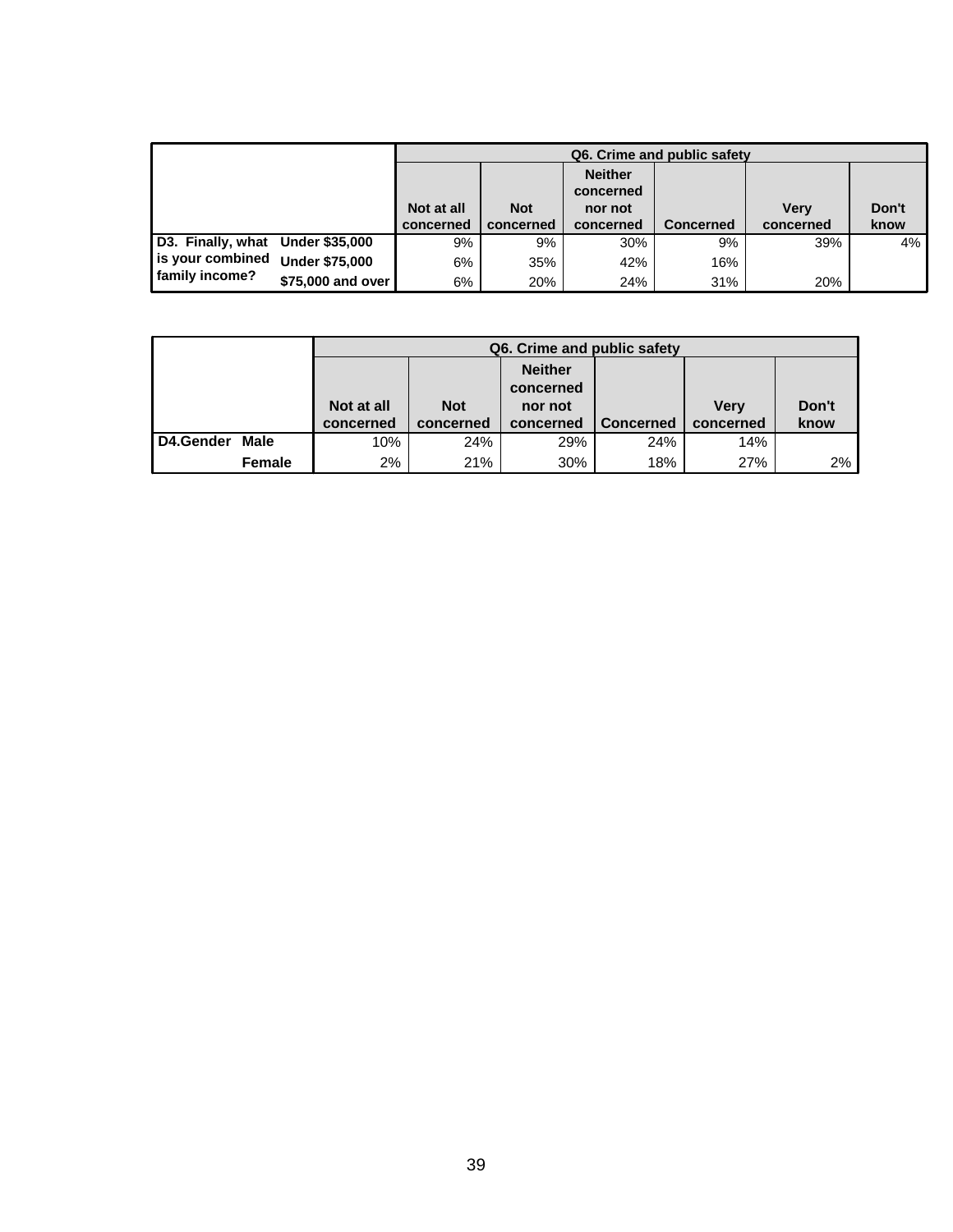|             |                    |            |            |                             | Q8. Ensuring a healthy economy |             |       |
|-------------|--------------------|------------|------------|-----------------------------|--------------------------------|-------------|-------|
|             |                    |            |            | <b>Neither</b><br>important |                                |             |       |
|             |                    | Not at all | <b>Not</b> | nor not                     |                                | <b>Verv</b> | Don't |
|             |                    | important  | important  | important                   | Important                      | important   | know  |
| <b>AREA</b> | <b>Central</b>     | 8%         | 8%         | 17%                         | 8%                             | 58%         |       |
|             | <b>Eastern</b>     |            |            | 19%                         | 29%                            | 52%         |       |
|             | <b>Metro</b>       | 5%         | 5%         | 10%                         | 50%                            | 25%         | 5%    |
|             | <b>GTA</b>         | 6%         |            | 18%                         | 12%                            | 65%         |       |
|             | Niagara / Hamilton |            |            | 17%                         | 22%                            | 61%         |       |
|             | <b>Southwest</b>   | 5%         |            | 10%                         | 52%                            | 29%         | 5%    |
|             | <b>North</b>       |            | 9%         | 9%                          | 27%                            | 55%         |       |

|        |            |            |            | Q8. Ensuring a healthy economy |           |             |       |
|--------|------------|------------|------------|--------------------------------|-----------|-------------|-------|
|        |            |            |            | <b>Neither</b><br>important    |           |             |       |
|        |            | Not at all | <b>Not</b> | nor not                        |           | <b>Verv</b> | Don't |
|        |            | important  | important  | important                      | Important | important   | know  |
| Vote   | Liberal    | 5%         |            | 15%                            | 48%       | 30%         | 3%    |
| intent | PC.        | 2%         |            | 18%                            | 23%       | 57%         |       |
|        | <b>NDP</b> |            | 7%         | 7%                             | 7%        | 79%         |       |
|        | Green      | 14%        | 14%        | 14%                            | 14%       | 43%         |       |

|                |                                              | Q8. Ensuring a healthy economy |            |                             |           |             |       |  |  |  |
|----------------|----------------------------------------------|--------------------------------|------------|-----------------------------|-----------|-------------|-------|--|--|--|
|                |                                              |                                |            | <b>Neither</b><br>important |           |             |       |  |  |  |
|                |                                              | Not at all                     | <b>Not</b> | nor not                     |           | <b>Verv</b> | Don't |  |  |  |
|                |                                              | important                      | important  | important                   | Important | important   | know  |  |  |  |
| D1. What type  | Detached, single-family home                 | 3%                             | 2%         | 13%                         | 33%       | 48%         | $1\%$ |  |  |  |
|                | of dwelling do A semi-detached or townhouse  |                                | 5%         | 32%                         | 26%       | 37%         |       |  |  |  |
| l vou live in? | A high-rise condominium or apartment buildin | 6%                             |            | 6%                          | 22%       | 61%         | 6%    |  |  |  |

|                                  |             |            |            | Q8. Ensuring a healthy economy         |                  |             |       |
|----------------------------------|-------------|------------|------------|----------------------------------------|------------------|-------------|-------|
|                                  |             | Not at all | <b>Not</b> | <b>Neither</b><br>important<br>nor not |                  | <b>Verv</b> | Don't |
|                                  |             |            |            |                                        |                  |             |       |
|                                  |             | important  | important  | important                              | <b>Important</b> | important   | know  |
| D2. Which of the following 18-34 |             | 4%         |            | 13%                                    | 29%              | 54%         |       |
| age categories may I place 35-54 |             | 2%         | 6%         | 17%                                    | 30%              | 43%         | 4%    |
| vou in?                          | 55 and over | 4%         |            | 13%                                    | 32%              | 51%         |       |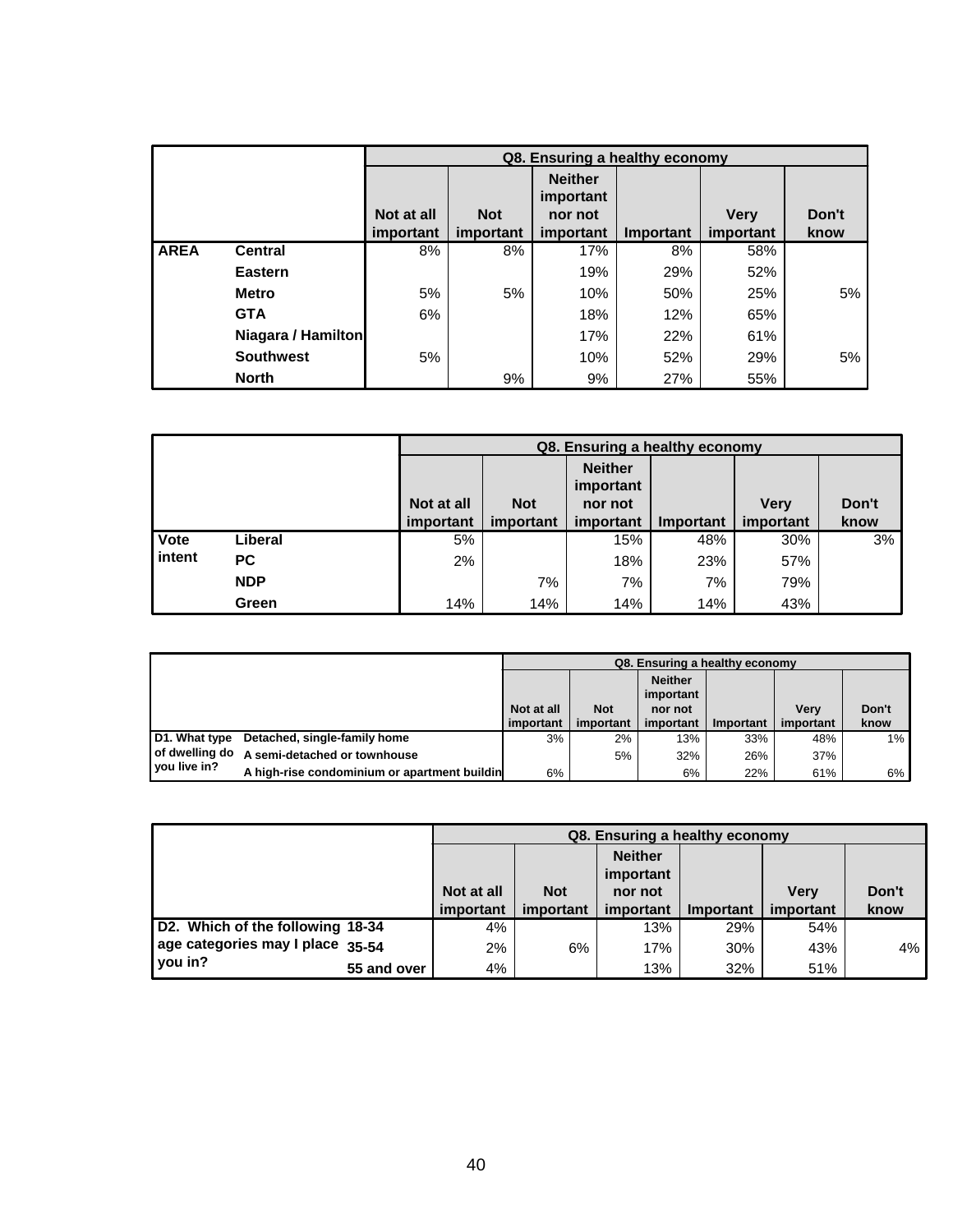|                                  |                       |            |            | Q8. Ensuring a healthy economy |           |             |       |
|----------------------------------|-----------------------|------------|------------|--------------------------------|-----------|-------------|-------|
|                                  |                       |            |            | <b>Neither</b><br>important    |           |             |       |
|                                  |                       | Not at all | <b>Not</b> | nor not                        |           | <b>Verv</b> | Don't |
|                                  |                       | important  | important  | important                      | Important | important   | know  |
| D3. Finally, what Under \$35,000 |                       | 9%         |            | 4%                             | 17%       | 65%         | 4%    |
| is your combined                 | <b>Under \$75,000</b> |            | 3%         | 26%                            | 32%       | 39%         |       |
| family income?                   | \$75,000 and over     | 4%         | $2\%$      | 10%                            | 39%       | 43%         | 2%    |

|           |        |            |            | Q8. Ensuring a healthy economy |           |             |       |
|-----------|--------|------------|------------|--------------------------------|-----------|-------------|-------|
|           |        |            |            | <b>Neither</b><br>important    |           |             |       |
|           |        | Not at all | <b>Not</b> | nor not                        |           | <b>Verv</b> | Don't |
|           |        | important  | important  | important                      | Important | important   | know  |
| D4.Gender | Male   | 5%         | 3%         | 19%                            | 29%       | 44%         |       |
|           | Female | 2%         | 2%         | 11%                            | 32%       | 52%         | 3%    |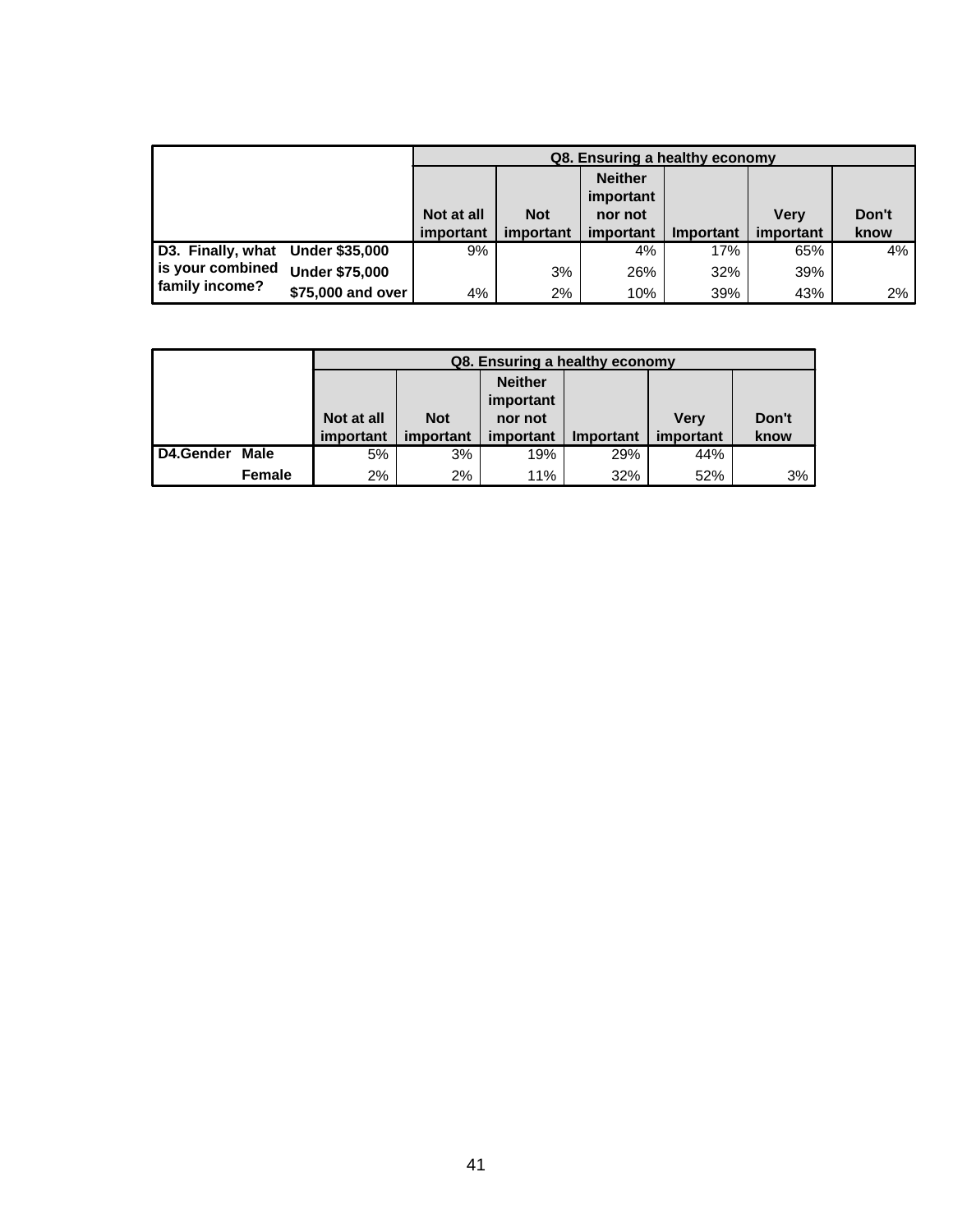|             |                    |            |                             |           | Q9. Ensuring a healthy environment |       |
|-------------|--------------------|------------|-----------------------------|-----------|------------------------------------|-------|
|             |                    |            | <b>Neither</b><br>important |           |                                    |       |
|             |                    | <b>Not</b> | nor not                     |           | <b>Very</b>                        | Don't |
|             |                    | important  | important                   | Important | important                          | know  |
| <b>AREA</b> | <b>Central</b>     |            | 8%                          | 25%       | 67%                                |       |
|             | Eastern            |            | 10%                         | 10%       | 81%                                |       |
|             | <b>Metro</b>       |            | 15%                         | 35%       | 50%                                |       |
|             | <b>GTA</b>         |            | 6%                          | 12%       | 76%                                | 6%    |
|             | Niagara / Hamilton |            | 17%                         | 30%       | 52%                                |       |
|             | <b>Southwest</b>   | 10%        | 5%                          | 33%       | 52%                                |       |
|             | <b>North</b>       | 9%         | 9%                          | 9%        | 73%                                |       |

|        |            |            | Q9. Ensuring a healthy environment     |           |             |
|--------|------------|------------|----------------------------------------|-----------|-------------|
|        |            | <b>Not</b> | <b>Neither</b><br>important<br>nor not |           | <b>Very</b> |
|        |            | important  | important                              | Important | important   |
| Vote   | Liberal    | 5%         | 10%                                    | 25%       | 60%         |
| intent | PC         |            | 14%                                    | 30%       | 57%         |
|        | <b>NDP</b> | 7%         |                                        |           | 93%         |
|        | Green      |            |                                        | 14%       | 86%         |

|                |                                              |            | Q9. Ensuring a healthy environment     |           |             |         |
|----------------|----------------------------------------------|------------|----------------------------------------|-----------|-------------|---------|
|                |                                              | <b>Not</b> | <b>Neither</b><br>important<br>nor not |           | <b>Verv</b> | Don't   |
|                |                                              | important  | important                              | Important | important   | know    |
| D1. What type  | Detached, single-family home                 | 3%         | 13%                                    | 25%       | 58%         | $1\%$ . |
|                | of dwelling do A semi-detached or townhouse  |            | 5%                                     | 32%       | 63%         |         |
| l vou live in? | A high-rise condominium or apartment buildin |            | 6%                                     | 6%        | 89%         |         |

|                                             |            | Q9. Ensuring a healthy environment     |                  |             |       |
|---------------------------------------------|------------|----------------------------------------|------------------|-------------|-------|
|                                             | <b>Not</b> | <b>Neither</b><br>important<br>nor not |                  | <b>Verv</b> | Don't |
|                                             | important  | important                              | <b>Important</b> | important   | know  |
|                                             |            |                                        |                  |             |       |
| D2. Which of the following 18-34            |            | 4%                                     | 25%              | 71%         |       |
| age categories may I place 35-54<br>you in? | 4%         | 11%                                    | 26%              | 59%         |       |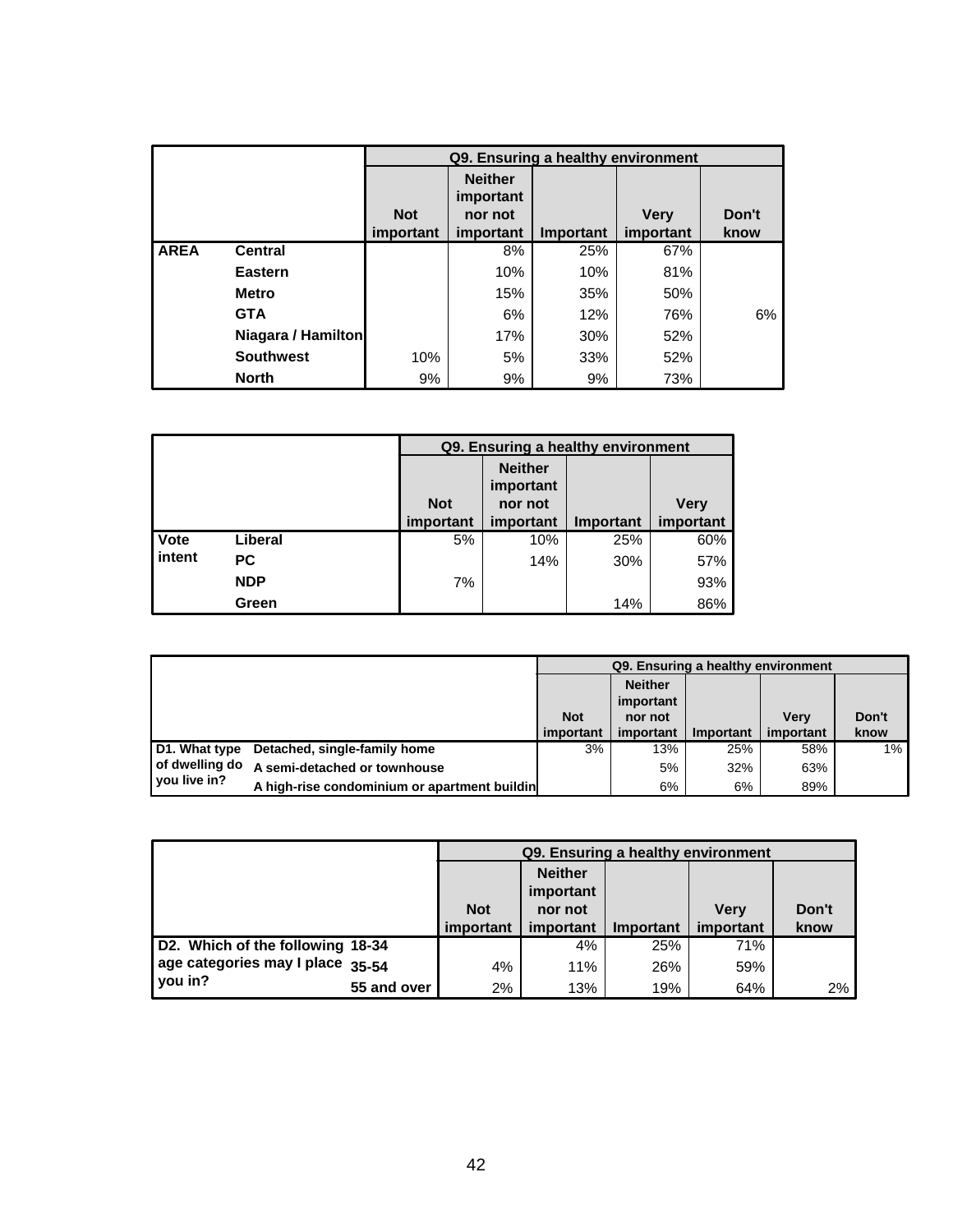|                                                                        |                       |            | Q9. Ensuring a healthy environment |           |             |
|------------------------------------------------------------------------|-----------------------|------------|------------------------------------|-----------|-------------|
|                                                                        |                       |            | <b>Neither</b><br>important        |           |             |
|                                                                        |                       | <b>Not</b> | nor not                            |           | <b>Very</b> |
|                                                                        |                       | important  | important                          | Important | important   |
| D3. Finally, what Under \$35,000<br>is your combined<br>family income? |                       |            |                                    | 17%       | 83%         |
|                                                                        | <b>Under \$75,000</b> | 6%         | 16%                                | 16%       | 61%         |
|                                                                        | \$75,000 and over     | 2%         | 6%                                 | 27%       | 65%         |

|           |               |            | Q9. Ensuring a healthy environment |                  |           |       |  |  |  |
|-----------|---------------|------------|------------------------------------|------------------|-----------|-------|--|--|--|
|           |               |            | <b>Neither</b>                     |                  |           |       |  |  |  |
|           |               |            | important                          |                  |           |       |  |  |  |
|           |               | <b>Not</b> | nor not                            |                  | Verv      | Don't |  |  |  |
|           |               | important  | important                          | <b>Important</b> | important | know  |  |  |  |
| D4.Gender | Male          | 5%         | 14%                                | 27%              | 54%       |       |  |  |  |
|           | <b>Female</b> |            | 8%                                 | 20%              | 71%       | 2%    |  |  |  |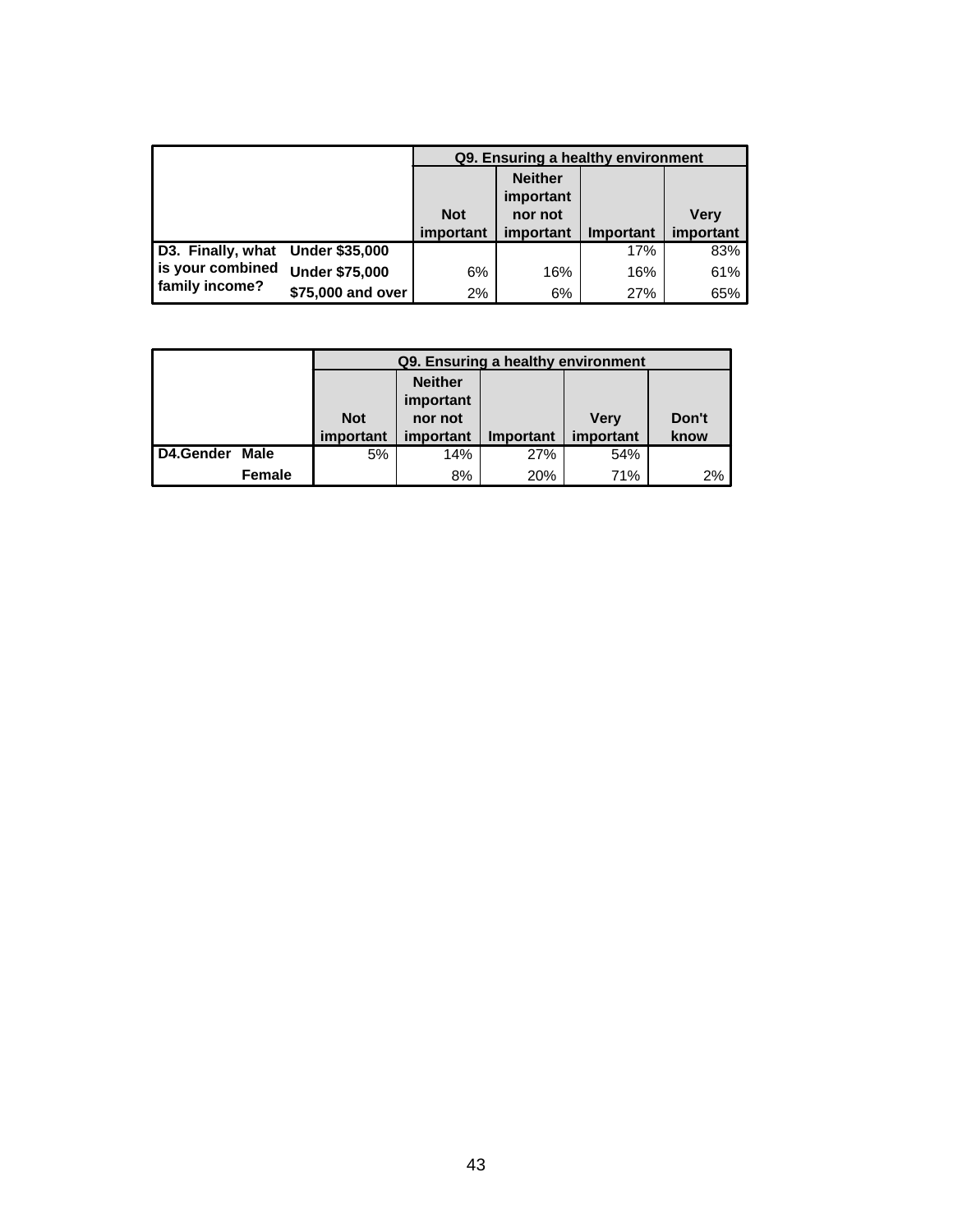|             |                    |            |            | Q10. Lowering the cost of living including, food, energy, and housing |           |             |       |
|-------------|--------------------|------------|------------|-----------------------------------------------------------------------|-----------|-------------|-------|
|             |                    |            |            | <b>Neither</b><br>important                                           |           |             |       |
|             |                    | Not at all | <b>Not</b> | nor not                                                               |           | <b>Verv</b> | Don't |
|             |                    | important  | important  | important                                                             | Important | important   | know  |
| <b>AREA</b> | <b>Central</b>     |            |            | 25%                                                                   | 17%       | 50%         | 8%    |
|             | Eastern            |            |            | 19%                                                                   | 24%       | 57%         |       |
|             | <b>Metro</b>       | 15%        | 15%        | 30%                                                                   | 30%       | 10%         |       |
|             | <b>GTA</b>         | 6%         | 12%        | 12%                                                                   | 29%       | 35%         | 6%    |
|             | Niagara / Hamilton | 4%         |            | 9%                                                                    | 22%       | 61%         | 4%    |
|             | <b>Southwest</b>   |            | 10%        | 29%                                                                   | 38%       | 24%         |       |
|             | <b>North</b>       | 9%         | 9%         | 9%                                                                    | 45%       | 27%         |       |

|        |            |            |            | Q10. Lowering the cost of living including, food, energy, and housing |           |             |       |
|--------|------------|------------|------------|-----------------------------------------------------------------------|-----------|-------------|-------|
|        |            |            |            | <b>Neither</b><br>important                                           |           |             |       |
|        |            | Not at all | <b>Not</b> | nor not                                                               |           | <b>Verv</b> | Don't |
|        |            | important  | important  | important                                                             | Important | important   | know  |
| Vote   | Liberal    | 8%         | 10%        | 28%                                                                   | 28%       | 25%         | 3%    |
| intent | <b>PC</b>  |            | 5%         | 14%                                                                   | 30%       | 52%         |       |
|        | <b>NDP</b> |            | 14%        | 7%                                                                    | 21%       | 57%         |       |
|        | Green      | 14%        |            | 29%                                                                   | 57%       |             |       |

|                                                        |                   |            | Lowering the cost of living including, food, energy, and house |     |      |       |
|--------------------------------------------------------|-------------------|------------|----------------------------------------------------------------|-----|------|-------|
|                                                        |                   |            | <b>Neither</b><br>$ $ important $ $                            |     |      |       |
|                                                        | <b>Not at all</b> | <b>Not</b> | nor not                                                        |     | Verv | Don't |
|                                                        |                   |            | limportant important important Important important             |     |      | know  |
| D1. What typ Detached, single-family home              | 2%                | 6%         | 19%                                                            | 26% | 43%  | 3%    |
| of dwelling d A semi-detached or townhouse             | 16%               | 5%         | 26%                                                            | 37% | 16%  |       |
| l vou live in?<br>A high-rise condominium or apartment | 6%                | 11%        | 11%                                                            | 33% | 39%  |       |

|                                             |            |            |                                        |           | Q10. Lowering the cost of living including, food, energy, and housing |       |
|---------------------------------------------|------------|------------|----------------------------------------|-----------|-----------------------------------------------------------------------|-------|
|                                             | Not at all | <b>Not</b> | <b>Neither</b><br>important<br>nor not |           | <b>Verv</b>                                                           | Don't |
|                                             | important  | important  | important                              | Important | important                                                             | know  |
|                                             |            |            |                                        |           |                                                                       |       |
| D2. Which of the following 18-34            | 4%         | 8%         | 8%                                     | 42%       | 38%                                                                   |       |
| age categories may I place 35-54<br>vou in? | 7%         | 6%         | 20%                                    | 30%       | 37%                                                                   |       |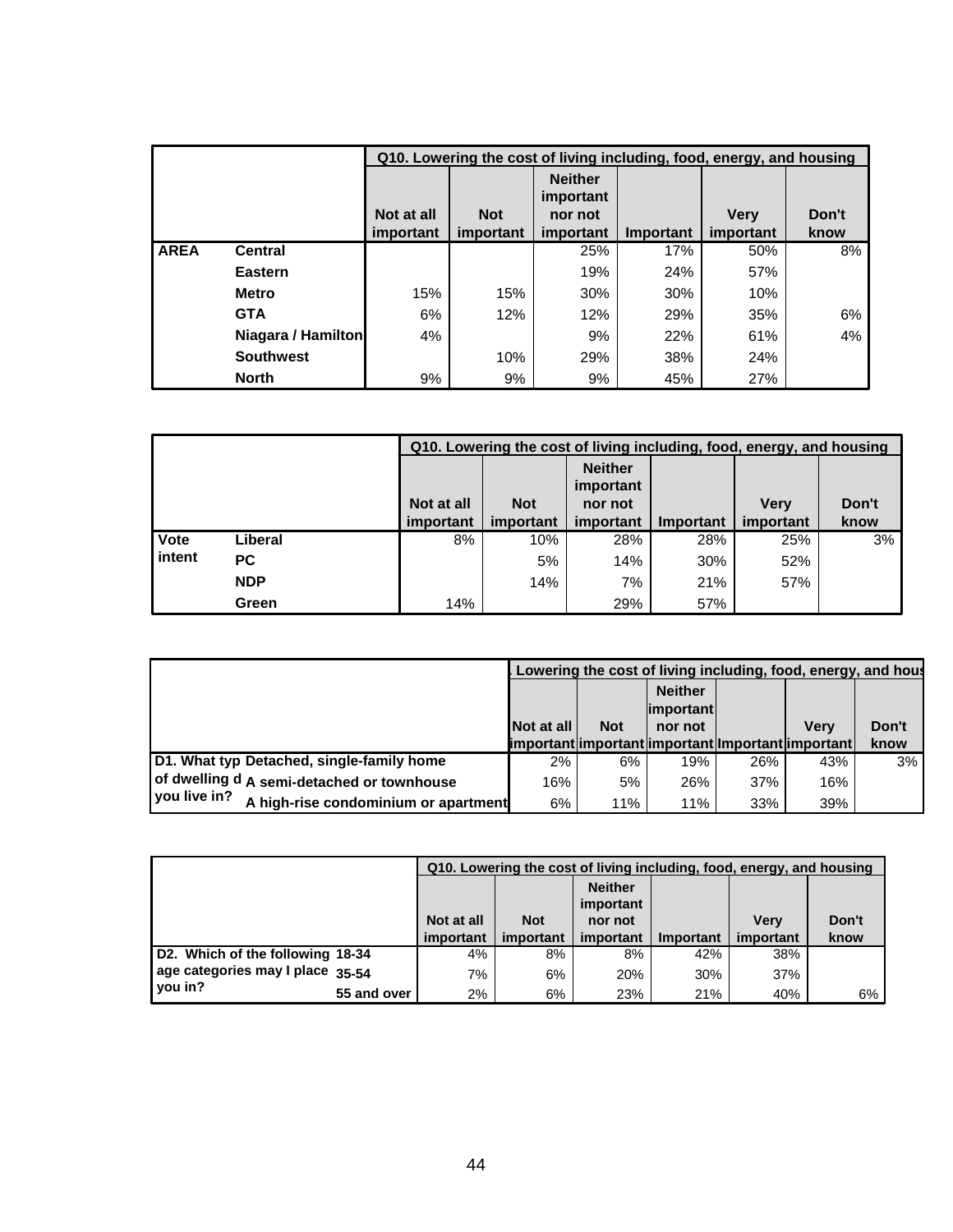|                                    |                       |            |            |                             |           | Q10. Lowering the cost of living including, food, energy, and housing |       |
|------------------------------------|-----------------------|------------|------------|-----------------------------|-----------|-----------------------------------------------------------------------|-------|
|                                    |                       |            |            | <b>Neither</b><br>important |           |                                                                       |       |
|                                    |                       | Not at all | <b>Not</b> | nor not                     |           | <b>Verv</b>                                                           | Don't |
|                                    |                       |            |            |                             |           |                                                                       |       |
|                                    |                       | important  | important  | important                   | Important | important                                                             | know  |
| D3. Finally, what Under \$35,000   |                       | 4%         | 4%         | 22%                         | 17%       | 48%                                                                   | 4%    |
| is your combined<br>family income? | <b>Under \$75,000</b> | 3%         | 10%        | 32%                         | 32%       | 23%                                                                   |       |

|           |        |            |                          | Q10. Lowering the cost of living including, food, energy, and housing |           |           |       |  |  |  |  |  |
|-----------|--------|------------|--------------------------|-----------------------------------------------------------------------|-----------|-----------|-------|--|--|--|--|--|
|           |        |            |                          | <b>Neither</b>                                                        |           |           |       |  |  |  |  |  |
|           |        |            | important                |                                                                       |           |           |       |  |  |  |  |  |
|           |        | Not at all | <b>Not</b>               | nor not                                                               |           | Verv      | Don't |  |  |  |  |  |
|           |        | important  | important                | important                                                             | Important | important | know  |  |  |  |  |  |
| D4.Gender | Male   | 8%         | 10%<br>39%<br>17%<br>25% |                                                                       |           |           |       |  |  |  |  |  |
|           | Female | 2%         | 3%                       | 21%                                                                   | 32%       | 38%       | 5%    |  |  |  |  |  |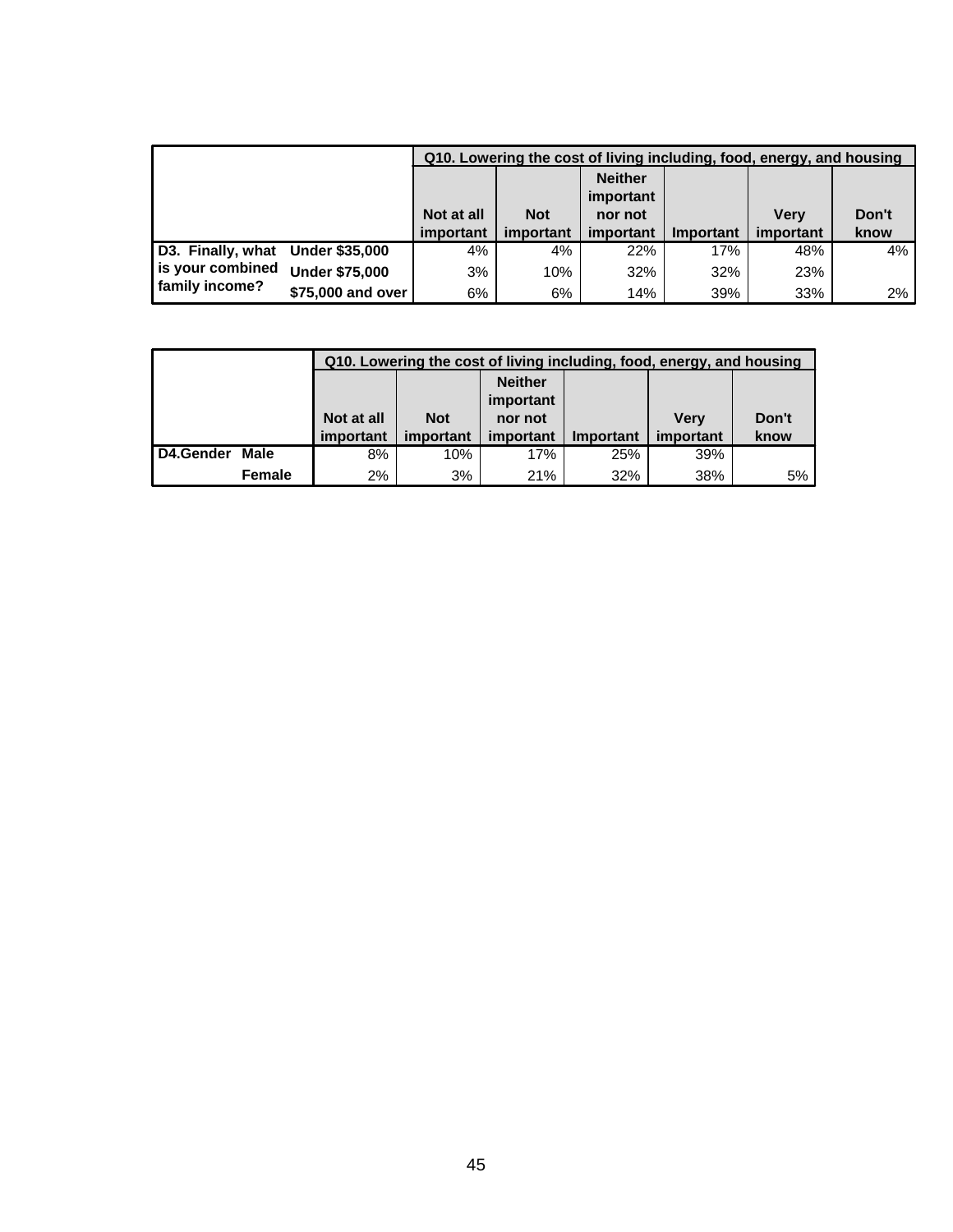|             |                    |            |            | Q11. Promoting public health and reducing health care costs in Ontario |           |             |       |
|-------------|--------------------|------------|------------|------------------------------------------------------------------------|-----------|-------------|-------|
|             |                    |            |            | <b>Neither</b><br>important                                            |           |             |       |
|             |                    | Not at all | <b>Not</b> | nor not                                                                |           | <b>Verv</b> | Don't |
|             |                    | important  | important  | important                                                              | Important | important   | know  |
| <b>AREA</b> | <b>Central</b>     |            |            | 25%                                                                    | 8%        | 67%         |       |
|             | <b>Eastern</b>     |            |            | 29%                                                                    | 19%       | 52%         |       |
|             | <b>Metro</b>       | 5%         | 5%         | 35%                                                                    | 30%       | 20%         | 5%    |
|             | <b>GTA</b>         |            | 12%        | 12%                                                                    | 24%       | 47%         | 6%    |
|             | Niagara / Hamilton |            | 4%         | 13%                                                                    | 17%       | 65%         |       |
|             | <b>Southwest</b>   | 5%         |            | 33%                                                                    | 29%       | 33%         |       |
|             | <b>North</b>       |            | 9%         | 18%                                                                    | 36%       | 36%         |       |

|        |            |            |            | Q11. Promoting public health and reducing health care costs |           |             |
|--------|------------|------------|------------|-------------------------------------------------------------|-----------|-------------|
|        |            | Not at all | <b>Not</b> | <b>Neither</b><br>important<br>nor not                      |           | <b>Very</b> |
|        |            | important  | important  | important                                                   | Important | important   |
| Vote   | Liberal    | 3%         | 8%         | 25%                                                         | 23%       | 43%         |
| intent | <b>PC</b>  |            | 5%         | 20%                                                         | 23%       | 52%         |
|        | <b>NDP</b> |            |            | 14%                                                         | 29%       | 57%         |
|        | Green      | 14%        |            | 43%                                                         | 14%       | 29%         |

|                |                                              |            |            |                             |           | <b>Q11. Promoting public health and reducing health care costs in Ontario</b> |       |
|----------------|----------------------------------------------|------------|------------|-----------------------------|-----------|-------------------------------------------------------------------------------|-------|
|                |                                              |            |            | <b>Neither</b><br>important |           |                                                                               |       |
|                |                                              | Not at all | <b>Not</b> | nor not                     |           | <b>Verv</b>                                                                   | Don't |
|                |                                              | important  | important  | important                   | Important | important                                                                     | know  |
|                | D1. What type Detached, single-family home   | $1\%$      | 3%         | 23%                         | 22%       | 50%                                                                           | 1%    |
|                | of dwelling do A semi-detached or townhouse  |            | 11%        | 32%                         | 32%       | 26%                                                                           |       |
| I vou live in? | A high-rise condominium or apartment buildir | 6%         |            | 22%                         | 22%       | 44%                                                                           | 6%    |

|                            |             |            |            |                             | Q11. Promoting public health and reducing health care costs in Ontario |           |       |
|----------------------------|-------------|------------|------------|-----------------------------|------------------------------------------------------------------------|-----------|-------|
|                            |             |            |            | <b>Neither</b><br>important |                                                                        |           |       |
|                            |             | Not at all | <b>Not</b> | nor not                     |                                                                        | Verv      | Don't |
|                            |             | important  | important  | important                   | Important                                                              | important | know  |
| D2. Which of the following | 18-34       |            | 4%         | 38%                         | 33%                                                                    | 25%       |       |
| age categories may I place | 35-54       | 2%         | 4%         | 24%                         | 19%                                                                    | 52%       |       |
| you in?                    | 55 and over | 2%         | 4%         | 17%                         | 23%                                                                    | 49%       | 4%    |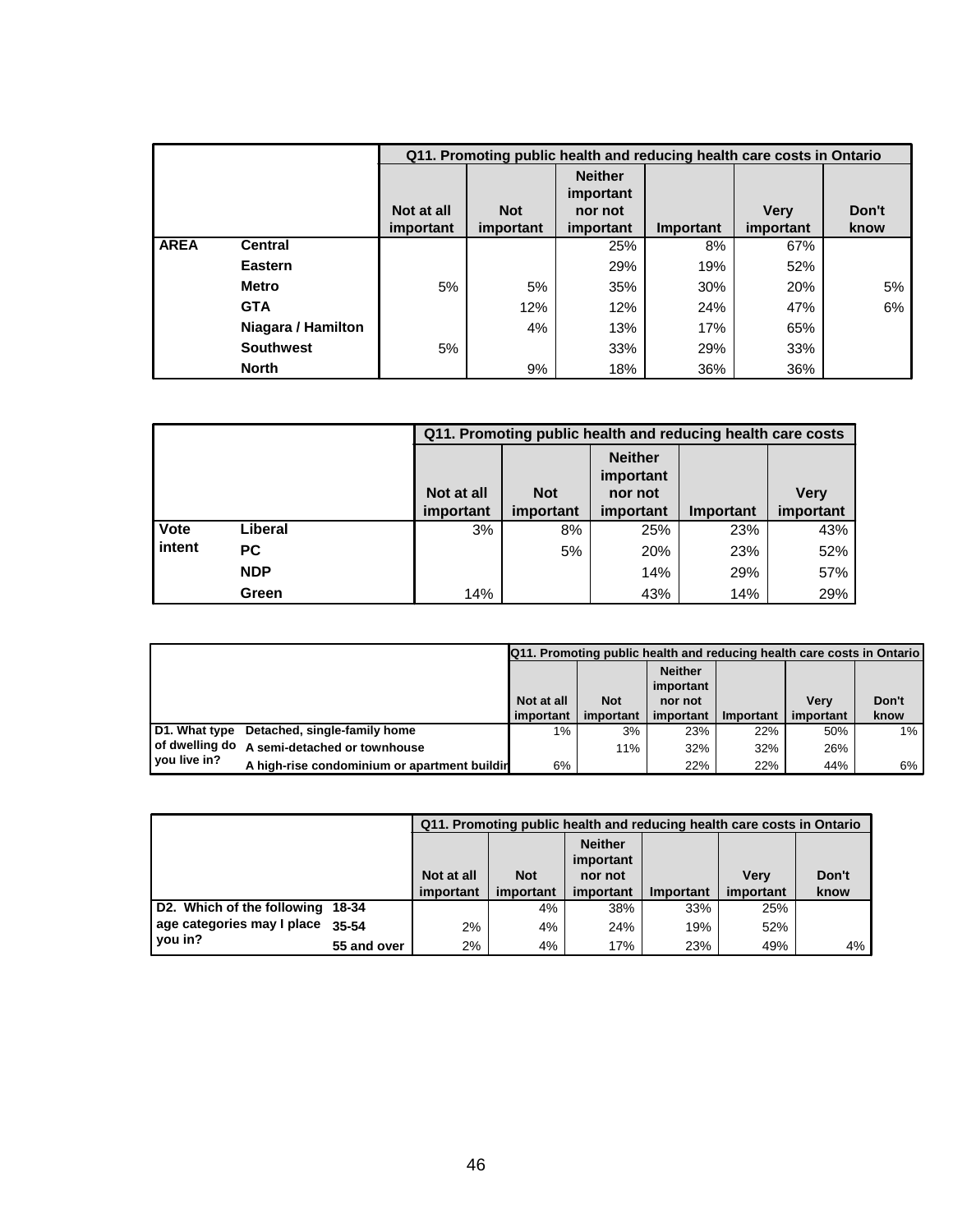|                                  |                       |            |            |                             | Q11. Promoting public health and reducing health care costs in Ontario |             |       |
|----------------------------------|-----------------------|------------|------------|-----------------------------|------------------------------------------------------------------------|-------------|-------|
|                                  |                       |            |            | <b>Neither</b><br>important |                                                                        |             |       |
|                                  |                       | Not at all | <b>Not</b> | nor not                     |                                                                        | <b>Verv</b> | Don't |
|                                  |                       | important  | important  | important                   | Important                                                              | important   | know  |
| D3. Finally, what Under \$35,000 |                       | 4%         |            | 13%                         | 26%                                                                    | 57%         |       |
| is your combined                 | <b>Under \$75,000</b> | 3%         | 3%         | 32%                         | 26%                                                                    | 32%         | 3%    |
| family income?                   | \$75,000 and over     |            | 4%         | 29%                         | 22%                                                                    | 45%         |       |

|                  |        |                                  |            |                |                  | Q11. Promoting public health and reducing health care costs in Ontario |       |  |  |  |  |  |
|------------------|--------|----------------------------------|------------|----------------|------------------|------------------------------------------------------------------------|-------|--|--|--|--|--|
|                  |        |                                  |            | <b>Neither</b> |                  |                                                                        |       |  |  |  |  |  |
|                  |        | important                        |            |                |                  |                                                                        |       |  |  |  |  |  |
|                  |        | Not at all                       | <b>Not</b> | nor not        |                  | <b>Verv</b>                                                            | Don't |  |  |  |  |  |
|                  |        | important                        | important  | important      | <b>Important</b> | important                                                              | know  |  |  |  |  |  |
| <b>D4.Gender</b> | Male   | 41%<br>$2\%$<br>7%<br>25%<br>25% |            |                |                  |                                                                        |       |  |  |  |  |  |
|                  | Female | 2%                               | 2%         | 23%            | 21%              | 50%                                                                    | 3%    |  |  |  |  |  |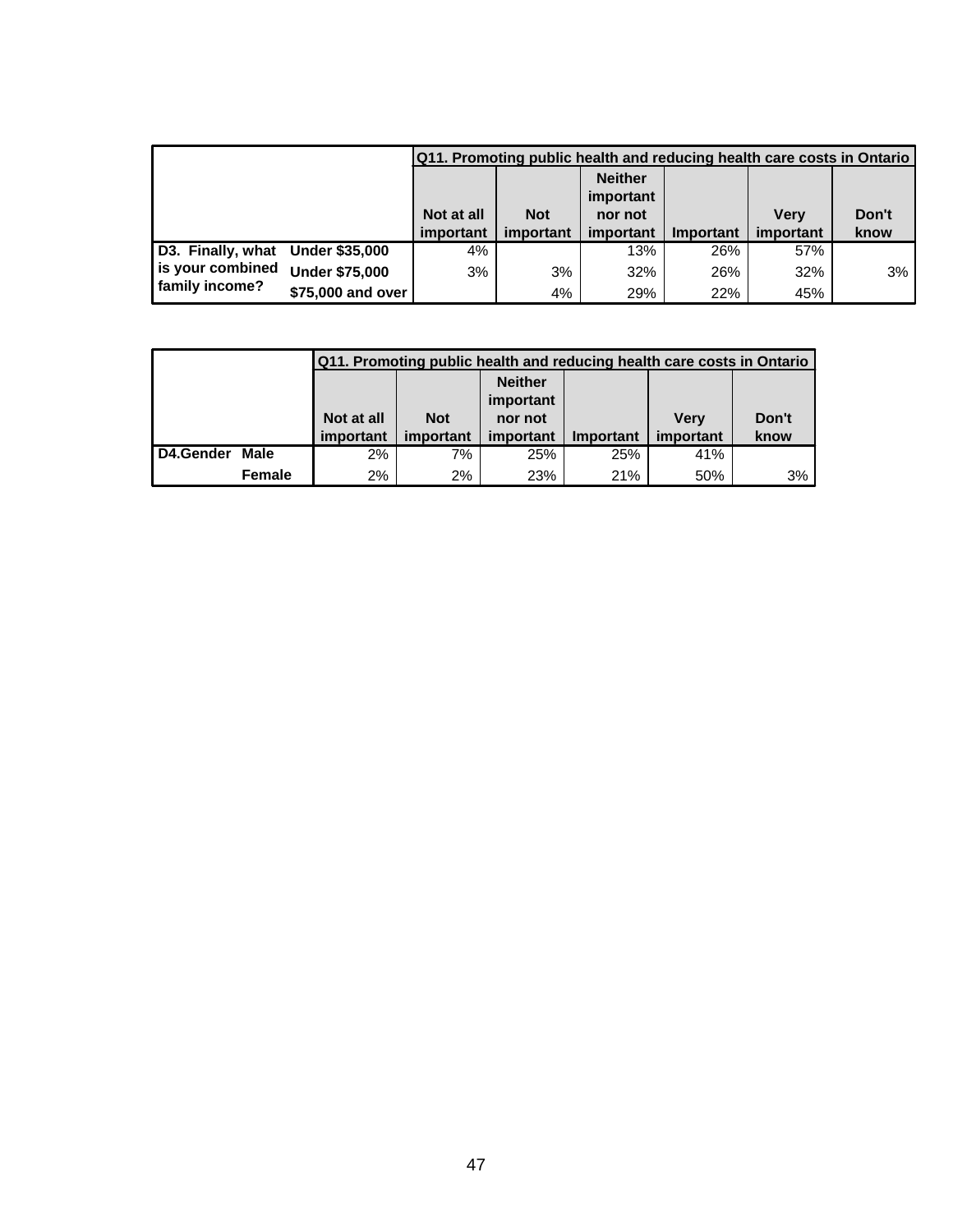|             |                    |            | Q12. Promoting safe communities and reducing crime. |                             |           |             |       |  |
|-------------|--------------------|------------|-----------------------------------------------------|-----------------------------|-----------|-------------|-------|--|
|             |                    |            |                                                     | <b>Neither</b><br>important |           |             |       |  |
|             |                    | Not at all | <b>Not</b>                                          | nor not                     |           | <b>Verv</b> | Don't |  |
|             |                    | important  | important                                           | important                   | Important | important   | know  |  |
| <b>AREA</b> | <b>Central</b>     | 17%        |                                                     | 8%                          | 42%       | 33%         |       |  |
|             | Eastern            | 5%         | 19%                                                 | 14%                         | 14%       | 48%         |       |  |
|             | <b>Metro</b>       | 15%        | 5%                                                  | 25%                         | 35%       | 10%         | 10%   |  |
|             | <b>GTA</b>         | 6%         | 12%                                                 | 18%                         | 18%       | 41%         | 6%    |  |
|             | Niagara / Hamilton | 9%         | 17%                                                 | 13%                         | 22%       | 39%         |       |  |
|             | <b>Southwest</b>   | 14%        | 33%                                                 | 10%                         | 33%       | 10%         |       |  |
|             | <b>North</b>       | 9%         | 18%                                                 | 18%                         | 18%       | 36%         |       |  |

|        |            |            | Q12. Promoting safe communities and reducing crime. |                |                  |             |  |  |
|--------|------------|------------|-----------------------------------------------------|----------------|------------------|-------------|--|--|
|        |            |            |                                                     | <b>Neither</b> |                  |             |  |  |
|        |            |            |                                                     | important      |                  |             |  |  |
|        |            | Not at all | <b>Not</b>                                          | nor not        |                  | <b>Very</b> |  |  |
|        |            | important  | important                                           | important      | <b>Important</b> | important   |  |  |
| Vote   | Liberal    | 15%        | 23%                                                 | 23%            | 23%              | 18%         |  |  |
| intent | <b>PC</b>  | 2%         | 14%                                                 | 5%             | 43%              | 36%         |  |  |
|        | <b>NDP</b> | 14%        | 14%                                                 | 14%            | 14%              | 43%         |  |  |
|        | Green      | 29%        | 14%                                                 | 29%            |                  | 29%         |  |  |

|                |                                              | Q12. Promoting safe communities and reducing crime. |            |                             |           |             |       |
|----------------|----------------------------------------------|-----------------------------------------------------|------------|-----------------------------|-----------|-------------|-------|
|                |                                              |                                                     |            | <b>Neither</b><br>important |           |             |       |
|                |                                              | Not at all                                          | <b>Not</b> | nor not                     |           | <b>Verv</b> | Don't |
|                |                                              | important                                           | important  | important                   | Important | important   | know  |
| D1. What type  | Detached, single-family home                 | 8%                                                  | 14%        | 14%                         | 28%       | 35%         | $1\%$ |
| of dwelling do | A semi-detached or townhouse                 | 21%                                                 | 11%        | 26%                         | 26%       | 11%         | 5%    |
| vou live in?   | A high-rise condominium or apartment buildin | 11%                                                 | 33%        | 11%                         | 11%       | 28%         | 6%    |

|                                  |             |                                                                    | Q12. Promoting safe communities and reducing crime. |           |             |           |      |  |  |
|----------------------------------|-------------|--------------------------------------------------------------------|-----------------------------------------------------|-----------|-------------|-----------|------|--|--|
|                                  |             | <b>Neither</b><br>important<br><b>Not</b><br>Not at all<br>nor not |                                                     |           | <b>Verv</b> | Don't     |      |  |  |
|                                  |             | important                                                          | important                                           | important | Important   | important | know |  |  |
| D2. Which of the following 18-34 |             | 13%                                                                | 21%                                                 | 21%       | 33%         | 13%       |      |  |  |
| age categories may I place 35-54 |             | 17%                                                                | 9%                                                  | 15%       | 24%         | 35%       |      |  |  |
| you in?                          | 55 and over | $2\%$                                                              | 21%                                                 | 13%       | 23%         | 34%       | 6%   |  |  |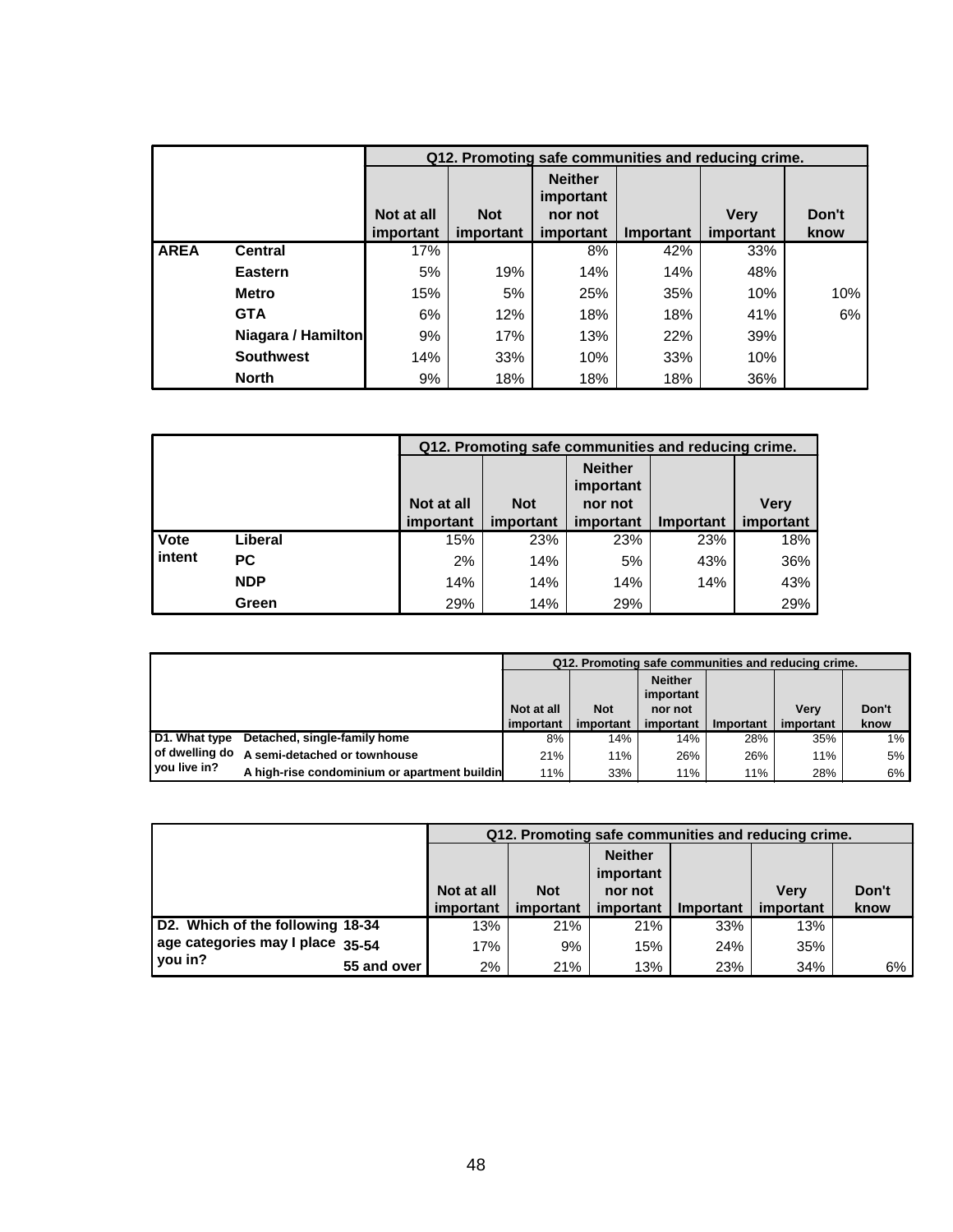|                                  |                       |            | Q12. Promoting safe communities and reducing crime. |                             |           |             |       |
|----------------------------------|-----------------------|------------|-----------------------------------------------------|-----------------------------|-----------|-------------|-------|
|                                  |                       |            |                                                     | <b>Neither</b><br>important |           |             |       |
|                                  |                       | Not at all | <b>Not</b>                                          | nor not                     |           | <b>Verv</b> | Don't |
|                                  |                       | important  | important                                           | important                   | Important | important   | know  |
| D3. Finally, what Under \$35,000 |                       | 4%         | 9%                                                  | 9%                          | 26%       | 52%         |       |
| is your combined                 | <b>Under \$75,000</b> | 16%        | 16%                                                 | 29%                         | 26%       | 10%         | 3%    |
| family income?                   | \$75,000 and over     | 10%        | 24%                                                 | 16%                         | 24%       | 27%         |       |

|           |        |            | Q12. Promoting safe communities and reducing crime. |           |                  |           |       |  |
|-----------|--------|------------|-----------------------------------------------------|-----------|------------------|-----------|-------|--|
|           |        |            | <b>Neither</b>                                      |           |                  |           |       |  |
|           |        |            |                                                     | important |                  |           |       |  |
|           |        | Not at all | <b>Not</b>                                          | nor not   |                  | Verv      | Don't |  |
|           |        | important  | important                                           | important | <b>Important</b> | important | know  |  |
| D4.Gender | Male   | 14%        | 19%                                                 | 15%       | 24%              | 27%       | 2%    |  |
|           | Female | 8%         | 14%                                                 | 15%       | 27%              | 33%       | 3%    |  |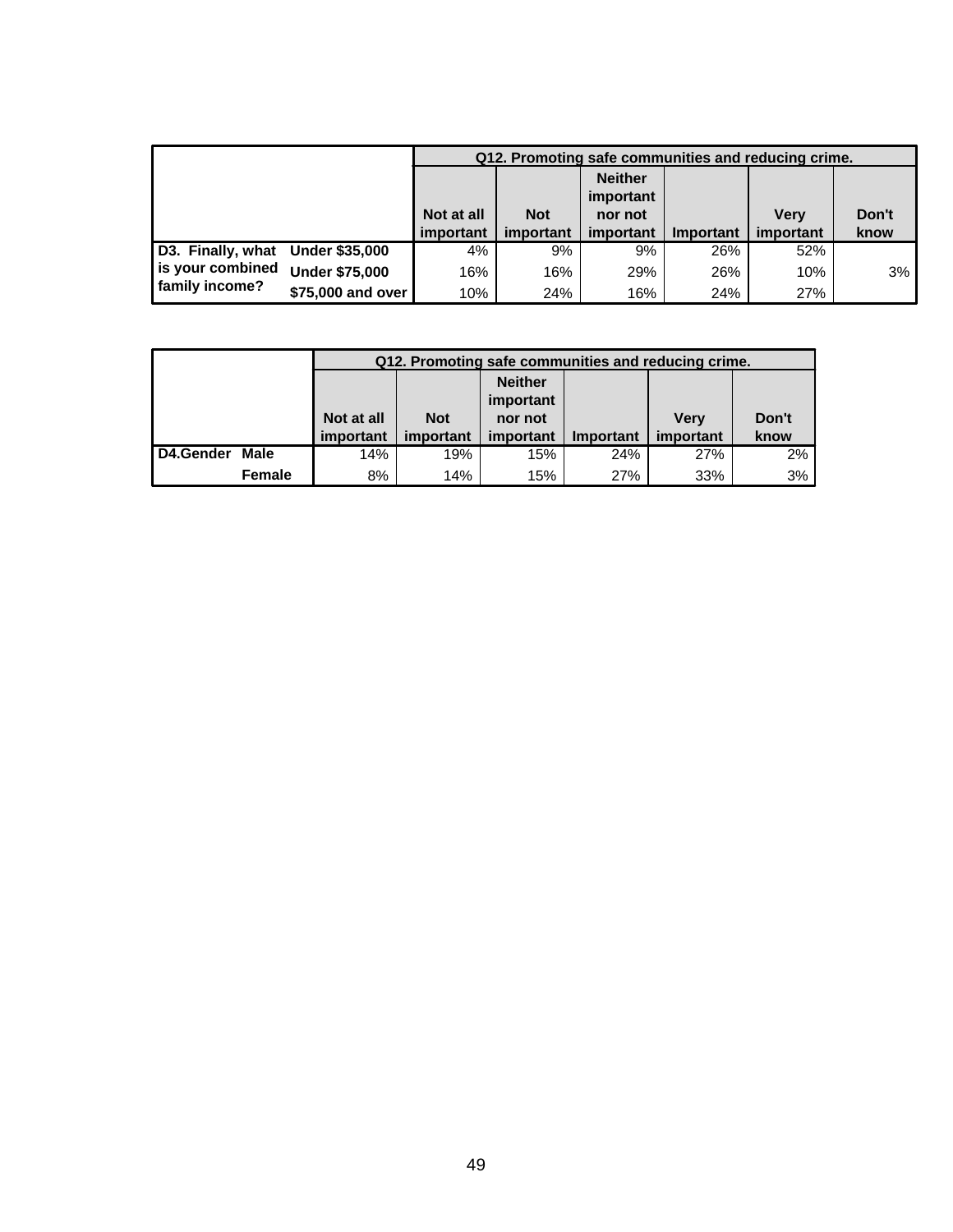|             |                    | Q13. How often would you say that<br>you make an effort to conserve?<br>Would you say that you:                                             |          |         |  |  |
|-------------|--------------------|---------------------------------------------------------------------------------------------------------------------------------------------|----------|---------|--|--|
|             |                    | Make an<br>Make a<br>Make an<br>conscious<br>effort to<br>effort to<br>effort on a<br>conserve<br>conserve<br>from time<br>daily<br>most of |          |         |  |  |
|             |                    | basis                                                                                                                                       | the time | to time |  |  |
| <b>AREA</b> | <b>Central</b>     | 66.7%                                                                                                                                       | 25.0%    | 8.3%    |  |  |
|             | Eastern            | 52.4%                                                                                                                                       | 38.1%    | 9.5%    |  |  |
|             | Metro              | 55.0%                                                                                                                                       | 25.0%    | 20.0%   |  |  |
|             | <b>GTA</b>         | 70.6%                                                                                                                                       | 23.5%    | 5.9%    |  |  |
|             | Niagara / Hamilton | 8.7%<br>34.8%<br>56.5%                                                                                                                      |          |         |  |  |
|             | <b>Southwest</b>   | 85.7%<br>4.8%<br>9.5%                                                                                                                       |          |         |  |  |
|             | North              | 72.7%                                                                                                                                       | 27.3%    |         |  |  |

|        |            | Q13. How often would you say that<br>you make an effort to conserve?<br>Would you say that you:                                             |          |         |  |
|--------|------------|---------------------------------------------------------------------------------------------------------------------------------------------|----------|---------|--|
|        |            | Make a<br>Make an<br>Make an<br>effort to<br>effort to<br>conscious<br>effort on a<br>conserve<br>conserve<br>from time<br>daily<br>most of |          |         |  |
|        |            | basis                                                                                                                                       | the time | to time |  |
| Vote   | Liberal    | 70.0%                                                                                                                                       | 20.0%    | 10.0%   |  |
| intent | РC         | 61.4%                                                                                                                                       | 31.8%    | 6.8%    |  |
|        | <b>NDP</b> | 50.0%                                                                                                                                       | 42.9%    | 7.1%    |  |
|        | Green      | 71.4%                                                                                                                                       | 14.3%    | 14.3%   |  |

|                |                                              |                                    | Q13. How often would you say that<br>you make an effort to conserve?<br>Would you say that you: |                                  |  |
|----------------|----------------------------------------------|------------------------------------|-------------------------------------------------------------------------------------------------|----------------------------------|--|
|                |                                              | Make a<br>conscious<br>effort on a | Make an<br>effort to<br>conserve                                                                | Make an<br>effort to<br>conserve |  |
|                |                                              | daily<br><b>basis</b>              | most of<br>the time                                                                             | from time<br>to time             |  |
| D1. What type  | Detached, single-family home                 | 65.9%                              | 25.0%                                                                                           | 9.1%                             |  |
| of dwelling do | A semi-detached or townhouse                 | 68.4%                              | 21.1%                                                                                           | 10.5%                            |  |
| you live in?   | A high-rise condominium or apartment buildin | 55.6%                              | 33.3%                                                                                           | 11.1%                            |  |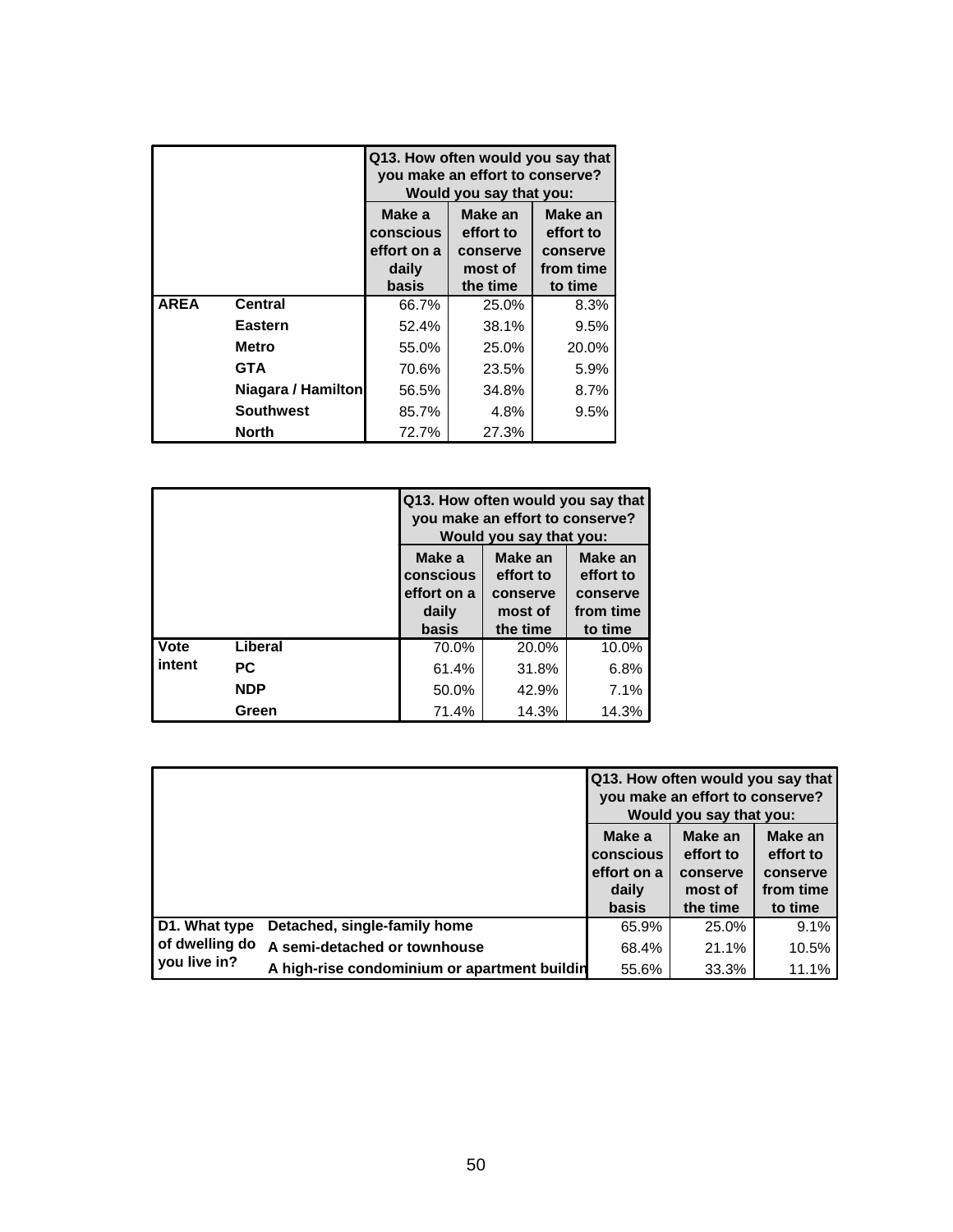|                                  |                                                      | Q13. How often would you say that<br>you make an effort to conserve?<br>Would you say that you:                     |       |  |  |  |
|----------------------------------|------------------------------------------------------|---------------------------------------------------------------------------------------------------------------------|-------|--|--|--|
|                                  | Make a<br>conscious<br>effort on a<br>daily<br>basis | Make an<br>Make an<br>effort to<br>effort to<br>conserve<br>conserve<br>from time<br>most of<br>the time<br>to time |       |  |  |  |
| D2. Which of the following 18-34 | 50.0%                                                | 41.7%                                                                                                               | 8.3%  |  |  |  |
| age categories may I place 35-54 | 68.5%                                                | 20.4%                                                                                                               | 11.1% |  |  |  |
| you in?<br>55 and over           | 68.1%                                                | 23.4%                                                                                                               | 8.5%  |  |  |  |

|                   |                       | Q13. How often would you say that<br>you make an effort to conserve?<br>Would you say that you:                                                                             |       |       |  |
|-------------------|-----------------------|-----------------------------------------------------------------------------------------------------------------------------------------------------------------------------|-------|-------|--|
|                   |                       | Make a<br>Make an<br>Make an<br>effort to<br>effort to<br>conscious<br>effort on a<br>conserve<br>conserve<br>from time<br>daily<br>most of<br>the time<br>to time<br>basis |       |       |  |
| D3. Finally, what | <b>Under \$35,000</b> | 69.6%                                                                                                                                                                       | 21.7% | 8.7%  |  |
| is your combined  | <b>Under \$75,000</b> | 48.4%                                                                                                                                                                       | 35.5% | 16.1% |  |
| family income?    | \$75,000 and over     | 70.6%                                                                                                                                                                       | 23.5% | 5.9%  |  |

|                   |                                             | Q13. How often would you say that<br>you make an effort to conserve?<br>Would you say that you: |                                               |  |  |  |
|-------------------|---------------------------------------------|-------------------------------------------------------------------------------------------------|-----------------------------------------------|--|--|--|
|                   | Make a<br>conscious<br>effort on a<br>daily | Make an<br>effort to<br>conserve<br>most of                                                     | Make an<br>effort to<br>conserve<br>from time |  |  |  |
|                   | the time<br>basis<br>to time                |                                                                                                 |                                               |  |  |  |
| D4.Gender<br>Male | 66.1%                                       | 23.7%                                                                                           | 10.2%                                         |  |  |  |
| Female            | 63.6%                                       | 27.3%                                                                                           | 9.1%                                          |  |  |  |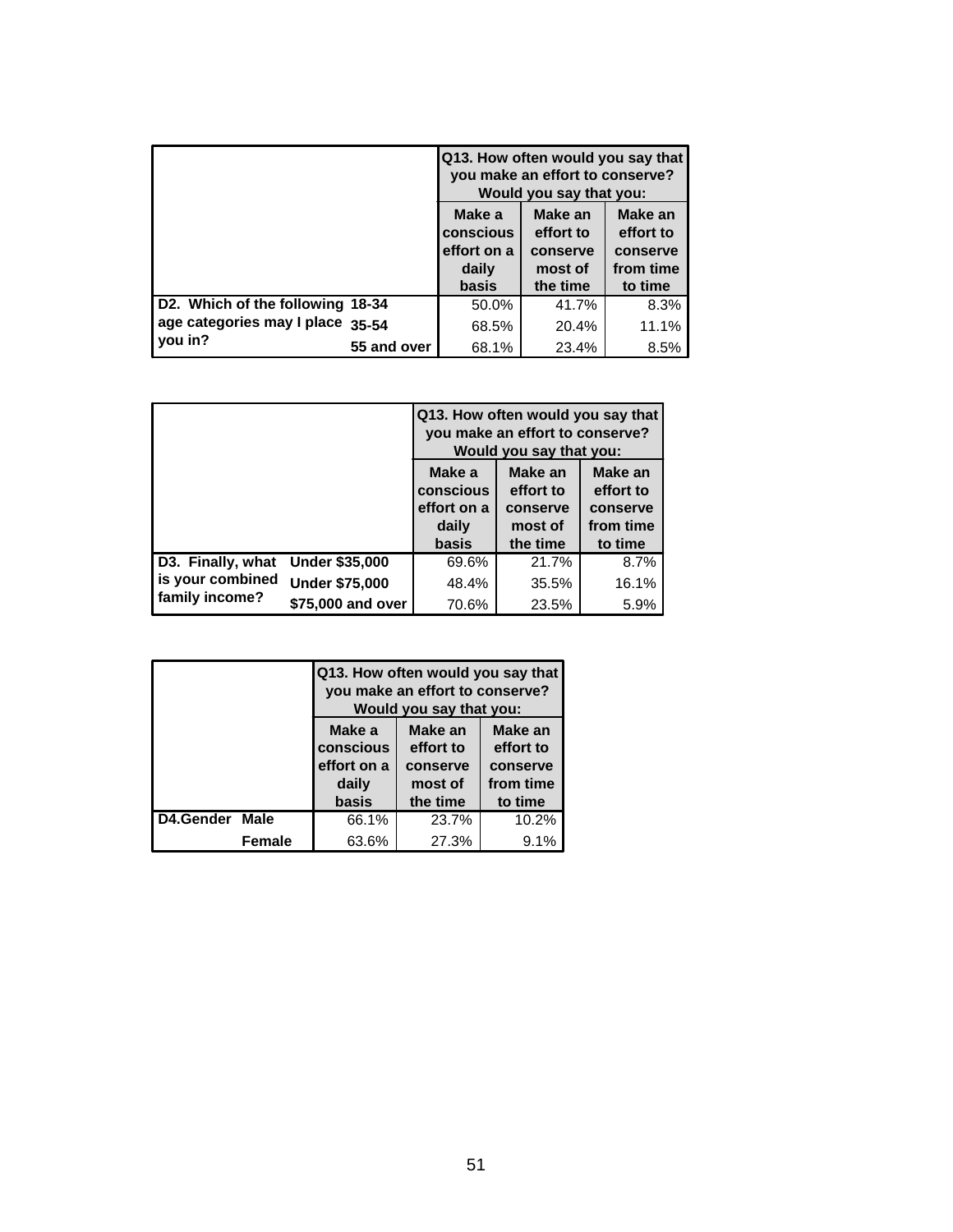|             |                    |                             |                 | Q14. Conservation is important to me    |       |                          |
|-------------|--------------------|-----------------------------|-----------------|-----------------------------------------|-------|--------------------------|
|             |                    | <b>Strongly</b><br>disagree | <b>Disagree</b> | <b>Neither</b><br>agree nor<br>disagree | Agree | <b>Strongly</b><br>agree |
| <b>AREA</b> | <b>Central</b>     | 8.3%                        |                 | 8.3%                                    | 25.0% | 58.3%                    |
|             | <b>Eastern</b>     |                             | 4.8%            | 9.5%                                    | 23.8% | 61.9%                    |
|             | <b>Metro</b>       |                             |                 | 10.0%                                   | 40.0% | 50.0%                    |
|             | <b>GTA</b>         |                             |                 | 5.9%                                    | 17.6% | 76.5%                    |
|             | Niagara / Hamilton |                             |                 | 13.0%                                   | 8.7%  | 78.3%                    |
|             | <b>Southwest</b>   |                             |                 | 19.0%                                   | 28.6% | 52.4%                    |
|             | <b>North</b>       |                             |                 | 9.1%                                    | 18.2% | 72.7%                    |

|        |            |                             | Q14. Conservation is important to me |                          |     |  |  |  |  |
|--------|------------|-----------------------------|--------------------------------------|--------------------------|-----|--|--|--|--|
|        |            | <b>Strongly</b><br>disagree | Agree                                | <b>Strongly</b><br>agree |     |  |  |  |  |
| Vote   | Liberal    | 3%                          | 10%                                  | 30%                      | 58% |  |  |  |  |
| intent | РC         |                             | 9%                                   | 20%                      | 70% |  |  |  |  |
|        | <b>NDP</b> |                             | 7%                                   | 14%                      | 79% |  |  |  |  |
|        | Green      |                             | 14%                                  | 14%                      | 71% |  |  |  |  |

|                |                                              | Q14. Conservation is important to me |                 |                |       |                 |
|----------------|----------------------------------------------|--------------------------------------|-----------------|----------------|-------|-----------------|
|                |                                              |                                      |                 | <b>Neither</b> |       |                 |
|                |                                              | <b>Strongly</b>                      |                 | agree nor      |       | <b>Strongly</b> |
|                |                                              | disagree                             | <b>Disagree</b> | disagree       | Aaree | agree           |
| D1. What type  | Detached, single-family home                 | 1%                                   | 1%              | 15%            | 23%   | 60%             |
| of dwelling do | A semi-detached or townhouse                 |                                      |                 | 5%             | 37%   | 58%             |
| l vou live in? | A high-rise condominium or apartment buildin |                                      |                 |                | 11%   | 89%             |

|                                  |                 | Q14. Conservation is important to me |                             |       |                 |  |  |
|----------------------------------|-----------------|--------------------------------------|-----------------------------|-------|-----------------|--|--|
|                                  | <b>Strongly</b> |                                      | <b>Neither</b><br>agree nor |       | <b>Strongly</b> |  |  |
|                                  | disagree        | <b>Disagree</b>                      | disagree                    | Agree | agree           |  |  |
| D2. Which of the following 18-34 |                 |                                      | 8%                          | 25%   | 67%             |  |  |
| age categories may I place 35-54 |                 |                                      | 13%                         | 20%   | 67%             |  |  |
| you in?<br>55 and over           | 2%              | 2%                                   | 11%                         | 26%   | 60%             |  |  |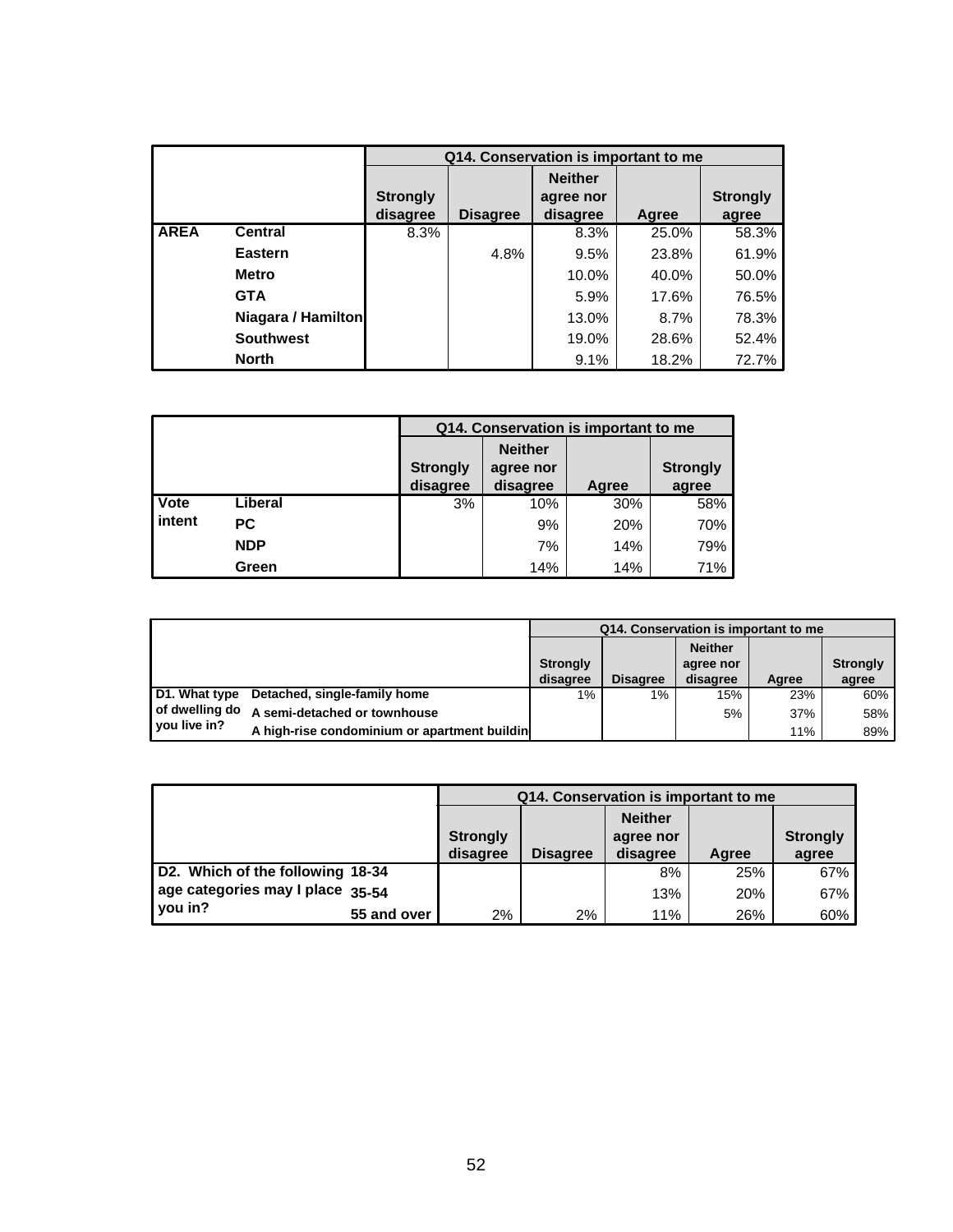|                                  |                       | Q14. Conservation is important to me |                 |                |            |                 |  |  |
|----------------------------------|-----------------------|--------------------------------------|-----------------|----------------|------------|-----------------|--|--|
|                                  |                       |                                      |                 | <b>Neither</b> |            |                 |  |  |
|                                  |                       | <b>Strongly</b>                      |                 | agree nor      |            | <b>Strongly</b> |  |  |
|                                  |                       | disagree                             | <b>Disagree</b> | disagree       | Agree      | agree           |  |  |
| D3. Finally, what Under \$35,000 |                       | 4%                                   |                 |                | 22%        | 74%             |  |  |
| is your combined                 | <b>Under \$75,000</b> |                                      | 3%              | 16%            | <b>23%</b> | 58%             |  |  |
| family income?                   | \$75,000 and over     |                                      |                 | 14%            | 20%        | 67%             |  |  |

|                   |                 |                 |          | Q14. Conservation is important to me |                 |  |  |
|-------------------|-----------------|-----------------|----------|--------------------------------------|-----------------|--|--|
|                   |                 | <b>Neither</b>  |          |                                      |                 |  |  |
|                   | <b>Strongly</b> | agree nor       |          |                                      | <b>Strongly</b> |  |  |
|                   | disagree        | <b>Disagree</b> | disagree | Agree                                | agree           |  |  |
| D4.Gender<br>Male | $2\%$           |                 | 12%      | 25%                                  | 61%             |  |  |
| Female            |                 | 2%              | 11%      | 21%                                  | 67%             |  |  |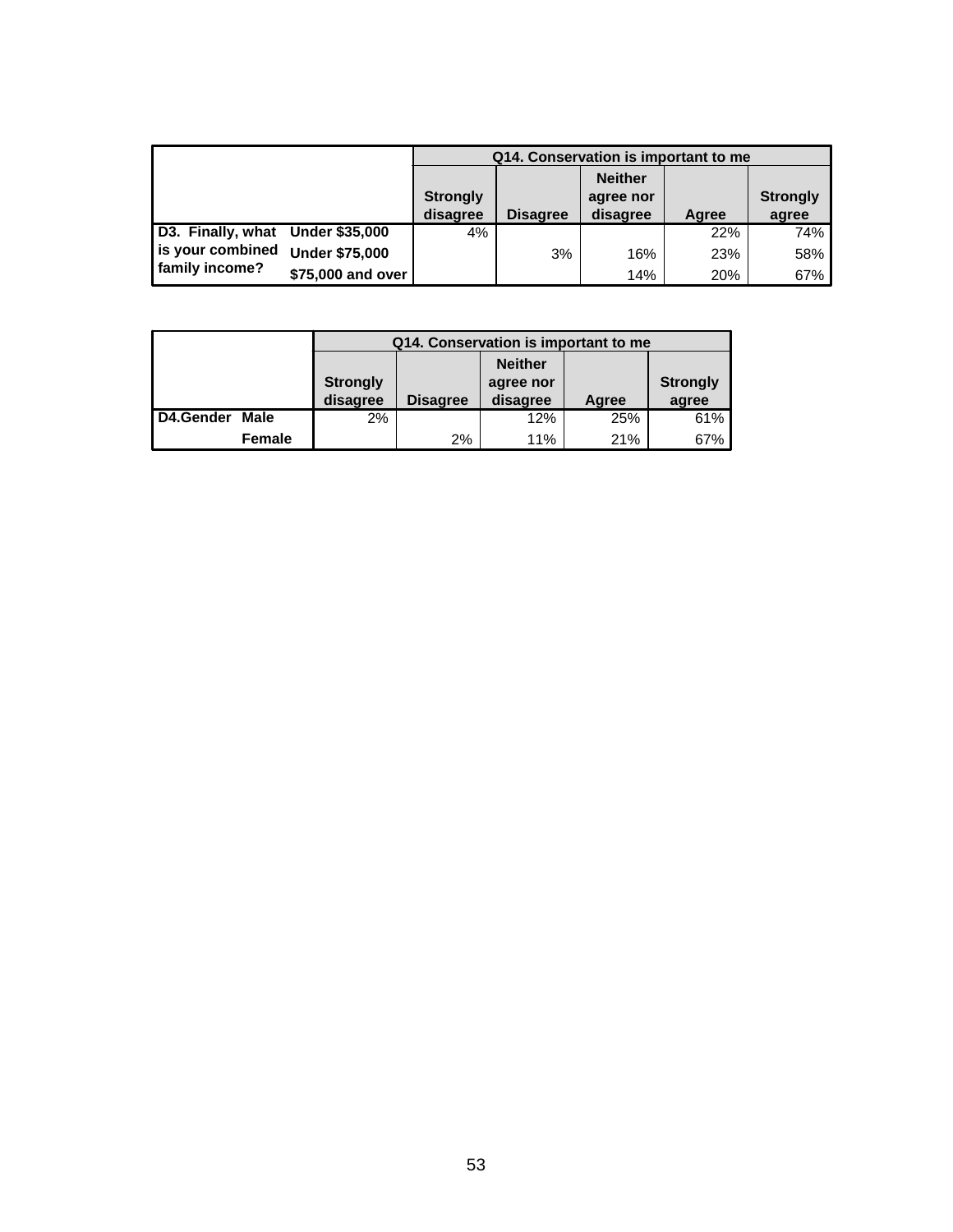|             |                    |    |                                                                                                                  | conserving energy | Q15. Overall, I feel that Ontarians need to do a better job of |    |  |  |  |  |
|-------------|--------------------|----|------------------------------------------------------------------------------------------------------------------|-------------------|----------------------------------------------------------------|----|--|--|--|--|
|             |                    |    | <b>Neither</b><br><b>Strongly</b><br>Don't<br>agree nor<br><b>Disagree</b><br>disagree<br>Agree<br>know<br>agree |                   |                                                                |    |  |  |  |  |
| <b>AREA</b> | <b>Central</b>     | 8% | 8%                                                                                                               | 17%               | 67%                                                            |    |  |  |  |  |
|             | <b>Eastern</b>     | 5% | 14%                                                                                                              | 24%               | 57%                                                            |    |  |  |  |  |
|             | <b>Metro</b>       | 5% | 30%                                                                                                              | 35%               | 30%                                                            |    |  |  |  |  |
|             | <b>GTA</b>         | 6% | 6%                                                                                                               | 18%               | 71%                                                            |    |  |  |  |  |
|             | Niagara / Hamilton |    | 26%                                                                                                              | 9%                | 57%                                                            | 9% |  |  |  |  |
|             | <b>Southwest</b>   | 5% | 5%                                                                                                               | 52%               | 38%                                                            |    |  |  |  |  |
|             | <b>North</b>       |    | 9%                                                                                                               | 27%               | 64%                                                            |    |  |  |  |  |

|        |            |                                                                                                                  | Q15. Overall, I feel that Ontarians need to do a better job of<br>conserving energy |     |     |    |  |  |  |
|--------|------------|------------------------------------------------------------------------------------------------------------------|-------------------------------------------------------------------------------------|-----|-----|----|--|--|--|
|        |            | <b>Neither</b><br>Don't<br><b>Strongly</b><br>agree nor<br><b>Disagree</b><br>disagree<br>know<br>Agree<br>agree |                                                                                     |     |     |    |  |  |  |
| Vote   | Liberal    |                                                                                                                  | 13%                                                                                 | 25% | 58% | 5% |  |  |  |
| intent | <b>PC</b>  | 7%                                                                                                               | 16%                                                                                 | 27% | 50% |    |  |  |  |
|        | <b>NDP</b> |                                                                                                                  | 7%                                                                                  | 14% | 79% |    |  |  |  |
|        | Green      | 14%                                                                                                              | 14%                                                                                 | 14% | 57% |    |  |  |  |

|              |                                              | Q15. Overall, I feel that Ontarians need to do a better job of<br>conserving energy |                 |              |              |               |  |
|--------------|----------------------------------------------|-------------------------------------------------------------------------------------|-----------------|--------------|--------------|---------------|--|
|              |                                              | <b>Neither</b><br>Don't<br><b>Strongly</b><br>agree nor                             |                 |              |              |               |  |
|              | D1. What type Detached, single-family home   | <b>Disagree</b><br>5%                                                               | disagree<br>19% | Aaree<br>26% | agree<br>48% | know<br>$2\%$ |  |
|              | of dwelling do A semi-detached or townhouse  |                                                                                     | 5%              | 26%          | 68%          |               |  |
| you live in? | A high-rise condominium or apartment buildir | 6%                                                                                  | 6%              | 28%          | 61%          |               |  |

|                                  |             | Q15. Overall, I feel that Ontarians need to do a better job of<br>conserving energy                              |     |     |     |    |  |  |
|----------------------------------|-------------|------------------------------------------------------------------------------------------------------------------|-----|-----|-----|----|--|--|
|                                  |             | <b>Neither</b><br>Don't<br><b>Strongly</b><br>agree nor<br><b>Disagree</b><br>disagree<br>know<br>Aaree<br>agree |     |     |     |    |  |  |
| D2. Which of the following 18-34 |             | 4%                                                                                                               | 8%  | 38% | 50% |    |  |  |
| age categories may I place 35-54 |             | 4%                                                                                                               | 11% | 20% | 61% | 4% |  |  |
| you in?                          | 55 and over | 4%                                                                                                               | 23% | 28% | 45% |    |  |  |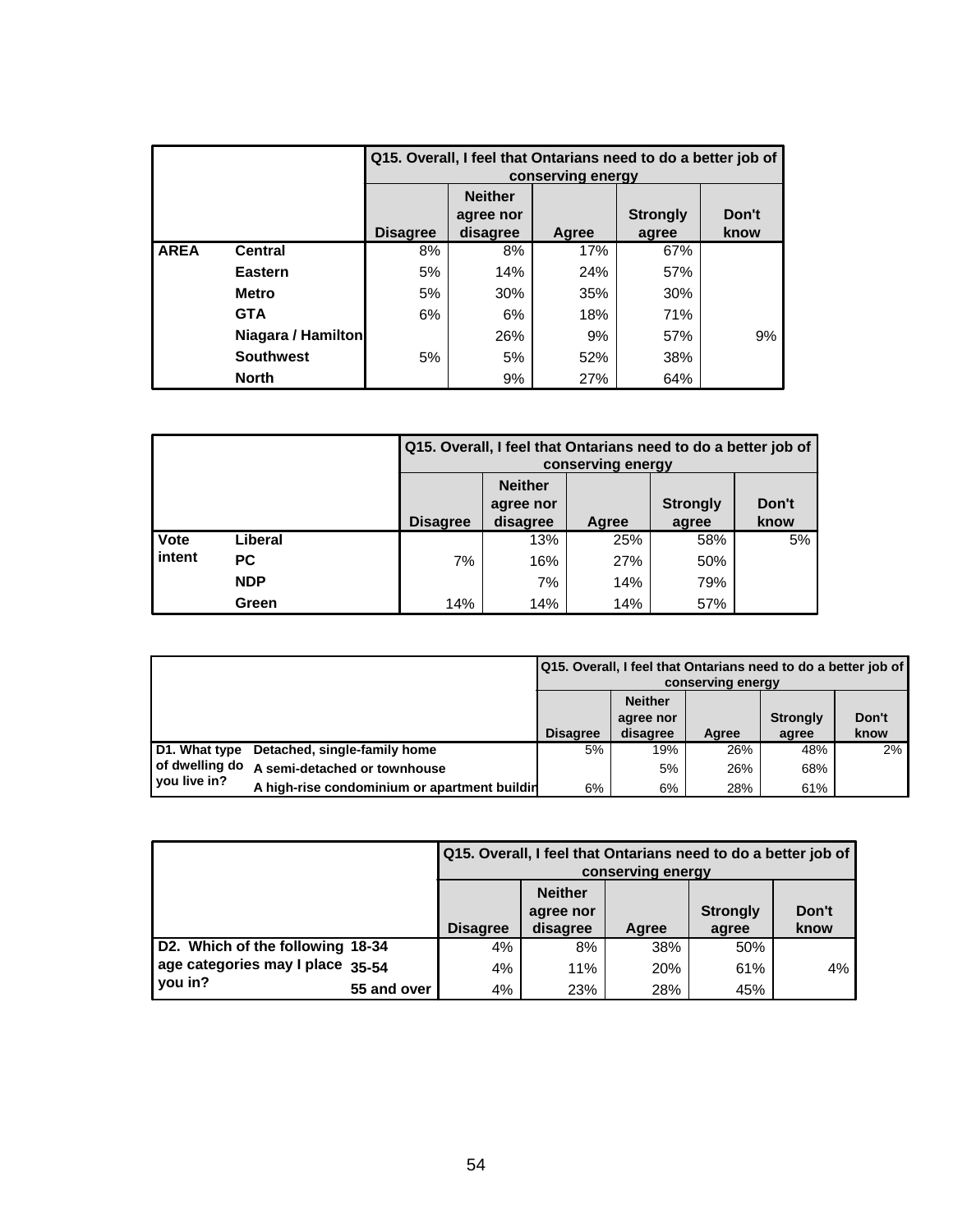|                                  |                       | Q15. Overall, I feel that Ontarians need to do a better job of<br>conserving energy                              |     |     |     |    |  |
|----------------------------------|-----------------------|------------------------------------------------------------------------------------------------------------------|-----|-----|-----|----|--|
|                                  |                       | <b>Neither</b><br>Don't<br><b>Strongly</b><br>agree nor<br><b>Disagree</b><br>disagree<br>know<br>Agree<br>agree |     |     |     |    |  |
| D3. Finally, what Under \$35,000 |                       | 4%                                                                                                               | 4%  | 22% | 70% |    |  |
| is your combined                 | <b>Under \$75,000</b> | 6%                                                                                                               | 16% | 32% | 45% |    |  |
| family income?                   | \$75,000 and over     |                                                                                                                  | 14% | 29% | 53% | 4% |  |

|           |               |                 | Q15. Overall, I feel that Ontarians need to do a better job of<br>conserving energy |       |                          |               |  |  |  |
|-----------|---------------|-----------------|-------------------------------------------------------------------------------------|-------|--------------------------|---------------|--|--|--|
|           |               | <b>Disagree</b> | <b>Neither</b><br>agree nor<br>disagree                                             | Agree | <b>Strongly</b><br>agree | Don't<br>know |  |  |  |
| D4.Gender | Male          | 3%              | 20%                                                                                 | 27%   | 49%                      |               |  |  |  |
|           | <b>Female</b> | 5%              | 11%                                                                                 | 26%   | 56%                      | 3%            |  |  |  |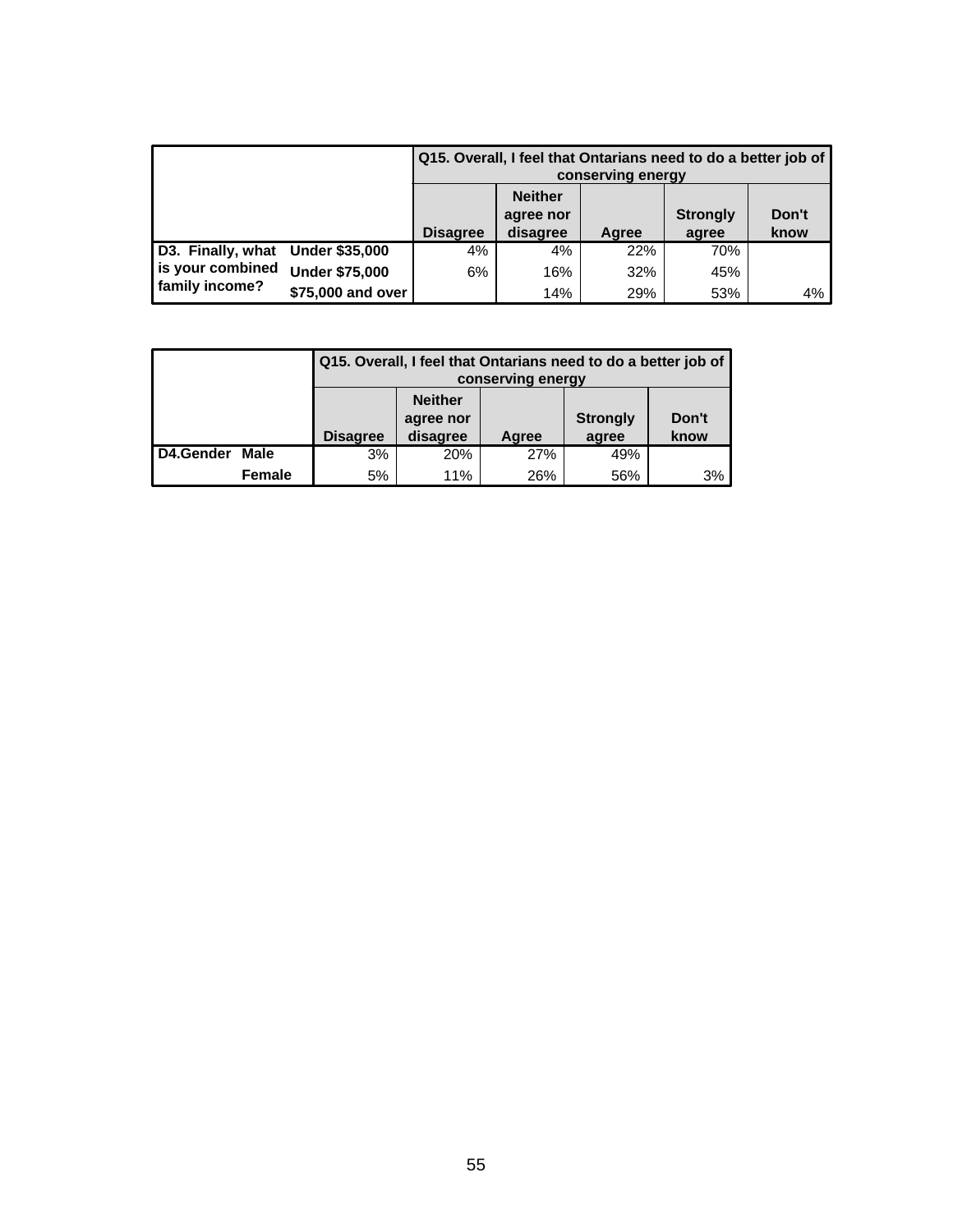|             |                    |                             |                 | Q16. I am better at conserving than others |       |                          |               |
|-------------|--------------------|-----------------------------|-----------------|--------------------------------------------|-------|--------------------------|---------------|
|             |                    | <b>Strongly</b><br>disagree | <b>Disagree</b> | <b>Neither</b><br>agree nor<br>disagree    | Agree | <b>Strongly</b><br>agree | Don't<br>know |
| <b>AREA</b> | <b>Central</b>     | 8%                          |                 | 50%                                        | 25%   | 8%                       | 8%            |
|             | <b>Eastern</b>     | 5%                          |                 | 33%                                        | 29%   | 29%                      | 5%            |
|             | <b>Metro</b>       | 5%                          | 5%              | 35%                                        | 30%   | 10%                      | 15%           |
|             | <b>GTA</b>         |                             | 29%             | 6%                                         | 35%   | 24%                      | 6%            |
|             | Niagara / Hamilton |                             | 4%              | 30%                                        | 52%   | 13%                      |               |
|             | <b>Southwest</b>   | 5%                          |                 | 38%                                        | 43%   | 10%                      | 5%            |
|             | <b>North</b>       |                             |                 | 36%                                        | 45%   | 18%                      |               |

|             |            |                             | Q16. I am better at conserving than others |                                         |       |                          |               |  |  |  |
|-------------|------------|-----------------------------|--------------------------------------------|-----------------------------------------|-------|--------------------------|---------------|--|--|--|
|             |            | <b>Strongly</b><br>disagree | <b>Disagree</b>                            | <b>Neither</b><br>agree nor<br>disagree | Agree | <b>Strongly</b><br>agree | Don't<br>know |  |  |  |
| <b>Vote</b> | Liberal    | 3%                          | 3%                                         | 33%                                     | 33%   | 25%                      | 5%            |  |  |  |
| intent      | PC.        | 2%                          | 7%                                         | 32%                                     | 48%   | 11%                      |               |  |  |  |
|             | <b>NDP</b> | 7%                          | 7%                                         | 43%                                     | 14%   | 7%                       | 21%           |  |  |  |
|             | Green      |                             | 14%                                        | 29%                                     | 43%   | 14%                      |               |  |  |  |

|               |                                              | Q16. I am better at conserving than others |                 |                |       |                 |       |  |  |
|---------------|----------------------------------------------|--------------------------------------------|-----------------|----------------|-------|-----------------|-------|--|--|
|               |                                              |                                            |                 | <b>Neither</b> |       |                 |       |  |  |
|               |                                              | <b>Strongly</b>                            |                 | agree nor      |       | <b>Strongly</b> | Don't |  |  |
|               |                                              | disagree                                   | <b>Disagree</b> | disagree       | Aaree | agree           | know  |  |  |
| D1. What type | Detached, single-family home                 | 3%                                         | 5%              | 34%            | 38%   | 17%             | 3%    |  |  |
|               | of dwelling do A semi-detached or townhouse  | 5%                                         | 5%              | 26%            | 32%   | 21%             | 11%   |  |  |
| you live in?  | A high-rise condominium or apartment buildir |                                            | 11%             | 28%            | 44%   | 6%              | 11%   |  |  |

|                                  |             |                 |                 | Q16. I am better at conserving than others |       |                 |       |
|----------------------------------|-------------|-----------------|-----------------|--------------------------------------------|-------|-----------------|-------|
|                                  |             |                 | <b>Neither</b>  |                                            |       |                 |       |
|                                  |             | <b>Strongly</b> |                 | agree nor                                  |       | <b>Strongly</b> | Don't |
|                                  |             | disagree        | <b>Disagree</b> | disagree                                   | Agree | agree           | know  |
| D2. Which of the following 18-34 |             | 8%              | 8%              | 25%                                        | 50%   | 8%              |       |
| age categories may I place 35-54 |             | $2\%$           | 4%              | 35%                                        | 35%   | 20%             | 4%    |
| you in?                          | 55 and over | 2%              | 6%              | 32%                                        | 34%   | 15%             | 11%   |

|                   |                       |                 | Q16. I am better at conserving than others |                             |       |                 |       |  |
|-------------------|-----------------------|-----------------|--------------------------------------------|-----------------------------|-------|-----------------|-------|--|
|                   |                       | <b>Strongly</b> |                                            | <b>Neither</b><br>agree nor |       | <b>Strongly</b> | Don't |  |
|                   |                       | disagree        | <b>Disagree</b>                            | disagree                    | Agree | agree           | know  |  |
| D3. Finally, what | <b>Under \$35,000</b> |                 | 4%                                         | 30%                         | 17%   | 30%             | 17%   |  |
| is your combined  | <b>Under \$75,000</b> | 6%              |                                            | 58%                         | 23%   | 10%             | 3%    |  |
| family income?    | \$75,000 and over !   | 2%              | 10%                                        | 25%                         | 47%   | 14%             | 2%    |  |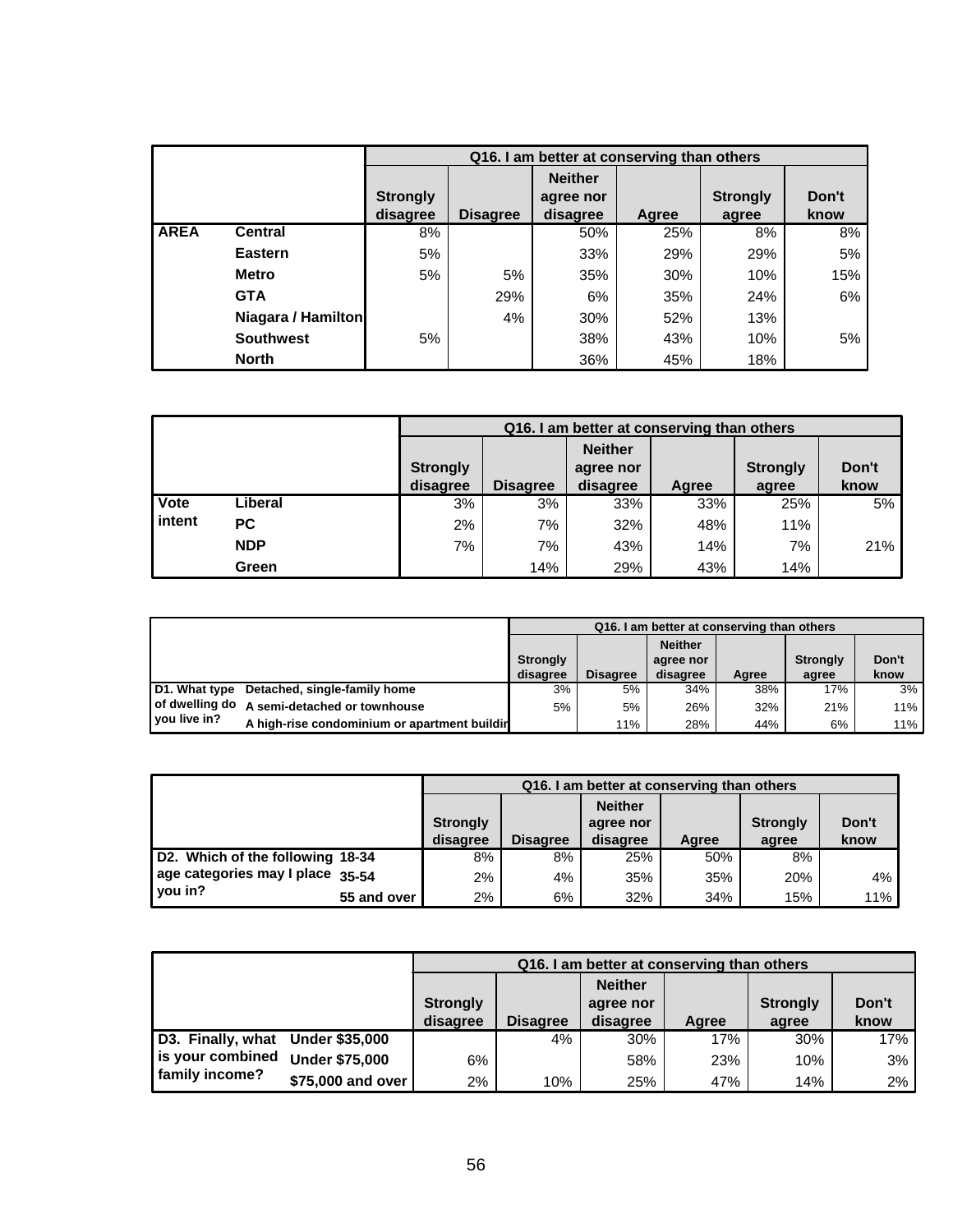|             |        |                             | Q16. I am better at conserving than others |                                         |       |                          |               |  |  |  |
|-------------|--------|-----------------------------|--------------------------------------------|-----------------------------------------|-------|--------------------------|---------------|--|--|--|
|             |        | <b>Strongly</b><br>disagree | <b>Disagree</b>                            | <b>Neither</b><br>agree nor<br>disagree | Agree | <b>Strongly</b><br>agree | Don't<br>know |  |  |  |
| I D4.Gender | Male   | 5%                          | 7%                                         | 31%                                     | 39%   | 14%                      | 5%            |  |  |  |
|             | Female | 2%                          | 5%                                         | 33%                                     | 36%   | 18%                      | 6%            |  |  |  |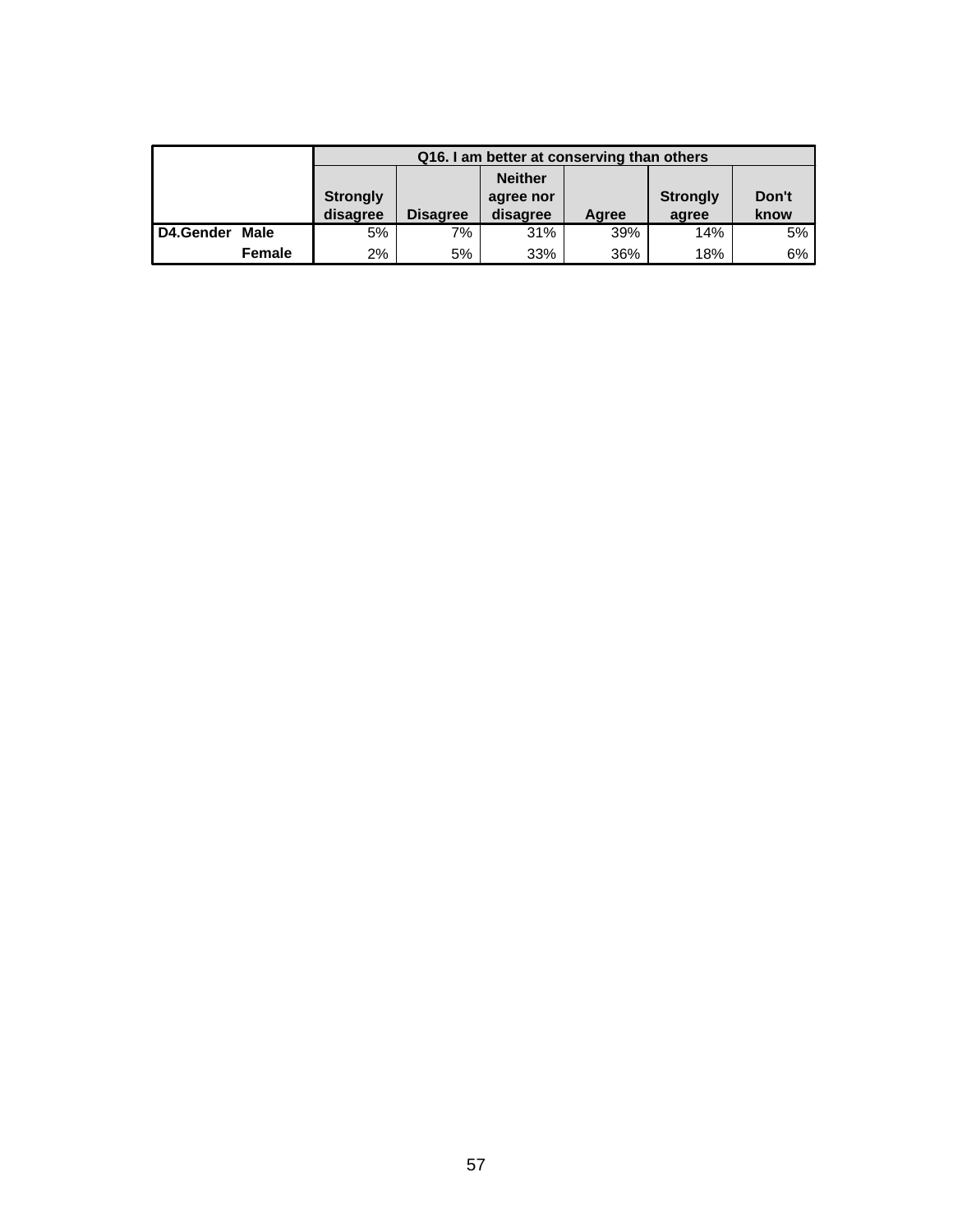|             |                    | Q17. Overall, would you say that your home<br>energy usage is above average, below average<br>or about the same as other Ontarians? |                                           |      |      |  |  |  |  |
|-------------|--------------------|-------------------------------------------------------------------------------------------------------------------------------------|-------------------------------------------|------|------|--|--|--|--|
|             |                    | Above                                                                                                                               | <b>About the</b><br>Don't<br><b>Below</b> |      |      |  |  |  |  |
|             |                    | average                                                                                                                             | average                                   | same | know |  |  |  |  |
| <b>AREA</b> | <b>Central</b>     | 42%                                                                                                                                 | 33%                                       | 25%  |      |  |  |  |  |
|             | <b>Eastern</b>     | 14%                                                                                                                                 | 33%                                       | 48%  | 5%   |  |  |  |  |
|             | <b>Metro</b>       | 25%                                                                                                                                 | 35%                                       | 30%  | 10%  |  |  |  |  |
|             | <b>GTA</b>         | 24%                                                                                                                                 | 41%                                       | 29%  | 6%   |  |  |  |  |
|             | Niagara / Hamilton | 26%                                                                                                                                 | 30%                                       | 43%  |      |  |  |  |  |
|             | <b>Southwest</b>   | 19%                                                                                                                                 | 48%                                       | 29%  | 5%   |  |  |  |  |
|             | <b>North</b>       | 27%                                                                                                                                 | 9%                                        | 64%  |      |  |  |  |  |

|                                                           |            |         | Q17. Overall, would you say that your home<br>energy usage is above average, below average<br>or about the same as other Ontarians? |      |      |  |  |  |
|-----------------------------------------------------------|------------|---------|-------------------------------------------------------------------------------------------------------------------------------------|------|------|--|--|--|
| <b>About the</b><br>Don't<br><b>Above</b><br><b>Below</b> |            |         |                                                                                                                                     |      |      |  |  |  |
|                                                           |            | average | average                                                                                                                             | same | know |  |  |  |
| Vote                                                      | Liberal    | 18%     | 53%                                                                                                                                 | 25%  | 5%   |  |  |  |
| intent                                                    | РC         | 32%     | 25%                                                                                                                                 | 18%  |      |  |  |  |
|                                                           | <b>NDP</b> | 7%      | 36%                                                                                                                                 | 50%  | 7%   |  |  |  |
|                                                           | Green      | 14%     | 29%                                                                                                                                 | 43%  | 14%  |  |  |  |

|                |                                              | Q17. Overall, would you say that your home<br>energy usage is above average, below average<br>or about the same as other Ontarians? |              |                  |       |  |
|----------------|----------------------------------------------|-------------------------------------------------------------------------------------------------------------------------------------|--------------|------------------|-------|--|
|                |                                              | Above                                                                                                                               | <b>Below</b> | <b>About the</b> | Don't |  |
|                |                                              | average                                                                                                                             | average      | same             | know  |  |
| D1. What type  | Detached, single-family home                 | 28%                                                                                                                                 | 32%          | 35%              | 5%    |  |
| of dwelling do | A semi-detached or townhouse                 | 11%                                                                                                                                 | 58%          | 26%              | 5%    |  |
| you live in?   | A high-rise condominium or apartment buildin | 17%                                                                                                                                 | 22%          | 61%              |       |  |

|                                  |             | Q17. Overall, would you say that your home<br>energy usage is above average, below average<br>or about the same as other Ontarians? |              |           |       |
|----------------------------------|-------------|-------------------------------------------------------------------------------------------------------------------------------------|--------------|-----------|-------|
|                                  |             | Above                                                                                                                               | <b>Below</b> | About the | Don't |
|                                  |             | average                                                                                                                             | average      | same      | know  |
| D2. Which of the following 18-34 |             | 21%                                                                                                                                 | 17%          | 63%       |       |
| age categories may I place 35-54 |             | 26%                                                                                                                                 | 44%          | 28%       | 2%    |
| you in?                          | 55 and over | 23%                                                                                                                                 | 32%          | 36%       | 9%    |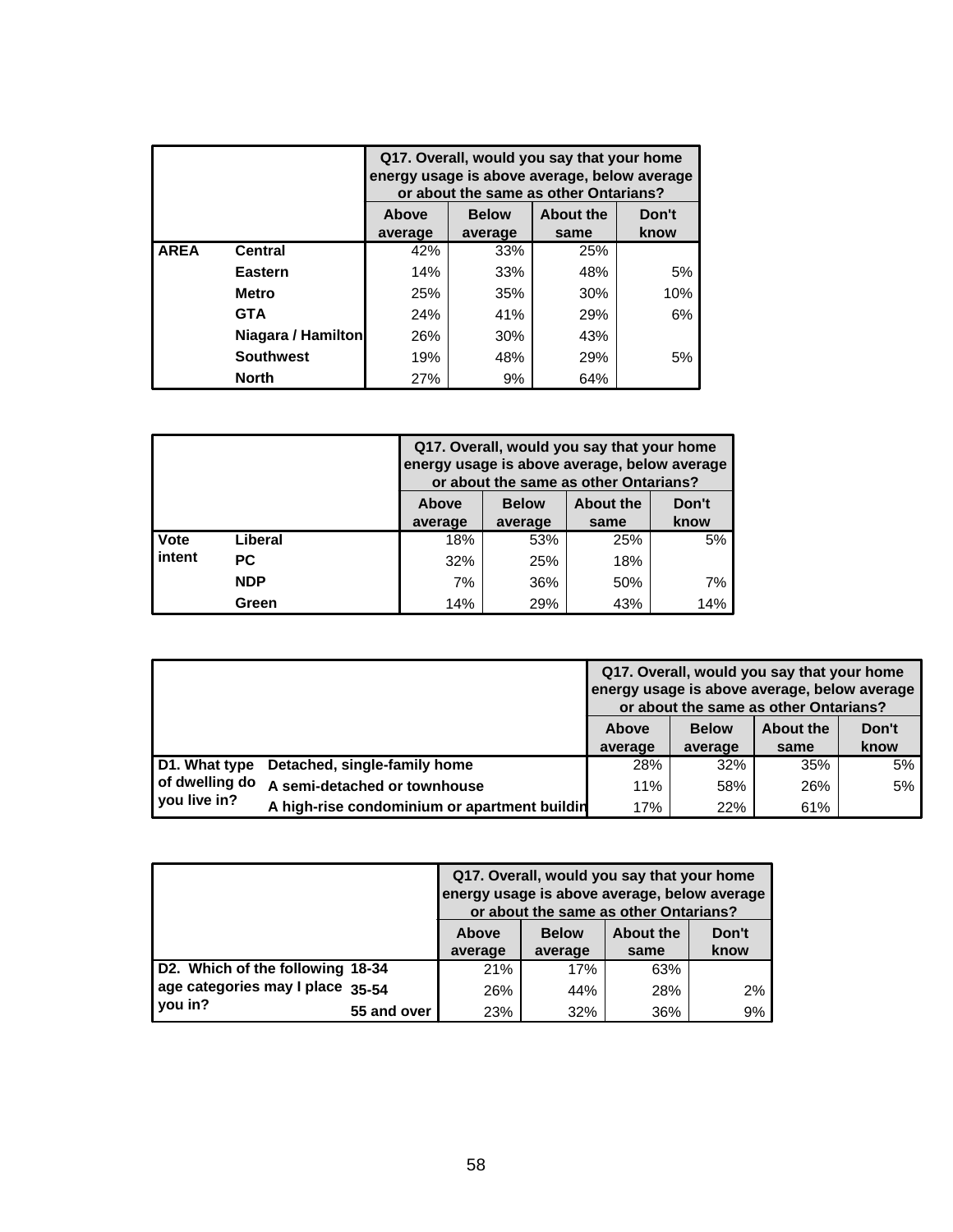|                                  |                       | Q17. Overall, would you say that your home<br>energy usage is above average, below average<br>or about the same as other Ontarians? |                  |       |      |  |
|----------------------------------|-----------------------|-------------------------------------------------------------------------------------------------------------------------------------|------------------|-------|------|--|
|                                  | <b>Above</b>          | <b>Below</b>                                                                                                                        | <b>About the</b> | Don't |      |  |
|                                  |                       | average                                                                                                                             | average          | same  | know |  |
| D3. Finally, what Under \$35,000 |                       | 30%                                                                                                                                 | 26%              | 39%   | 4%   |  |
| is your combined                 | <b>Under \$75,000</b> | 6%                                                                                                                                  | 55%              | 32%   | 6%   |  |
| family income?                   | \$75,000 and over     | 27%                                                                                                                                 | 31%              | 39%   | 2%   |  |

|           |               | Q17. Overall, would you say that your home<br>energy usage is above average, below average<br>or about the same as other Ontarians? |     |     |    |  |  |
|-----------|---------------|-------------------------------------------------------------------------------------------------------------------------------------|-----|-----|----|--|--|
|           |               | Don't<br><b>About the</b><br><b>Above</b><br><b>Below</b><br>know<br>average<br>average<br>same                                     |     |     |    |  |  |
| D4.Gender | Male          | 29%                                                                                                                                 | 37% | 27% | 7% |  |  |
|           | <b>Female</b> | 20%                                                                                                                                 | 32% | 47% | 2% |  |  |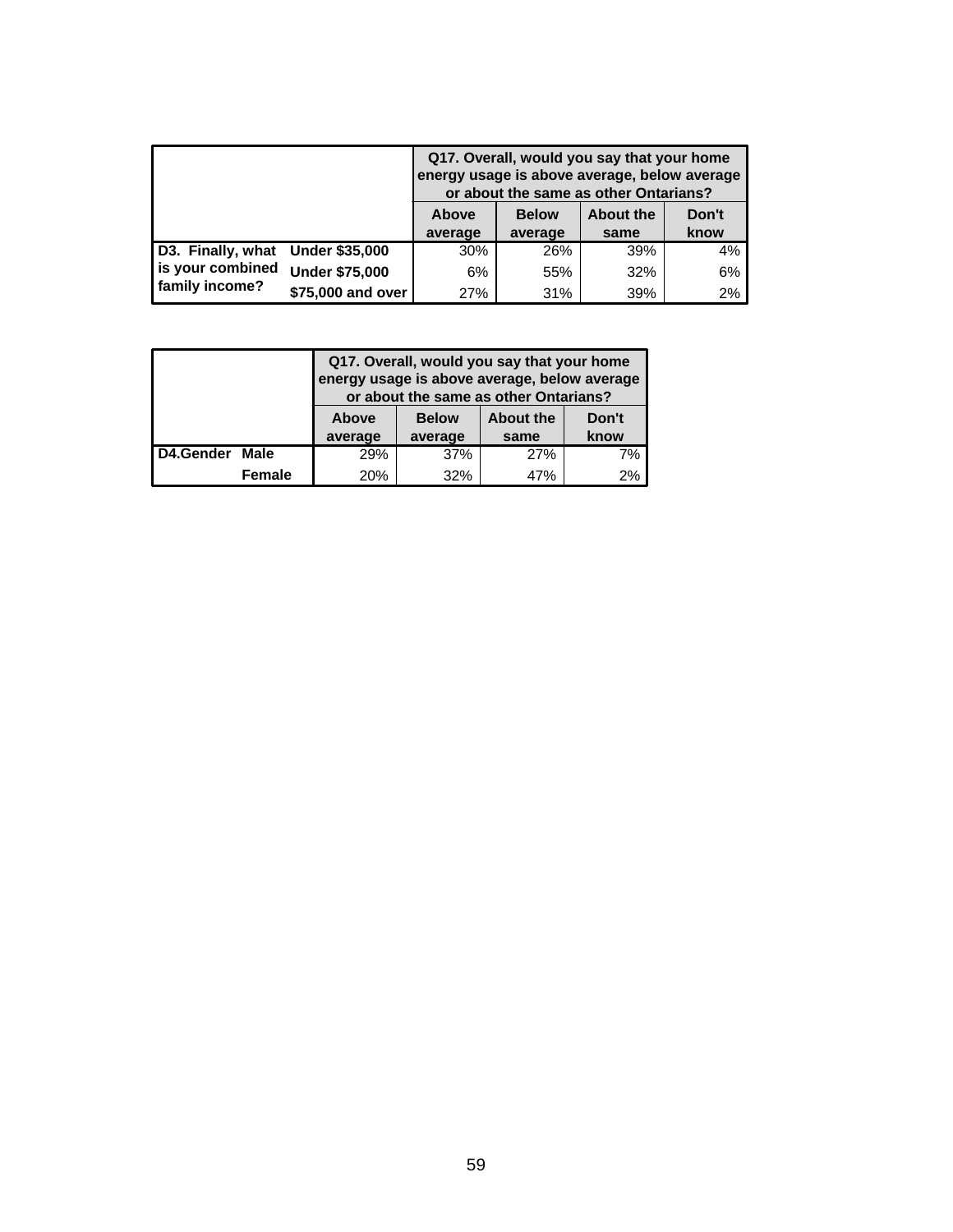|             |                    | Q18. How many compact fluorescent or LED light bulbs do you have in<br>your home? |        |          |         |                 |               |  |  |
|-------------|--------------------|-----------------------------------------------------------------------------------|--------|----------|---------|-----------------|---------------|--|--|
|             |                    | <b>None</b>                                                                       | 1 or 2 | 2 to $5$ | 5 to 10 | $10$ or<br>more | Don't<br>know |  |  |
| <b>AREA</b> | <b>Central</b>     |                                                                                   |        |          | 8%      | 92%             |               |  |  |
|             | <b>Eastern</b>     |                                                                                   | 5%     | 10%      | 33%     | 52%             |               |  |  |
|             | <b>Metro</b>       | 30%                                                                               |        | 25%      | 30%     | 15%             |               |  |  |
|             | <b>GTA</b>         | 12%                                                                               |        | 35%      | 6%      | 41%             | 6%            |  |  |
|             | Niagara / Hamilton | 9%                                                                                | 4%     | 9%       | 22%     | 57%             |               |  |  |
|             | <b>Southwest</b>   | 5%                                                                                |        | 5%       | 14%     | 71%             | 5%            |  |  |
|             | <b>North</b>       | 18%                                                                               |        | 9%       | 9%      | 64%             |               |  |  |

|             |                        | Q18. How many compact fluorescent or LED light bulbs do you have in<br>your home? |        |          |         |                 |               |  |  |  |
|-------------|------------------------|-----------------------------------------------------------------------------------|--------|----------|---------|-----------------|---------------|--|--|--|
|             |                        | <b>None</b>                                                                       | 1 or 2 | $2$ to 5 | 5 to 10 | $10$ or<br>more | Don't<br>know |  |  |  |
| <b>Vote</b> | Liberal                | 10%                                                                               |        | 20%      | 18%     | 53%             |               |  |  |  |
| intent      | <b>PC</b>              | 7%                                                                                |        | 5%       | 23%     | 64%             | 2%            |  |  |  |
|             | <b>NDP</b>             | 14%                                                                               |        | 14%      | 21%     | 43%             | 7%            |  |  |  |
|             | Green                  | 29%                                                                               |        | 29%      | 14%     | 29%             |               |  |  |  |
|             | Don't know / Undecided | 6%                                                                                | 6%     | 18%      | 12%     | 59%             |               |  |  |  |

|                                                    | low many compact fluorescent or LED light bulbs do you h<br>your home? |        |          |         |                 |               |  |
|----------------------------------------------------|------------------------------------------------------------------------|--------|----------|---------|-----------------|---------------|--|
|                                                    | <b>None</b>                                                            | 1 or 2 | 2 to $5$ | 5 to 10 | $10$ or<br>more | Don't<br>know |  |
| D1. What typ Detached, single-family home          | 8%                                                                     | $2\%$  | 6%       | 17%     | 66%             | 1%            |  |
| of dwelling (A semi-detached or townhouse          | 16%                                                                    |        | 26%      | 16%     | 37%             | 5%            |  |
| vou live in?<br>A high-rise condominium or apartme | 17%                                                                    |        | 39%      | 33%     | 11%             |               |  |

|                                  |             | Q18. How many compact fluorescent or LED light bulbs do you have in<br>your home? |          |          |         |                 |               |  |  |
|----------------------------------|-------------|-----------------------------------------------------------------------------------|----------|----------|---------|-----------------|---------------|--|--|
|                                  |             | <b>None</b>                                                                       | 1 or $2$ | $2$ to 5 | 5 to 10 | $10$ or<br>more | Don't<br>know |  |  |
| D2. Which of the following 18-34 |             | 4%                                                                                |          | 17%      | 4%      | 71%             | 4%            |  |  |
| age categories may I place 35-54 |             | 9%                                                                                |          | 9%       | 28%     | 52%             | 2%            |  |  |
| you in?                          | 55 and over | 15%                                                                               | 4%       | 17%      | 17%     | 47%             |               |  |  |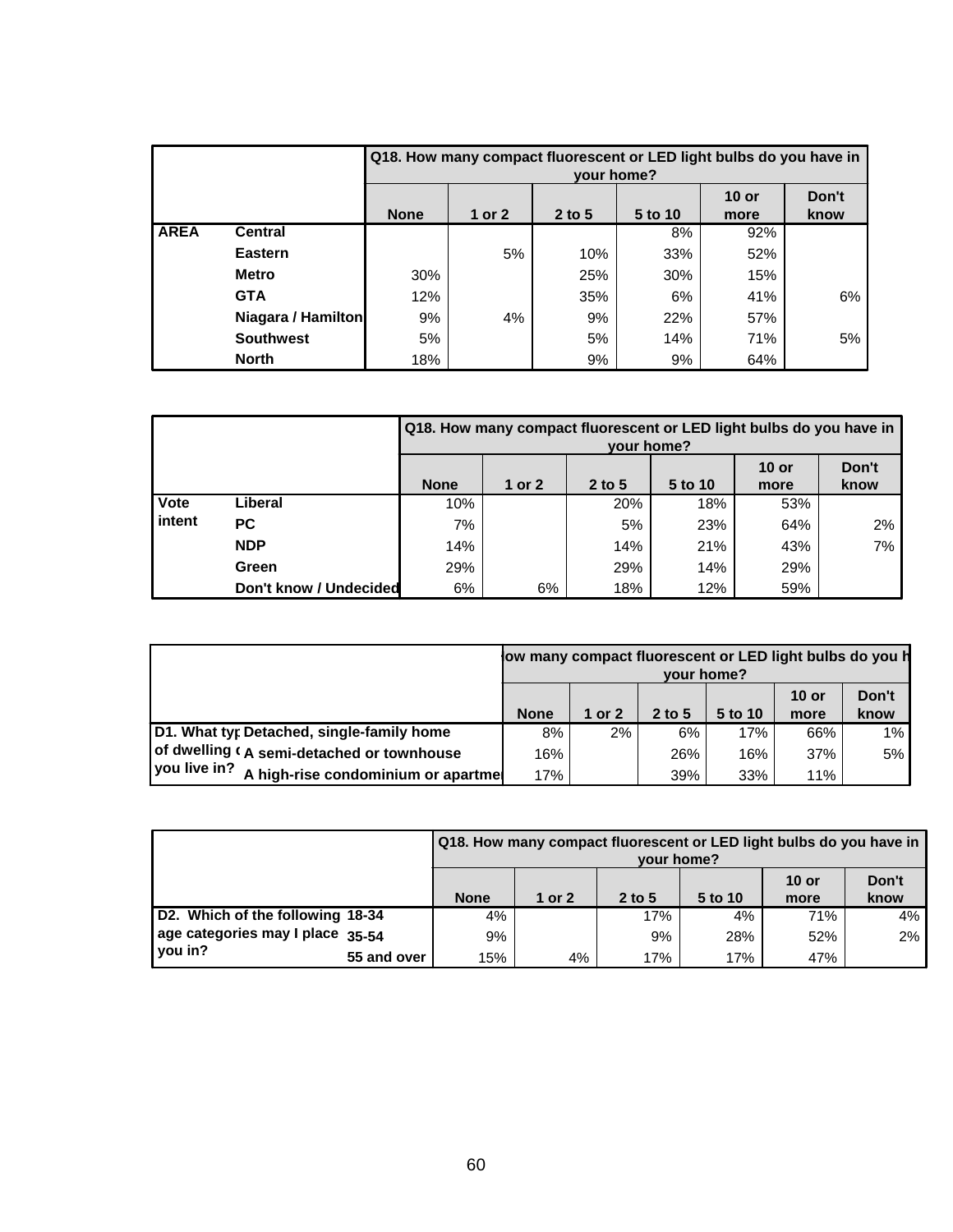|                                  |                       |             |        | vour home? |         | Q18. How many compact fluorescent or LED light bulbs do you have in |               |
|----------------------------------|-----------------------|-------------|--------|------------|---------|---------------------------------------------------------------------|---------------|
|                                  |                       | <b>None</b> | 1 or 2 | 2 to 5     | 5 to 10 | $10$ or<br>more                                                     | Don't<br>know |
| D3. Finally, what Under \$35,000 |                       | 30%         | 4%     | 22%        | 22%     | 22%                                                                 |               |
| is your combined                 | <b>Under \$75,000</b> | 19%         |        | 13%        | 19%     | 45%                                                                 | 3%            |
| family income?                   | \$75,000 and over     |             |        | 12%        | 20%     | 67%                                                                 | 2%            |

|           |        |             | Q18. How many compact fluorescent or LED light bulbs do you have in<br>vour home? |          |         |                 |               |
|-----------|--------|-------------|-----------------------------------------------------------------------------------|----------|---------|-----------------|---------------|
|           |        | <b>None</b> | 1 or $2$                                                                          | $2$ to 5 | 5 to 10 | $10$ or<br>more | Don't<br>know |
| D4.Gender | Male   | 7%          | 2%                                                                                | 14%      | 12%     | 63%             | 3%            |
|           | Female | 14%         | 2%                                                                                | 14%      | 26%     | 45%             |               |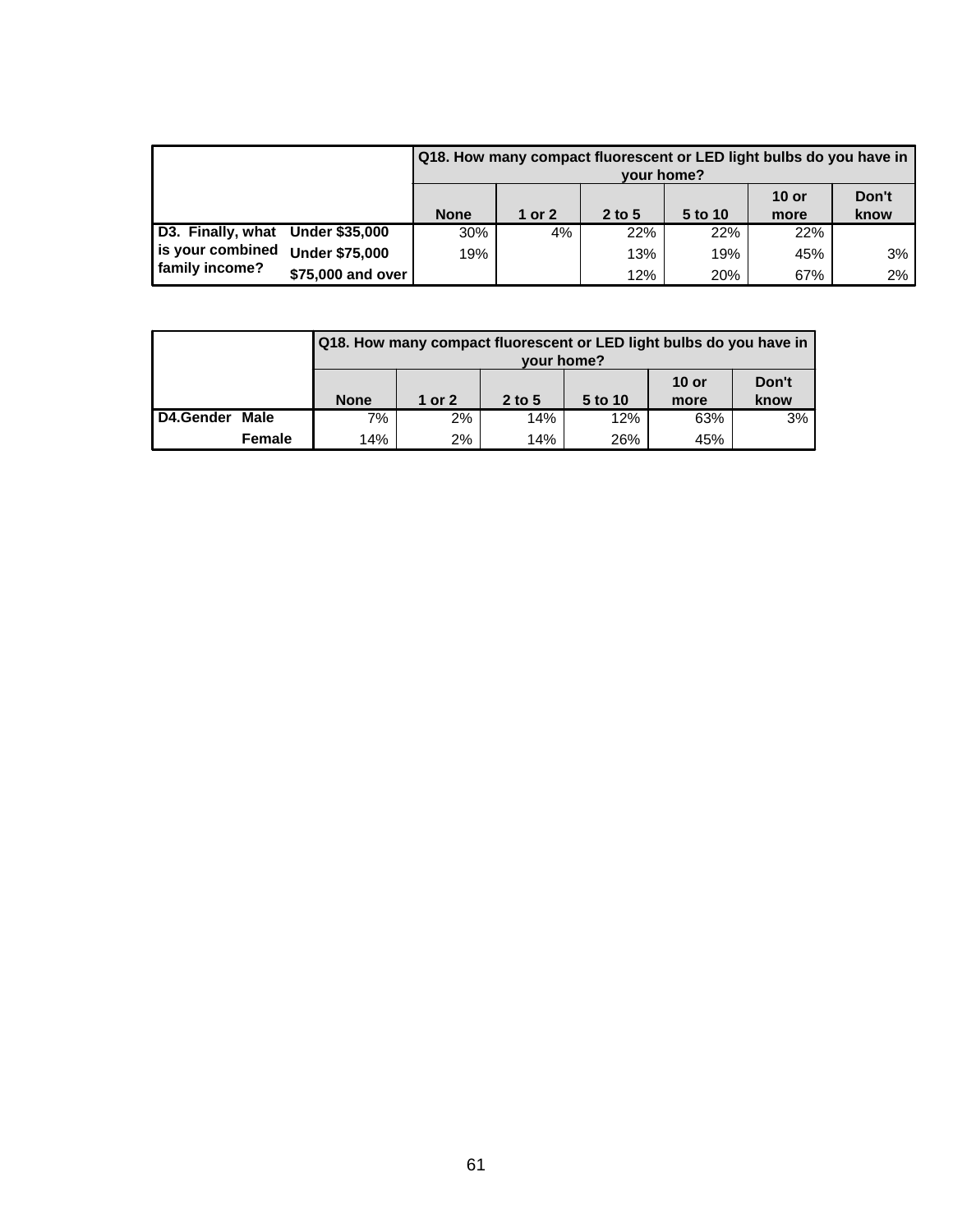|             |                    | Q19. Over the course of an entire<br>year, do you use a clothesline to air<br>dry laundry: |                                                  |                                  |  |  |
|-------------|--------------------|--------------------------------------------------------------------------------------------|--------------------------------------------------|----------------------------------|--|--|
|             |                    | All the<br>time /<br>almost all<br>of the<br>time                                          | <b>Occasion</b><br>ally /<br>some of<br>the time | <b>Almost</b><br>never<br>/never |  |  |
| <b>AREA</b> | <b>Central</b>     | 33%                                                                                        | 25%                                              | 42%                              |  |  |
|             | Eastern            | 38%                                                                                        | 24%                                              | 38%                              |  |  |
|             | Metro              | 5%                                                                                         | 30%                                              | 65%                              |  |  |
|             | <b>GTA</b>         | 35%                                                                                        | 12%                                              | 53%                              |  |  |
|             | Niagara / Hamilton | 30%                                                                                        | 22%                                              | 48%                              |  |  |
|             | <b>Southwest</b>   | 24%                                                                                        | 33%                                              | 43%                              |  |  |
|             | North              | 9%                                                                                         | 36%                                              | 55%                              |  |  |

|        |            |                                                   | Q19. Over the course of an entire<br>year, do you use a clothesline to air<br>dry laundry: |                                  |
|--------|------------|---------------------------------------------------|--------------------------------------------------------------------------------------------|----------------------------------|
|        |            | All the<br>time /<br>almost all<br>of the<br>time | <b>Occasion</b><br>ally /<br>some of<br>the time                                           | <b>Almost</b><br>never<br>/never |
| Vote   | Liberal    | 20%                                               | 30%                                                                                        | 50%                              |
| intent | РC         | 30%                                               | 25%                                                                                        | 45%                              |
|        | <b>NDP</b> | 36%                                               | 14%                                                                                        | 50%                              |
|        | Green      | 14%                                               | 43%                                                                                        | 43%                              |

|                |                                              |                                                   | Q19. Over the course of an entire<br>year, do you use a clothesline to air<br>dry laundry: |                                  |
|----------------|----------------------------------------------|---------------------------------------------------|--------------------------------------------------------------------------------------------|----------------------------------|
|                |                                              | All the<br>time /<br>almost all<br>of the<br>time | <b>Occasion</b><br>ally /<br>some of<br>the time                                           | <b>Almost</b><br>never<br>/never |
| D1. What type  | Detached, single-family home                 | 31%                                               | 25%                                                                                        | 44%                              |
| of dwelling do | A semi-detached or townhouse                 | 21%                                               | 42%                                                                                        | 37%                              |
| you live in?   | A high-rise condominium or apartment buildin | 6%                                                | 11%                                                                                        | 83%                              |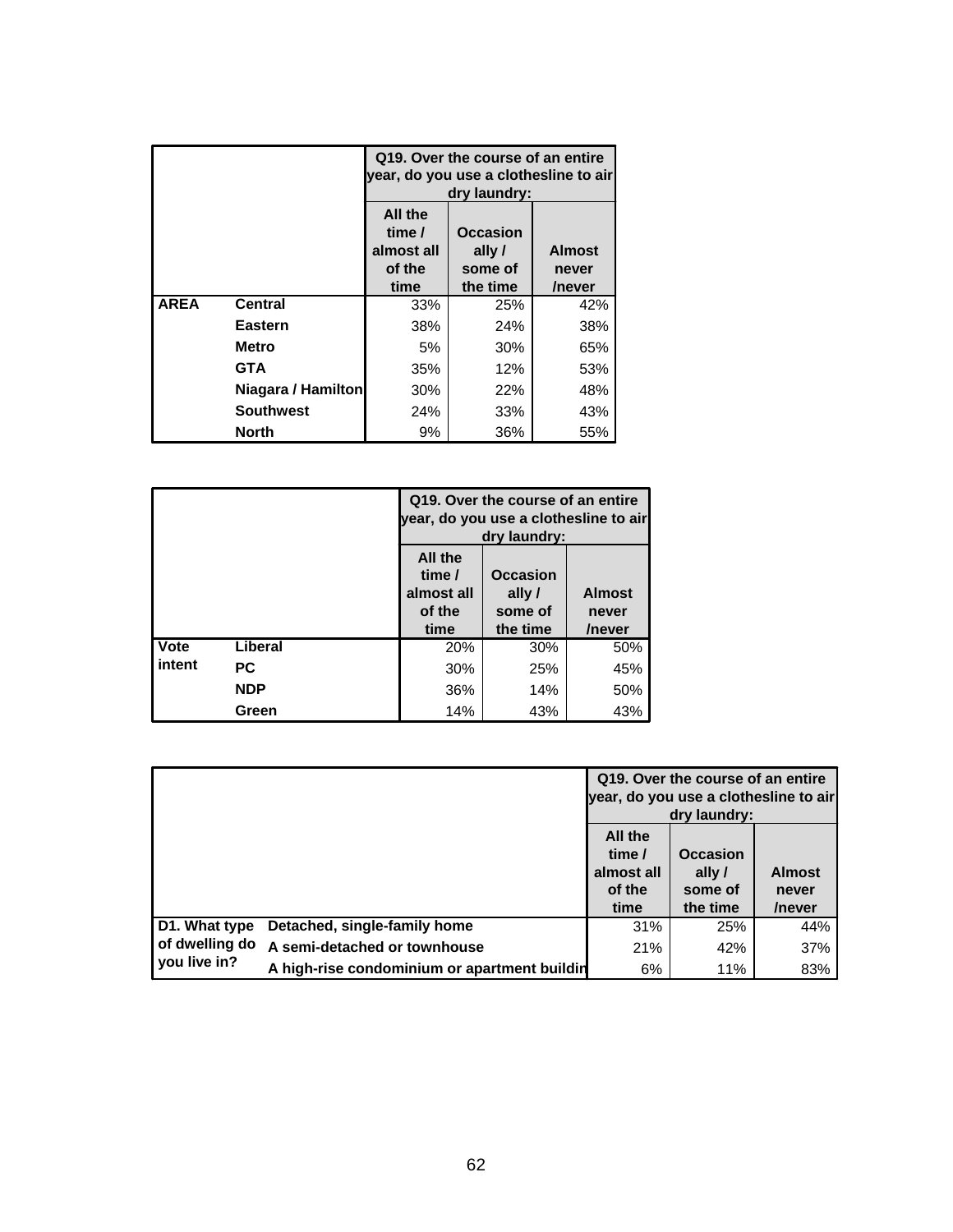|                                  |             |                                                   | Q19. Over the course of an entire<br>year, do you use a clothesline to air<br>dry laundry: |                                  |
|----------------------------------|-------------|---------------------------------------------------|--------------------------------------------------------------------------------------------|----------------------------------|
|                                  |             | All the<br>time /<br>almost all<br>of the<br>time | <b>Occasion</b><br>ally/<br>some of<br>the time                                            | <b>Almost</b><br>never<br>/never |
| D2. Which of the following 18-34 |             | 17%                                               | 50%                                                                                        | 33%                              |
| age categories may I place 35-54 |             | 26%                                               | 28%                                                                                        | 46%                              |
| you in?                          | 55 and over | 30%                                               | 11%                                                                                        | 60%                              |

|                   |                       | Q19. Over the course of an entire<br>year, do you use a clothesline to air<br>dry laundry: |                                          |                                  |  |  |
|-------------------|-----------------------|--------------------------------------------------------------------------------------------|------------------------------------------|----------------------------------|--|--|
|                   |                       | All the<br>time /<br>almost all<br>of the<br>time                                          | Occasion<br>ally/<br>some of<br>the time | <b>Almost</b><br>never<br>/never |  |  |
| D3. Finally, what | <b>Under \$35,000</b> | 35%                                                                                        | 13%                                      | 52%                              |  |  |
| is your combined  | <b>Under \$75,000</b> | 13%                                                                                        | 45%                                      | 42%                              |  |  |
| family income?    | \$75,000 and over     | 20%                                                                                        | 24%                                      | 57%                              |  |  |

|           |               |                                                   | Q19. Over the course of an entire<br>dry laundry: | year, do you use a clothesline to air |
|-----------|---------------|---------------------------------------------------|---------------------------------------------------|---------------------------------------|
|           |               | All the<br>time /<br>almost all<br>of the<br>time | Occasion<br>ally /<br>some of<br>the time         | <b>Almost</b><br>never<br>/never      |
| D4.Gender | Male          | 19%                                               | 25%                                               | 56%                                   |
|           | <b>Female</b> | 32%                                               | 26%                                               | 42%                                   |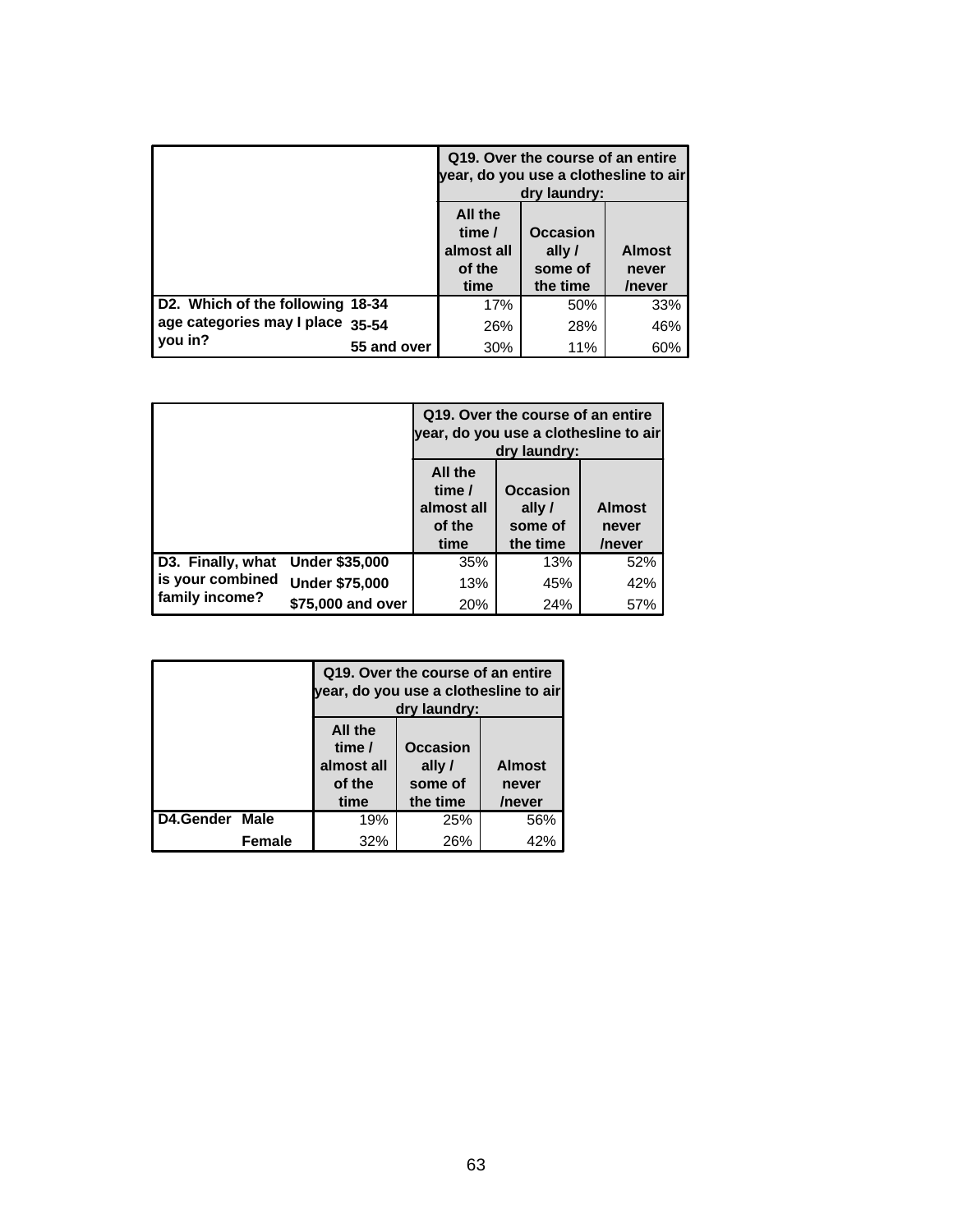|             |                    |           | 221. In a typical day, how much time do you spend commuting in a personal vehicle? |           |                   |                                       |                        |               |
|-------------|--------------------|-----------|------------------------------------------------------------------------------------|-----------|-------------------|---------------------------------------|------------------------|---------------|
|             |                    | 3-4 hours | 2-3 hours                                                                          | 1-2 hours | Up to one<br>hour | None - I<br>take<br>public<br>transit | <b>None</b><br>(Other) | Don't<br>know |
| <b>AREA</b> | <b>Central</b>     | 17%       |                                                                                    | 33%       | 33%               |                                       | 17%                    |               |
|             | Eastern            |           |                                                                                    | 5%        | 57%               | 14%                                   | 14%                    | 10%           |
|             | Metro              |           |                                                                                    | 15%       | 45%               | 20%                                   | 10%                    | 10%           |
|             | <b>GTA</b>         | 6%        | 12%                                                                                | 12%       | 59%               | 6%                                    | 6%                     |               |
|             | Niagara / Hamilton |           | 9%                                                                                 | 13%       | 70%               | 4%                                    | 4%                     |               |
|             | <b>Southwest</b>   |           | 10%                                                                                | 10%       | 62%               | 5%                                    | 10%                    | 5%            |
|             | <b>North</b>       |           | 18%                                                                                | 9%        | 64%               |                                       | 9%                     |               |

|        |            |           | <b>Q21.</b> In a typical day, how much time do you spend commuting in a personal vehicle? |           |           |                            |             |       |
|--------|------------|-----------|-------------------------------------------------------------------------------------------|-----------|-----------|----------------------------|-------------|-------|
|        |            |           |                                                                                           |           | Up to one | None - I<br>take<br>public | <b>None</b> | Don't |
|        |            | 3-4 hours | 2-3 hours                                                                                 | 1-2 hours | hour      | transit                    | (Other)     | know  |
| Vote   | Liberal    | 3%        | 5%                                                                                        | 23%       | 53%       | 8%                         | 8%          | 3%    |
| intent | РC         | 5%        | 5%                                                                                        | 7%        | 68%       | 5%                         | 9%          | 2%    |
|        | <b>NDP</b> |           | 21%                                                                                       | 14%       | 36%       | 14%                        | 7%          | 7%    |
|        | Green      |           | 14%                                                                                       |           | 43%       | 14%                        | 14%         | 14%   |

|                                                      |       |                                 |     | a typical day, how much time do you spend commuting in a personal y |                            |             |       |
|------------------------------------------------------|-------|---------------------------------|-----|---------------------------------------------------------------------|----------------------------|-------------|-------|
|                                                      |       |                                 |     | $ Up$ to one                                                        | None - I<br>take<br>public | <b>None</b> | Don't |
|                                                      |       | 3-4 hours 2-3 hours 1-2 hours l |     | hour                                                                | transit                    | (Other)     | know  |
| D1. What typ Detached, single-family home            | $2\%$ | 5%                              | 15% | 63%                                                                 | 5%                         | 8%          | 3%    |
| (of dwelling d A semi-detached or townhouse          | 5%    | 21%                             | 11% | 37%                                                                 | 11%                        | 11%         | 5%    |
| vou live in?<br>A high-rise condominium or apartment |       |                                 | 6%  | 50%                                                                 | 22%                        | 17%         | 6%    |

|                                             |           |                     |           | 021. In a typical day, how much time do you spend commuting in a personal vehicle? |                            |             |       |
|---------------------------------------------|-----------|---------------------|-----------|------------------------------------------------------------------------------------|----------------------------|-------------|-------|
|                                             |           |                     |           | Up to one                                                                          | None - I<br>take<br>public | <b>None</b> | Don't |
|                                             | 3-4 hours | $2-3$ hours $\vert$ | 1-2 hours | hour                                                                               | transit                    | (Other)     | know  |
|                                             |           |                     |           |                                                                                    |                            |             |       |
| D2. Which of the following 18-34            | 4%        | 13%                 | 4%        | 50%                                                                                | 8%                         | 17%         | 4%    |
| age categories may I place 35-54<br>vou in? | 4%        | 6%                  | 19%       | 54%                                                                                | 7%                         | 9%          | $2\%$ |

| 021. In a typical day, how much time do you spend commuting in a personal vehicle? |  |           |           |           |           |                            |             |       |
|------------------------------------------------------------------------------------|--|-----------|-----------|-----------|-----------|----------------------------|-------------|-------|
|                                                                                    |  |           |           |           | Up to one | None - I<br>take<br>public | <b>None</b> | Don't |
|                                                                                    |  | 3-4 hours | 2-3 hours | 1-2 hours | hour      | transit                    | (Other)     | know  |
| D3. Finally, what Under \$35,000                                                   |  |           | 4%        | 22%       | 35%       | 13%                        | 13%         | 13%   |
|                                                                                    |  |           |           |           |           |                            |             |       |
| is your combined Under \$75,000<br>family income?                                  |  | 6%        | 13%       | 13%       | 55%       | 6%                         | 6%          |       |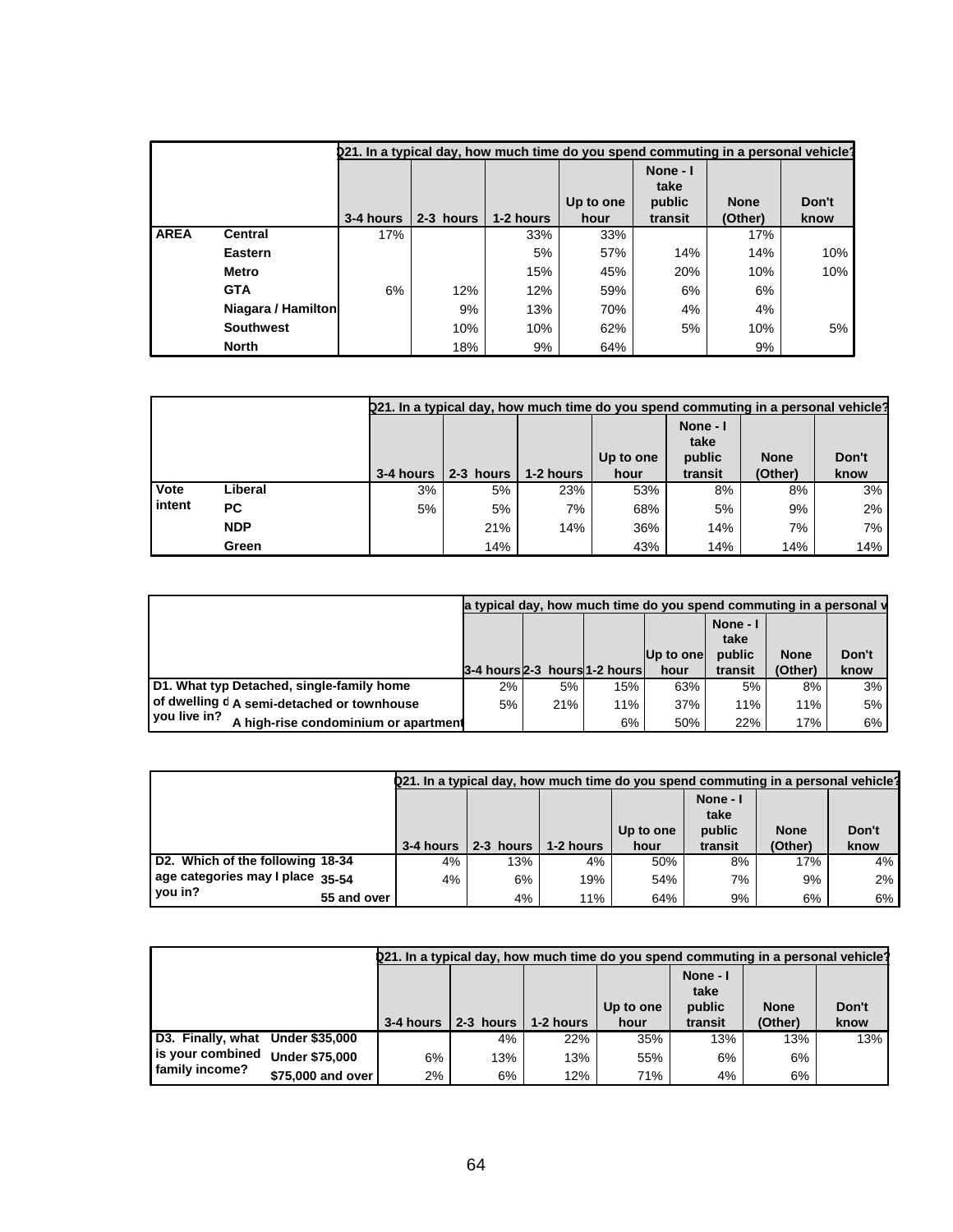|           |               |           |           |           | Q21. In a typical day, how much time do you spend commuting in a personal vehicle? |          |             |       |
|-----------|---------------|-----------|-----------|-----------|------------------------------------------------------------------------------------|----------|-------------|-------|
|           |               |           |           |           |                                                                                    | None - I |             |       |
|           |               |           |           |           |                                                                                    | take     |             |       |
|           |               |           |           |           | Up to one                                                                          | public   | <b>None</b> | Don't |
|           |               | 3-4 hours | 2-3 hours | 1-2 hours | hour                                                                               | transit  | (Other)     | know  |
| D4.Gender | Male          | 2%        | 7%        | 12%       | 59%                                                                                | 7%       | 8%          | 5%    |
|           | <b>Female</b> | 3%        | 6%        | 14%       | 55%                                                                                | 9%       | 11%         | 3%    |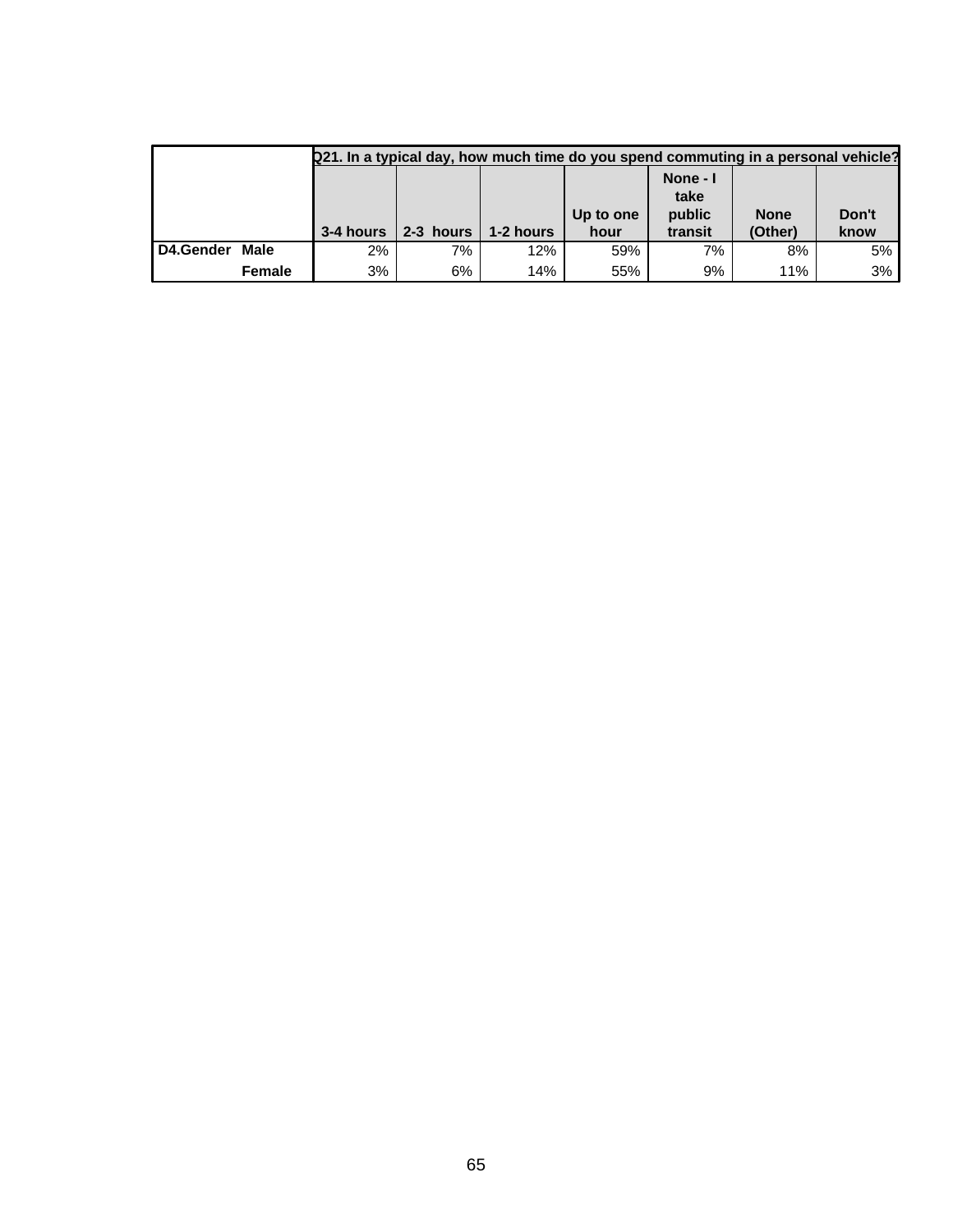|             |                    | Q22. Compared to five years ago,<br>do you spend more time commuting<br>in an average day, less time or<br>about the same amount of time? |      |      |  |  |  |  |
|-------------|--------------------|-------------------------------------------------------------------------------------------------------------------------------------------|------|------|--|--|--|--|
|             |                    | <b>About the</b>                                                                                                                          |      |      |  |  |  |  |
|             |                    | <b>More</b>                                                                                                                               | Less | same |  |  |  |  |
| <b>AREA</b> | <b>Central</b>     | 8%                                                                                                                                        | 50%  | 42%  |  |  |  |  |
|             | Eastern            | 5%                                                                                                                                        | 71%  | 24%  |  |  |  |  |
|             | <b>Metro</b>       | 15%                                                                                                                                       | 30%  | 55%  |  |  |  |  |
|             | <b>GTA</b>         | 12%                                                                                                                                       | 35%  | 53%  |  |  |  |  |
|             | Niagara / Hamilton | 17%                                                                                                                                       | 57%  | 26%  |  |  |  |  |
|             | <b>Southwest</b>   | 67%<br>33%                                                                                                                                |      |      |  |  |  |  |
|             | <b>North</b>       | 9%                                                                                                                                        | 64%  | 27%  |  |  |  |  |

|        |            |                  | Q22. Compared to five years ago,<br>in an average day, less time or<br>about the same amount of time? | do you spend more time commuting |  |
|--------|------------|------------------|-------------------------------------------------------------------------------------------------------|----------------------------------|--|
|        |            | <b>About the</b> |                                                                                                       |                                  |  |
|        |            | <b>More</b>      | Less                                                                                                  | same                             |  |
| Vote   | Liberal    | 10%              | 45%                                                                                                   | 45%                              |  |
| intent | РC         | 9%               | 64%                                                                                                   | 27%                              |  |
|        | <b>NDP</b> | 7%               | 57%                                                                                                   | 36%                              |  |
|        | Green      | 14%              | 57%                                                                                                   | 29%                              |  |

|                                |                                              |             | Q22. Compared to five years ago,<br>do you spend more time commuting<br>in an average day, less time or<br>about the same amount of time? |                          |
|--------------------------------|----------------------------------------------|-------------|-------------------------------------------------------------------------------------------------------------------------------------------|--------------------------|
|                                |                                              | <b>More</b> | <b>Less</b>                                                                                                                               | <b>About the</b><br>same |
| D1. What type                  | Detached, single-family home                 | 10%         | 61%                                                                                                                                       | 28%                      |
| of dwelling do<br>you live in? | A semi-detached or townhouse                 | 11%         | 26%                                                                                                                                       | 63%                      |
|                                | A high-rise condominium or apartment buildin | 6%          | 44%                                                                                                                                       | 50%                      |

|                                  |             | do you spend more time commuting | Q22. Compared to five years ago,<br>in an average day, less time or<br>about the same amount of time? |      |  |
|----------------------------------|-------------|----------------------------------|-------------------------------------------------------------------------------------------------------|------|--|
|                                  |             | <b>About the</b>                 |                                                                                                       |      |  |
|                                  |             | <b>More</b>                      | Less                                                                                                  | same |  |
| D2. Which of the following 18-34 |             | 13%                              | 63%                                                                                                   | 25%  |  |
| age categories may I place 35-54 |             | 13%                              | 44%                                                                                                   | 43%  |  |
| you in?                          | 55 and over | 4%                               | 60%                                                                                                   | 36%  |  |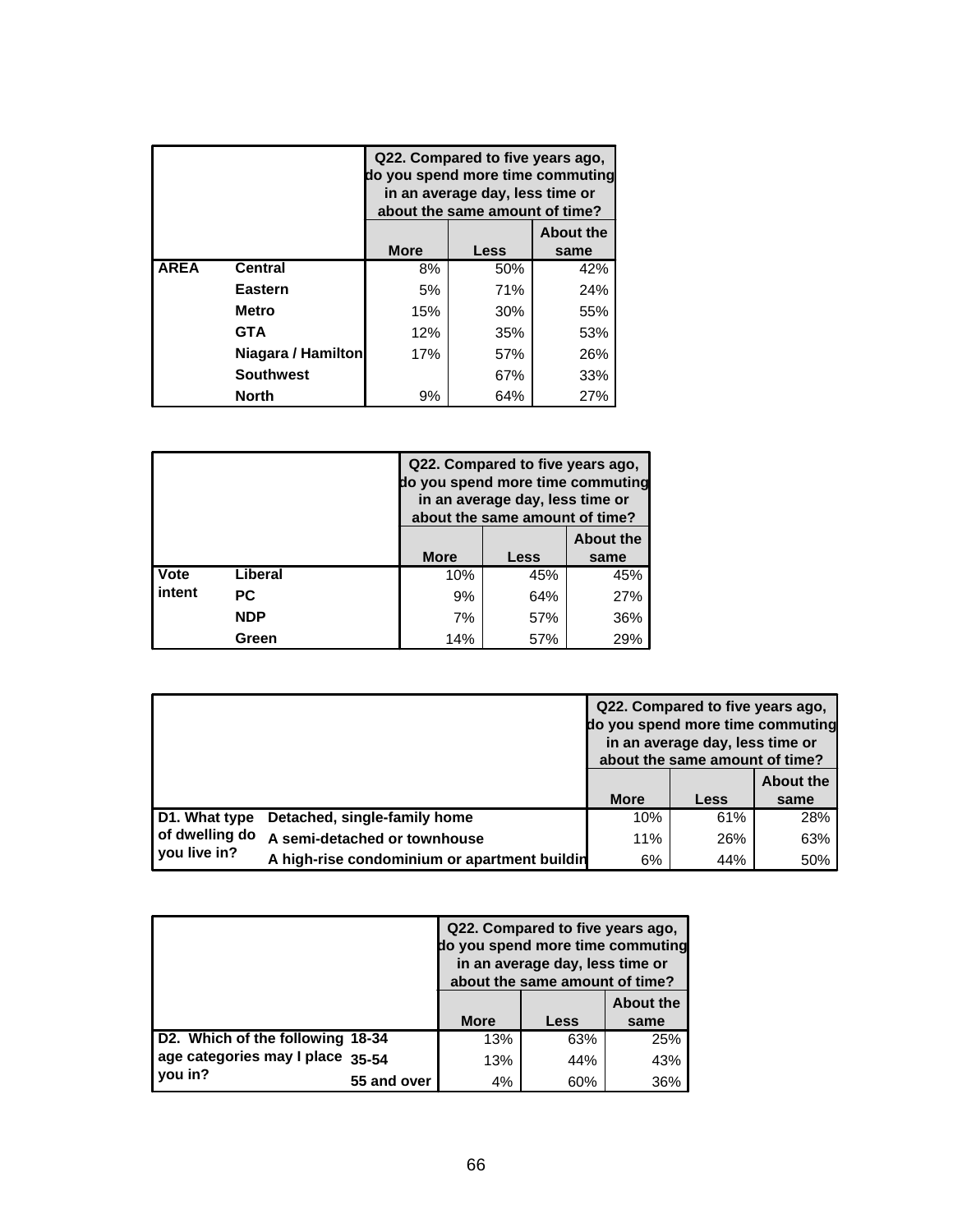|                                    |                       | Q22. Compared to five years ago,<br>do you spend more time commuting<br>in an average day, less time or<br>about the same amount of time? |      |                  |  |
|------------------------------------|-----------------------|-------------------------------------------------------------------------------------------------------------------------------------------|------|------------------|--|
|                                    |                       |                                                                                                                                           |      | <b>About the</b> |  |
|                                    |                       | <b>More</b>                                                                                                                               | Less | same             |  |
| D3. Finally, what Under \$35,000   |                       | 9%                                                                                                                                        | 52%  | 39%              |  |
| is your combined<br>family income? | <b>Under \$75,000</b> | 10%                                                                                                                                       | 58%  | 32%              |  |
|                                    | \$75,000 and over     | 14%                                                                                                                                       | 47%  | 39%              |  |

|           |               |             | Q22. Compared to five years ago,<br>do you spend more time commuting<br>in an average day, less time or<br>about the same amount of time? |                  |  |  |  |
|-----------|---------------|-------------|-------------------------------------------------------------------------------------------------------------------------------------------|------------------|--|--|--|
|           |               |             |                                                                                                                                           | <b>About the</b> |  |  |  |
|           |               | <b>More</b> | Less                                                                                                                                      | same             |  |  |  |
| D4.Gender | <b>Male</b>   | 10%         | 56%                                                                                                                                       | 34%              |  |  |  |
|           | <b>Female</b> | 9%          | 52%                                                                                                                                       | 39%              |  |  |  |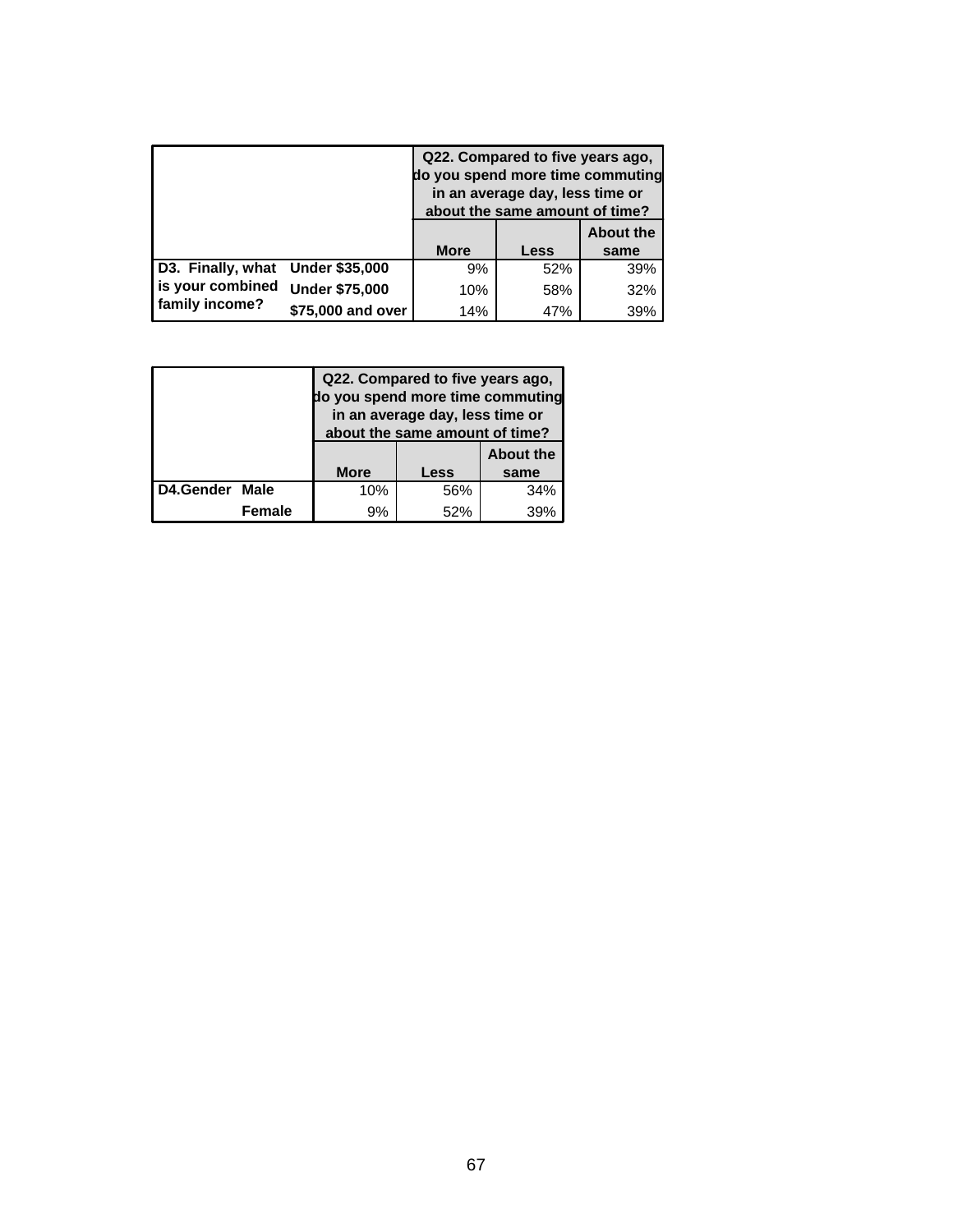|             |                    |            |            |                             | Q23. Saving money on gas |             |       |
|-------------|--------------------|------------|------------|-----------------------------|--------------------------|-------------|-------|
|             |                    |            |            | <b>Neither</b><br>important |                          |             |       |
|             |                    | Not at all | <b>Not</b> | nor not                     |                          | <b>Verv</b> | Don't |
|             |                    | important  | important  | important                   | Important                | important   | know  |
| <b>AREA</b> | <b>Central</b>     |            |            |                             | 17%                      | 75%         | 8%    |
|             | <b>Eastern</b>     | 5%         | 10%        | 5%                          | 19%                      | 62%         |       |
|             | <b>Metro</b>       | 10%        | 10%        | 20%                         | 15%                      | 45%         |       |
|             | <b>GTA</b>         |            |            | 29%                         | 18%                      | 47%         | 6%    |
|             | Niagara / Hamilton |            | 9%         | 22%                         | 4%                       | 65%         |       |
|             | <b>Southwest</b>   | 5%         |            | 10%                         | 14%                      | 62%         | 10%   |
|             | <b>North</b>       |            |            | 36%                         |                          | 64%         |       |

|        |            |            | Q23. Saving money on gas |                             |           |             |       |  |  |  |
|--------|------------|------------|--------------------------|-----------------------------|-----------|-------------|-------|--|--|--|
|        |            |            | <b>Not</b>               | <b>Neither</b><br>important |           |             | Don't |  |  |  |
|        |            | Not at all |                          | nor not                     |           | <b>Verv</b> |       |  |  |  |
|        |            | important  | important                | important                   | Important | important   | know  |  |  |  |
| Vote   | Liberal    | 8%         | 8%                       | 30%                         | 13%       | 43%         |       |  |  |  |
| intent | <b>PC</b>  |            | 2%                       | 7%                          | 20%       | 66%         | 5%    |  |  |  |
|        | <b>NDP</b> |            |                          | 14%                         | 7%        | 79%         |       |  |  |  |
|        | Green      |            |                          | 29%                         | 14%       | 57%         |       |  |  |  |

|              |                                               |            |            | Q23. Saving money on gas    |                  |             |       |
|--------------|-----------------------------------------------|------------|------------|-----------------------------|------------------|-------------|-------|
|              |                                               |            |            | <b>Neither</b><br>important |                  |             |       |
|              |                                               | Not at all | <b>Not</b> | nor not                     |                  | <b>Verv</b> | Don't |
|              |                                               | important  | important  | important                   | <b>Important</b> | important   | know  |
|              | D1. What type Detached, single-family home    | 2%         | 3%         | 16%                         | 10%              | 64%         | 5%    |
|              | I of dwelling do A semi-detached or townhouse | 5%         | 11%        | 32%                         | 21%              | 32%         |       |
| you live in? | A high-rise condominium or apartment buildir  | 6%         | 6%         | 6%                          | 17%              | 67%         |       |

|                                  |             |            | Q23. Saving money on gas |                                        |           |             |       |  |  |
|----------------------------------|-------------|------------|--------------------------|----------------------------------------|-----------|-------------|-------|--|--|
|                                  |             | Not at all | <b>Not</b>               | <b>Neither</b><br>important<br>nor not |           | <b>Verv</b> | Don't |  |  |
|                                  |             | important  | important                | important                              | Important | important   | know  |  |  |
| D2. Which of the following 18-34 |             | 4%         |                          | 4%                                     | 4%        | 83%         | 4%    |  |  |
| age categories may I place 35-54 |             | 2%         | 4%                       | 22%                                    | 9%        | 61%         | 2%    |  |  |
| you in?                          | 55 and over | 4%         | 9%                       | 17%                                    | 21%       | 45%         | 4%    |  |  |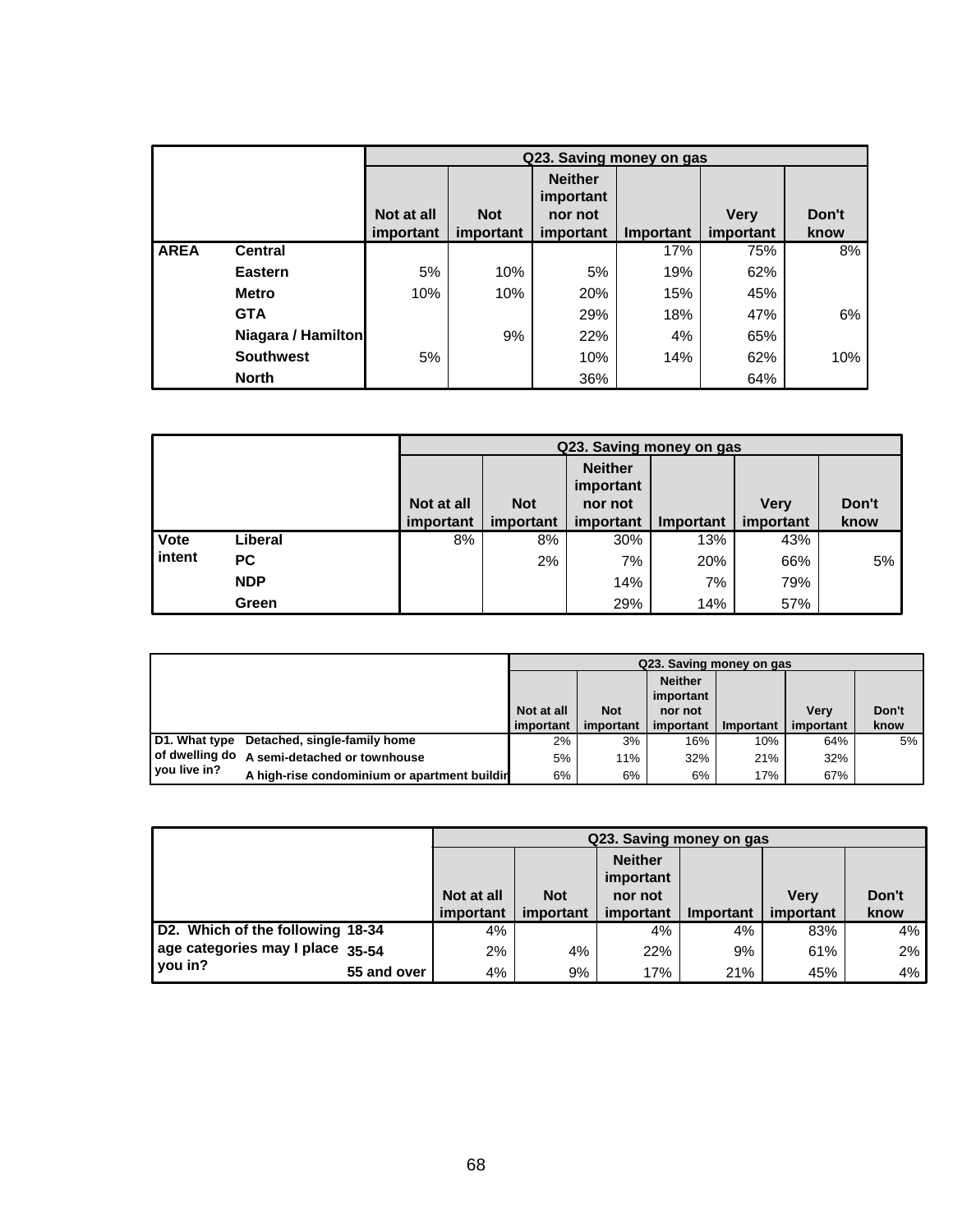|                                  |                       |            | Q23. Saving money on gas |                             |           |             |       |  |  |  |  |  |
|----------------------------------|-----------------------|------------|--------------------------|-----------------------------|-----------|-------------|-------|--|--|--|--|--|
|                                  |                       |            |                          | <b>Neither</b><br>important |           |             |       |  |  |  |  |  |
|                                  |                       | Not at all | <b>Not</b>               | nor not                     |           | <b>Verv</b> | Don't |  |  |  |  |  |
|                                  |                       | important  | important                | important                   | Important | important   | know  |  |  |  |  |  |
| D3. Finally, what Under \$35,000 |                       | 4%         | 13%                      | 9%                          | 9%        | 65%         |       |  |  |  |  |  |
| is your combined                 | <b>Under \$75,000</b> | 6%         |                          | 29%                         | 26%       | 39%         |       |  |  |  |  |  |
| family income?                   | \$75,000 and over     | 2%         | 6%                       | 16%                         | 8%        | 65%         | 4%    |  |  |  |  |  |

|           |        |            |            | Q23. Saving money on gas    |           |           |      |
|-----------|--------|------------|------------|-----------------------------|-----------|-----------|------|
|           |        |            |            | <b>Neither</b><br>important |           |           |      |
|           |        | Not at all | <b>Not</b> | <b>Verv</b>                 | Don't     |           |      |
|           |        | important  | important  | important                   | Important | important | know |
| D4.Gender | Male   | 5%         | 3%         | 22%                         | 14%       | 53%       | 3%   |
|           | Female | 2%         | 6%         | 12%                         | 12%       | 65%       | 3%   |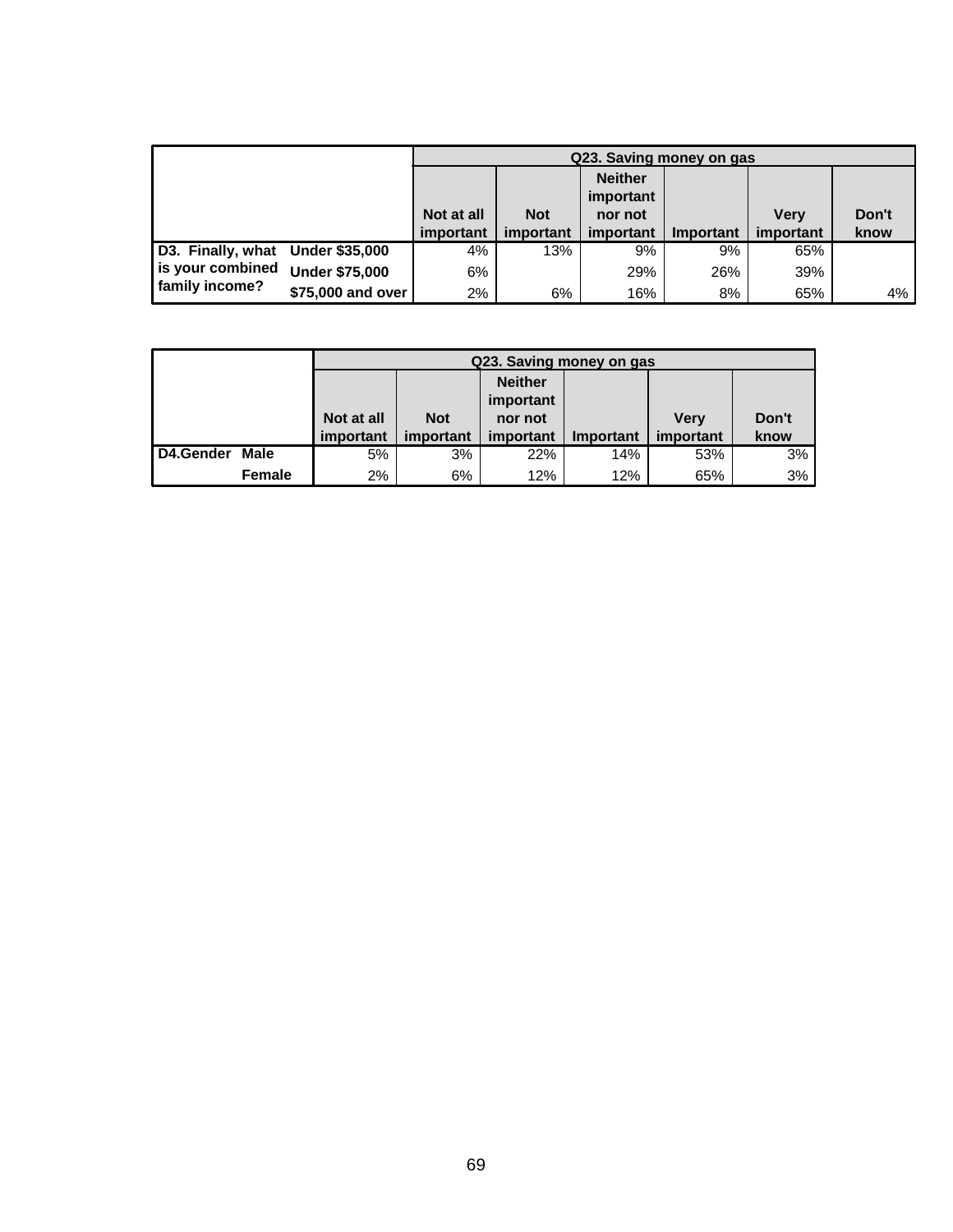|             |                    |                                                                                                                                                                     | Q24. Having government incentives for driving alternatives (such as fuel<br>efficient vehicles or transit) |     |     |     |    |  |  |  |  |  |
|-------------|--------------------|---------------------------------------------------------------------------------------------------------------------------------------------------------------------|------------------------------------------------------------------------------------------------------------|-----|-----|-----|----|--|--|--|--|--|
|             |                    | <b>Neither</b><br>important<br>Not at all<br><b>Verv</b><br><b>Not</b><br>Don't<br>nor not<br>important<br>important<br>important<br>Important<br>important<br>know |                                                                                                            |     |     |     |    |  |  |  |  |  |
| <b>AREA</b> | <b>Central</b>     | 17%                                                                                                                                                                 | 8%                                                                                                         |     | 8%  | 58% | 8% |  |  |  |  |  |
|             | <b>Eastern</b>     | 5%                                                                                                                                                                  | 10%                                                                                                        | 10% | 29% | 48% |    |  |  |  |  |  |
|             | <b>Metro</b>       | 5%                                                                                                                                                                  | 10%                                                                                                        | 25% | 15% | 40% | 5% |  |  |  |  |  |
|             | <b>GTA</b>         |                                                                                                                                                                     | 6%                                                                                                         | 6%  | 24% | 59% | 6% |  |  |  |  |  |
|             | Niagara / Hamilton |                                                                                                                                                                     |                                                                                                            | 17% | 17% | 61% | 4% |  |  |  |  |  |
|             | <b>Southwest</b>   |                                                                                                                                                                     | 24%<br>5%<br>29%<br>43%                                                                                    |     |     |     |    |  |  |  |  |  |
|             | <b>North</b>       |                                                                                                                                                                     |                                                                                                            | 18% | 27% | 55% |    |  |  |  |  |  |

|        |            |            | Q24. Having government incentives for driving alternatives (such as fuel<br>efficient vehicles or transit) |           |           |             |       |  |  |  |  |
|--------|------------|------------|------------------------------------------------------------------------------------------------------------|-----------|-----------|-------------|-------|--|--|--|--|
|        |            |            | <b>Neither</b><br>important                                                                                |           |           |             |       |  |  |  |  |
|        |            | Not at all | <b>Not</b>                                                                                                 | nor not   |           | <b>Verv</b> | Don't |  |  |  |  |
|        |            | important  | important                                                                                                  | important | Important | important   | know  |  |  |  |  |
| Vote   | Liberal    |            | 3%                                                                                                         | 15%       | 30%       | 48%         | 5%    |  |  |  |  |
| intent | <b>PC</b>  | 5%         | 5%                                                                                                         | 14%       | 30%       | 45%         | 2%    |  |  |  |  |
|        | <b>NDP</b> |            |                                                                                                            | 14%       | 14%       | 71%         |       |  |  |  |  |
|        | Green      | 14%        |                                                                                                            | 14%       |           | 71%         |       |  |  |  |  |

|                |                                              |                             |            |           | efficient vehicles or transit) | Q24. Having government incentives for driving alternatives (such as fuel |       |  |  |  |
|----------------|----------------------------------------------|-----------------------------|------------|-----------|--------------------------------|--------------------------------------------------------------------------|-------|--|--|--|
|                |                                              | <b>Neither</b><br>important |            |           |                                |                                                                          |       |  |  |  |
|                |                                              | Not at all                  | <b>Not</b> | nor not   |                                | <b>Verv</b>                                                              | Don't |  |  |  |
|                |                                              | important                   | important  | important | Important                      | important                                                                | know  |  |  |  |
|                | D1. What type Detached, single-family home   | 3%                          | 5%         | 15%       | 23%                            | 50%                                                                      | 5%    |  |  |  |
| of dwelling do | A semi-detached or townhouse                 |                             | 5%         | 16%       | 32%                            | 42%                                                                      | 5%    |  |  |  |
| you live in?   | A high-rise condominium or apartment buildir | 6%                          | 6%         | 17%       | 6%                             | 67%                                                                      |       |  |  |  |

|                                  |             |                                                                                            |           | Q24. Having government incentives for driving alternatives (such as fuel<br>efficient vehicles or transit) |           |           |      |  |  |  |
|----------------------------------|-------------|--------------------------------------------------------------------------------------------|-----------|------------------------------------------------------------------------------------------------------------|-----------|-----------|------|--|--|--|
|                                  |             | <b>Neither</b><br>important<br><b>Not</b><br>Don't<br>Not at all<br><b>Verv</b><br>nor not |           |                                                                                                            |           |           |      |  |  |  |
|                                  |             | important                                                                                  | important | important                                                                                                  | Important | important | know |  |  |  |
| D2. Which of the following 18-34 |             | 4%                                                                                         |           | 8%                                                                                                         | 29%       | 54%       | 4%   |  |  |  |
| age categories may I place 35-54 |             | 6%                                                                                         | 4%        | 13%                                                                                                        | 26%       | 52%       |      |  |  |  |
| you in?                          | 55 and over |                                                                                            | 9%        | 21%                                                                                                        | 13%       | 49%       | 9%   |  |  |  |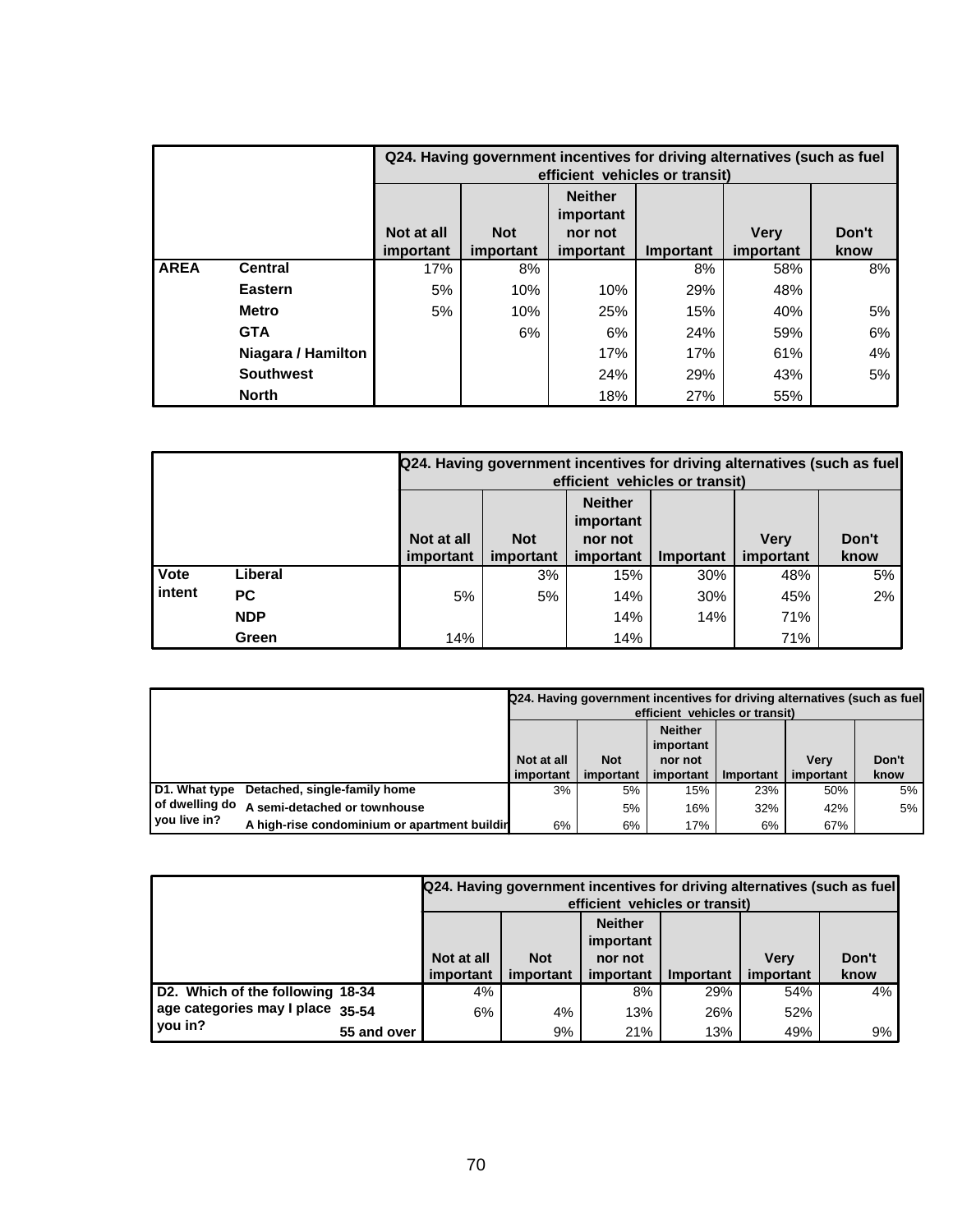|                                  |                       |            |            |                             | efficient vehicles or transit) | Q24. Having government incentives for driving alternatives (such as fuel |       |
|----------------------------------|-----------------------|------------|------------|-----------------------------|--------------------------------|--------------------------------------------------------------------------|-------|
|                                  |                       |            |            | <b>Neither</b><br>important |                                |                                                                          |       |
|                                  |                       | Not at all | <b>Not</b> | nor not                     |                                | <b>Verv</b>                                                              | Don't |
|                                  |                       | important  | important  | important                   | Important                      | important                                                                | know  |
| D3. Finally, what Under \$35,000 |                       | 4%         | 9%         | 9%                          | 4%                             | 65%                                                                      | 9%    |
| is your combined                 | <b>Under \$75,000</b> | 3%         | 3%         | 26%                         | 23%                            | 45%                                                                      |       |
| family income?                   | \$75,000 and over     |            | 6%         | 16%                         | 22%                            | 55%                                                                      | 2%    |

|           |               |                  |                             |           | Q24. Having government incentives for driving alternatives (such as fuel<br>efficient vehicles or transit) |                  |       |  |  |  |  |  |
|-----------|---------------|------------------|-----------------------------|-----------|------------------------------------------------------------------------------------------------------------|------------------|-------|--|--|--|--|--|
|           |               |                  | <b>Neither</b><br>important |           |                                                                                                            |                  |       |  |  |  |  |  |
|           |               | Not at all       | <b>Not</b>                  | nor not   |                                                                                                            | <b>Very</b>      | Don't |  |  |  |  |  |
|           |               | <i>important</i> | important                   | important | <b>Important</b>                                                                                           | <i>important</i> | know  |  |  |  |  |  |
| D4.Gender | Male          | 5%               | 5%                          | 17%       | 24%                                                                                                        | 2%<br>47%        |       |  |  |  |  |  |
|           | <b>Female</b> | 2%               | 5%                          | 14%       | 20%                                                                                                        | 55%              | 6%    |  |  |  |  |  |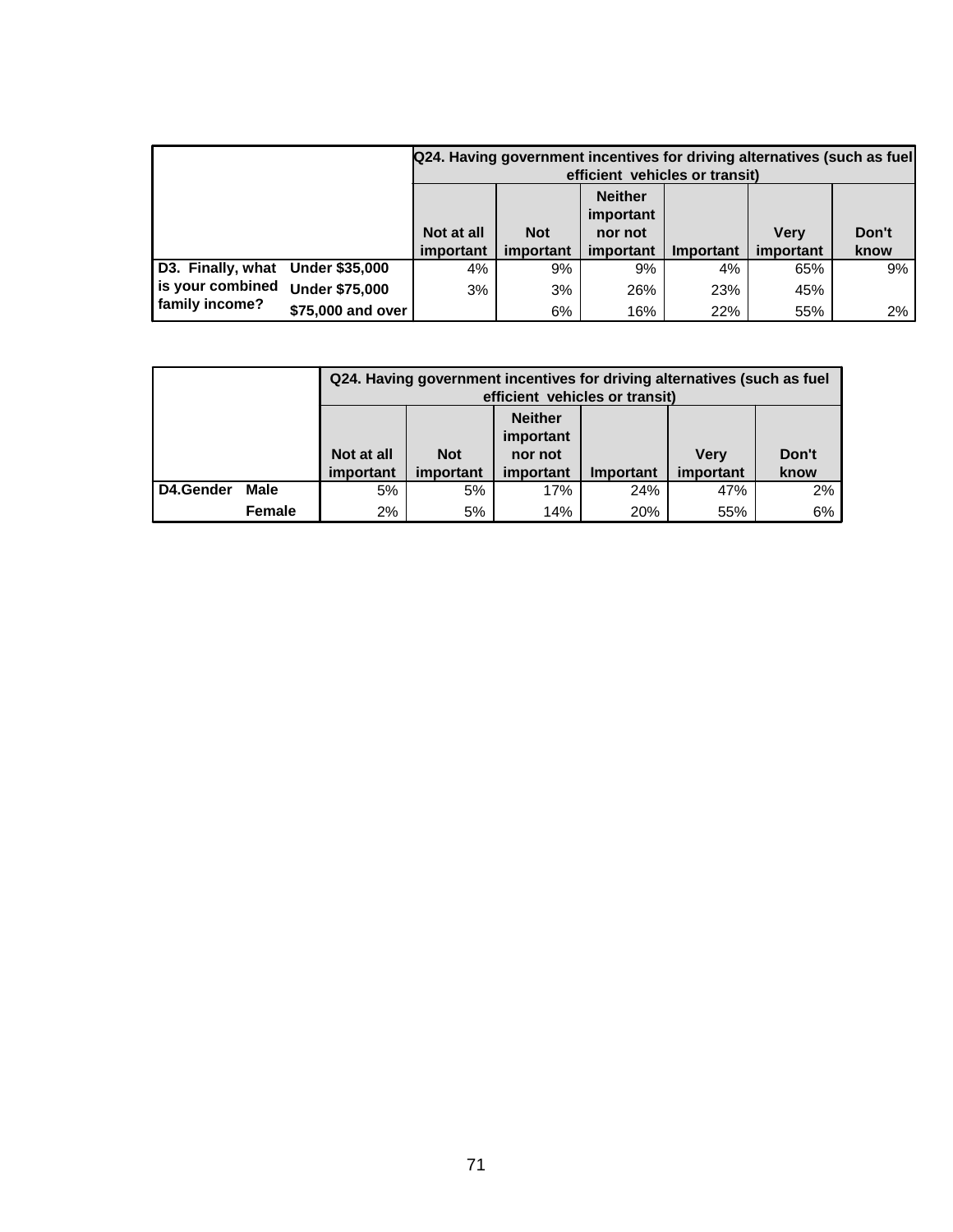|             |                    |            |            |                             |     | Q25. Having convenient alternatives (such as transit, or bike lanes) |       |
|-------------|--------------------|------------|------------|-----------------------------|-----|----------------------------------------------------------------------|-------|
|             |                    |            |            | <b>Neither</b><br>important |     |                                                                      |       |
|             |                    | Not at all | <b>Not</b> | nor not                     |     | <b>Verv</b>                                                          | Don't |
|             |                    | important  | know       |                             |     |                                                                      |       |
| <b>AREA</b> | <b>Central</b>     | 8%         | 8%         | 25%                         | 17% | 42%                                                                  |       |
|             | <b>Eastern</b>     | 19%        |            | 14%                         | 24% | 38%                                                                  | 5%    |
|             | <b>Metro</b>       | 10%        | 5%         | 10%                         | 20% | 45%                                                                  | 10%   |
|             | <b>GTA</b>         |            | 6%         | 12%                         | 24% | 53%                                                                  | 6%    |
|             | Niagara / Hamilton |            |            | 35%                         | 9%  | 52%                                                                  | 4%    |
|             | <b>Southwest</b>   |            | 14%        | 5%                          | 43% | 33%                                                                  | 5%    |
|             | <b>North</b>       |            | 9%         | 9%                          | 27% | 55%                                                                  |       |

|             |            |            | Q25. Having convenient alternatives (such as transit, or bike lanes) |                                        |           |             |       |  |  |  |  |  |
|-------------|------------|------------|----------------------------------------------------------------------|----------------------------------------|-----------|-------------|-------|--|--|--|--|--|
|             |            | Not at all | <b>Not</b>                                                           | <b>Neither</b><br>important<br>nor not |           | <b>Verv</b> | Don't |  |  |  |  |  |
|             |            |            |                                                                      |                                        |           |             |       |  |  |  |  |  |
|             |            | important  | important                                                            | important                              | Important | important   | know  |  |  |  |  |  |
| <b>Vote</b> | Liberal    | 5%         | 5%                                                                   | 8%                                     | 28%       | 55%         |       |  |  |  |  |  |
| intent      | PC.        | 5%         | 5%                                                                   | 18%                                    | 23%       | 45%         | 5%    |  |  |  |  |  |
|             | <b>NDP</b> | 7%         | 14%                                                                  | 21%                                    | 7%        | 50%         |       |  |  |  |  |  |
|             | Green      |            | 14%                                                                  | 14%                                    | 14%       | 57%         |       |  |  |  |  |  |

|                |                                               |            |            |                             |           | Q25. Having convenient alternatives (such as transit, or bike lanes) |       |
|----------------|-----------------------------------------------|------------|------------|-----------------------------|-----------|----------------------------------------------------------------------|-------|
|                |                                               |            |            | <b>Neither</b><br>important |           |                                                                      |       |
|                |                                               | Not at all | <b>Not</b> | nor not                     |           | <b>Verv</b>                                                          | Don't |
|                |                                               | important  | important  | important                   | Important | important                                                            | know  |
| D1. What type  | Detached, single-family home                  | 6%         | 7%         | 22%                         | 20%       | 40%                                                                  | 6%    |
| of dwelling do | A semi-detached or townhouse                  | 5%         | 5%         | 5%                          | 42%       | 42%                                                                  |       |
| you live in?   | A high-rise condominium or apartment building | 6%         |            |                             | 17%       | 72%                                                                  | 6%    |

|                                  |             |            |            |                             |                  | Q25. Having convenient alternatives (such as transit, or bike lanes) |       |
|----------------------------------|-------------|------------|------------|-----------------------------|------------------|----------------------------------------------------------------------|-------|
|                                  |             |            |            | <b>Neither</b><br>important |                  |                                                                      |       |
|                                  |             | Not at all | <b>Not</b> | nor not                     |                  | <b>Verv</b>                                                          | Don't |
|                                  |             | important  | important  | important                   | <b>Important</b> | important                                                            | know  |
| D2. Which of the following 18-34 |             | 4%         | 8%         | 4%                          | 33%              | 46%                                                                  | 4%    |
| age categories may I place 35-54 |             | 6%         | 4%         | 19%                         | 24%              | 48%                                                                  |       |
| you in?                          | 55 and over | 6%         | 6%         | 19%                         | 17%              | 40%                                                                  | 11%   |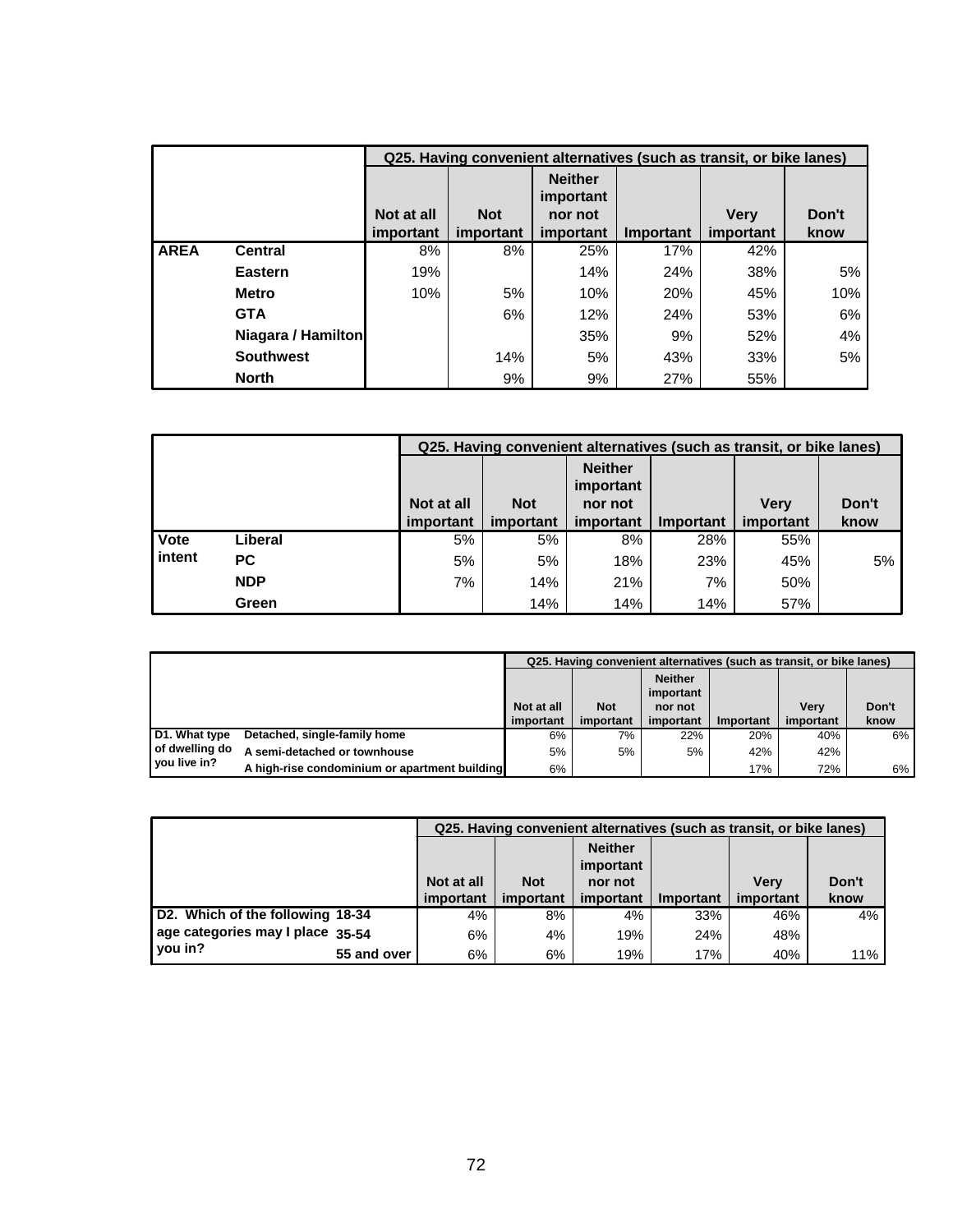|                                  |                       |            |            |                             |           | Q25. Having convenient alternatives (such as transit, or bike lanes) |       |
|----------------------------------|-----------------------|------------|------------|-----------------------------|-----------|----------------------------------------------------------------------|-------|
|                                  |                       |            |            | <b>Neither</b><br>important |           |                                                                      |       |
|                                  |                       | Not at all | <b>Not</b> | nor not                     |           | <b>Verv</b>                                                          | Don't |
|                                  |                       | important  | important  | important                   | Important | important                                                            | know  |
| D3. Finally, what Under \$35,000 |                       | 17%        |            | 9%                          | 17%       | 48%                                                                  | 9%    |
| is your combined                 | <b>Under \$75,000</b> | 6%         | 10%        | 19%                         | 26%       | 35%                                                                  | 3%    |
| family income?                   | \$75,000 and over     |            | 8%         | 18%                         | 25%       | 49%                                                                  |       |

|                  |        |            |            | Q25. Having convenient alternatives (such as transit, or bike lanes) |                  |           |       |
|------------------|--------|------------|------------|----------------------------------------------------------------------|------------------|-----------|-------|
|                  |        |            |            | <b>Neither</b>                                                       |                  |           |       |
|                  |        |            |            | important                                                            |                  |           |       |
|                  |        | Not at all | <b>Not</b> | nor not                                                              |                  | Verv      | Don't |
|                  |        | important  | important  | important                                                            | <b>Important</b> | important | know  |
| <b>D4.Gender</b> | Male   | 5%         | 10%        | 12%                                                                  | 22%              | 47%       | 3%    |
|                  | Female | 6%         | 2%         | 20%                                                                  | 24%              | 42%       | 6%    |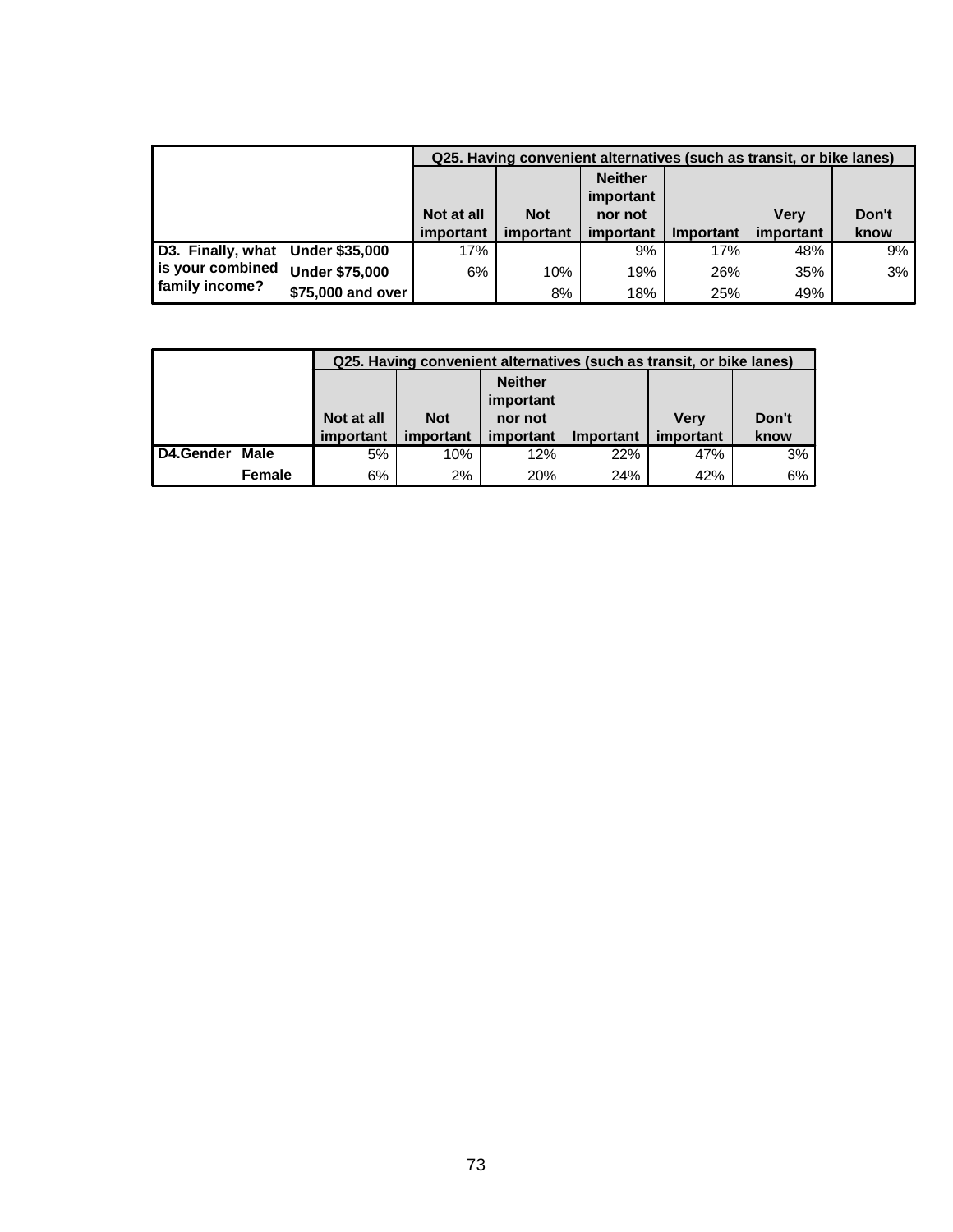|             |                    |            |            | Q26. Contributing to a greener and more efficient economy |           |             |       |
|-------------|--------------------|------------|------------|-----------------------------------------------------------|-----------|-------------|-------|
|             |                    |            |            | <b>Neither</b><br>important                               |           |             |       |
|             |                    | Not at all | <b>Not</b> | nor not                                                   |           | <b>Verv</b> | Don't |
|             |                    | important  | important  | important                                                 | Important | important   | know  |
| <b>AREA</b> | <b>Central</b>     | 8%         |            | 17%                                                       | 17%       | 58%         |       |
|             | Eastern            |            |            | 24%                                                       | 29%       | 43%         | 5%    |
|             | <b>Metro</b>       |            | 10%        | 25%                                                       | 35%       | 25%         | 5%    |
|             | <b>GTA</b>         | 6%         |            | 24%                                                       | 6%        | 59%         | 6%    |
|             | Niagara / Hamilton | 9%         | 4%         | 9%                                                        | 26%       | 48%         | 4%    |
|             | <b>Southwest</b>   |            | 5%         | 19%                                                       | 33%       | 33%         | 10%   |
|             | <b>North</b>       |            |            | 9%                                                        | 36%       | 55%         |       |

|             |            |            |            | Q26. Contributing to a greener and more efficient economy |           |             |       |
|-------------|------------|------------|------------|-----------------------------------------------------------|-----------|-------------|-------|
|             |            |            | <b>Not</b> | <b>Neither</b><br>important                               |           |             | Don't |
|             |            | Not at all |            | nor not                                                   |           | <b>Verv</b> |       |
|             |            | important  | important  | important                                                 | Important | important   | know  |
| <b>Vote</b> | Liberal    | 8%         | 3%         | 23%                                                       | 25%       | 40%         | 3%    |
| intent      | PC.        | 2%         |            | 20%                                                       | 32%       | 43%         | 2%    |
|             | <b>NDP</b> |            |            | 14%                                                       | 14%       | 71%         |       |
|             | Green      |            | 14%        | 14%                                                       | 14%       | 57%         |       |

|               |                                               |            |            |                |           | Q26. Contributing to a greener and more efficient economy |       |
|---------------|-----------------------------------------------|------------|------------|----------------|-----------|-----------------------------------------------------------|-------|
|               |                                               |            |            | <b>Neither</b> |           |                                                           |       |
|               |                                               |            |            | important      |           |                                                           |       |
|               |                                               | Not at all | <b>Not</b> | nor not        |           | <b>Verv</b>                                               | Don't |
|               |                                               | important  | important  | important      | Important | important                                                 | know  |
| D1. What type | Detached, single-family home                  | 5%         | 3%         | 17%            | 26%       | 43%                                                       | 6%    |
|               | I of dwelling do A semi-detached or townhouse |            |            | 26%            | 32%       | 42%                                                       |       |
| you live in?  | A high-rise condominium or apartment buildir  |            | 6%         | 17%            | 22%       | 50%                                                       | 6%    |

|                                  |             |            |            | Q26. Contributing to a greener and more efficient economy |           |             |       |
|----------------------------------|-------------|------------|------------|-----------------------------------------------------------|-----------|-------------|-------|
|                                  |             | Not at all | <b>Not</b> | <b>Neither</b><br>important<br>nor not                    |           | <b>Very</b> | Don't |
|                                  |             | important  | important  | important                                                 | Important | important   | know  |
| D2. Which of the following 18-34 |             |            |            | 17%                                                       | 42%       | 38%         | 4%    |
| age categories may I place 35-54 |             | 6%         | 6%         | 17%                                                       | 17%       | 54%         | $2\%$ |
| you in?                          | 55 and over | 2%         | 2%         | 21%                                                       | 30%       | 36%         | 9%    |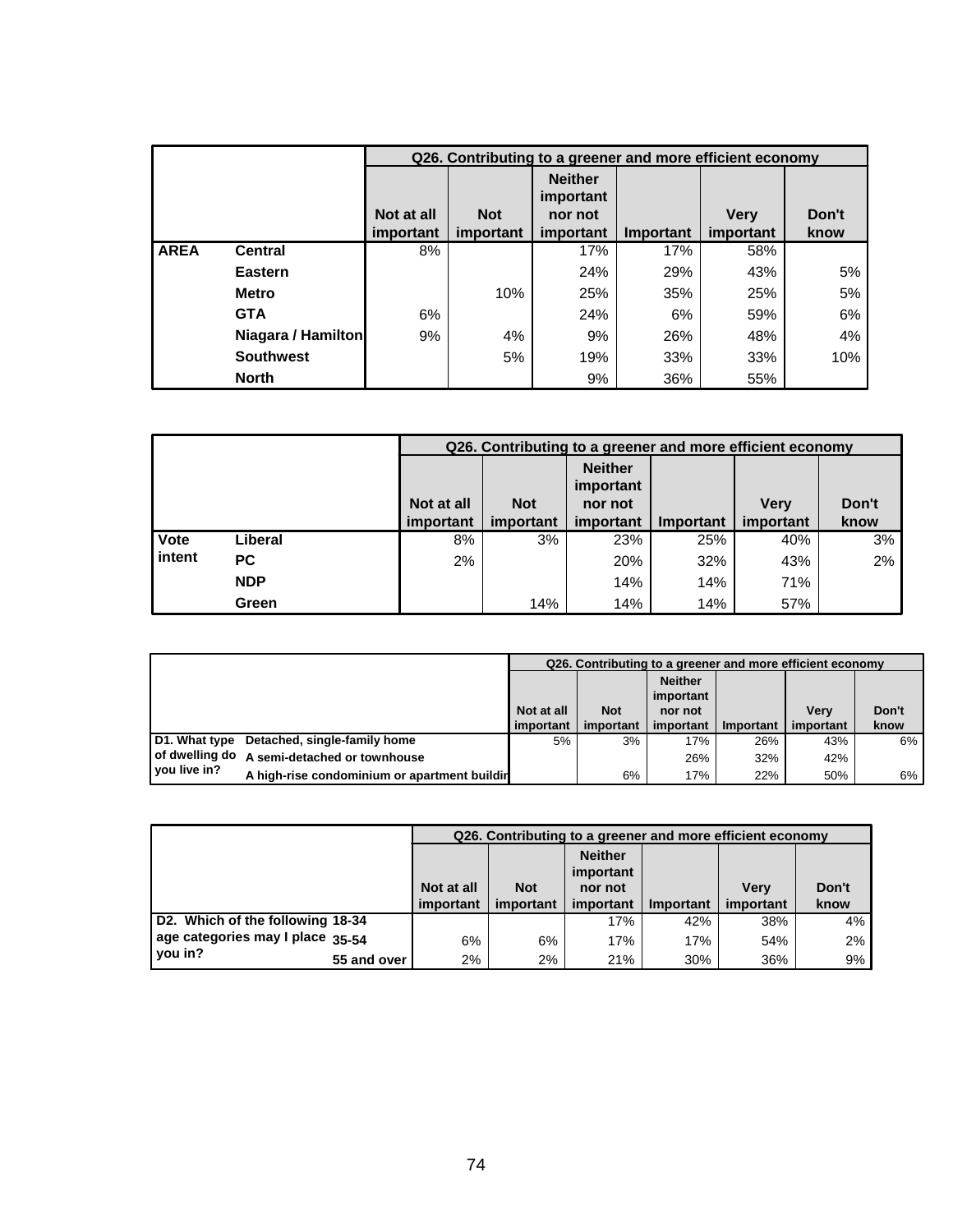|                                  |                       |            |            | Q26. Contributing to a greener and more efficient economy |           |             |       |
|----------------------------------|-----------------------|------------|------------|-----------------------------------------------------------|-----------|-------------|-------|
|                                  |                       |            |            | <b>Neither</b><br>important                               |           |             |       |
|                                  |                       | Not at all | <b>Not</b> | nor not                                                   |           | <b>Verv</b> | Don't |
|                                  |                       | important  | important  | important                                                 | Important | important   | know  |
| D3. Finally, what Under \$35,000 |                       |            | 4%         | 9%                                                        | 26%       | 52%         | 9%    |
| is your combined                 | <b>Under \$75,000</b> | 3%         |            | 19%                                                       | 35%       | 39%         | 3%    |
| family income?                   | \$75,000 and over     | 6%         | 6%         | 20%                                                       | 22%       | 47%         |       |

|           |        |            |                                        | Q26. Contributing to a greener and more efficient economy |           |           |      |  |  |
|-----------|--------|------------|----------------------------------------|-----------------------------------------------------------|-----------|-----------|------|--|--|
|           |        |            |                                        | <b>Neither</b>                                            |           |           |      |  |  |
|           |        |            |                                        | important                                                 |           |           |      |  |  |
|           |        | Not at all | Don't<br><b>Not</b><br>Verv<br>nor not |                                                           |           |           |      |  |  |
|           |        | important  | important                              | important                                                 | Important | important | know |  |  |
| D4.Gender | Male   | 3%         | 3%                                     | 25%                                                       | 24%       | 37%       | 7%   |  |  |
|           | Female | 3%         | 3%                                     | 12%                                                       | 29%       | 50%       | 3%   |  |  |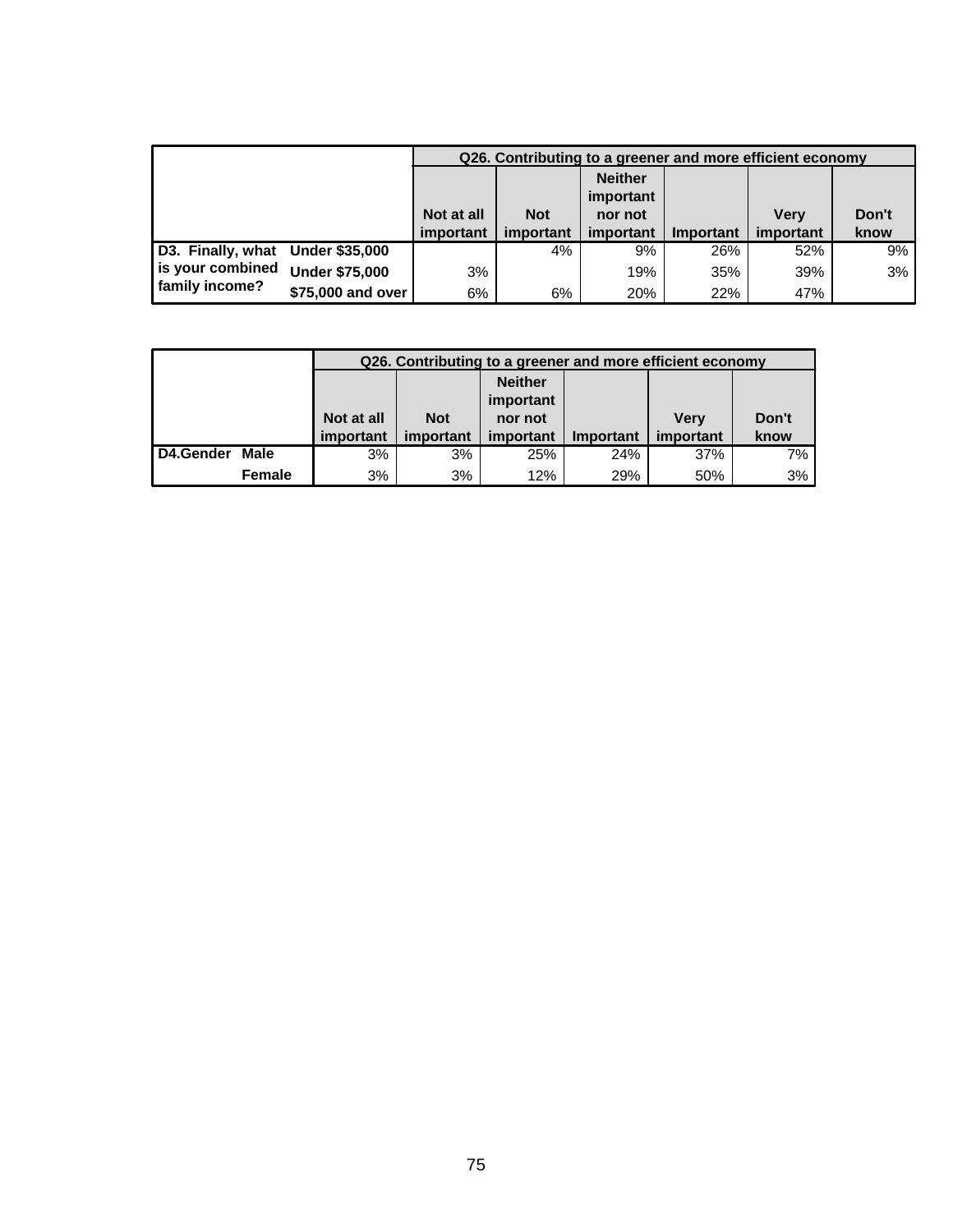|             |                    |            |            |                             |           | Q27. Helping to reduce the effects of climate change |       |
|-------------|--------------------|------------|------------|-----------------------------|-----------|------------------------------------------------------|-------|
|             |                    |            |            | <b>Neither</b><br>important |           |                                                      |       |
|             |                    | Not at all | <b>Not</b> | nor not                     |           | <b>Verv</b>                                          | Don't |
|             |                    | important  | important  | important                   | Important | important                                            | know  |
| <b>AREA</b> | <b>Central</b>     | 8%         |            | 8%                          | 33%       | 50%                                                  |       |
|             | Eastern            | 5%         | 5%         | 24%                         | 5%        | 52%                                                  | 10%   |
|             | <b>Metro</b>       |            | 15%        | 35%                         | 20%       | 15%                                                  | 15%   |
|             | <b>GTA</b>         |            | 6%         | 24%                         | 12%       | 53%                                                  | 6%    |
|             | Niagara / Hamilton | 9%         |            | 13%                         | 30%       | 43%                                                  | 4%    |
|             | <b>Southwest</b>   |            |            | 19%                         | 38%       | 43%                                                  |       |
|             | <b>North</b>       |            |            | 9%                          | 45%       | 45%                                                  |       |

|        |            |            |            |                             |           | Q27. Helping to reduce the effects of climate change |       |
|--------|------------|------------|------------|-----------------------------|-----------|------------------------------------------------------|-------|
|        |            |            |            | <b>Neither</b><br>important |           |                                                      |       |
|        |            | Not at all | <b>Not</b> | nor not                     |           | <b>Verv</b>                                          | Don't |
|        |            | important  | important  | important                   | Important | important                                            | know  |
| Vote   | Liberal    | 5%         | 8%         | 18%                         | 20%       | 48%                                                  | 3%    |
| intent | PC.        | 5%         |            | 23%                         | 34%       | 36%                                                  | 2%    |
|        | <b>NDP</b> |            |            | 21%                         | 14%       | 64%                                                  |       |
|        | Green      |            | 14%        | 14%                         | 14%       | 57%                                                  |       |

|                                                         |            |            |                                                           |     | Q27. Helping to reduce the effects of climate change |       |
|---------------------------------------------------------|------------|------------|-----------------------------------------------------------|-----|------------------------------------------------------|-------|
|                                                         |            |            | <b>Neither</b><br>  important                             |     |                                                      |       |
|                                                         | Not at all | <b>Not</b> | nor not                                                   |     | <b>Verv</b>                                          | Don't |
|                                                         |            |            | important   important   important   Important   important |     |                                                      | know  |
| D1. What type Detached, single-family home              | 5%         | 3%         | 19%                                                       | 26% | 43%                                                  | 3%    |
| of dwelling dc A semi-detached or townhouse             |            | 5%         | 21%                                                       | 26% | 37%                                                  | 11%   |
| vou live in?<br>A high-rise condominium or apartment bu |            | 6%         | 22%                                                       | 17% | 44%                                                  | 11%   |

|                                  |             |            | Q27. Helping to reduce the effects of climate change |                             |                  |             |       |
|----------------------------------|-------------|------------|------------------------------------------------------|-----------------------------|------------------|-------------|-------|
|                                  |             |            | <b>Not</b>                                           | <b>Neither</b><br>important |                  |             |       |
|                                  |             | Not at all |                                                      | nor not                     |                  | <b>Verv</b> | Don't |
|                                  |             | important  | important                                            | important                   | <b>Important</b> | important   | know  |
| D2. Which of the following 18-34 |             | 4%         |                                                      | 21%                         | 42%              | 33%         |       |
| age categories may I place 35-54 |             | 6%         | 4%                                                   | 20%                         | 17%              | 50%         | 4%    |
| you in?                          | 55 and over |            | 6%                                                   | 19%                         | 26%              | 38%         | 11%   |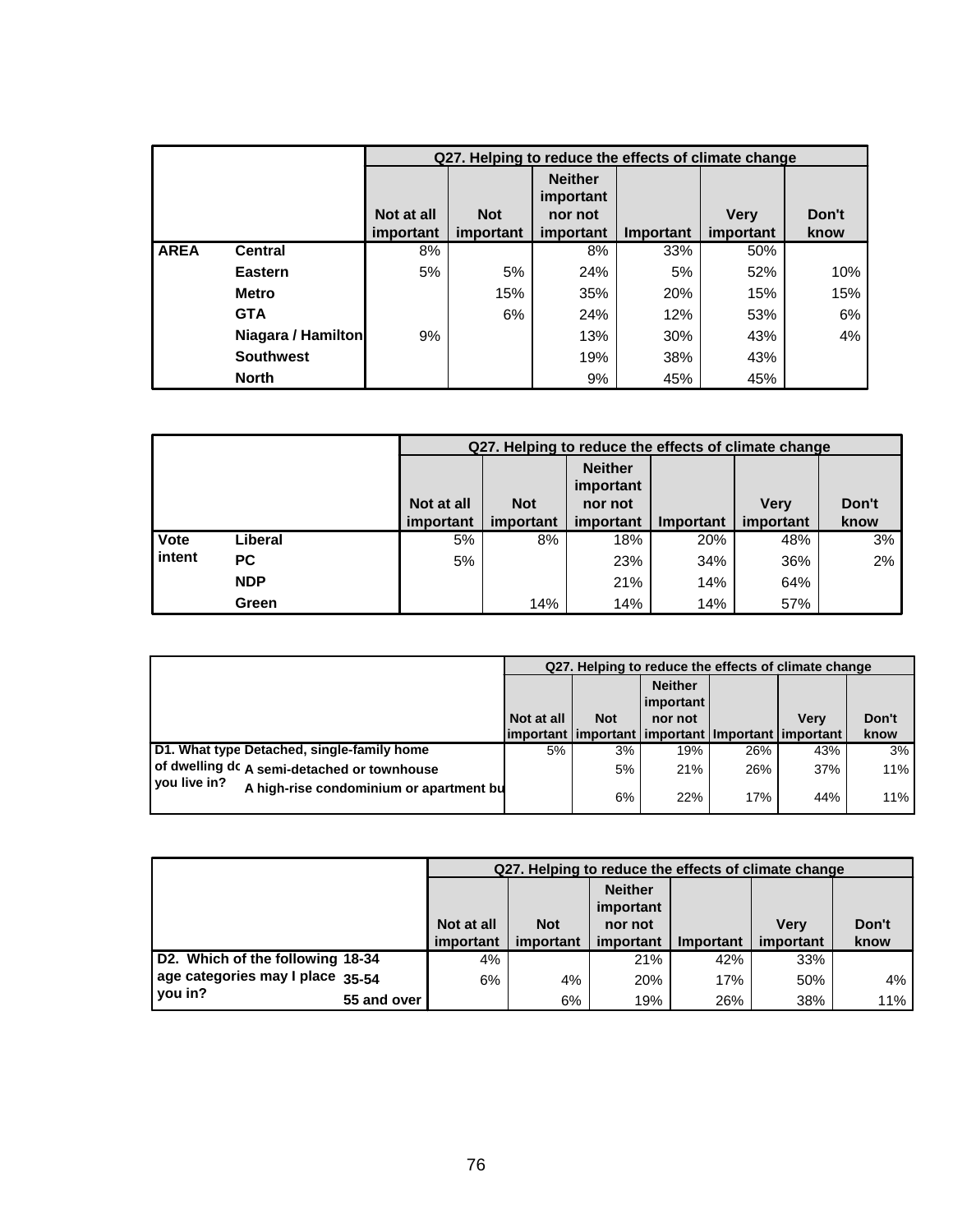|                                  |                       |                  |            |                             |           | Q27. Helping to reduce the effects of climate change |       |
|----------------------------------|-----------------------|------------------|------------|-----------------------------|-----------|------------------------------------------------------|-------|
|                                  |                       |                  |            | <b>Neither</b><br>important |           |                                                      |       |
|                                  |                       | Not at all       | <b>Not</b> | nor not                     |           | <b>Verv</b>                                          | Don't |
|                                  |                       | <i>important</i> | important  | important                   | Important | important                                            | know  |
| D3. Finally, what Under \$35,000 |                       |                  | 4%         | 9%                          | 22%       | 52%                                                  | 13%   |
| is your combined                 | <b>Under \$75,000</b> | 3%               |            | 23%                         | 29%       | 39%                                                  | 6%    |
| family income?                   | \$75,000 and over     | 4%               | 8%         | 24%                         | 20%       | 45%                                                  |       |

|           |               |            | Q27. Helping to reduce the effects of climate change |                |                  |           |       |
|-----------|---------------|------------|------------------------------------------------------|----------------|------------------|-----------|-------|
|           |               |            |                                                      | <b>Neither</b> |                  |           |       |
|           |               |            |                                                      | important      |                  |           |       |
|           |               | Not at all | <b>Not</b>                                           | nor not        |                  | Verv      | Don't |
|           |               | important  | important                                            | important      | <b>Important</b> | important | know  |
| D4.Gender | <b>Male</b>   | 3%         | 5%                                                   | 22%            | 27%              | 37%       | 5%    |
|           | <b>Female</b> | 3%         | 3%                                                   | 18%            | 23%              | 47%       | 6%    |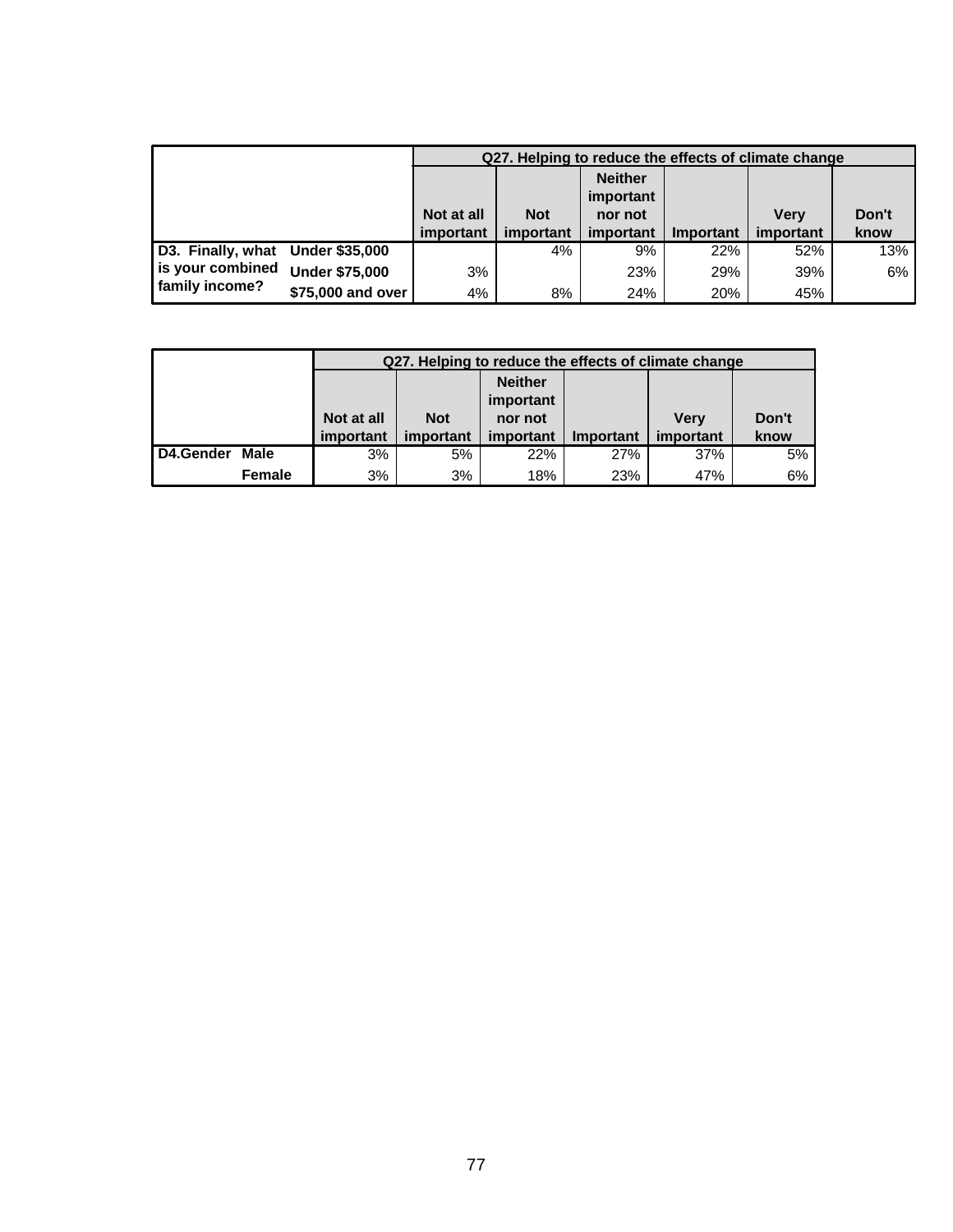|             |                    |            |            | Q28. Helping to reduce smog and asthma |           |             |       |
|-------------|--------------------|------------|------------|----------------------------------------|-----------|-------------|-------|
|             |                    |            |            | <b>Neither</b><br>important            |           |             |       |
|             |                    | Not at all | <b>Not</b> | nor not                                |           | <b>Verv</b> | Don't |
|             |                    | important  | important  | important                              | Important | important   | know  |
| <b>AREA</b> | <b>Central</b>     |            |            | 8%                                     | 33%       | 58%         |       |
|             | <b>Eastern</b>     | 5%         |            | 24%                                    | 10%       | 62%         |       |
|             | <b>Metro</b>       | 5%         | 10%        | 15%                                    | 30%       | 30%         | 10%   |
|             | <b>GTA</b>         |            |            | 18%                                    | 12%       | 65%         | 6%    |
|             | Niagara / Hamilton |            |            | 13%                                    | 30%       | 52%         | 4%    |
|             | <b>Southwest</b>   | 5%         |            | 14%                                    | 24%       | 57%         |       |
|             | <b>North</b>       |            | 9%         |                                        | 36%       | 55%         |       |

|        |            |            |            | Q28. Helping to reduce smog and asthma |           |             |       |
|--------|------------|------------|------------|----------------------------------------|-----------|-------------|-------|
|        |            | Not at all | <b>Not</b> | <b>Neither</b><br>important<br>nor not |           | <b>Verv</b> | Don't |
|        |            | important  | important  | important                              | Important | important   | know  |
| Vote   | Liberal    |            | 5%         | 18%                                    | 25%       | 53%         |       |
| intent | <b>PC</b>  | 5%         |            | 11%                                    | 25%       | 57%         | 2%    |
|        | <b>NDP</b> |            |            | 14%                                    | 21%       | 64%         |       |
|        | Green      |            | 14%        | 14%                                    | 14%       | 57%         |       |

|               |                                              |            |            | Q28. Helping to reduce smog and asthma |           |             |       |
|---------------|----------------------------------------------|------------|------------|----------------------------------------|-----------|-------------|-------|
|               |                                              |            |            | <b>Neither</b><br>important            |           |             |       |
|               |                                              | Not at all | <b>Not</b> | nor not                                |           | <b>Verv</b> | Don't |
|               |                                              | important  | important  | important                              | Important | important   | know  |
| D1. What type | Detached, single-family home                 | 2%         |            | 15%                                    | 26%       | 53%         | 3%    |
|               | of dwelling do A semi-detached or townhouse  |            | 11%        | 16%                                    | 21%       | 53%         |       |
| you live in?  | A high-rise condominium or apartment buildir | 6%         | 6%         | 11%                                    | 17%       | 56%         | 6%    |

|                                  |             |            |            | Q28. Helping to reduce smog and asthma |           |             |       |
|----------------------------------|-------------|------------|------------|----------------------------------------|-----------|-------------|-------|
|                                  |             | Not at all | <b>Not</b> | <b>Neither</b><br>important<br>nor not |           | <b>Verv</b> | Don't |
|                                  |             | important  | important  | important                              | Important | important   | know  |
| D2. Which of the following 18-34 |             | 8%         | 4%         | 8%                                     | 29%       | 50%         |       |
| age categories may I place 35-54 |             |            | $4\%$      | 15%                                    | 22%       | 57%         | $2\%$ |
| you in?                          | 55 and over | 2%         |            | 17%                                    | 23%       | 51%         | 6%    |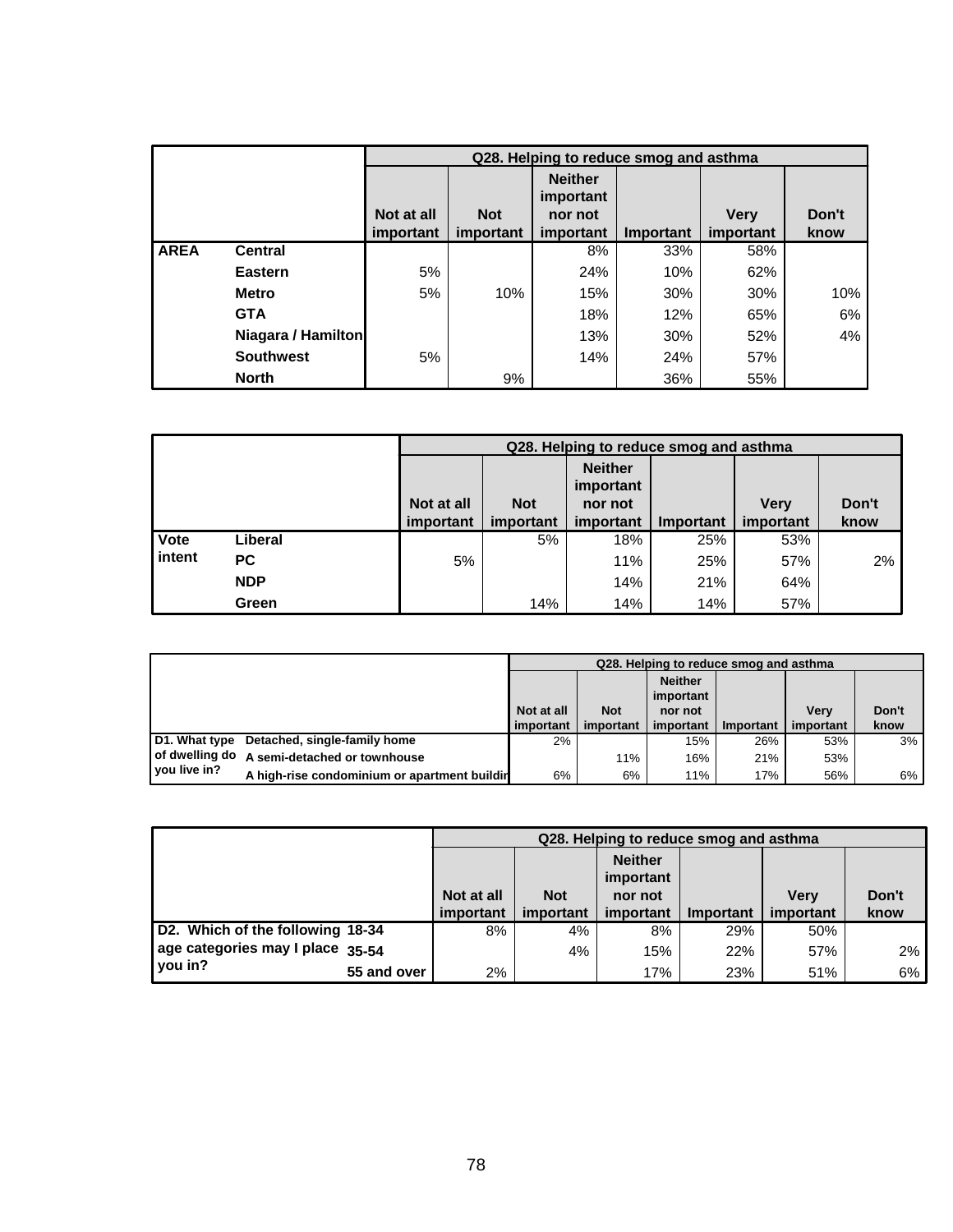|                                  |                       |            |            | Q28. Helping to reduce smog and asthma |           |             |       |
|----------------------------------|-----------------------|------------|------------|----------------------------------------|-----------|-------------|-------|
|                                  |                       |            |            | <b>Neither</b><br>important            |           |             |       |
|                                  |                       | Not at all | <b>Not</b> | nor not                                |           | <b>Verv</b> | Don't |
|                                  |                       | important  | important  | important                              | Important | important   | know  |
| D3. Finally, what Under \$35,000 |                       |            | 4%         | 9%                                     | 22%       | 52%         | 13%   |
| is your combined                 | <b>Under \$75,000</b> | 3%         | 3%         | 13%                                    | 19%       | 61%         |       |
| family income?                   | \$75,000 and over     | 2%         |            | 16%                                    | 29%       | 53%         |       |

|           |        |            | Q28. Helping to reduce smog and asthma |                |                  |             |       |
|-----------|--------|------------|----------------------------------------|----------------|------------------|-------------|-------|
|           |        |            |                                        | <b>Neither</b> |                  |             |       |
|           |        |            |                                        | important      |                  |             |       |
|           |        | Not at all | <b>Not</b>                             | nor not        |                  | <b>Verv</b> | Don't |
|           |        | important  | important                              | important      | <b>Important</b> | important   | know  |
| D4.Gender | Male   | 3%         | 3%                                     | 15%            | 29%              | 47%         | 2%    |
|           | Female | 2%         | 2%                                     | 14%            | 20%              | 59%         | 5%    |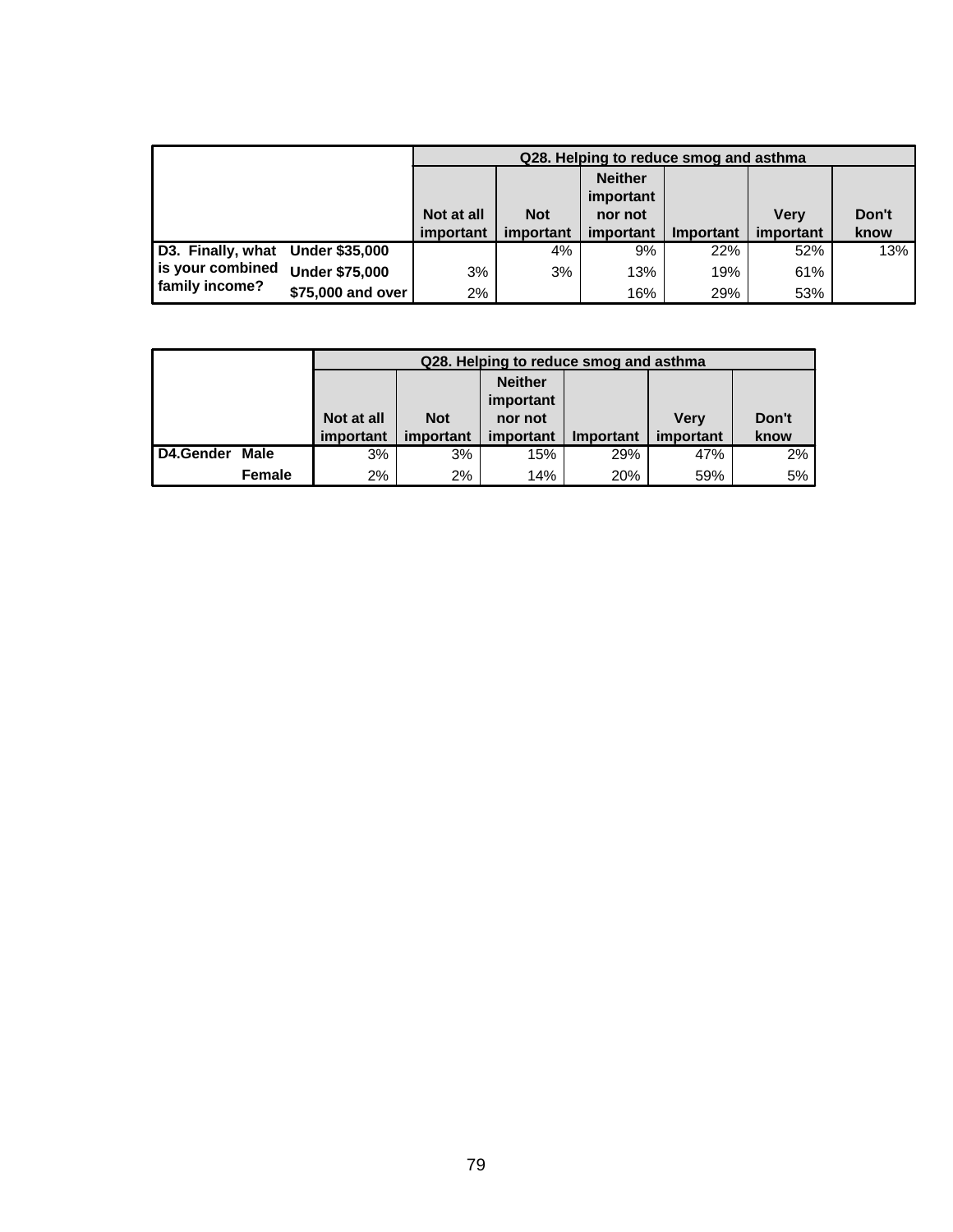|             |                    |            |            |                             | Q30. Being able to walk to local stores |             |
|-------------|--------------------|------------|------------|-----------------------------|-----------------------------------------|-------------|
|             |                    |            |            | <b>Neither</b><br>important |                                         |             |
|             |                    | Not at all | <b>Not</b> | nor not                     |                                         | <b>Very</b> |
|             |                    | important  | important  | important                   | <b>Important</b>                        | important   |
| <b>AREA</b> | <b>Central</b>     |            | 8%         | 17%                         | 17%                                     | 58%         |
|             | <b>Eastern</b>     | 14%        | 10%        | 10%                         | 10%                                     | 57%         |
|             | <b>Metro</b>       | 10%        | 5%         | 5%                          |                                         | 80%         |
|             | <b>GTA</b>         | 6%         |            | 12%                         | 24%                                     | 59%         |
|             | Niagara / Hamilton |            | 9%         | 26%                         | 17%                                     | 48%         |
|             | <b>Southwest</b>   | 10%        |            |                             | 38%                                     | 52%         |
|             | <b>North</b>       |            | 18%        | 9%                          | 36%                                     | 36%         |

|        |            |            |            | Q30. Being able to walk to local stores |           |             |
|--------|------------|------------|------------|-----------------------------------------|-----------|-------------|
|        |            | Not at all | <b>Not</b> | <b>Neither</b><br>important<br>nor not  |           | <b>Very</b> |
|        |            | important  | important  | important                               | Important | important   |
| Vote   | Liberal    | 10%        | 3%         | 13%                                     | 18%       | 58%         |
| intent | <b>PC</b>  | 7%         | 11%        | 7%                                      | 25%       | 50%         |
|        | <b>NDP</b> | 7%         | 7%         | 7%                                      | 7%        | 71%         |
|        | Green      |            |            | 43%                                     | 14%       | 43%         |

|               |                                              |            | Q30. Being able to walk to local stores |                             |           |             |
|---------------|----------------------------------------------|------------|-----------------------------------------|-----------------------------|-----------|-------------|
|               |                                              |            |                                         | <b>Neither</b><br>important |           |             |
|               |                                              | Not at all | <b>Not</b>                              | nor not                     |           | <b>Verv</b> |
|               |                                              | important  | important                               | important                   | Important | important   |
| D1. What type | Detached, single-family home                 | 7%         | 8%                                      | 14%                         | 18%       | 53%         |
|               | of dwelling do A semi-detached or townhouse  | 5%         |                                         | 11%                         | 32%       | 53%         |
| you live in?  | A high-rise condominium or apartment buildin | 6%         | 6%                                      |                             | 11%       | 78%         |

|                                             |            | Q30. Being able to walk to local stores |                             |                  |             |  |  |  |
|---------------------------------------------|------------|-----------------------------------------|-----------------------------|------------------|-------------|--|--|--|
|                                             |            |                                         | <b>Neither</b><br>important |                  |             |  |  |  |
|                                             | Not at all | <b>Not</b>                              | nor not                     |                  | <b>Very</b> |  |  |  |
|                                             | important  | important                               | important                   | <b>Important</b> | important   |  |  |  |
|                                             |            |                                         |                             |                  |             |  |  |  |
| D2. Which of the following 18-34            | 4%         | 8%                                      | 8%                          | 29%              | 50%         |  |  |  |
| age categories may I place 35-54<br>you in? | 2%         | 4%                                      | 17%                         | 22%              | 56%         |  |  |  |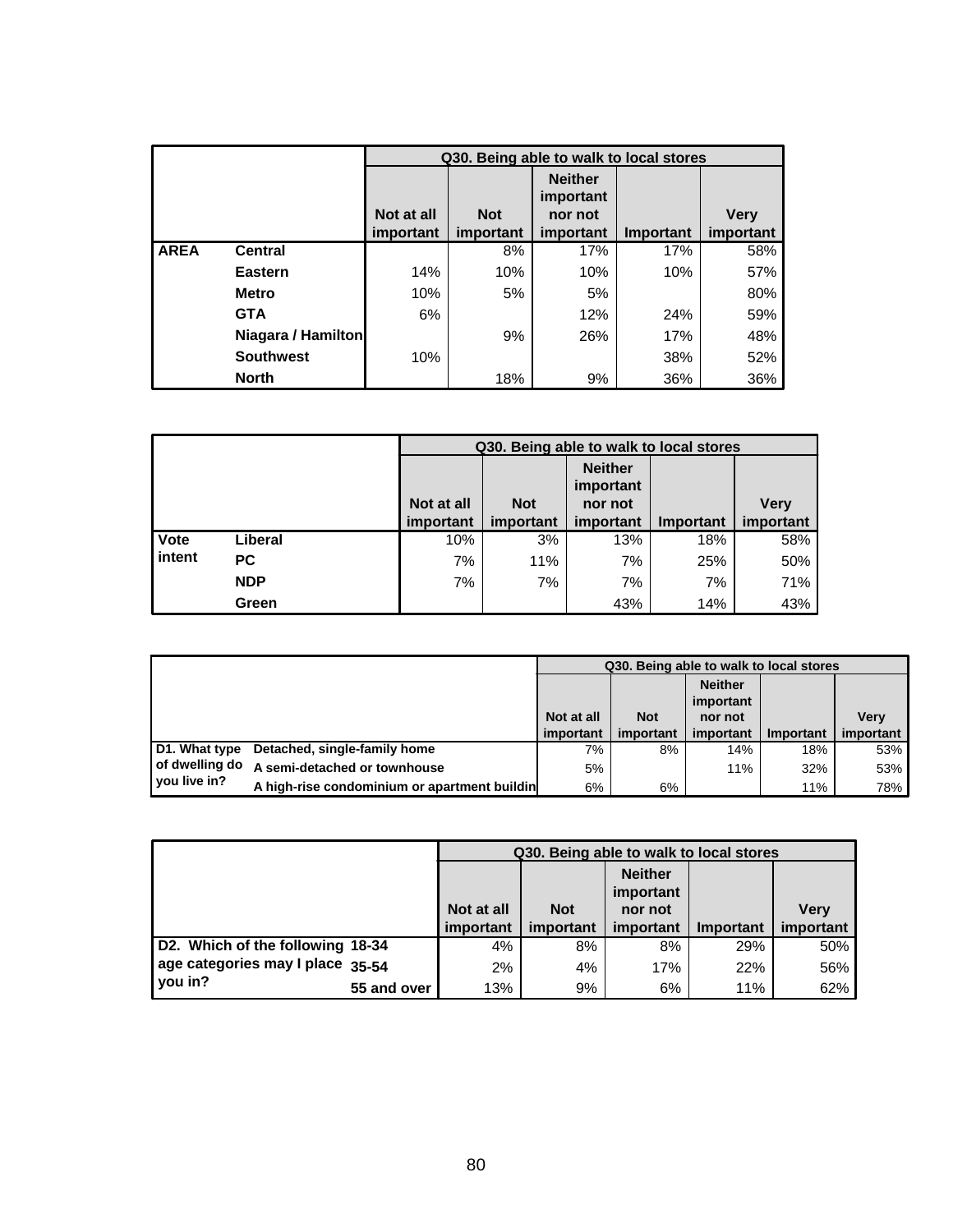|                                  |                       |            | Q30. Being able to walk to local stores |                             |           |             |
|----------------------------------|-----------------------|------------|-----------------------------------------|-----------------------------|-----------|-------------|
|                                  |                       |            |                                         | <b>Neither</b><br>important |           |             |
|                                  |                       | Not at all | <b>Not</b>                              | nor not                     |           | <b>Very</b> |
|                                  |                       | important  | important                               | important                   | Important | important   |
| D3. Finally, what Under \$35,000 |                       | 4%         | 4%                                      |                             | 13%       | 78%         |
| is your combined                 | <b>Under \$75,000</b> | 10%        | 6%                                      | 19%                         | 26%       | 39%         |
| family income?                   | \$75,000 and over     | 6%         | 10%                                     | 12%                         | 20%       | 53%         |

|           |        |            | Q30. Being able to walk to local stores |                |           |             |
|-----------|--------|------------|-----------------------------------------|----------------|-----------|-------------|
|           |        |            |                                         | <b>Neither</b> |           |             |
|           |        |            |                                         | important      |           |             |
|           |        | Not at all | <b>Not</b>                              | nor not        |           | <b>Verv</b> |
|           |        | important  | important                               | important      | Important | important   |
| D4.Gender | Male   | 7%         | 5%                                      | 10%            | 24%       | 54%         |
|           | Female | 6%         | 8%                                      | 12%            | 15%       | 59%         |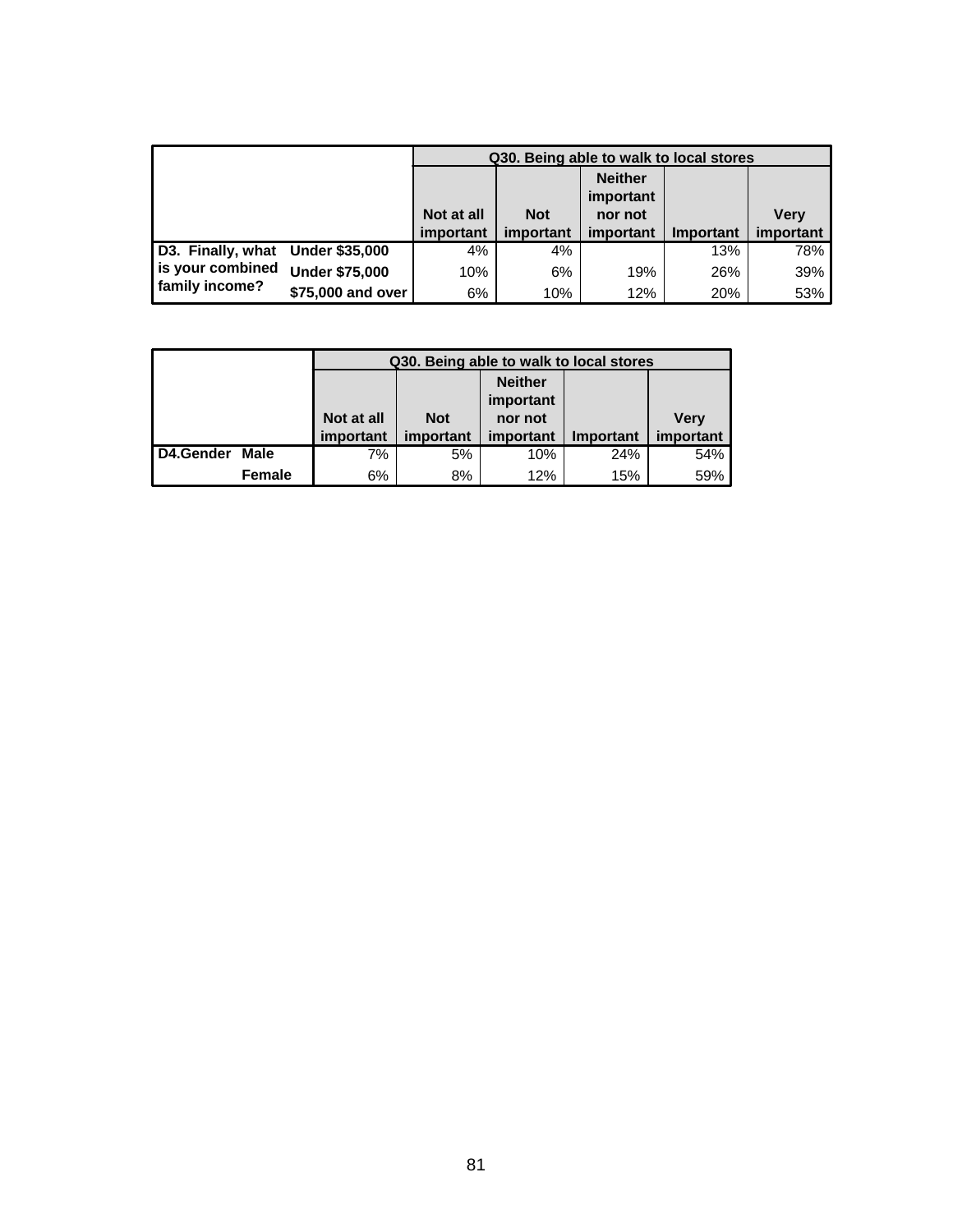|           |               |            | Q31. Having friends and neighbours within easy walking<br>distance |           |           |             |  |  |  |  |
|-----------|---------------|------------|--------------------------------------------------------------------|-----------|-----------|-------------|--|--|--|--|
|           |               |            | <b>Neither</b><br>important                                        |           |           |             |  |  |  |  |
|           |               | Not at all | <b>Not</b>                                                         | nor not   |           | <b>Very</b> |  |  |  |  |
|           |               | important  | important                                                          | important | Important | important   |  |  |  |  |
| D4.Gender | Male          | 10%        | 10%                                                                | 14%       | 27%       | 39%         |  |  |  |  |
|           | <b>Female</b> | 6%         | 14%                                                                | 17%       | 18%       | 45%         |  |  |  |  |

|             |                    |                         |                         | Q31. Having friends and neighbours within easy walking<br>distance |           |                          |
|-------------|--------------------|-------------------------|-------------------------|--------------------------------------------------------------------|-----------|--------------------------|
|             |                    | Not at all<br>important | <b>Not</b><br>important | <b>Neither</b><br>important<br>nor not<br>important                | Important | <b>Very</b><br>important |
| <b>AREA</b> | <b>Central</b>     | 17%                     | 8%                      | 17%                                                                | 8%        | 50%                      |
|             | Eastern            | 10%                     | 14%                     | 14%                                                                | 19%       | 43%                      |
|             | <b>Metro</b>       | 5%                      | 10%                     | 20%                                                                | 40%       | 25%                      |
|             | <b>GTA</b>         | 6%                      | 6%                      | 12%                                                                | 18%       | 59%                      |
|             | Niagara / Hamilton | 9%                      | 26%                     | 9%                                                                 | 26%       | 30%                      |
|             | <b>Southwest</b>   | 10%                     |                         | 14%                                                                | 24%       | 52%                      |
|             | <b>North</b>       |                         | 18%                     | 27%                                                                | 9%        | 45%                      |

|        |            |            | Q31. Having friends and neighbours within easy walking | distance                               |           |             |
|--------|------------|------------|--------------------------------------------------------|----------------------------------------|-----------|-------------|
|        |            | Not at all | <b>Not</b>                                             | <b>Neither</b><br>important<br>nor not |           | <b>Very</b> |
|        |            | important  | important                                              | important                              | Important | important   |
| Vote   | Liberal    | 5%         | 15%                                                    | 15%                                    | 33%       | 33%         |
| intent | <b>PC</b>  | 14%        | 11%                                                    | 11%                                    | 25%       | 39%         |
|        | <b>NDP</b> | 7%         | 7%                                                     | 14%                                    | 7%        | 64%         |
|        | Green      | 14%        |                                                        | 29%                                    |           | 57%         |

|                |                                              | Q31. Having friends and neighbours within easy walking<br>distance |            |                                        |           |             |  |
|----------------|----------------------------------------------|--------------------------------------------------------------------|------------|----------------------------------------|-----------|-------------|--|
|                |                                              | Not at all                                                         | <b>Not</b> | <b>Neither</b><br>important<br>nor not |           | <b>Verv</b> |  |
|                |                                              | important                                                          | important  | important                              | Important | important   |  |
| D1. What type  | Detached, single-family home                 | 10%                                                                | 14%        | 11%                                    | 19%       | 45%         |  |
| of dwelling do | A semi-detached or townhouse                 |                                                                    | 5%         | 37%                                    | 32%       | 26%         |  |
| vou live in?   | A high-rise condominium or apartment buildin | 6%                                                                 | 11%        | 11%                                    | 28%       | 44%         |  |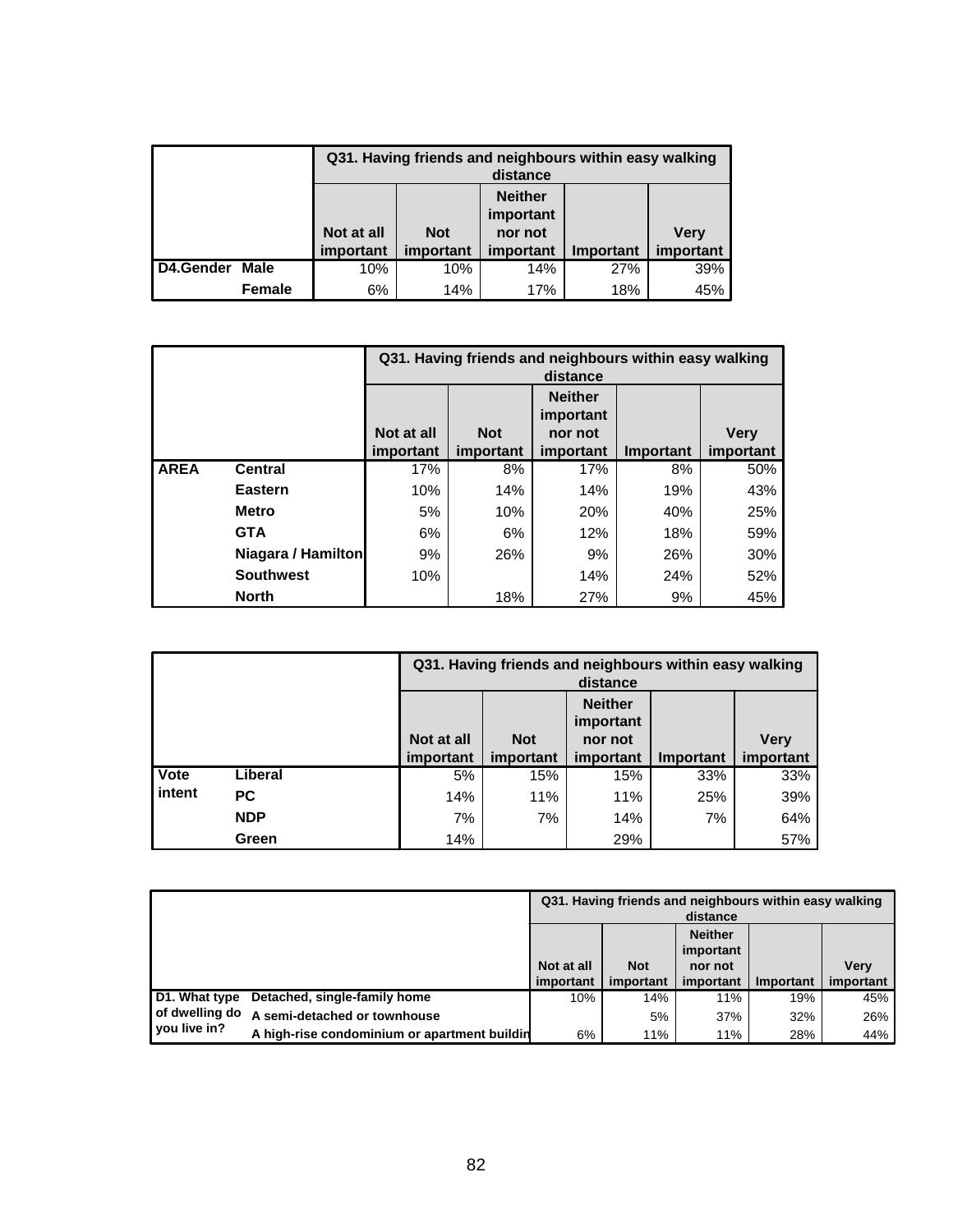|                                  |             | Q31. Having friends and neighbours within easy walking<br>distance |                         |                             |                  |                          |  |
|----------------------------------|-------------|--------------------------------------------------------------------|-------------------------|-----------------------------|------------------|--------------------------|--|
|                                  |             |                                                                    |                         | <b>Neither</b><br>important |                  |                          |  |
|                                  |             | Not at all<br>important                                            | <b>Not</b><br>important | nor not<br>important        | <b>Important</b> | <b>Verv</b><br>important |  |
| D2. Which of the following 18-34 |             | 8%                                                                 | 13%                     | 21%                         | 33%              | 25%                      |  |
| age categories may I place 35-54 |             | 6%                                                                 | 17%                     | 17%                         | 19%              | 43%                      |  |
| you in?                          | 55 and over | 11%                                                                | 6%                      | 11%                         | 21%              | 51%                      |  |

|                                  |                       |            | Q31. Having friends and neighbours within easy walking | distance                    |                  |             |
|----------------------------------|-----------------------|------------|--------------------------------------------------------|-----------------------------|------------------|-------------|
|                                  |                       |            |                                                        | <b>Neither</b><br>important |                  |             |
|                                  |                       | Not at all | <b>Not</b>                                             | nor not                     |                  | <b>Verv</b> |
|                                  |                       | important  | important                                              | important                   | <b>Important</b> | important   |
| D3. Finally, what Under \$35,000 |                       | 4%         | 9%                                                     | 13%                         | 13%              | 61%         |
| is your combined                 | <b>Under \$75,000</b> | 3%         | 6%                                                     | 29%                         | 26%              | 35%         |
| family income?                   | \$75,000 and over     | 12%        | 16%                                                    | 12%                         | 24%              | 37%         |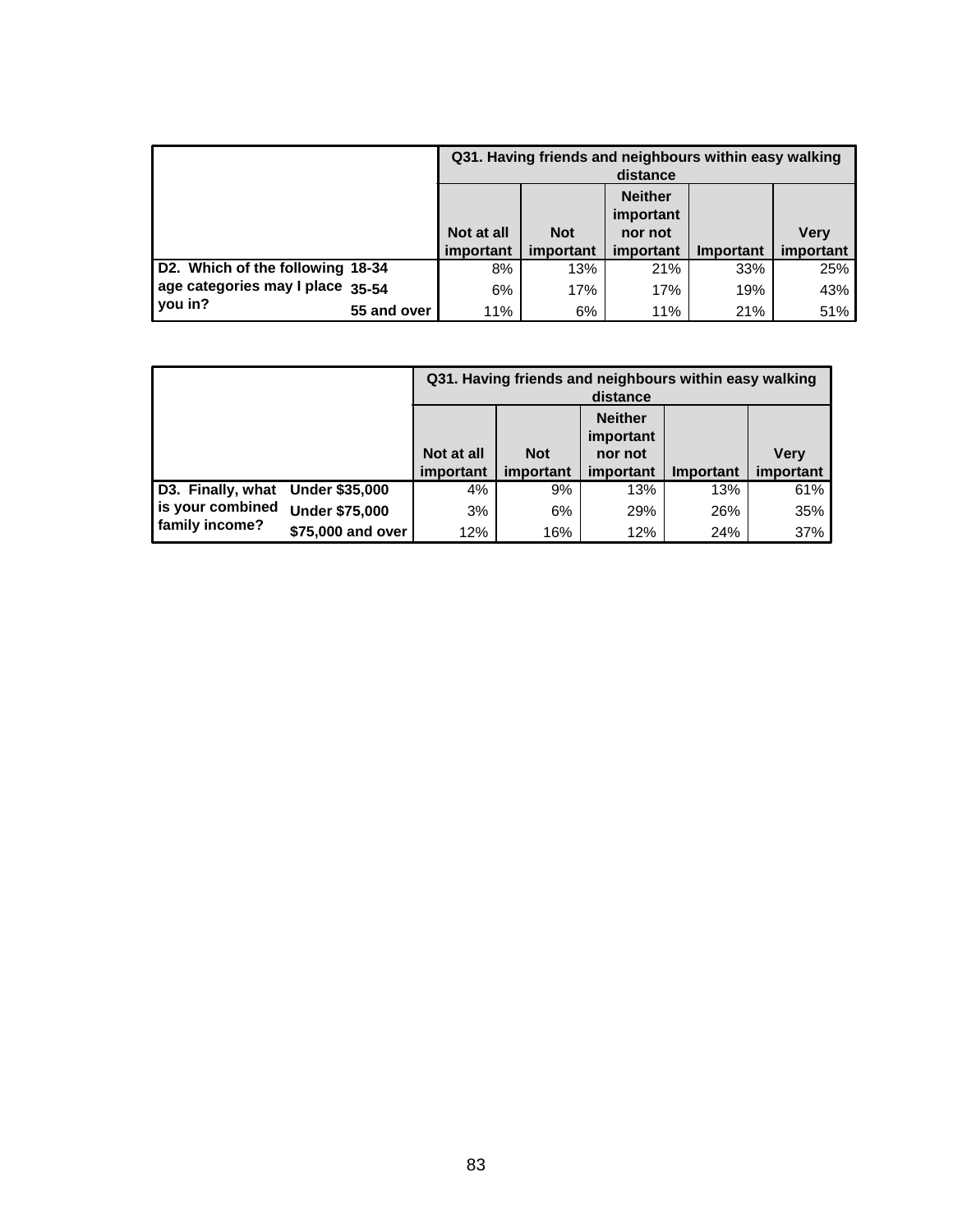|             |                    |                         | Q32. Living close enough to work or school that I can get there by walking,<br>transit or cycling |                                                     |           |                          |               |  |  |  |  |
|-------------|--------------------|-------------------------|---------------------------------------------------------------------------------------------------|-----------------------------------------------------|-----------|--------------------------|---------------|--|--|--|--|
|             |                    | Not at all<br>important | <b>Not</b><br>important                                                                           | <b>Neither</b><br>important<br>nor not<br>important | Important | <b>Verv</b><br>important | Don't<br>know |  |  |  |  |
| <b>AREA</b> | <b>Central</b>     | 17%                     |                                                                                                   | 8%                                                  | 8%        | 58%                      | 8%            |  |  |  |  |
|             | <b>Eastern</b>     | 10%                     | 10%                                                                                               | 14%                                                 | 14%       | 52%                      |               |  |  |  |  |
|             | <b>Metro</b>       | 10%                     |                                                                                                   | 10%                                                 | 30%       | 50%                      |               |  |  |  |  |
|             | <b>GTA</b>         | 6%                      | 6%                                                                                                | 18%                                                 | 18%       | 47%                      | 6%            |  |  |  |  |
|             | Niagara / Hamilton | 13%                     | 13%                                                                                               | 9%                                                  | 9%        | 57%                      |               |  |  |  |  |
|             | <b>Southwest</b>   | 10%                     | 5%                                                                                                | 10%                                                 | 29%       | 43%                      | 5%            |  |  |  |  |
|             | <b>North</b>       |                         | 9%                                                                                                | 18%                                                 | 27%       | 45%                      |               |  |  |  |  |

|                  |                                                                    |           | Q32. Living close enough to work or school that I can get there by walking,<br>transit or cycling |           |           |             |       |  |  |  |  |
|------------------|--------------------------------------------------------------------|-----------|---------------------------------------------------------------------------------------------------|-----------|-----------|-------------|-------|--|--|--|--|
|                  | <b>Neither</b><br>important<br><b>Not</b><br>Not at all<br>nor not |           |                                                                                                   |           |           |             |       |  |  |  |  |
|                  |                                                                    |           |                                                                                                   |           |           | <b>Verv</b> | Don't |  |  |  |  |
|                  |                                                                    | important | important                                                                                         | important | Important | important   | know  |  |  |  |  |
|                  |                                                                    |           |                                                                                                   |           |           |             |       |  |  |  |  |
|                  | Liberal                                                            | 10%       | 3%                                                                                                | 20%       | 25%       | 40%         | 3%    |  |  |  |  |
|                  | PC.                                                                | 9%        | 14%                                                                                               | 7%        | 18%       | 50%         | 2%    |  |  |  |  |
| Vote<br>l intent | <b>NDP</b>                                                         |           | 7%                                                                                                | 7%        | 14%       | 71%         |       |  |  |  |  |

|                  |                                              | 132. Living close enough to work or school that I can get there by walking<br>transit or cycling |            |                             |           |             |       |  |
|------------------|----------------------------------------------|--------------------------------------------------------------------------------------------------|------------|-----------------------------|-----------|-------------|-------|--|
|                  |                                              |                                                                                                  |            | <b>Neither</b><br>important |           |             |       |  |
|                  |                                              | Not at all                                                                                       | <b>Not</b> | nor not                     |           | <b>Verv</b> | Don't |  |
|                  |                                              | important                                                                                        | important  | important                   | Important | important   | know  |  |
| D1. What type    | Detached, single-family home                 | 11%                                                                                              | 8%         | 13%                         | 20%       | 45%         | 2%    |  |
| l of dwelling do | A semi-detached or townhouse                 |                                                                                                  |            | 11%                         | 26%       | 63%         |       |  |
| vou live in?     | A high-rise condominium or apartment buildin | 11%                                                                                              | 6%         | 11%                         | 6%        | 61%         | 6%    |  |

|                                  |             |                         | 32. Living close enough to work or school that I can get there by walking<br>transit or cycling |                             |           |                          |               |  |  |
|----------------------------------|-------------|-------------------------|-------------------------------------------------------------------------------------------------|-----------------------------|-----------|--------------------------|---------------|--|--|
|                                  |             |                         |                                                                                                 | <b>Neither</b><br>important |           |                          |               |  |  |
|                                  |             | Not at all<br>important | <b>Not</b><br>important                                                                         | nor not<br>important        | Important | <b>Verv</b><br>important | Don't<br>know |  |  |
| D2. Which of the following 18-34 |             |                         | 8%                                                                                              | 13%                         | 38%       | 42%                      |               |  |  |
| age categories may I place 35-54 |             | 7%                      | 6%                                                                                              | 13%                         | 17%       | 57%                      |               |  |  |
| vou in?                          | 55 and over | 17%                     | 6%                                                                                              | 11%                         | 13%       | 47%                      | 6%            |  |  |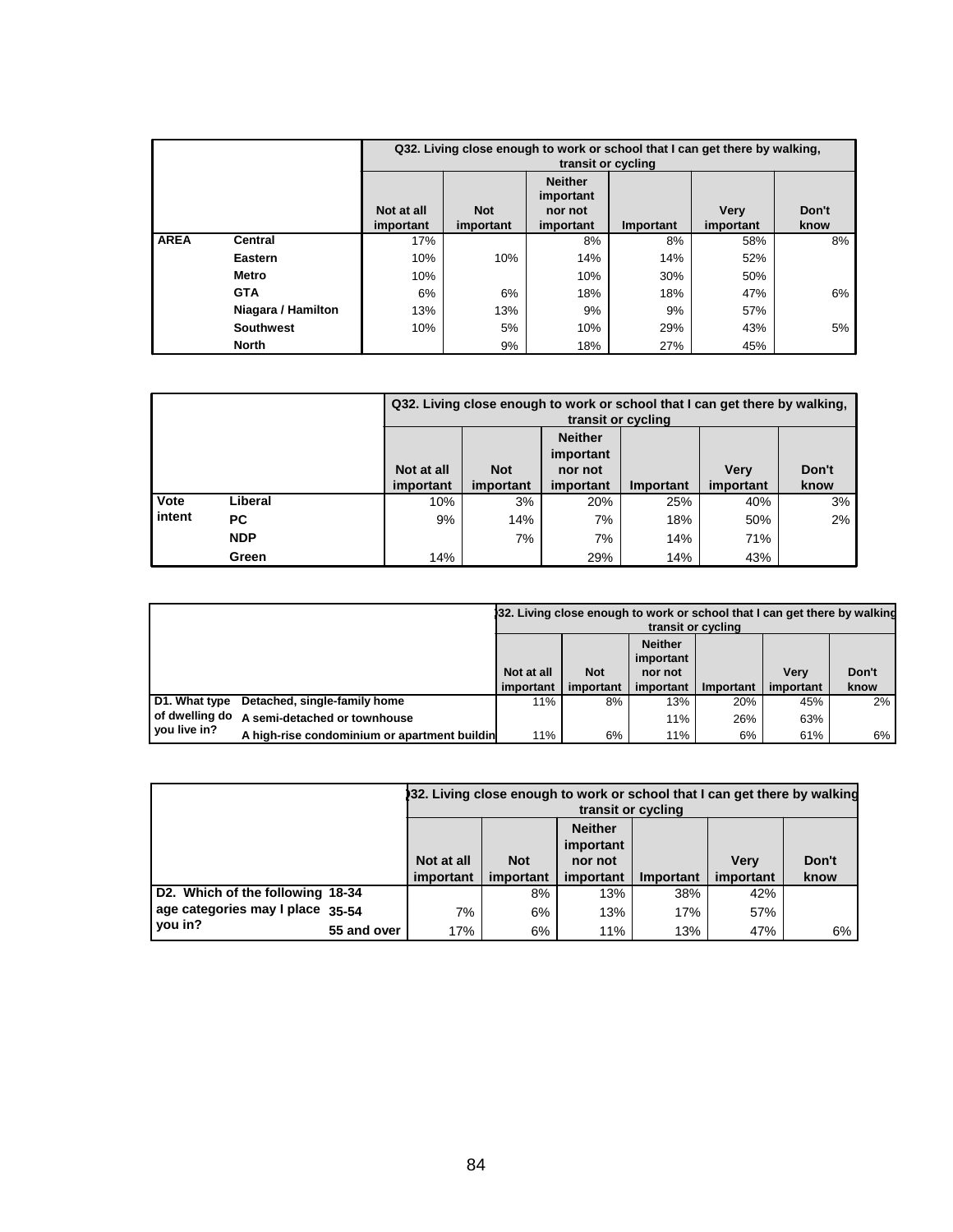|                                  |                       |            |            | transit or cycling |           | [32. Living close enough to work or school that I can get there by walking |       |
|----------------------------------|-----------------------|------------|------------|--------------------|-----------|----------------------------------------------------------------------------|-------|
|                                  |                       |            |            |                    |           |                                                                            |       |
|                                  |                       | Not at all | <b>Not</b> | nor not            |           | <b>Verv</b>                                                                | Don't |
|                                  |                       | important  | important  | important          | Important | important                                                                  | know  |
| D3. Finally, what Under \$35,000 |                       | 13%        |            | 13%                | 13%       | 61%                                                                        |       |
| is your combined                 | <b>Under \$75,000</b> | 10%        | 10%        | 13%                | 23%       | 42%                                                                        | 3%    |
| family income?                   | \$75,000 and over     | 8%         | 10%        | 16%                | 24%       | 41%                                                                        | 2%    |

|           |               |            | Q32. Living close enough to work or school that I can get there by<br>walking, transit or cycling |           |           |             |       |  |  |  |  |
|-----------|---------------|------------|---------------------------------------------------------------------------------------------------|-----------|-----------|-------------|-------|--|--|--|--|
|           |               |            | <b>Neither</b><br>important                                                                       |           |           |             |       |  |  |  |  |
|           |               | Not at all | <b>Not</b>                                                                                        | nor not   |           | <b>Verv</b> | Don't |  |  |  |  |
|           |               | important  | important                                                                                         | important | Important | important   | know  |  |  |  |  |
| D4.Gender | Male          | 7%         | 8%                                                                                                | 8%        | 24%       | 51%         | 2%    |  |  |  |  |
|           | <b>Female</b> | 12%        | 5%                                                                                                | 15%       | 15%       | 50%         | 3%    |  |  |  |  |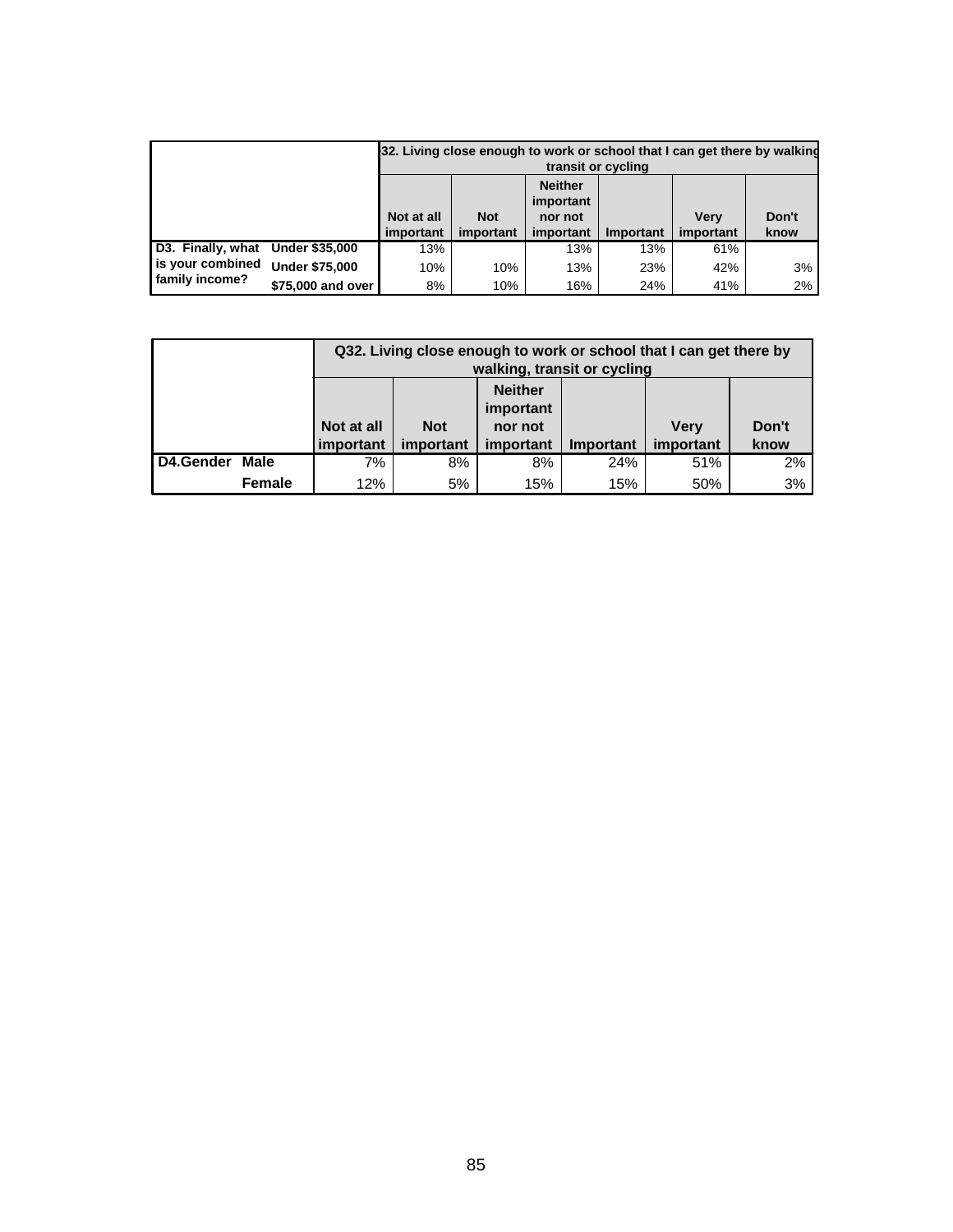|             |                                                                                                                                                                     |    |    | neighbourhood |     | Q33. Having public green spaces such as parks for recreation in my |    |  |  |
|-------------|---------------------------------------------------------------------------------------------------------------------------------------------------------------------|----|----|---------------|-----|--------------------------------------------------------------------|----|--|--|
|             | <b>Neither</b><br>important<br>Not at all<br><b>Not</b><br><b>Very</b><br>Don't<br>nor not<br>important<br>important<br>important<br>important<br>Important<br>know |    |    |               |     |                                                                    |    |  |  |
| <b>AREA</b> | <b>Central</b>                                                                                                                                                      | 8% | 8% | 8%            | 42% | 33%                                                                |    |  |  |
|             | Eastern                                                                                                                                                             | 5% |    | 10%           | 14% | 71%                                                                |    |  |  |
|             | <b>Metro</b>                                                                                                                                                        | 5% |    | 10%           | 25% | 60%                                                                |    |  |  |
|             | <b>GTA</b>                                                                                                                                                          | 6% |    | 6%            | 18% | 65%                                                                | 6% |  |  |
|             | Niagara / Hamilton                                                                                                                                                  |    |    |               | 26% | 74%                                                                |    |  |  |
|             | <b>Southwest</b>                                                                                                                                                    |    | 5% | 19%           | 5%  | 71%                                                                |    |  |  |
|             | <b>North</b>                                                                                                                                                        |    |    | 9%            | 45% | 45%                                                                |    |  |  |

|          |            |                             | Q33. Having public green spaces such as parks for recreation in my<br>neighbourhood |           |           |             |       |  |  |  |
|----------|------------|-----------------------------|-------------------------------------------------------------------------------------|-----------|-----------|-------------|-------|--|--|--|
|          |            | <b>Neither</b><br>important |                                                                                     |           |           |             |       |  |  |  |
|          |            | Not at all                  | <b>Not</b>                                                                          | nor not   |           | <b>Verv</b> | Don't |  |  |  |
|          |            | important                   | important                                                                           | important | Important | important   | know  |  |  |  |
| Vote     | Liberal    | 3%                          | 3%                                                                                  | 8%        | 23%       | 65%         |       |  |  |  |
| l intent | PC.        | 5%                          |                                                                                     | 11%       | 27%       | 55%         | 2%    |  |  |  |
|          | <b>NDP</b> |                             |                                                                                     | 7%        | 14%       | 79%         |       |  |  |  |
|          | Green      | 14%                         |                                                                                     | 29%       | 14%       | 43%         |       |  |  |  |

|                                  |                                              | Q33. Having public green spaces such as parks for recreation in my<br>neighbourhood |            |                             |           |             |       |  |
|----------------------------------|----------------------------------------------|-------------------------------------------------------------------------------------|------------|-----------------------------|-----------|-------------|-------|--|
|                                  |                                              |                                                                                     |            | <b>Neither</b><br>important |           |             |       |  |
|                                  |                                              | Not at all                                                                          | <b>Not</b> | nor not                     |           | <b>Verv</b> | Don't |  |
|                                  |                                              | important                                                                           | important  | important                   | Important | important   | know  |  |
| D1. What type                    | Detached, single-family home                 | 2%                                                                                  | 2%         | 9%                          | 27%       | 59%         |       |  |
| of dwelling do<br>I you live in? | A semi-detached or townhouse                 | 5%                                                                                  |            | <b>11%</b>                  | 5%        | 74%         | 5% l  |  |
|                                  | A high-rise condominium or apartment buildin | 6%                                                                                  |            | 6%                          | 17%       | 72%         |       |  |

|                                  |             |                                                                                                                                                                     | Q33. Having public green spaces such as parks for recreation in my<br>neighbourhood |     |     |     |    |  |  |  |
|----------------------------------|-------------|---------------------------------------------------------------------------------------------------------------------------------------------------------------------|-------------------------------------------------------------------------------------|-----|-----|-----|----|--|--|--|
|                                  |             | <b>Neither</b><br>important<br><b>Not</b><br>Not at all<br>Don't<br><b>Verv</b><br>nor not<br>know<br>important<br>important<br>important<br>important<br>Important |                                                                                     |     |     |     |    |  |  |  |
| D2. Which of the following 18-34 |             | 4%                                                                                                                                                                  |                                                                                     | 17% | 17% | 63% |    |  |  |  |
| age categories may I place 35-54 |             | 2%                                                                                                                                                                  | 2%                                                                                  | 4%  | 33% | 57% | 2% |  |  |  |
| vou in?                          | 55 and over | 4%                                                                                                                                                                  | $2\%$                                                                               | 11% | 13% | 70% |    |  |  |  |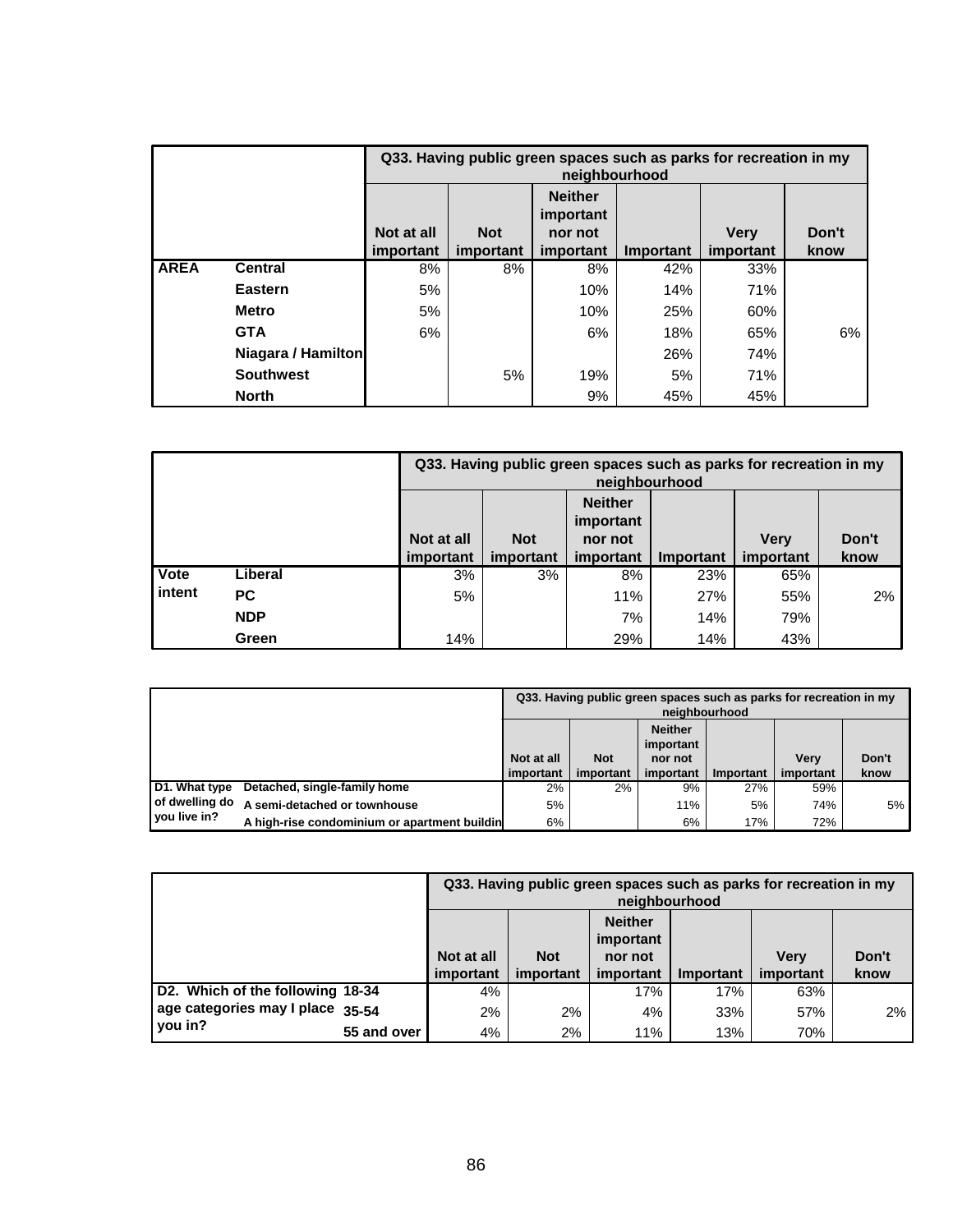|                                  |                       |                             | Q33. Having public green spaces such as parks for recreation in my<br>neighbourhood |           |           |             |       |  |  |  |  |
|----------------------------------|-----------------------|-----------------------------|-------------------------------------------------------------------------------------|-----------|-----------|-------------|-------|--|--|--|--|
|                                  |                       | <b>Neither</b><br>important |                                                                                     |           |           |             |       |  |  |  |  |
|                                  |                       | Not at all                  | <b>Not</b>                                                                          | nor not   |           | <b>Verv</b> | Don't |  |  |  |  |
|                                  |                       | important                   | important                                                                           | important | Important | important   | know  |  |  |  |  |
| D3. Finally, what Under \$35,000 |                       | 9%                          | 4%                                                                                  | 4%        | 13%       | 70%         |       |  |  |  |  |
| is your combined                 | <b>Under \$75,000</b> |                             |                                                                                     | 10%       | 29%       | 61%         |       |  |  |  |  |
| family income?                   | \$75,000 and over     | 2%                          | 2%                                                                                  | 12%       | 25%       | 57%         | 2%    |  |  |  |  |

|           |               |            | Q33. Having public green spaces such as parks for recreation in my<br>neighbourhood |           |           |             |         |  |  |  |  |
|-----------|---------------|------------|-------------------------------------------------------------------------------------|-----------|-----------|-------------|---------|--|--|--|--|
|           |               |            | <b>Neither</b><br>important                                                         |           |           |             |         |  |  |  |  |
|           |               | Not at all | <b>Not</b>                                                                          | nor not   |           | <b>Very</b> | Don't   |  |  |  |  |
|           |               | important  | important                                                                           | important | Important | important   | know    |  |  |  |  |
| D4.Gender | Male          | 5.1%       | 3.4%                                                                                | 8.5%      | 16.9%     | 66.1%       |         |  |  |  |  |
|           | <b>Female</b> | 1.5%       |                                                                                     | 9.1%      | 27.3%     | 60.6%       | $1.5\%$ |  |  |  |  |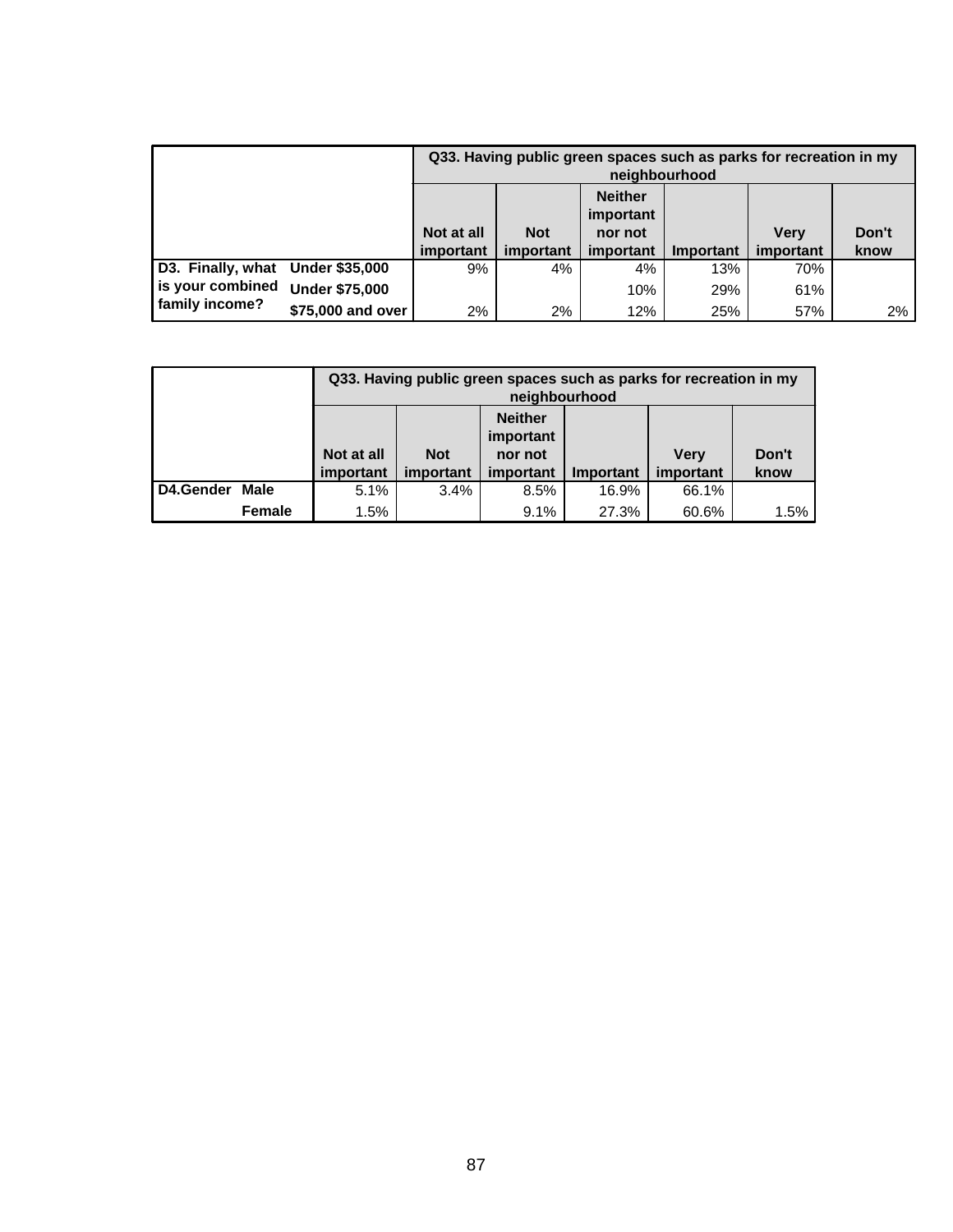|             |                    |                       |                       | live now?                                       |                | 234. How closely does this definition describe the community where you |               |
|-------------|--------------------|-----------------------|-----------------------|-------------------------------------------------|----------------|------------------------------------------------------------------------|---------------|
|             |                    | Not at all<br>closely | <b>Not</b><br>closely | <b>Neither</b><br>closely<br>nor not<br>closely | <b>Closely</b> | <b>Very</b><br>closely                                                 | Don't<br>know |
| <b>AREA</b> | <b>Central</b>     | 33%                   | 42%                   | 8%                                              | 17%            |                                                                        |               |
|             | Eastern            | 19%                   | 5%                    | 10%                                             | 24%            | 43%                                                                    |               |
|             | <b>Metro</b>       | 10%                   |                       |                                                 | 25%            | 65%                                                                    |               |
|             | <b>GTA</b>         | 6%                    | 12%                   | 35%                                             | 12%            | 29%                                                                    | 6%            |
|             | Niagara / Hamilton | 9%                    | 17%                   | 9%                                              | 26%            | 39%                                                                    |               |
|             | <b>Southwest</b>   | 24%                   |                       | 29%                                             | 24%            | 24%                                                                    |               |
|             | <b>North</b>       |                       | 18%                   | 9%                                              | 55%            | 18%                                                                    |               |

|        |            | 234. How closely does this definition describe the community<br>where you live now?                                                           |     |     |     |     |  |  |  |  |
|--------|------------|-----------------------------------------------------------------------------------------------------------------------------------------------|-----|-----|-----|-----|--|--|--|--|
|        |            | <b>Neither</b><br>closely<br>Not at all<br><b>Very</b><br><b>Not</b><br>nor not<br><b>Closely</b><br>closely<br>closely<br>closely<br>closely |     |     |     |     |  |  |  |  |
| Vote   | Liberal    | 10%                                                                                                                                           | 10% | 18% | 15% | 48% |  |  |  |  |
| intent | <b>PC</b>  | 16%                                                                                                                                           | 14% | 16% | 39% | 16% |  |  |  |  |
|        | <b>NDP</b> | 21%                                                                                                                                           | 14% | 14% | 29% | 21% |  |  |  |  |
|        | Green      | 29%                                                                                                                                           |     | 14% | 29% | 29% |  |  |  |  |

|               |                                              |                       |                       | live now?                                       |                | Q34. How closely does this definition describe the community where you |               |
|---------------|----------------------------------------------|-----------------------|-----------------------|-------------------------------------------------|----------------|------------------------------------------------------------------------|---------------|
|               |                                              | Not at all<br>closelv | <b>Not</b><br>closely | <b>Neither</b><br>closely<br>nor not<br>closely | <b>Closelv</b> | <b>Verv</b><br>closely                                                 | Don't<br>know |
| D1. What type | Detached, single-family home                 | 16%                   | 15%                   | 15%                                             | 27%            | 26%                                                                    | $1\%$         |
|               | of dwelling do A semi-detached or townhouse  | 11%                   |                       | 16%                                             | 21%            | 53%                                                                    |               |
| you live in?  | A high-rise condominium or apartment buildin | 11%                   | 6%                    | 11%                                             | 17%            | 56%                                                                    |               |

|                                  |             |                                                                                                                                                                | Q34. How closely does this definition describe the community where you<br>live now? |     |     |     |    |  |  |  |  |
|----------------------------------|-------------|----------------------------------------------------------------------------------------------------------------------------------------------------------------|-------------------------------------------------------------------------------------|-----|-----|-----|----|--|--|--|--|
|                                  |             | <b>Neither</b><br>closely<br><b>Not</b><br>Don't<br>Not at all<br><b>Verv</b><br>nor not<br>closely<br><b>Closelv</b><br>closely<br>closely<br>closely<br>know |                                                                                     |     |     |     |    |  |  |  |  |
| D2. Which of the following 18-34 |             | 21%                                                                                                                                                            | 8%                                                                                  | 13% | 29% | 29% |    |  |  |  |  |
| age categories may I place 35-54 |             | 9%                                                                                                                                                             | 11%                                                                                 | 15% | 22% | 43% |    |  |  |  |  |
| you in?                          | 55 and over | 17%                                                                                                                                                            | 13%                                                                                 | 15% | 26% | 28% | 2% |  |  |  |  |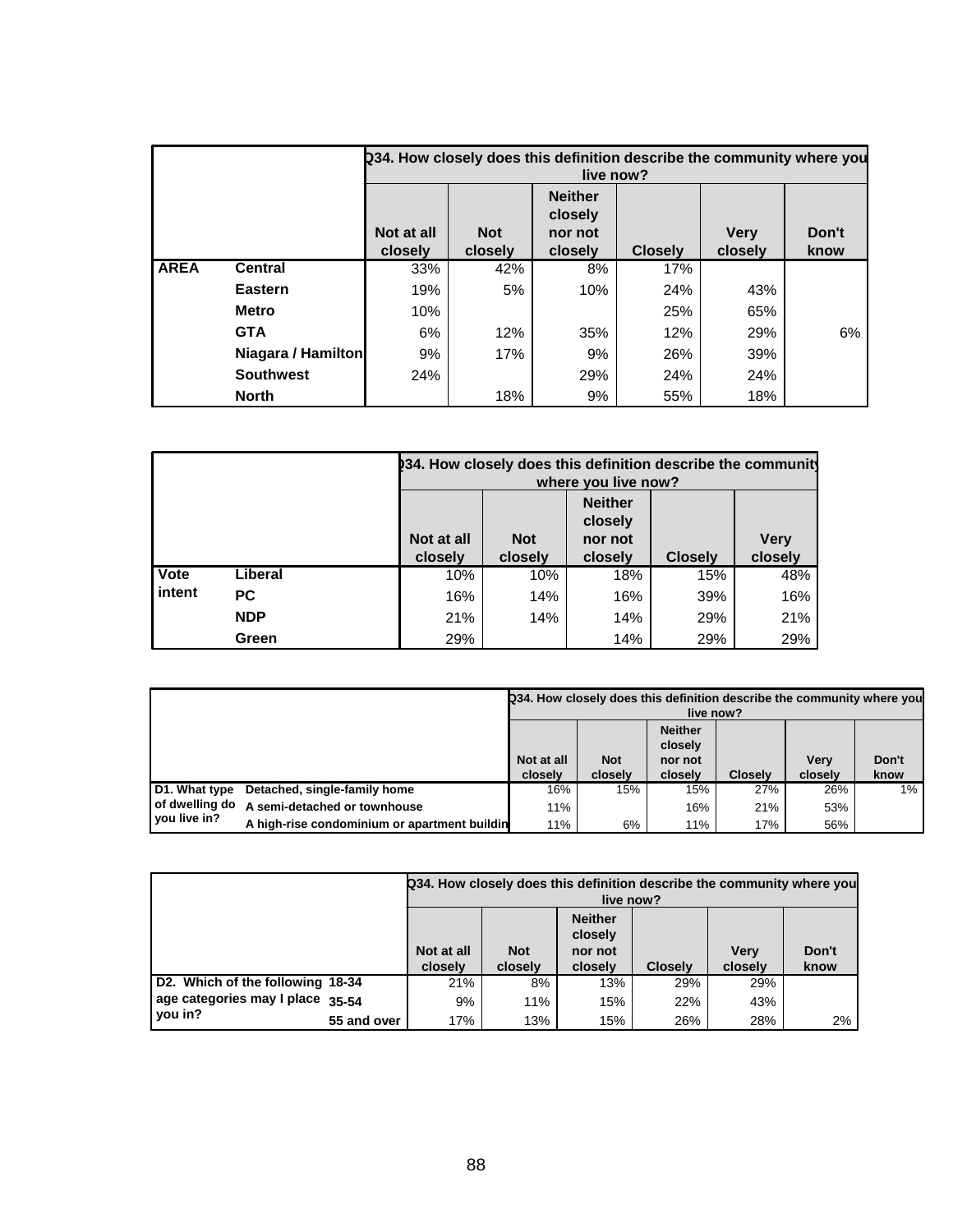|                   |                       |                                                                                                                                        |     | where you live now? | 034. How closely does this definition describe the community |     |  |  |
|-------------------|-----------------------|----------------------------------------------------------------------------------------------------------------------------------------|-----|---------------------|--------------------------------------------------------------|-----|--|--|
|                   |                       | <b>Neither</b><br>closely<br>Not at all<br>Very<br><b>Not</b><br>nor not<br>closely<br>closely<br><b>Closelv</b><br>closely<br>closely |     |                     |                                                              |     |  |  |
| D3. Finally, what | <b>Under \$35,000</b> | 22%                                                                                                                                    | 13% | 9%                  | 22%                                                          | 35% |  |  |
| is your combined  | <b>Under \$75,000</b> | 16%                                                                                                                                    | 13% | 29%                 | 13%                                                          | 29% |  |  |
| family income?    | \$75,000 and over     | 10%                                                                                                                                    | 10% | 10%                 | 33%                                                          | 37% |  |  |

|           |        |                                                                                                                                                         | Q34. How closely does this definition describe the community where you<br>live now? |     |     |     |    |  |  |  |  |  |
|-----------|--------|---------------------------------------------------------------------------------------------------------------------------------------------------------|-------------------------------------------------------------------------------------|-----|-----|-----|----|--|--|--|--|--|
|           |        | <b>Neither</b><br>closely<br>Don't<br>Not at all<br><b>Not</b><br>Verv<br>nor not<br>closelv<br>closelv<br>closely<br>closely<br><b>Closelv</b><br>know |                                                                                     |     |     |     |    |  |  |  |  |  |
| D4.Gender | Male   | 22%                                                                                                                                                     | 7%                                                                                  | 19% | 22% | 31% |    |  |  |  |  |  |
|           | Female | 8%                                                                                                                                                      | 15%                                                                                 | 11% | 27% | 38% | 2% |  |  |  |  |  |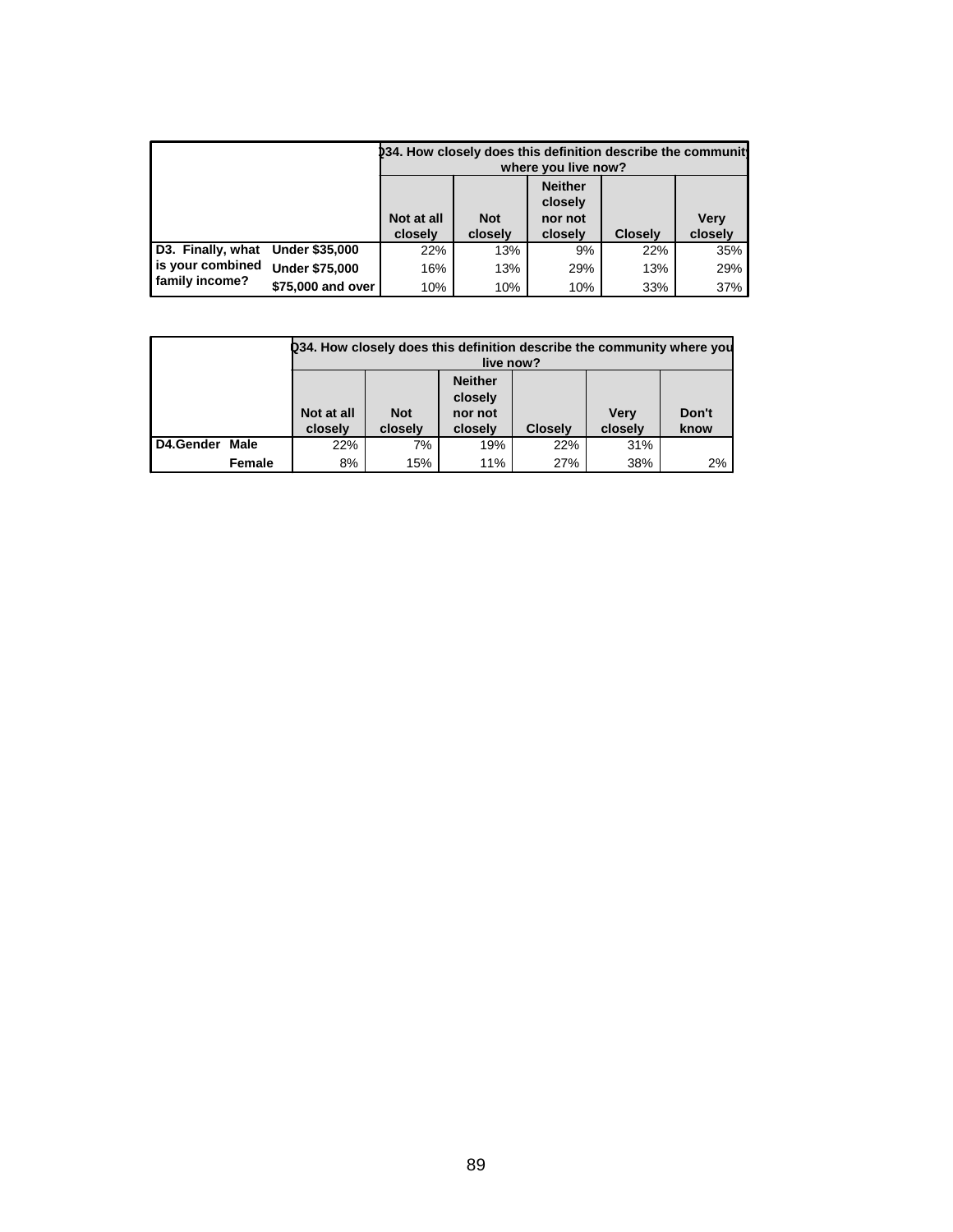|             |                    |                       | Q35. How closely does this definition describe the kind of community you<br>would LIKE to live in? Please respond using a scale from one not at all to<br>five very closely. |     |     |     |    |  |  |  |  |  |
|-------------|--------------------|-----------------------|------------------------------------------------------------------------------------------------------------------------------------------------------------------------------|-----|-----|-----|----|--|--|--|--|--|
|             |                    | Not at all<br>closely | <b>Neither</b><br>closely<br>Don't<br><b>Verv</b><br><b>Not</b><br>nor not<br><b>Closely</b><br>closely<br>closely<br>know<br>closely                                        |     |     |     |    |  |  |  |  |  |
| <b>AREA</b> | <b>Central</b>     | 25%                   |                                                                                                                                                                              | 17% | 25% | 33% |    |  |  |  |  |  |
|             | Eastern            | 14%                   |                                                                                                                                                                              | 14% | 19% | 52% |    |  |  |  |  |  |
|             | Metro              |                       |                                                                                                                                                                              | 5%  | 20% | 70% | 5% |  |  |  |  |  |
|             | <b>GTA</b>         |                       | 12%                                                                                                                                                                          | 18% | 18% | 47% | 6% |  |  |  |  |  |
|             | Niagara / Hamilton | 17%                   | 17%                                                                                                                                                                          | 22% | 13% | 30% |    |  |  |  |  |  |
|             | <b>Southwest</b>   | 14%                   | 5%<br>5%<br>24%<br>52%                                                                                                                                                       |     |     |     |    |  |  |  |  |  |
|             | <b>North</b>       |                       | 18%                                                                                                                                                                          | 9%  | 27% | 45% |    |  |  |  |  |  |

|             |            |                                                                                                                                               | Q35. How closely does this definition describe the kind of<br>ommunity you would LIKE to live in? Please respond using<br>scale from one not at all to five very closely. |     |     |     |  |  |  |  |  |  |
|-------------|------------|-----------------------------------------------------------------------------------------------------------------------------------------------|---------------------------------------------------------------------------------------------------------------------------------------------------------------------------|-----|-----|-----|--|--|--|--|--|--|
|             |            | <b>Neither</b><br>closely<br>Not at all<br><b>Not</b><br><b>Very</b><br>nor not<br><b>Closely</b><br>closely<br>closely<br>closely<br>closely |                                                                                                                                                                           |     |     |     |  |  |  |  |  |  |
| <b>Vote</b> | Liberal    | 8%                                                                                                                                            |                                                                                                                                                                           | 5%  | 18% | 70% |  |  |  |  |  |  |
| intent      | <b>PC</b>  | 11%                                                                                                                                           | 11%                                                                                                                                                                       | 23% | 25% | 30% |  |  |  |  |  |  |
|             | <b>NDP</b> | 7%<br>14%<br>50%<br>29%                                                                                                                       |                                                                                                                                                                           |     |     |     |  |  |  |  |  |  |
|             | Green      | 14%                                                                                                                                           | 29%                                                                                                                                                                       | 14% |     | 43% |  |  |  |  |  |  |

|                                                           |                                                                                                                                                                |     | five very closely. |     | <b>5.</b> How closely does this definition describe the kind of community y<br>uld LIKE to live in? Please respond using a scale from one not at all |    |  |
|-----------------------------------------------------------|----------------------------------------------------------------------------------------------------------------------------------------------------------------|-----|--------------------|-----|------------------------------------------------------------------------------------------------------------------------------------------------------|----|--|
|                                                           | <b>Neither</b><br>closely<br>Not at all<br>Don't<br><b>Not</b><br><b>Verv</b><br>nor not<br><b>Closelv</b><br>closely<br>closely<br>closely<br>closely<br>know |     |                    |     |                                                                                                                                                      |    |  |
| D1. What type Detached, single-family home                | 15%                                                                                                                                                            | 6%  | 16%                | 20% | 41%                                                                                                                                                  | 2% |  |
| of dwelling do A semi-detached or townhouse               |                                                                                                                                                                |     | 5%                 | 32% | 63%                                                                                                                                                  |    |  |
| vou live in?<br>A high-rise condominium or apartment buil |                                                                                                                                                                | 22% | 6%                 | 6%  | 67%                                                                                                                                                  |    |  |

|                                  |             |                                                                                                                                                                | 235. How closely does this definition describe the kind of community you<br>would LIKE to live in? Please respond using a scale from one not at all to<br>five very closely. |     |     |     |    |  |  |  |
|----------------------------------|-------------|----------------------------------------------------------------------------------------------------------------------------------------------------------------|------------------------------------------------------------------------------------------------------------------------------------------------------------------------------|-----|-----|-----|----|--|--|--|
|                                  |             | <b>Neither</b><br>closely<br>Don't<br><b>Not</b><br><b>Verv</b><br>Not at all<br>nor not<br>closely<br><b>Closelv</b><br>closely<br>closely<br>closely<br>know |                                                                                                                                                                              |     |     |     |    |  |  |  |
| D2. Which of the following 18-34 |             | 4%                                                                                                                                                             | 8%                                                                                                                                                                           | 13% | 29% | 46% |    |  |  |  |
| age categories may I place 35-54 |             | 9%                                                                                                                                                             | 9%                                                                                                                                                                           | 9%  | 22% | 48% | 2% |  |  |  |
| you in?                          | 55 and over | 15%                                                                                                                                                            | 4%                                                                                                                                                                           | 17% | 13% | 49% | 2% |  |  |  |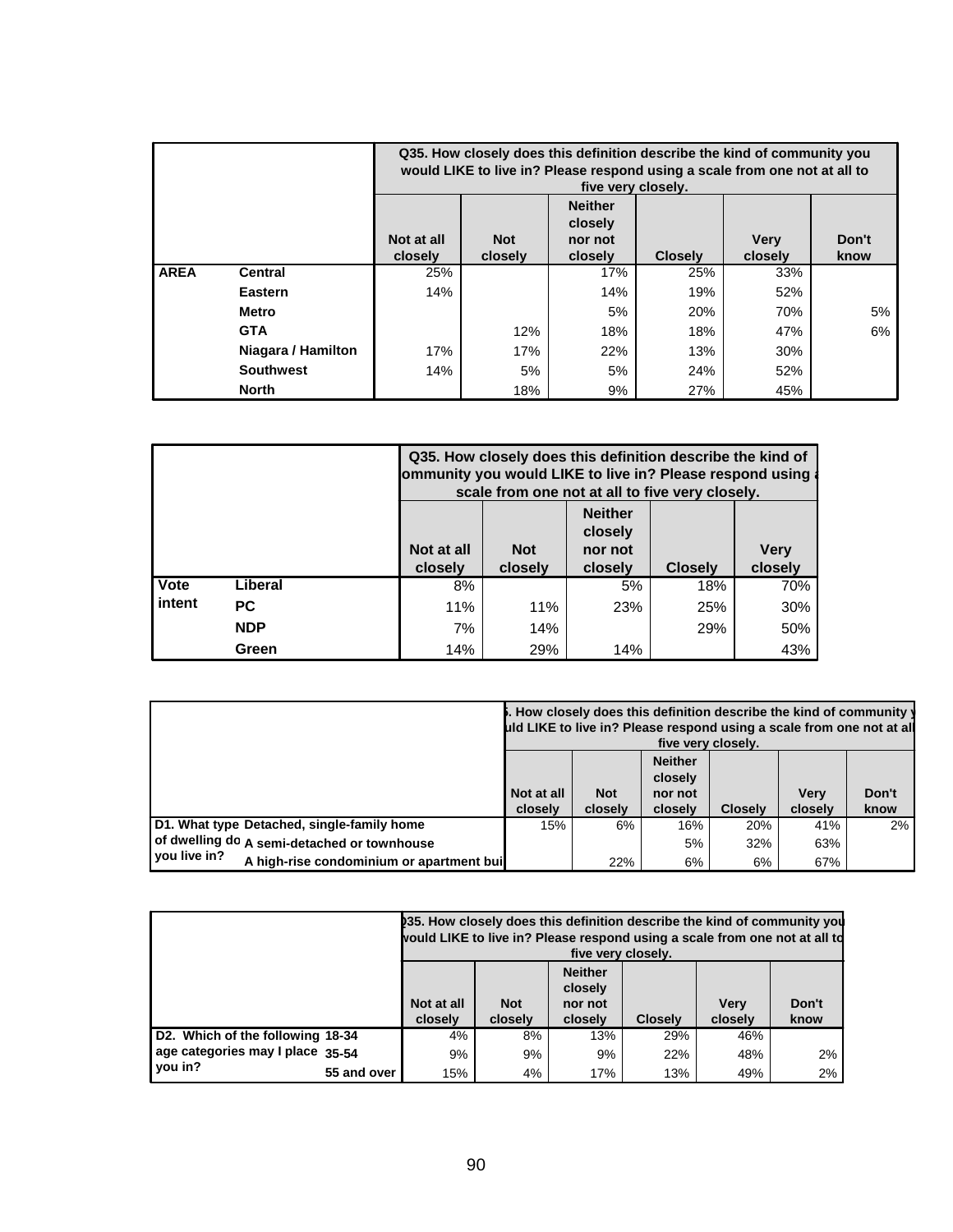|                                  |                       | 035. How closely does this definition describe the kind of community you<br>would LIKE to live in? Please respond using a scale from one not at all to         |     | five very closely. |     |     |    |  |
|----------------------------------|-----------------------|----------------------------------------------------------------------------------------------------------------------------------------------------------------|-----|--------------------|-----|-----|----|--|
|                                  |                       | <b>Neither</b><br>closely<br>Don't<br>Not at all<br><b>Verv</b><br><b>Not</b><br>nor not<br><b>Closelv</b><br>closely<br>closely<br>closely<br>closely<br>know |     |                    |     |     |    |  |
| D3. Finally, what Under \$35,000 |                       | 4%                                                                                                                                                             | 17% | 13%                | 17% | 48% |    |  |
| is your combined                 | <b>Under \$75,000</b> | 13%                                                                                                                                                            | 3%  | 16%                | 23% | 45% |    |  |
| family income?                   | \$75,000 and over     | 10%                                                                                                                                                            | 2%  | 12%                | 24% | 51% | 2% |  |

|           |        |                                                                                                                                                                | 235. How closely does this definition describe the kind of community you<br>would LIKE to live in? Please respond using a scale from one not at all to<br>five very closely. |     |     |     |    |  |  |  |  |
|-----------|--------|----------------------------------------------------------------------------------------------------------------------------------------------------------------|------------------------------------------------------------------------------------------------------------------------------------------------------------------------------|-----|-----|-----|----|--|--|--|--|
|           |        | <b>Neither</b><br>closely<br>Not at all<br>Don't<br><b>Not</b><br><b>Very</b><br>nor not<br>closely<br>closely<br>closely<br><b>Closely</b><br>closely<br>know |                                                                                                                                                                              |     |     |     |    |  |  |  |  |
| D4.Gender | Male   | 12%                                                                                                                                                            | 7%                                                                                                                                                                           | 15% | 24% | 42% |    |  |  |  |  |
|           | Female | 9%                                                                                                                                                             | 8%                                                                                                                                                                           | 11% | 17% | 53% | 3% |  |  |  |  |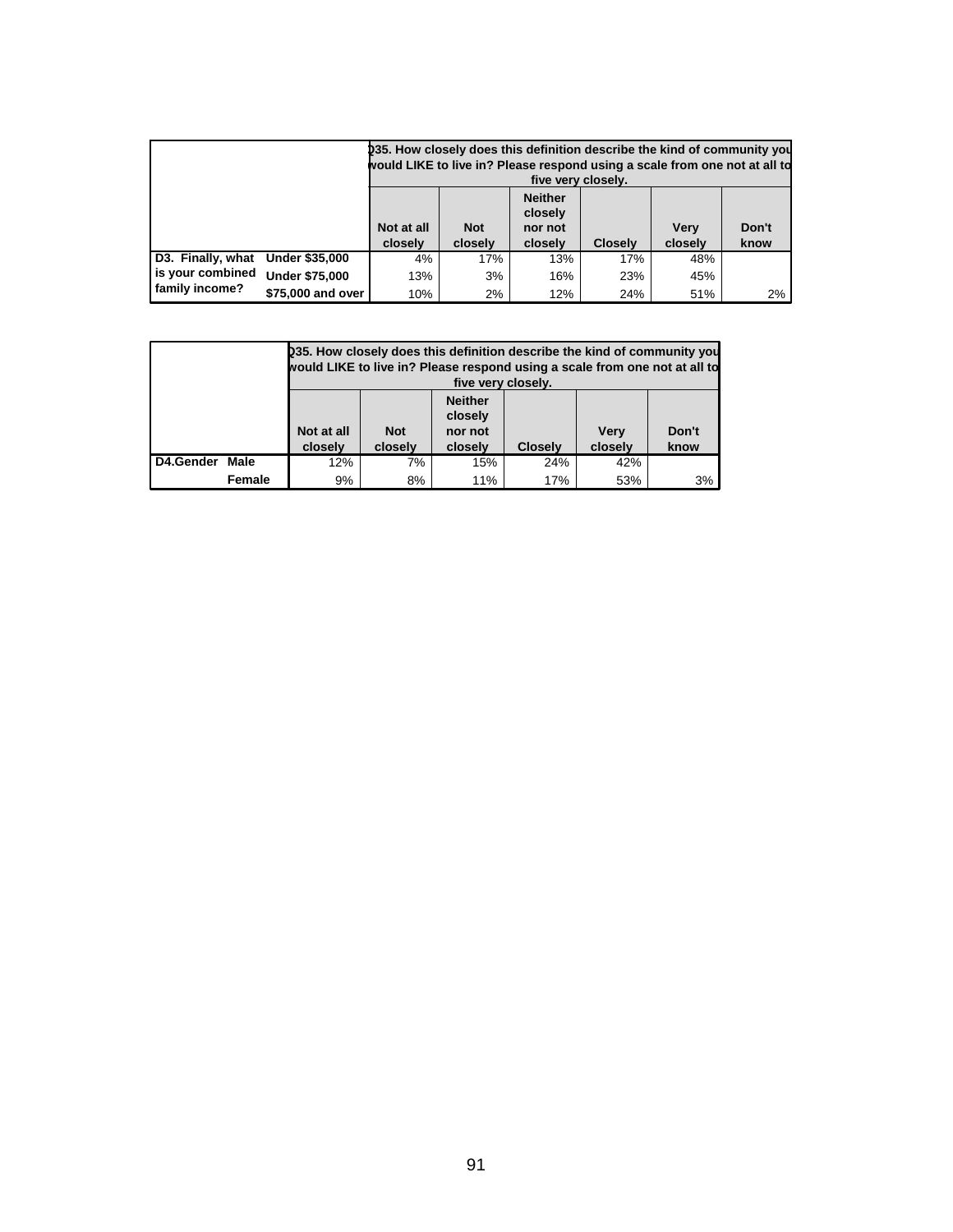|             |                    |                             | Q36. I prefer to live in a bigger house with a large yard, even if that means<br>that more farmland and natural areas has to be used up to support this<br>lifestyle |     |     |     |    |  |  |  |  |  |  |
|-------------|--------------------|-----------------------------|----------------------------------------------------------------------------------------------------------------------------------------------------------------------|-----|-----|-----|----|--|--|--|--|--|--|
|             |                    | <b>Strongly</b><br>disagree | <b>Neither</b><br>Don't<br><b>Strongly</b><br>agree nor<br><b>Disagree</b><br>disagree<br>know<br>Agree<br>agree                                                     |     |     |     |    |  |  |  |  |  |  |
| <b>AREA</b> | <b>Central</b>     | 42%                         | 25%                                                                                                                                                                  | 25% |     | 8%  |    |  |  |  |  |  |  |
|             | Eastern            | 62%                         | 14%                                                                                                                                                                  | 5%  |     | 19% |    |  |  |  |  |  |  |
|             | <b>Metro</b>       | 75%                         | 10%                                                                                                                                                                  | 5%  | 5%  |     | 5% |  |  |  |  |  |  |
|             | <b>GTA</b>         | 41%                         | 29%                                                                                                                                                                  | 12% | 12% |     | 6% |  |  |  |  |  |  |
|             | Niagara / Hamilton | 52%                         | 26%                                                                                                                                                                  | 4%  | 4%  | 4%  | 9% |  |  |  |  |  |  |
|             | <b>Southwest</b>   | 38%<br>33%<br>19%<br>10%    |                                                                                                                                                                      |     |     |     |    |  |  |  |  |  |  |
|             | <b>North</b>       | 27%                         | 36%                                                                                                                                                                  | 27% | 9%  |     |    |  |  |  |  |  |  |

|          |            |                                                                                                                                                 | Q36. I prefer to live in a bigger house with a large yard, even if that means<br>that more farmland and natural areas has to be used up to support this<br>lifestyle |     |    |    |    |  |  |  |  |  |
|----------|------------|-------------------------------------------------------------------------------------------------------------------------------------------------|----------------------------------------------------------------------------------------------------------------------------------------------------------------------|-----|----|----|----|--|--|--|--|--|
|          |            | <b>Neither</b><br>Don't<br><b>Strongly</b><br><b>Strongly</b><br>agree nor<br><b>Disagree</b><br>disagree<br>disagree<br>know<br>Agree<br>agree |                                                                                                                                                                      |     |    |    |    |  |  |  |  |  |
| l Vote   | Liberal    | 65%                                                                                                                                             | 18%                                                                                                                                                                  | 3%  | 3% | 5% | 8% |  |  |  |  |  |
| I intent | PC.        | 32%                                                                                                                                             | 39%                                                                                                                                                                  | 14% | 9% | 7% |    |  |  |  |  |  |
|          | <b>NDP</b> | 57%                                                                                                                                             | 21%                                                                                                                                                                  | 14% |    | 7% |    |  |  |  |  |  |
|          | Green      | 57%                                                                                                                                             | 14%                                                                                                                                                                  | 29% |    |    |    |  |  |  |  |  |

|                |                                              | 236. I prefer to live in a bigger house with a large yard, even if that means<br>that more farmland and natural areas has to be used up to support this<br>lifestyle |                 |                                         |       |                          |               |  |  |
|----------------|----------------------------------------------|----------------------------------------------------------------------------------------------------------------------------------------------------------------------|-----------------|-----------------------------------------|-------|--------------------------|---------------|--|--|
|                |                                              | <b>Strongly</b><br>disagree                                                                                                                                          | <b>Disagree</b> | <b>Neither</b><br>agree nor<br>disagree | Agree | <b>Strongly</b><br>agree | Don't<br>know |  |  |
| D1. What type  | Detached, single-family home                 | 44%                                                                                                                                                                  | 27%             | 14%                                     | 5%    | 7%                       | 3%            |  |  |
| of dwelling do | A semi-detached or townhouse                 | 53%                                                                                                                                                                  | 26%             | 5%                                      | 11%   |                          | 5%            |  |  |
| you live in?   | A high-rise condominium or apartment buildin | 78%                                                                                                                                                                  | 6%              | 11%                                     | 6%    |                          |               |  |  |

|                                                                                                                                |             | 236. I prefer to live in a bigger house with a large yard, even if that means<br>that more farmland and natural areas has to be used up to support this<br>lifestyle |     |     |    |    |               |  |  |
|--------------------------------------------------------------------------------------------------------------------------------|-------------|----------------------------------------------------------------------------------------------------------------------------------------------------------------------|-----|-----|----|----|---------------|--|--|
| <b>Neither</b><br><b>Strongly</b><br><b>Strongly</b><br>agree nor<br><b>Disagree</b><br>disagree<br>disagree<br>Agree<br>agree |             |                                                                                                                                                                      |     |     |    |    | Don't<br>know |  |  |
| D2. Which of the following 18-34                                                                                               |             | 29%                                                                                                                                                                  | 50% | 13% | 4% | 4% |               |  |  |
| age categories may I place 35-54                                                                                               |             | 56%                                                                                                                                                                  | 19% | 7%  | 9% | 6% | 4%            |  |  |
| vou in?                                                                                                                        | 55 and over | 55%                                                                                                                                                                  | 17% | 17% | 2% | 4% | 4%            |  |  |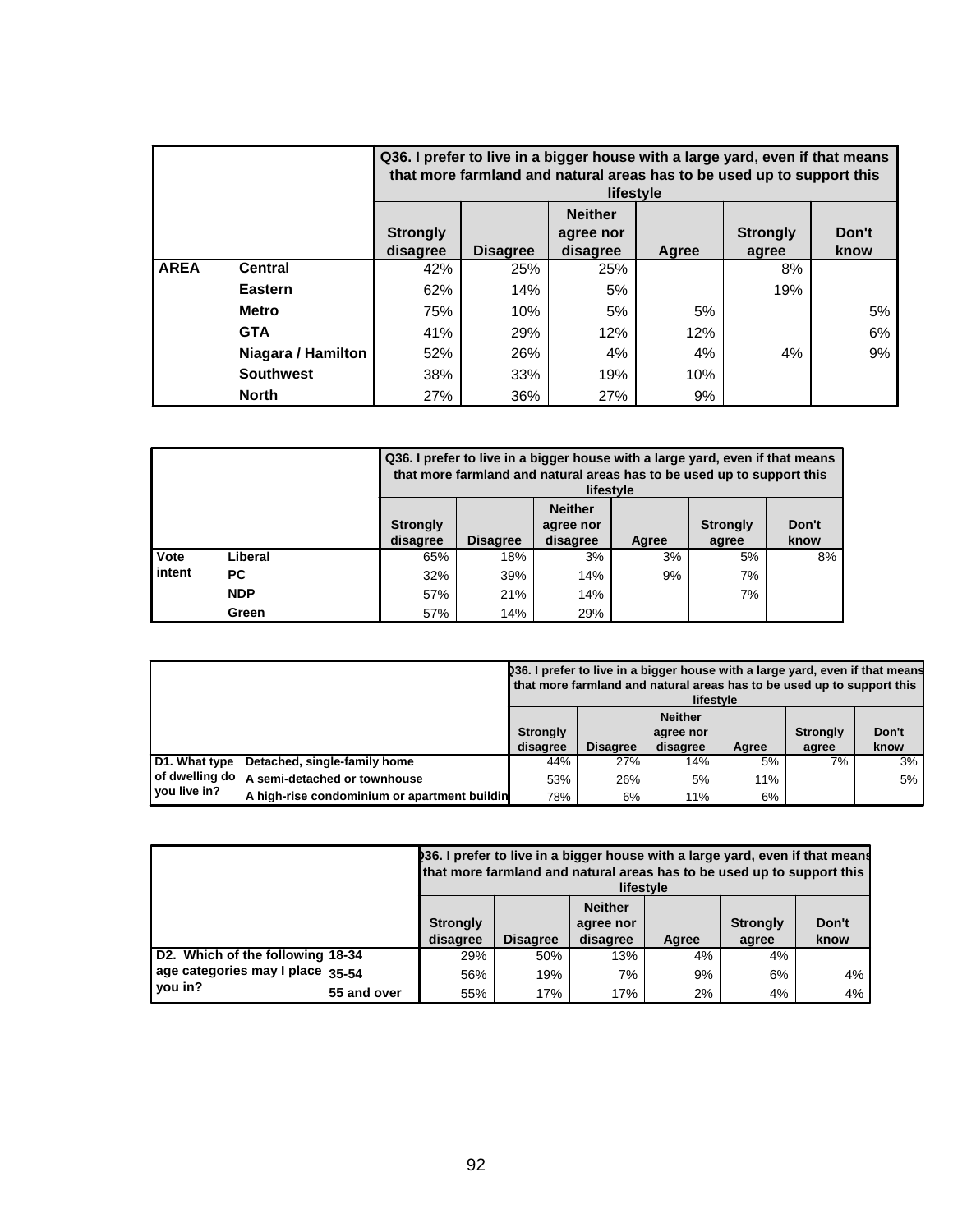|                   |                       |                             |                                                                                                                  | 036. I prefer to live in a bigger house with a large yard, even if that means<br>that more farmland and natural areas has to be used up to support this<br>lifestyle |    |    |    |  |  |
|-------------------|-----------------------|-----------------------------|------------------------------------------------------------------------------------------------------------------|----------------------------------------------------------------------------------------------------------------------------------------------------------------------|----|----|----|--|--|
|                   |                       | <b>Strongly</b><br>disagree | <b>Neither</b><br>Don't<br><b>Strongly</b><br>agree nor<br><b>Disagree</b><br>disagree<br>know<br>Agree<br>agree |                                                                                                                                                                      |    |    |    |  |  |
| D3. Finally, what | <b>Under \$35,000</b> | 52%                         | 13%                                                                                                              | 13%                                                                                                                                                                  | 9% | 9% | 4% |  |  |
| is your combined  | <b>Under \$75,000</b> | 65%                         | 26%                                                                                                              | 3%                                                                                                                                                                   | 3% | 3% |    |  |  |
| family income?    | \$75,000 and over     | 49%                         | 24%                                                                                                              | 16%                                                                                                                                                                  | 4% | 4% | 4% |  |  |

|           |             |                             |                 | Q36. I prefer to live in a bigger house with a large yard, even if that means<br>that more farmland and natural areas has to be used up to support this<br>lifestyle |       |                          |               |
|-----------|-------------|-----------------------------|-----------------|----------------------------------------------------------------------------------------------------------------------------------------------------------------------|-------|--------------------------|---------------|
|           |             | <b>Strongly</b><br>disagree | <b>Disagree</b> | <b>Neither</b><br>agree nor<br>disagree                                                                                                                              | Agree | <b>Strongly</b><br>agree | Don't<br>know |
| D4.Gender | <b>Male</b> | 47%                         | 29%             | 12%                                                                                                                                                                  | 8%    | 3%                       |               |
|           | Female      | 53%                         | 20%             | 12%                                                                                                                                                                  | 3%    | 6%                       | 6%            |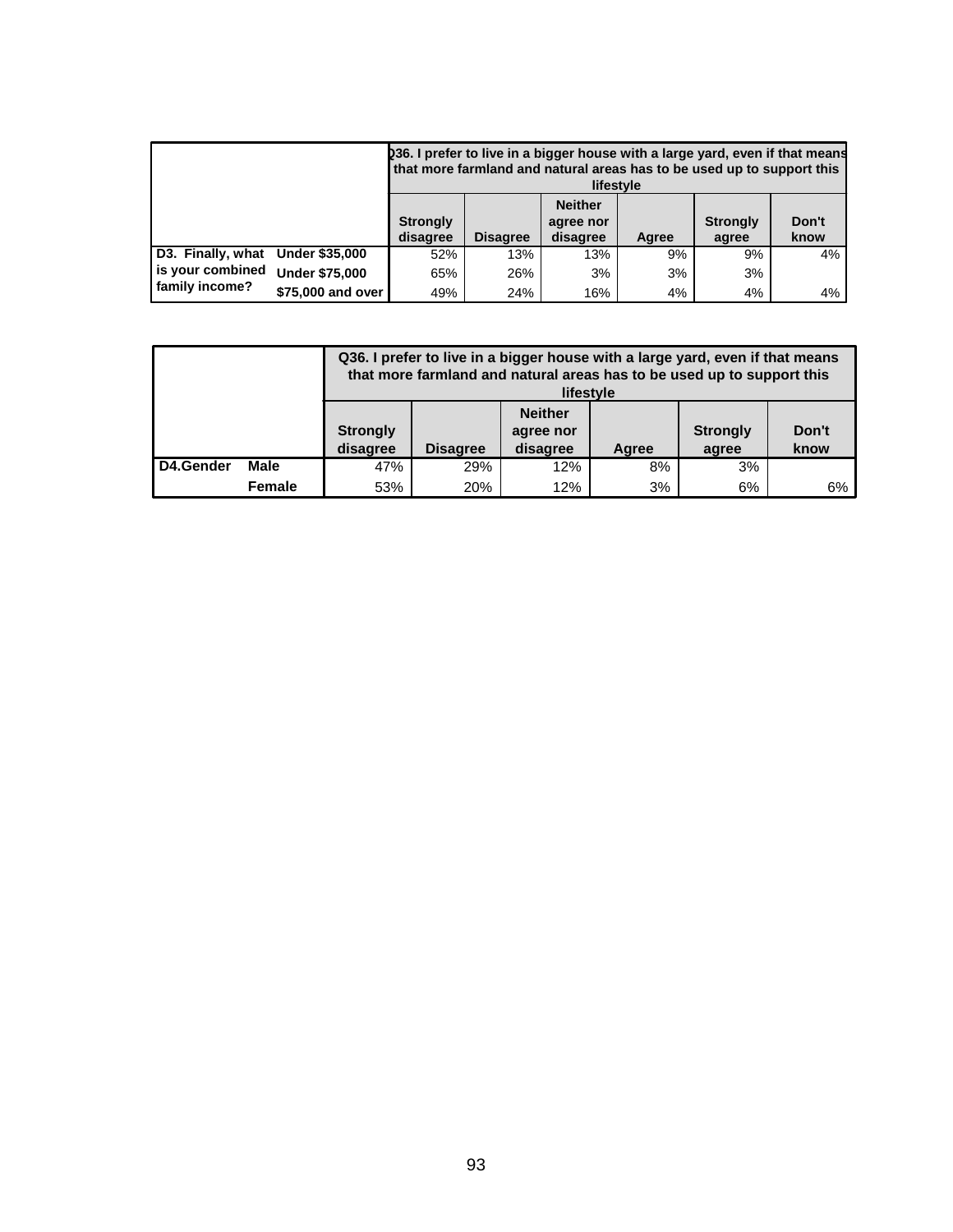|             |                    |                                 |                 | Q37. I would drive less if there were other convenient, safe transportation<br>options, like public transit or cycling. |       |                          |               |  |  |  |  |
|-------------|--------------------|---------------------------------|-----------------|-------------------------------------------------------------------------------------------------------------------------|-------|--------------------------|---------------|--|--|--|--|
|             |                    | <b>Strongly</b><br>disagree     | <b>Disagree</b> | <b>Neither</b><br>agree nor<br>disagree                                                                                 | Agree | <b>Strongly</b><br>agree | Don't<br>know |  |  |  |  |
| <b>AREA</b> | <b>Central</b>     | 8%                              | 8%              | 17%                                                                                                                     | 17%   | 42%                      | 8%            |  |  |  |  |
|             | <b>Eastern</b>     | 10%                             |                 | 14%                                                                                                                     | 29%   | 33%                      | 14%           |  |  |  |  |
|             | <b>Metro</b>       | 10%                             | 10%             | 10%                                                                                                                     | 25%   | 30%                      | 15%           |  |  |  |  |
|             | <b>GTA</b>         | 6%                              | 6%              | 24%                                                                                                                     | 29%   | 29%                      | 6%            |  |  |  |  |
|             | Niagara / Hamilton | 35%<br>17%<br>17%<br>30%        |                 |                                                                                                                         |       |                          |               |  |  |  |  |
|             | <b>Southwest</b>   | 14%<br>14%<br>29%<br>14%<br>29% |                 |                                                                                                                         |       |                          |               |  |  |  |  |
|             | <b>North</b>       |                                 | 9%              | 36%                                                                                                                     | 27%   | 18%                      | 9%            |  |  |  |  |

|             |            | 237. I would drive less if there were other convenient, safe transportation<br>options, like public transit or cycling.                         |     |     |     |     |     |  |  |  |  |
|-------------|------------|-------------------------------------------------------------------------------------------------------------------------------------------------|-----|-----|-----|-----|-----|--|--|--|--|
|             |            | <b>Neither</b><br>Don't<br><b>Strongly</b><br><b>Strongly</b><br>agree nor<br>disagree<br><b>Disagree</b><br>know<br>disagree<br>Agree<br>agree |     |     |     |     |     |  |  |  |  |
| <b>Vote</b> | Liberal    | 3%                                                                                                                                              | 13% | 10% | 30% | 30% | 15% |  |  |  |  |
| intent      | PC.        | 5%                                                                                                                                              | 16% | 23% | 23% | 27% | 7%  |  |  |  |  |
|             | <b>NDP</b> | 7%                                                                                                                                              |     | 14% | 14% | 57% | 7%  |  |  |  |  |
|             | Green      | 29%                                                                                                                                             | 14% | 14% | 14% | 29% |     |  |  |  |  |

|               |                                              |                 |                 | options, like public transit or cycling. |       | 037. I would drive less if there were other convenient, safe transportation |       |
|---------------|----------------------------------------------|-----------------|-----------------|------------------------------------------|-------|-----------------------------------------------------------------------------|-------|
|               |                                              | <b>Strongly</b> |                 | <b>Neither</b><br>agree nor              |       | <b>Strongly</b>                                                             | Don't |
|               |                                              | disagree        | <b>Disagree</b> | disagree                                 | Agree | agree                                                                       | know  |
| D1. What type | Detached, single-family home                 | 8%              | 15%             | 18%                                      | 23%   | 30%                                                                         | 7%    |
|               | of dwelling do A semi-detached or townhouse  |                 | 5%              | 11%                                      | 47%   | 21%                                                                         | 16%   |
| vou live in?  | A high-rise condominium or apartment buildir | 11%             | 11%             | 6%                                       | 11%   | 44%                                                                         | 17%   |

|                                  |             |                                                                                                                                                 |     | Q37. I would drive less if there were other convenient, safe transportation<br>options, like public transit or cycling. |     |     |     |  |  |
|----------------------------------|-------------|-------------------------------------------------------------------------------------------------------------------------------------------------|-----|-------------------------------------------------------------------------------------------------------------------------|-----|-----|-----|--|--|
|                                  |             | <b>Neither</b><br>Don't<br><b>Strongly</b><br><b>Strongly</b><br>agree nor<br><b>Disagree</b><br>disagree<br>disagree<br>know<br>Aaree<br>agree |     |                                                                                                                         |     |     |     |  |  |
| D2. Which of the following 18-34 |             | 8%                                                                                                                                              | 13% | 13%                                                                                                                     | 46% | 21% |     |  |  |
| age categories may I place 35-54 |             | 9%                                                                                                                                              | 7%  | 17%                                                                                                                     | 19% | 39% | 9%  |  |  |
| you in?                          | 55 and over | 4%                                                                                                                                              | 19% | 15%                                                                                                                     | 21% | 26% | 15% |  |  |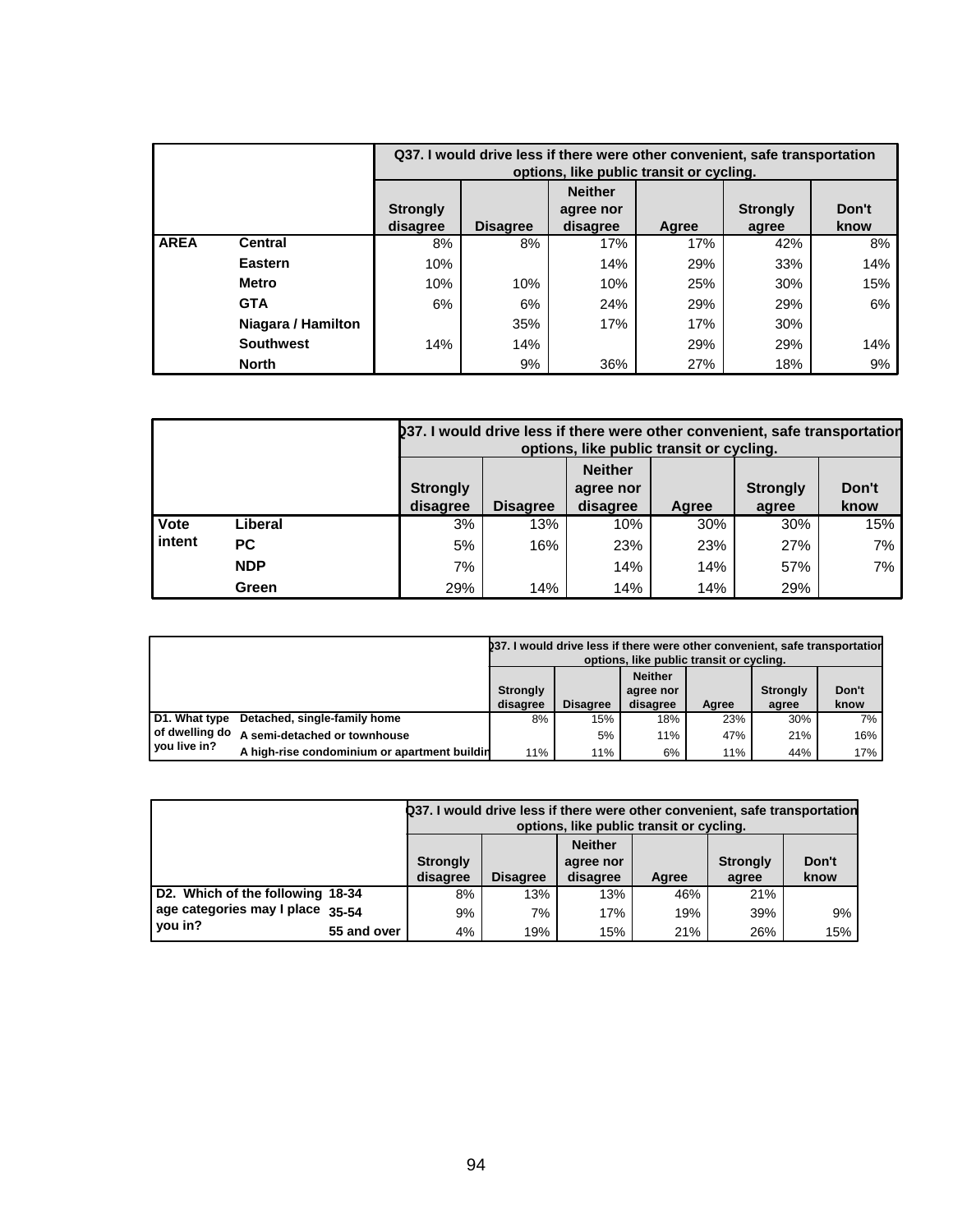|                                  |                       |                                                                                                                                                 |     | 237. I would drive less if there were other convenient, safe transportation<br>options, like public transit or cycling. |     |     |     |  |
|----------------------------------|-----------------------|-------------------------------------------------------------------------------------------------------------------------------------------------|-----|-------------------------------------------------------------------------------------------------------------------------|-----|-----|-----|--|
|                                  |                       | <b>Neither</b><br>Don't<br><b>Strongly</b><br><b>Strongly</b><br>agree nor<br><b>Disagree</b><br>disagree<br>disagree<br>know<br>Aaree<br>agree |     |                                                                                                                         |     |     |     |  |
| D3. Finally, what Under \$35,000 |                       | 4%                                                                                                                                              | 17% | 9%                                                                                                                      | 17% | 35% | 17% |  |
| is your combined                 | <b>Under \$75,000</b> | 10%                                                                                                                                             | 16% | 13%                                                                                                                     | 26% | 26% | 10% |  |
| family income?                   | \$75,000 and over     | 6%                                                                                                                                              | 8%  | 22%                                                                                                                     | 27% | 31% | 6%  |  |

|           |        | 037. I would drive less if there were other convenient, safe transportation                                                                     |     | options, like public transit or cycling. |     |     |     |  |  |  |  |
|-----------|--------|-------------------------------------------------------------------------------------------------------------------------------------------------|-----|------------------------------------------|-----|-----|-----|--|--|--|--|
|           |        | <b>Neither</b><br><b>Strongly</b><br>Don't<br><b>Strongly</b><br>agree nor<br><b>Disagree</b><br>disagree<br>disagree<br>know<br>Agree<br>agree |     |                                          |     |     |     |  |  |  |  |
| D4.Gender | Male   | 10%<br>12%<br>12%<br>29%<br>32%                                                                                                                 |     |                                          |     |     |     |  |  |  |  |
|           | Female | 5%                                                                                                                                              | 14% | 18%                                      | 21% | 29% | 14% |  |  |  |  |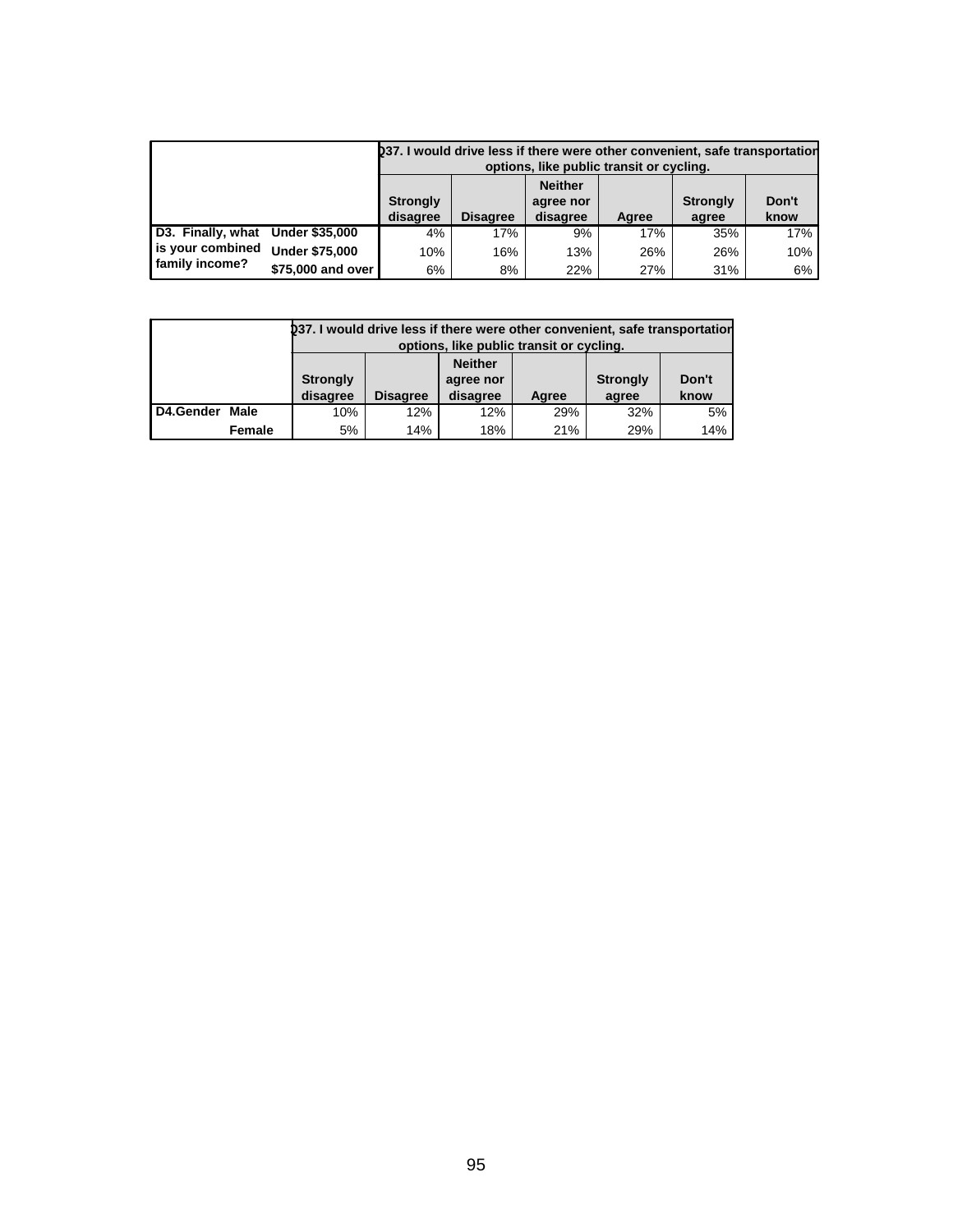|             |                    |                               |                                                                                                                  |     | Q38. I would ride my bike to work or school or shopping if there were safe<br>bicycle routes and bicycle paths in my community |     |     |  |  |  |  |  |  |
|-------------|--------------------|-------------------------------|------------------------------------------------------------------------------------------------------------------|-----|--------------------------------------------------------------------------------------------------------------------------------|-----|-----|--|--|--|--|--|--|
|             |                    | <b>Strongly</b><br>disagree   | <b>Neither</b><br>Don't<br><b>Strongly</b><br>agree nor<br><b>Disagree</b><br>disagree<br>know<br>Agree<br>agree |     |                                                                                                                                |     |     |  |  |  |  |  |  |
| <b>AREA</b> | Central            | 17%                           |                                                                                                                  | 17% | 17%                                                                                                                            | 42% | 8%  |  |  |  |  |  |  |
|             | Eastern            | 14%                           | 5%                                                                                                               | 5%  | 14%                                                                                                                            | 52% | 10% |  |  |  |  |  |  |
|             | <b>Metro</b>       | 35%                           | 10%                                                                                                              | 15% | 10%                                                                                                                            | 20% | 10% |  |  |  |  |  |  |
|             | <b>GTA</b>         | 6%                            | 12%                                                                                                              | 18% | 12%                                                                                                                            | 35% | 18% |  |  |  |  |  |  |
|             | Niagara / Hamilton | 4%<br>9%<br>17%<br>30%<br>30% |                                                                                                                  |     |                                                                                                                                |     |     |  |  |  |  |  |  |
|             | <b>Southwest</b>   |                               | 19%<br>38%<br>14%<br>19%<br>10%                                                                                  |     |                                                                                                                                |     |     |  |  |  |  |  |  |
|             | <b>North</b>       | 9%                            | 18%                                                                                                              | 18% | 18%                                                                                                                            | 9%  | 27% |  |  |  |  |  |  |

|                                |         |                             | Q38. I would ride my bike to work or school or shopping if there were safe<br>bicycle routes and bicycle paths in my community |     |     |     |     |  |  |  |  |
|--------------------------------|---------|-----------------------------|--------------------------------------------------------------------------------------------------------------------------------|-----|-----|-----|-----|--|--|--|--|
|                                |         | <b>Strongly</b><br>disagree | <b>Neither</b><br>Don't<br><b>Strongly</b><br>agree nor<br><b>Disagree</b><br>know<br>disagree<br>Agree<br>agree               |     |     |     |     |  |  |  |  |
| l Vote                         | Liberal | 23%                         | 3%                                                                                                                             | 23% | 18% | 28% | 8%  |  |  |  |  |
| l intent                       | РC      | 14%                         | 9%                                                                                                                             | 16% | 30% | 18% | 14% |  |  |  |  |
| <b>NDP</b><br>7%<br>71%<br>14% |         |                             |                                                                                                                                |     |     |     |     |  |  |  |  |
|                                | Green   | 29%                         | 14%                                                                                                                            | 29% | 29% |     |     |  |  |  |  |

|              |                                               |                                                                                                                                                 |     |     |     | 38. I would ride my bike to work or school or shopping if there were safe<br>bicycle routes and bicycle paths in my community |     |  |  |
|--------------|-----------------------------------------------|-------------------------------------------------------------------------------------------------------------------------------------------------|-----|-----|-----|-------------------------------------------------------------------------------------------------------------------------------|-----|--|--|
|              |                                               | <b>Neither</b><br>Don't<br><b>Strongly</b><br><b>Strongly</b><br>agree nor<br><b>Disagree</b><br>disagree<br>disagree<br>Agree<br>know<br>agree |     |     |     |                                                                                                                               |     |  |  |
|              | D1. What type Detached, single-family home    | 14%                                                                                                                                             | 11% | 16% | 24% | 24%                                                                                                                           | 11% |  |  |
|              | ( of dwelling do A semi-detached or townhouse | 11%                                                                                                                                             |     | 32% | 16% | 32%                                                                                                                           | 11% |  |  |
| vou live in? | A high-rise condominium or apartment buildir  | 22%                                                                                                                                             | 6%  | 11% | 11% | 33%                                                                                                                           | 17% |  |  |

|                                  |             |                                                                                                                                                 | 38. I would ride my bike to work or school or shopping if there were safe<br>bicycle routes and bicycle paths in my community |     |     |     |     |  |  |  |
|----------------------------------|-------------|-------------------------------------------------------------------------------------------------------------------------------------------------|-------------------------------------------------------------------------------------------------------------------------------|-----|-----|-----|-----|--|--|--|
|                                  |             | <b>Neither</b><br>Don't<br><b>Strongly</b><br><b>Strongly</b><br>agree nor<br><b>Disagree</b><br>disagree<br>know<br>disagree<br>Agree<br>agree |                                                                                                                               |     |     |     |     |  |  |  |
| D2. Which of the following 18-34 |             | 8%                                                                                                                                              | 13%                                                                                                                           | 13% | 38% | 21% | 8%  |  |  |  |
| age categories may I place 35-54 |             | 15%                                                                                                                                             | 6%                                                                                                                            | 24% | 13% | 31% | 11% |  |  |  |
| you in?                          | 55 and over | 17%                                                                                                                                             | 11%                                                                                                                           | 13% | 21% | 23% | 15% |  |  |  |

|                                    |                       | 238. I would ride my bike to work or school or shopping if there were safe<br>bicycle routes and bicycle paths in my community |                 |                             |       |                 |       |
|------------------------------------|-----------------------|--------------------------------------------------------------------------------------------------------------------------------|-----------------|-----------------------------|-------|-----------------|-------|
|                                    |                       | <b>Strongly</b>                                                                                                                |                 | <b>Neither</b><br>agree nor |       | <b>Strongly</b> | Don't |
|                                    |                       | disagree                                                                                                                       | <b>Disagree</b> | disagree                    | Aaree | agree           | know  |
| D3. Finally, what                  | <b>Under \$35,000</b> | 13%                                                                                                                            | 9%              | 4%                          | 13%   | 48%             | 13%   |
| is your combined<br>family income? |                       |                                                                                                                                |                 |                             |       |                 |       |
|                                    | <b>Under \$75,000</b> | 19%                                                                                                                            | 13%             | 23%                         | 13%   | 23%             | 10%   |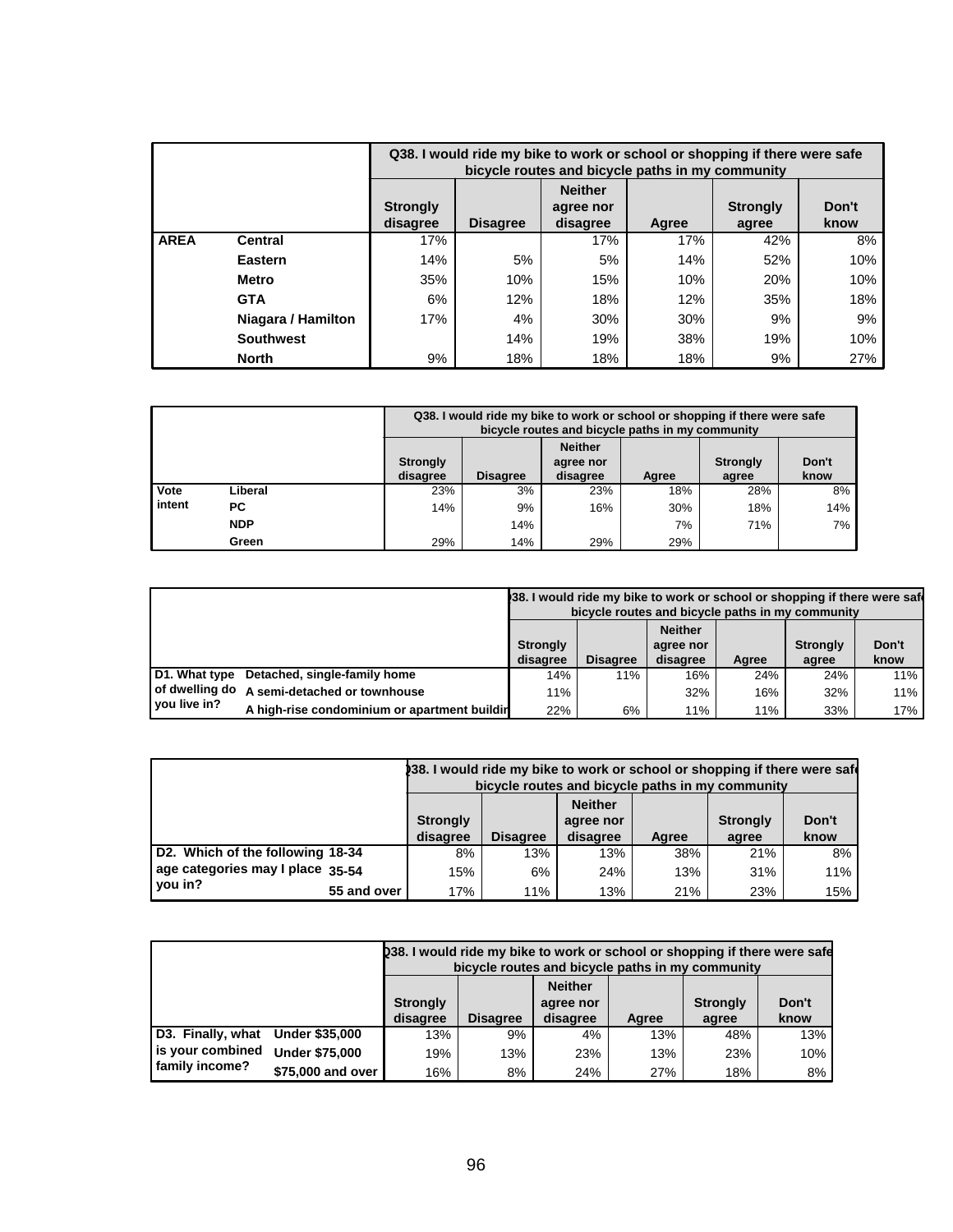|           |             |                             | Q38. I would ride my bike to work or school or shopping if there were safe<br>bicycle routes and bicycle paths in my community |                                         |       |                          |               |  |  |
|-----------|-------------|-----------------------------|--------------------------------------------------------------------------------------------------------------------------------|-----------------------------------------|-------|--------------------------|---------------|--|--|
|           |             | <b>Strongly</b><br>disagree | <b>Disagree</b>                                                                                                                | <b>Neither</b><br>agree nor<br>disagree | Agree | <b>Strongly</b><br>agree | Don't<br>know |  |  |
| D4.Gender | <b>Male</b> | 15%                         | 7%                                                                                                                             | 20%                                     | 19%   | 29%                      | 10%           |  |  |
|           | Female      | 14%                         | 11%                                                                                                                            | 15%                                     | 23%   | 24%                      | 14%           |  |  |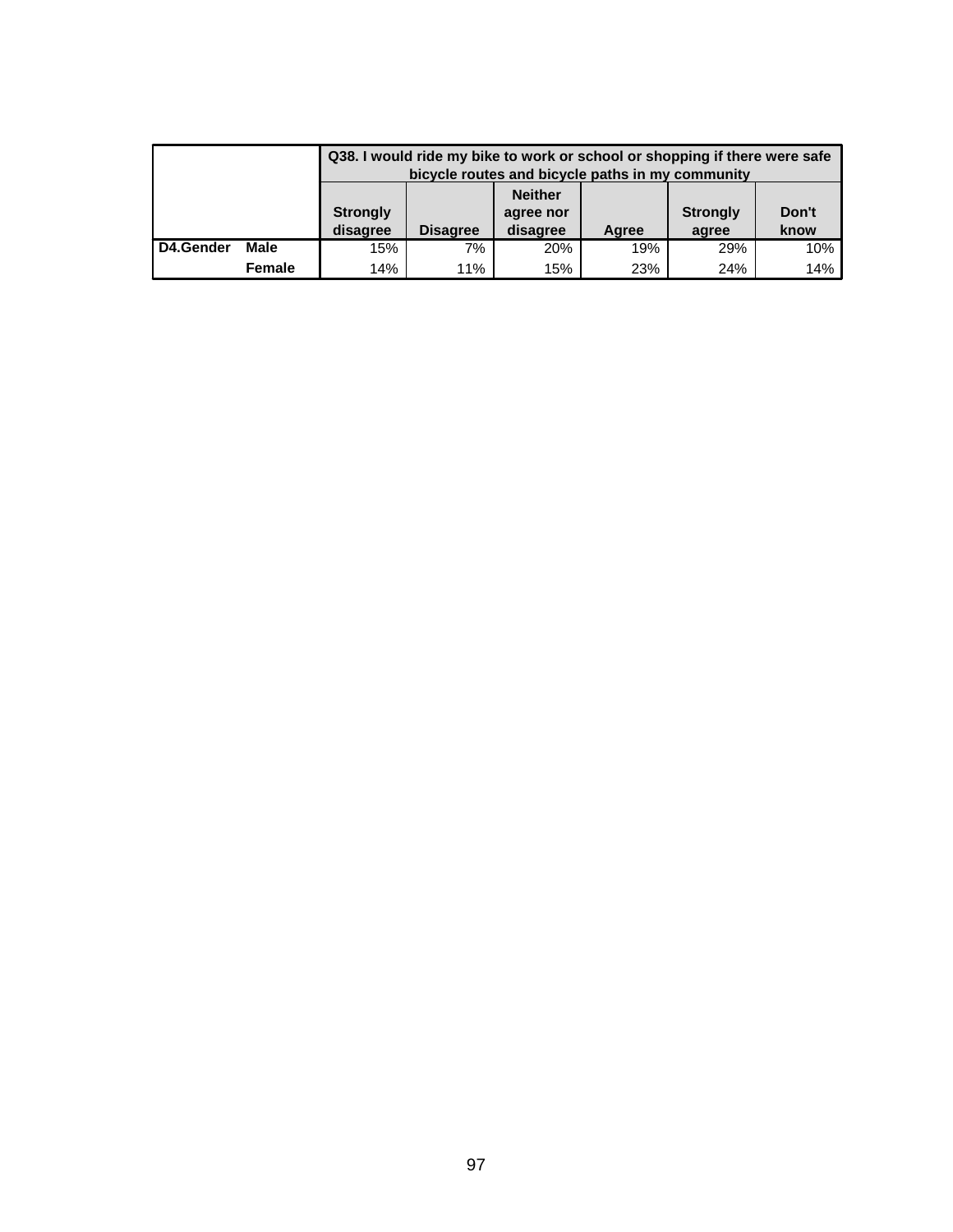|             |                    |                                                                        | Q39. Which of the following statements most closely reflects<br>your view of the role that the government of Ontario should<br>have with respect to creating a strong future for Ontario |                                                                                  |                                                                    |       |  |  |  |
|-------------|--------------------|------------------------------------------------------------------------|------------------------------------------------------------------------------------------------------------------------------------------------------------------------------------------|----------------------------------------------------------------------------------|--------------------------------------------------------------------|-------|--|--|--|
|             |                    | Governme<br>nt should<br>be<br>smaller<br>and play a<br><b>limited</b> | <b>Governme</b><br>nt should<br>be a<br>catalyst<br>for<br>voluntary<br>change                                                                                                           | Governme<br>nt needs<br>to be<br>more<br>hands on<br>by<br>providing<br>programs | Governme<br>nt should<br>set clear<br>rules for<br>developm<br>ent | Don't |  |  |  |
|             |                    | role                                                                   | through                                                                                                                                                                                  | a                                                                                | through le                                                         | know  |  |  |  |
| <b>AREA</b> | <b>Central</b>     | 17%                                                                    | 8%                                                                                                                                                                                       | 42%                                                                              | 25%                                                                | 8%    |  |  |  |
|             | <b>Eastern</b>     | 19%                                                                    | 14%                                                                                                                                                                                      | 43%                                                                              | 19%                                                                | 5%    |  |  |  |
|             | <b>Metro</b>       |                                                                        | 30%                                                                                                                                                                                      | 35%                                                                              | 35%                                                                |       |  |  |  |
|             | <b>GTA</b>         | 12%                                                                    | 18%                                                                                                                                                                                      | 29%                                                                              | 29%                                                                | 12%   |  |  |  |
|             | Niagara / Hamilton | 22%                                                                    | 13%                                                                                                                                                                                      | 26%                                                                              | 39%                                                                |       |  |  |  |
|             | <b>Southwest</b>   | 5%                                                                     | 10%                                                                                                                                                                                      | 43%                                                                              | 29%                                                                | 14%   |  |  |  |
|             | <b>North</b>       | 9%                                                                     | 18%                                                                                                                                                                                      | 27%                                                                              | 27%                                                                | 18%   |  |  |  |

|             |            |                                                                                                                                                                                                                                                                                                                                                                    | Q39. Which of the following statements most closely reflects<br>your view of the role that the government of Ontario should<br>have with respect to creating a strong future for Ontario |     |     |     |  |  |  |
|-------------|------------|--------------------------------------------------------------------------------------------------------------------------------------------------------------------------------------------------------------------------------------------------------------------------------------------------------------------------------------------------------------------|------------------------------------------------------------------------------------------------------------------------------------------------------------------------------------------|-----|-----|-----|--|--|--|
|             |            | Governme<br>Governme<br>nt needs<br>nt should<br>to be<br><b>Governme</b><br>Governme<br>nt should<br>nt should<br>be a<br>more<br>catalyst<br>hands on<br>set clear<br>be<br>smaller<br>rules for<br>for<br>by<br>and play a<br>voluntary<br>providing<br>developm<br>limited<br>Don't<br>change<br>ent<br>programs<br>role<br>through<br>through le<br>know<br>a |                                                                                                                                                                                          |     |     |     |  |  |  |
| <b>Vote</b> | Liberal    | 3%                                                                                                                                                                                                                                                                                                                                                                 | 15%                                                                                                                                                                                      | 38% | 40% | 5%  |  |  |  |
| intent      | <b>PC</b>  | 20%                                                                                                                                                                                                                                                                                                                                                                | 18%                                                                                                                                                                                      | 27% | 27% | 7%  |  |  |  |
|             | <b>NDP</b> | 14%<br>14%<br>43%<br>29%                                                                                                                                                                                                                                                                                                                                           |                                                                                                                                                                                          |     |     |     |  |  |  |
|             | Green      |                                                                                                                                                                                                                                                                                                                                                                    | 43%                                                                                                                                                                                      | 43% |     | 14% |  |  |  |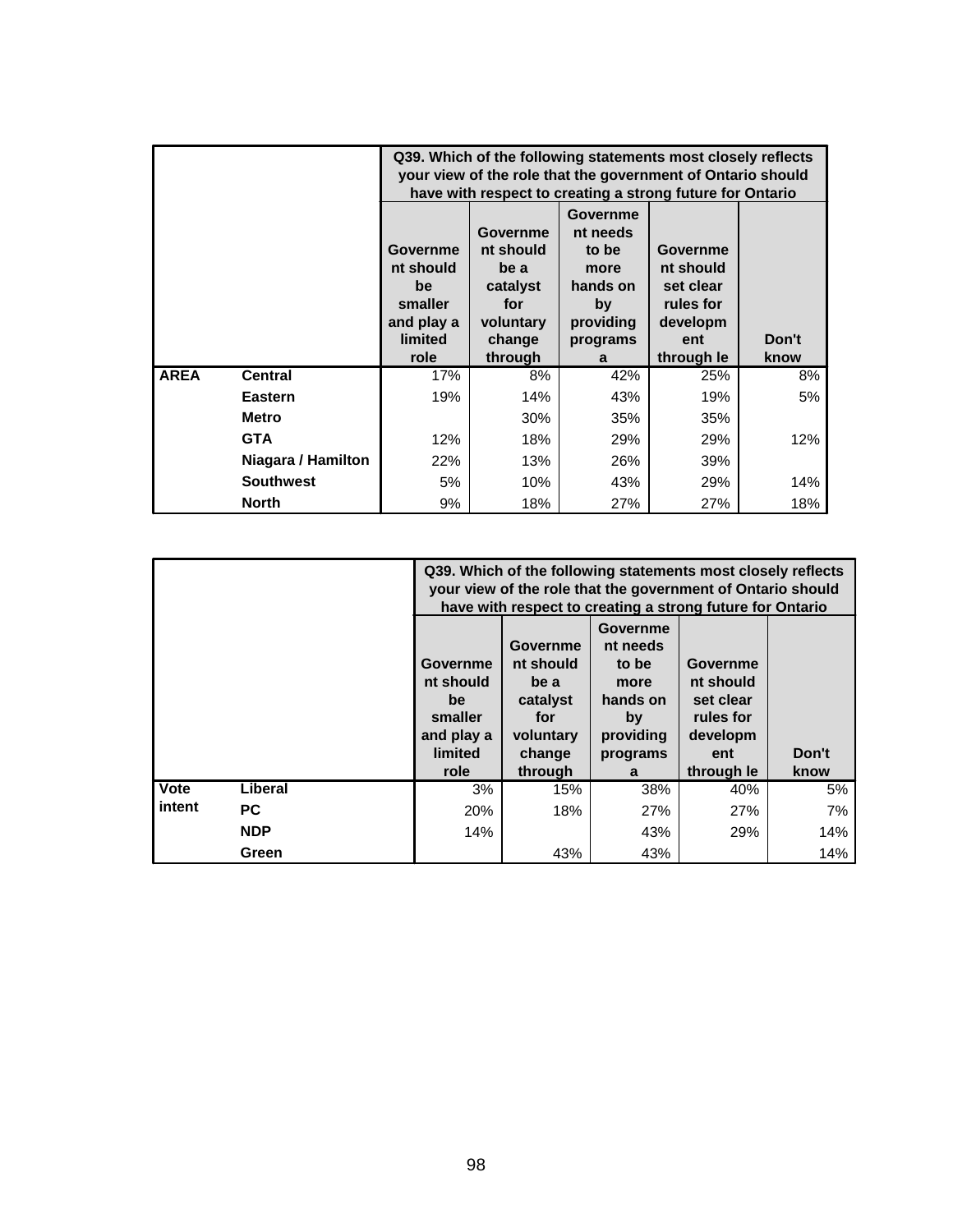|                |                                               | Q39. Which of the following statements most closely reflects<br>your view of the role that the government of Ontario should<br>have with respect to creating a strong future for Ontario |                                                                                    |                                                                                       |                                                                                  |               |  |
|----------------|-----------------------------------------------|------------------------------------------------------------------------------------------------------------------------------------------------------------------------------------------|------------------------------------------------------------------------------------|---------------------------------------------------------------------------------------|----------------------------------------------------------------------------------|---------------|--|
|                |                                               | Governme<br>nt should<br>be<br>smaller<br>and play a<br>limited<br>role                                                                                                                  | Governme<br>nt should<br>be a<br>catalyst<br>for<br>voluntary<br>change<br>through | Governme<br>nt needs<br>to be<br>more<br>hands on<br>by<br>providing<br>programs<br>a | Governme<br>nt should<br>set clear<br>rules for<br>developm<br>ent<br>through le | Don't<br>know |  |
| D1. What type  | Detached, single-family home                  | 16%                                                                                                                                                                                      | 11%                                                                                | 36%                                                                                   | 27%                                                                              | 9%            |  |
| of dwelling do | A semi-detached or townhouse                  | 5%                                                                                                                                                                                       | 26%                                                                                | 32%                                                                                   | 37%                                                                              |               |  |
| you live in?   | A high-rise condominium or apartment building |                                                                                                                                                                                          | 28%                                                                                | 33%                                                                                   | 33%                                                                              | 6%            |  |

|                                  |             | Q39. Which of the following statements most closely reflects<br>your view of the role that the government of Ontario should<br>have with respect to creating a strong future for Ontario                                                                                                                             |         |     |            |      |  |  |
|----------------------------------|-------------|----------------------------------------------------------------------------------------------------------------------------------------------------------------------------------------------------------------------------------------------------------------------------------------------------------------------|---------|-----|------------|------|--|--|
|                                  |             | Governme<br>Governme<br>nt needs<br>nt should<br>to be<br>Governme<br><b>Governme</b><br>nt should<br>nt should<br>be a<br>more<br>hands on<br>catalyst<br>set clear<br>be<br>smaller<br>for<br>rules for<br>by<br>and play a<br>developm<br>voluntary<br>providing<br>limited<br>Don't<br>change<br>programs<br>ent |         |     |            |      |  |  |
|                                  |             | role                                                                                                                                                                                                                                                                                                                 | through | a   | through le | know |  |  |
| D2. Which of the following 18-34 |             | 8%                                                                                                                                                                                                                                                                                                                   | 17%     | 42% | 33%        |      |  |  |
| age categories may I place       | 35-54       | 11%                                                                                                                                                                                                                                                                                                                  | 19%     | 24% | 39%        | 7%   |  |  |
| you in?                          | 55 and over | 15%                                                                                                                                                                                                                                                                                                                  | 13%     | 45% | 17%        | 11%  |  |  |

|                   |                       | Q39. Which of the following statements most closely reflects<br>your view of the role that the government of Ontario should<br>have with respect to creating a strong future for Ontario                                                                                                                                               |     |     |     |     |  |
|-------------------|-----------------------|----------------------------------------------------------------------------------------------------------------------------------------------------------------------------------------------------------------------------------------------------------------------------------------------------------------------------------------|-----|-----|-----|-----|--|
|                   |                       | Governme<br>Governme<br>nt needs<br>nt should<br>Governme<br>to be<br>Governme<br>nt should<br>nt should<br>be a<br>more<br>hands on<br>set clear<br>catalyst<br>be<br>smaller<br>rules for<br>for<br>by<br>developm<br>and play a<br>providing<br>voluntary<br>limited<br>Don't<br>change<br>programs<br>ent<br>through<br>through le |     |     |     |     |  |
| D3. Finally, what | <b>Under \$35,000</b> | $4\%$                                                                                                                                                                                                                                                                                                                                  | 4%  | 65% | 22% | 4%  |  |
| is your combined  | <b>Under \$75,000</b> | 16%                                                                                                                                                                                                                                                                                                                                    | 13% | 23% | 35% | 13% |  |
| family income?    | \$75,000 and over     | 6%                                                                                                                                                                                                                                                                                                                                     | 22% | 29% | 39% | 4%  |  |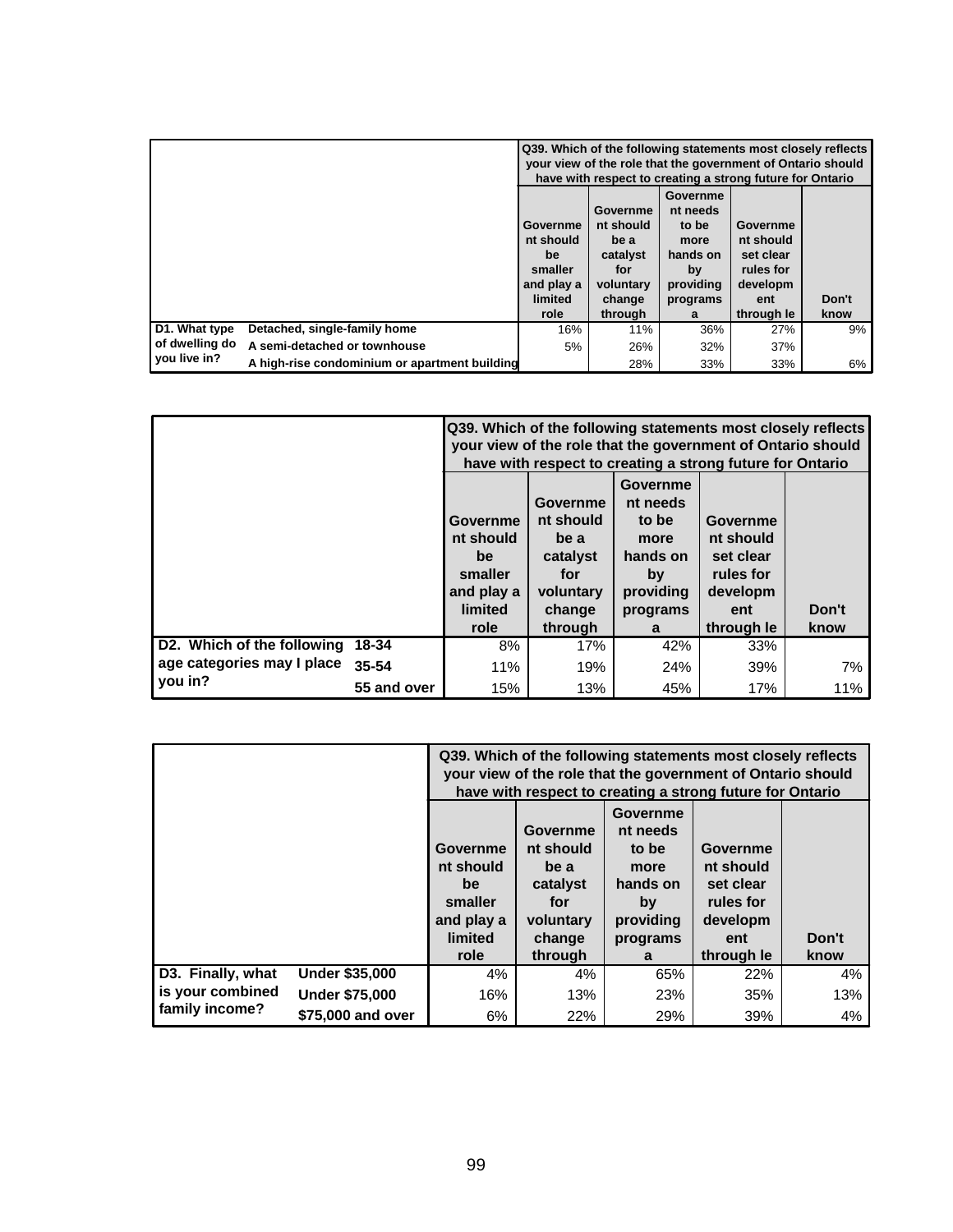|           |               | Q39. Which of the following statements most closely reflects<br>your view of the role that the government of Ontario should<br>have with respect to creating a strong future for Ontario |                                                                                    |                                                                                              |                                                                                  |               |  |  |
|-----------|---------------|------------------------------------------------------------------------------------------------------------------------------------------------------------------------------------------|------------------------------------------------------------------------------------|----------------------------------------------------------------------------------------------|----------------------------------------------------------------------------------|---------------|--|--|
|           |               | Governme<br>nt should<br>be<br>smaller<br>and play a<br>limited<br>role                                                                                                                  | Governme<br>nt should<br>be a<br>catalyst<br>for<br>voluntary<br>change<br>through | <b>Governme</b><br>nt needs<br>to be<br>more<br>hands on<br>by<br>providing<br>programs<br>a | Governme<br>nt should<br>set clear<br>rules for<br>developm<br>ent<br>through le | Don't<br>know |  |  |
| D4.Gender | <b>Male</b>   | 8%<br>14%<br>34%<br>15%<br>29%                                                                                                                                                           |                                                                                    |                                                                                              |                                                                                  |               |  |  |
|           | <b>Female</b> | 11%                                                                                                                                                                                      | 17%                                                                                | 36%                                                                                          | 30%                                                                              | 6%            |  |  |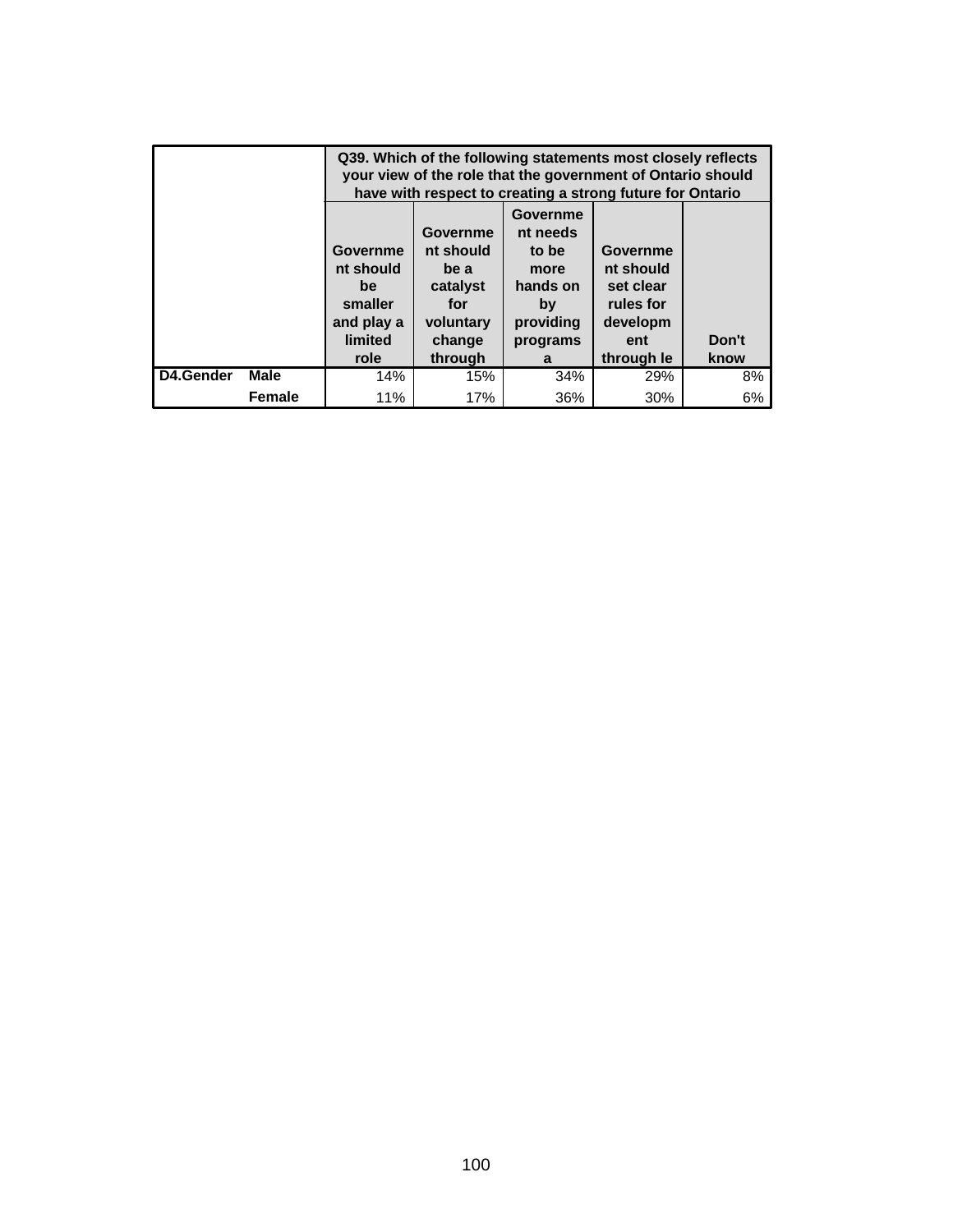|             |                    | Q40. Which of the following statements most<br>closely reflects your view on taxation in Ontario? |                                                                        |                                                              |       |  |  |
|-------------|--------------------|---------------------------------------------------------------------------------------------------|------------------------------------------------------------------------|--------------------------------------------------------------|-------|--|--|
|             |                    | <b>Taxes</b><br>should be<br>increased<br>to<br>improve<br>health,                                | <b>Taxes</b><br>should be<br>maintaine<br>d at<br>current<br>levels to | <b>Taxes</b><br>should be<br>reduced<br>even if<br>levels of |       |  |  |
|             |                    | education,                                                                                        | keep the                                                               | health,                                                      | Don't |  |  |
|             |                    | and                                                                                               | exi                                                                    | education                                                    | know  |  |  |
| <b>AREA</b> | <b>Central</b>     | 17%                                                                                               | 67%                                                                    | 17%                                                          |       |  |  |
|             | Eastern            | 29%                                                                                               | 52%                                                                    | 10%                                                          | 10%   |  |  |
|             | Metro              | 30%                                                                                               | 65%                                                                    |                                                              | 5%    |  |  |
|             | <b>GTA</b>         | 24%                                                                                               | 41%                                                                    | 24%                                                          | 12%   |  |  |
|             | Niagara / Hamilton | 9%                                                                                                | 61%                                                                    | 30%                                                          |       |  |  |
|             | <b>Southwest</b>   | 14%                                                                                               | 57%                                                                    | 10%                                                          | 19%   |  |  |
|             | <b>North</b>       | 9%                                                                                                | 82%                                                                    | 9%                                                           |       |  |  |

|        |            |                                                                                         |                                                                                           | Q40. Which of the following statements most<br>losely reflects your view on taxation in Ontario? |               |
|--------|------------|-----------------------------------------------------------------------------------------|-------------------------------------------------------------------------------------------|--------------------------------------------------------------------------------------------------|---------------|
|        |            | <b>Taxes</b><br>should be<br>increased<br>to<br>improve<br>health,<br>education,<br>and | <b>Taxes</b><br>should be<br>maintaine<br>d at<br>current<br>levels to<br>keep the<br>exi | <b>Taxes</b><br>should be<br>reduced<br>even if<br>levels of<br>health,<br>education             | Don't<br>know |
| Vote   | Liberal    | 28%                                                                                     | 65%                                                                                       | 5%                                                                                               | 3%            |
| intent | <b>PC</b>  | 9%                                                                                      | 55%                                                                                       | 30%                                                                                              | 7%            |
|        | <b>NDP</b> | 21%                                                                                     | 50%                                                                                       | 14%                                                                                              | 14%           |
|        | Green      | 14%                                                                                     | 71%                                                                                       |                                                                                                  | 14%           |

|                |                                              | Q40. Which of the following statements most<br>closely reflects your view on taxation in Ontario? |                           |                      |       |  |
|----------------|----------------------------------------------|---------------------------------------------------------------------------------------------------|---------------------------|----------------------|-------|--|
|                |                                              | <b>Taxes</b><br>should be                                                                         | <b>Taxes</b><br>should be | <b>Taxes</b>         |       |  |
|                |                                              | increased<br>to                                                                                   | maintaine<br>d at         | should be<br>reduced |       |  |
|                |                                              | improve                                                                                           | current                   | even if              |       |  |
|                |                                              | health.<br>education,                                                                             | levels to<br>keep the     | levels of<br>health, | Don't |  |
|                |                                              | and                                                                                               | exi                       | education            | know  |  |
| D1. What type  | Detached, single-family home                 | 13%                                                                                               | 60%                       | 18%                  | 9%    |  |
| of dwelling do | A semi-detached or townhouse                 | 16%                                                                                               | 74%                       | 11%                  |       |  |
| you live in?   | A high-rise condominium or apartment buildin | 56%                                                                                               | 39%                       |                      | 6%    |  |